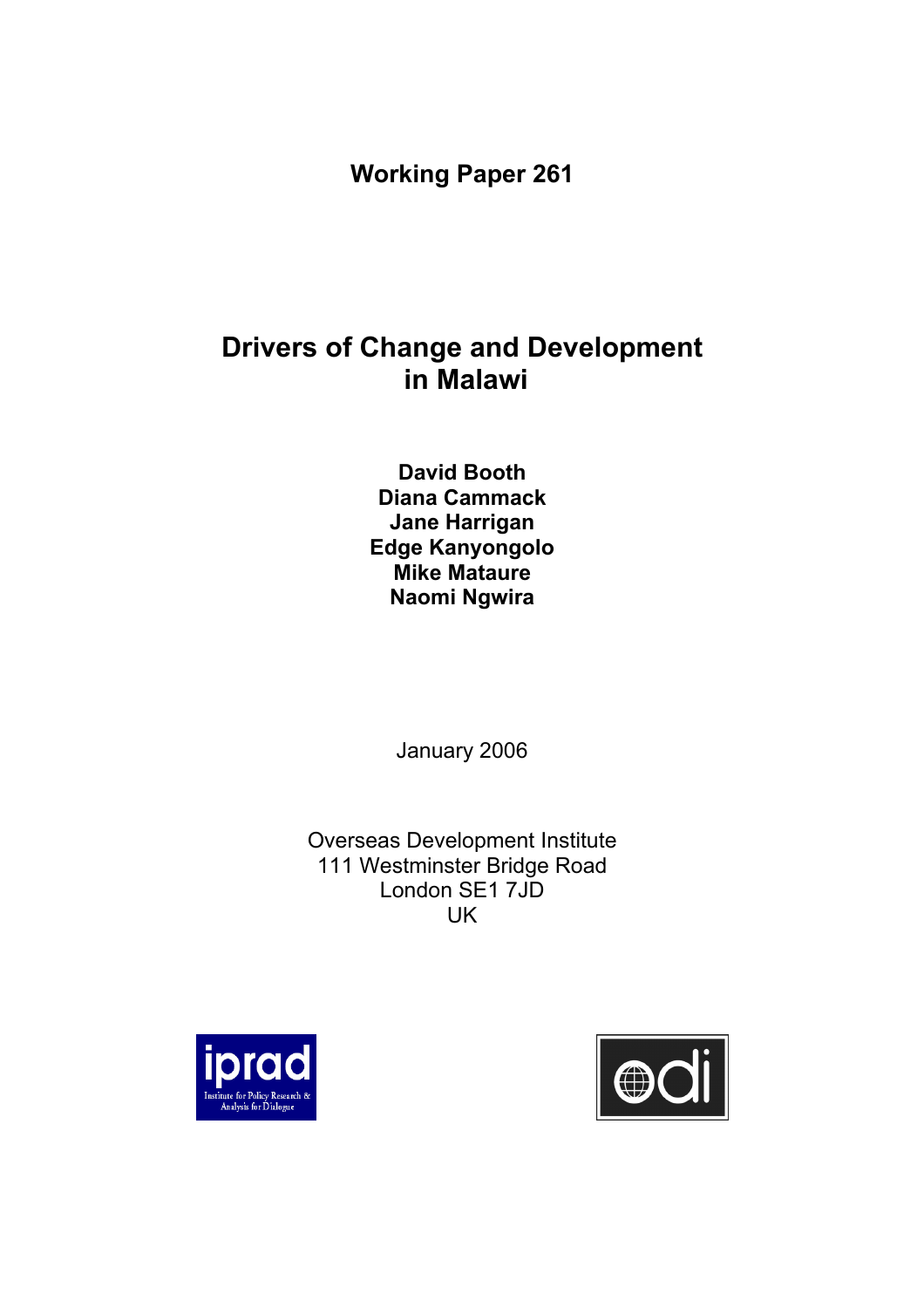ISBN 0 85003 790 5

© Overseas Development Institute 2006

All rights reserved. No part of this publication may be reproduced, stored in a retrieval system, or transmitted in any form or by any means, electronic, mechanical, photocopying, recording or otherwise, without the prior written permission of the publishers.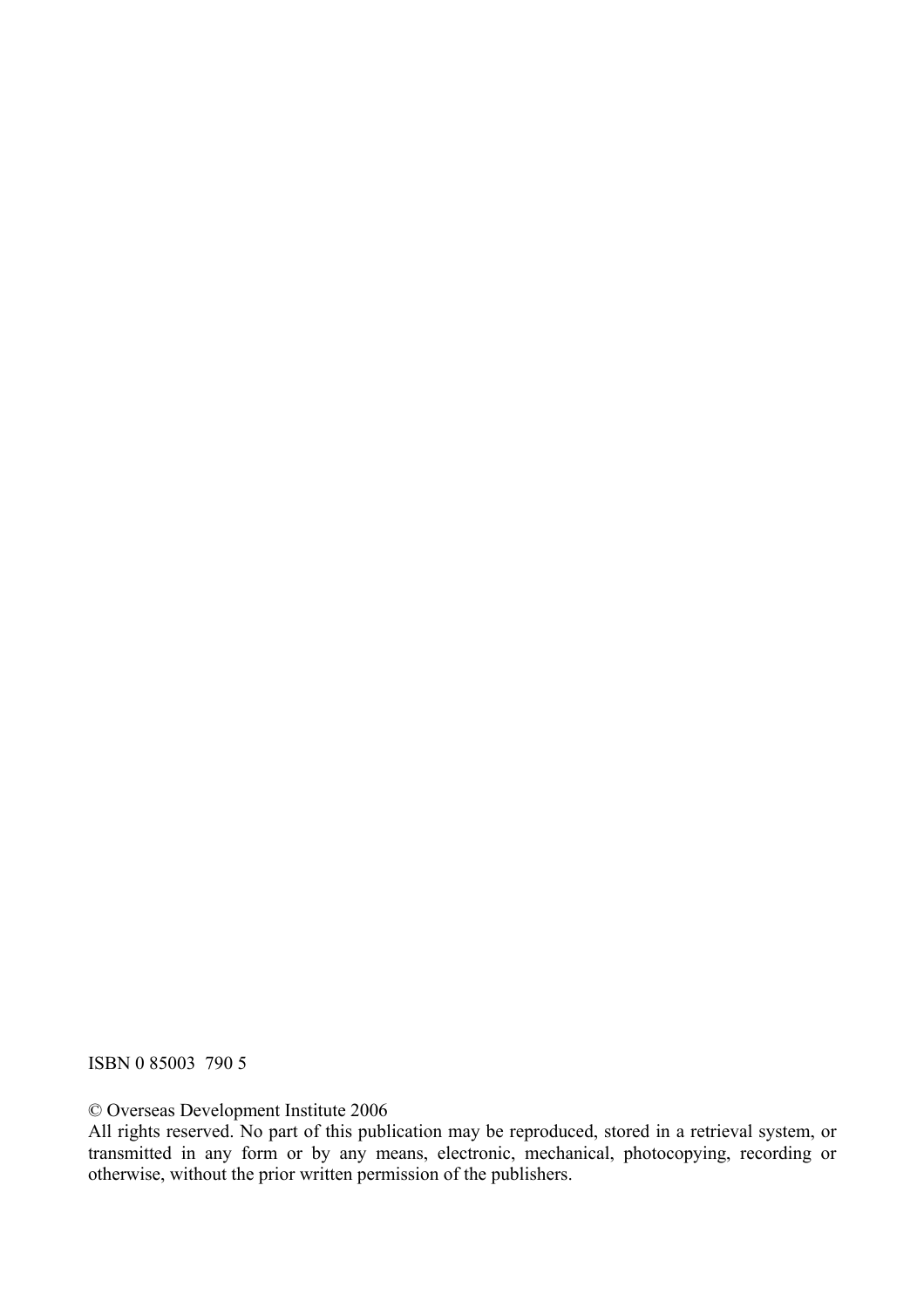# **Contents**

| List of figures<br>List of text boxes<br>List of acronyms<br>Disclaimer<br><i>Executive summary</i> |                                     |                                                         |    |  |              |     |                                                    |                |
|-----------------------------------------------------------------------------------------------------|-------------------------------------|---------------------------------------------------------|----|--|--------------|-----|----------------------------------------------------|----------------|
|                                                                                                     |                                     |                                                         |    |  | $\mathbf{1}$ |     | <b>Introduction</b>                                | $\mathbf{1}$   |
|                                                                                                     |                                     |                                                         |    |  |              | 1.1 | Drivers of change analysis: its purpose and limits | $\mathbf{1}$   |
|                                                                                                     |                                     |                                                         |    |  |              | 1.2 | Scope and method of the Malawi exercise            | $\mathbf{1}$   |
|                                                                                                     |                                     |                                                         |    |  |              | 1.3 | A note on sources and acknowledgements             | $\overline{2}$ |
| $\boldsymbol{2}$                                                                                    | <b>Where is Malawi coming from?</b> |                                                         | 4  |  |              |     |                                                    |                |
|                                                                                                     | 2.1                                 | Malawi's development record and prospects               | 4  |  |              |     |                                                    |                |
|                                                                                                     | 2.2                                 | The 'big bwana' syndrome and the state in Malawi        | 8  |  |              |     |                                                    |                |
|                                                                                                     | 2.3                                 | A maturing democracy?                                   | 13 |  |              |     |                                                    |                |
|                                                                                                     | 2.4                                 | The social roots of the political system                | 16 |  |              |     |                                                    |                |
|                                                                                                     | 2.5                                 | Impacts                                                 | 20 |  |              |     |                                                    |                |
|                                                                                                     | 2.6                                 | The contribution of donors and aid                      | 29 |  |              |     |                                                    |                |
|                                                                                                     | 2.7                                 | Some implications in 2005                               | 37 |  |              |     |                                                    |                |
| $\mathbf{3}$                                                                                        | <b>Where is Malawi headed?</b>      |                                                         | 41 |  |              |     |                                                    |                |
|                                                                                                     | 3.1                                 | Introducing the scenarios                               | 41 |  |              |     |                                                    |                |
|                                                                                                     | 3.2                                 | Predicted outcomes                                      | 44 |  |              |     |                                                    |                |
|                                                                                                     | 3.3                                 | What will make the difference?                          | 49 |  |              |     |                                                    |                |
| $\overline{\mathbf{4}}$                                                                             |                                     | What are the challenges to the aid relationship?        | 53 |  |              |     |                                                    |                |
|                                                                                                     | 4.1                                 | Improving the substance of aid policy                   | 53 |  |              |     |                                                    |                |
|                                                                                                     | 4.2                                 | Ways of working: the new aid agenda and Malawi          | 60 |  |              |     |                                                    |                |
|                                                                                                     | 4.3                                 | Drivers of change analysis and international aid policy | 65 |  |              |     |                                                    |                |
|                                                                                                     | References                          |                                                         | 67 |  |              |     |                                                    |                |
| Selected further reading                                                                            |                                     |                                                         |    |  |              |     |                                                    |                |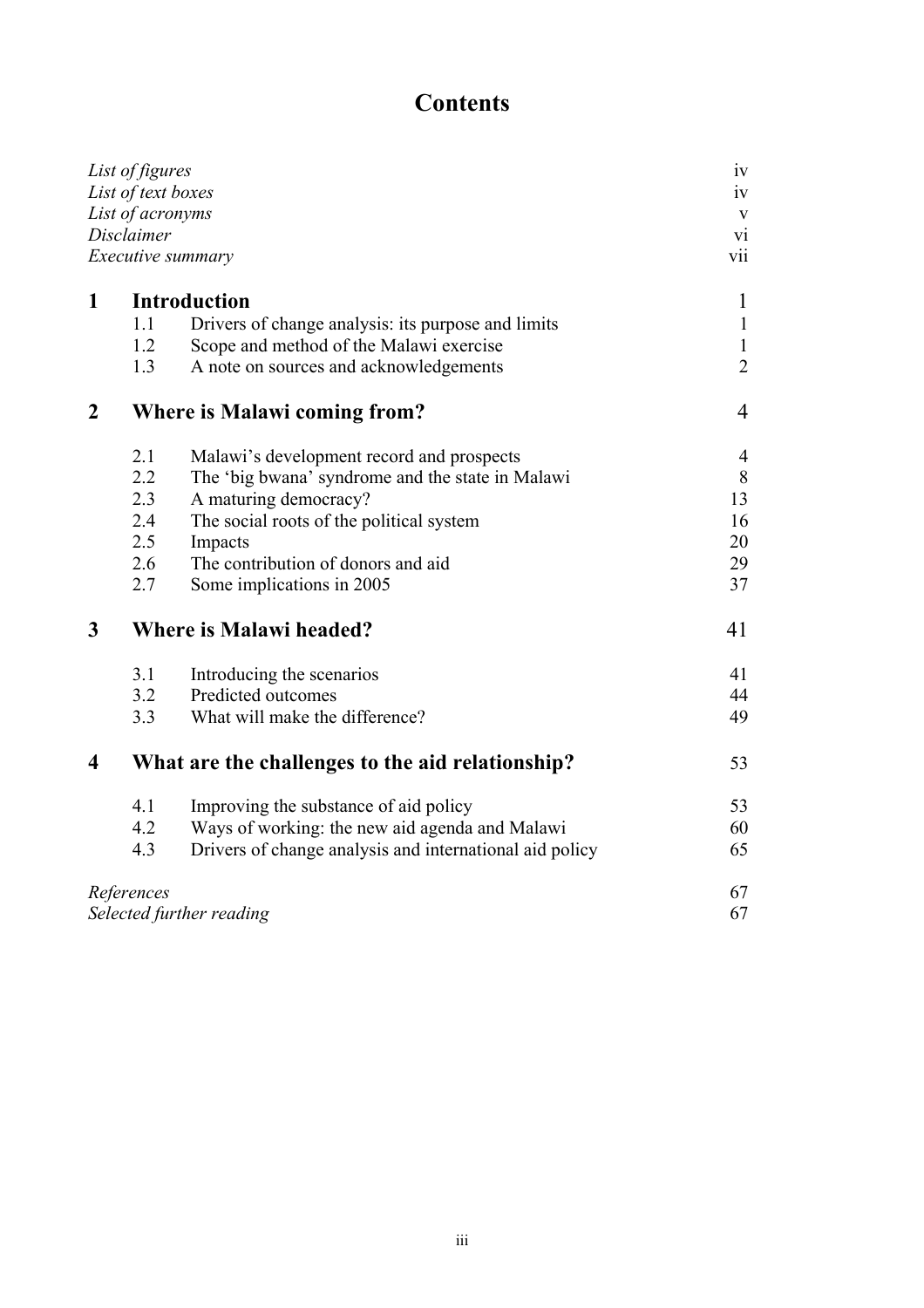# **List of figures**

| Figure 1: Base projections for real per capita GDP                 | 44 |
|--------------------------------------------------------------------|----|
| Figure 2: Real per capita GDP                                      | 47 |
| Figure 3: Real GDP per capita for combined and selective scenarios | 48 |

# **List of text boxes**

| Box 2.1: Banda/Muluzi: patronage following policy vs. policy driven by patronage | - 13         |
|----------------------------------------------------------------------------------|--------------|
| Box 2.2: The 2004/5 fertiliser subsidy fiasco                                    | $22_{\circ}$ |
| Box 2.3: The Anti-Corruption Bureau and the 'Hong Kong Model'                    | 33           |
| Box 3.1: Growth versus pro-poor growth?                                          | 47           |
| Box 4.1: Starter Pack and the failure to compromise                              | 56           |
| Box 4.2: The 2001/2 food crisis and neglect of political economy                 | 58           |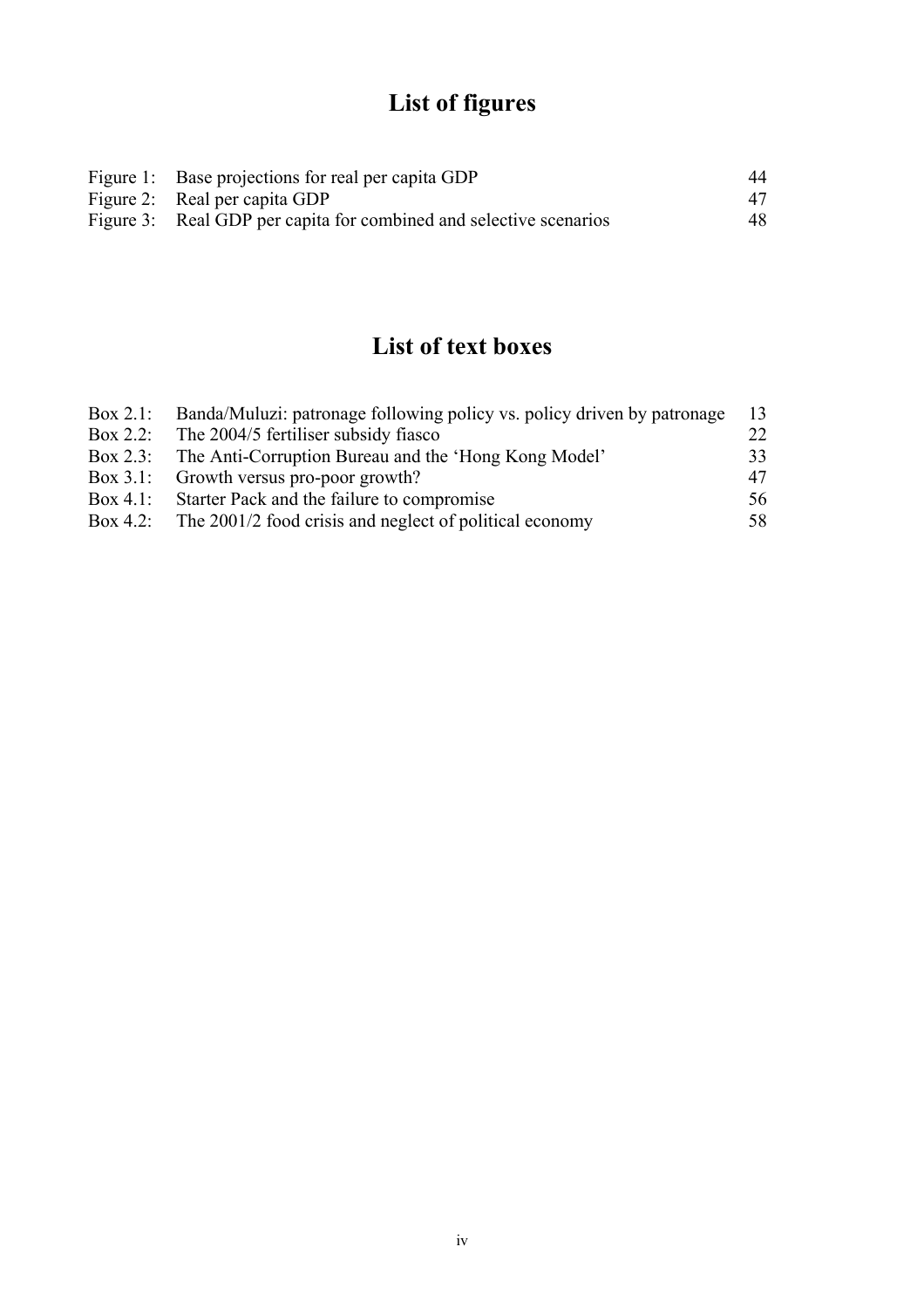# **List of acronyms**

| <b>ACB</b>      | <b>Anti-Corruption Bureau</b>                                    |
|-----------------|------------------------------------------------------------------|
| <b>AFORD</b>    | Alliance for Democracy                                           |
| Admarc          | Agricultural Development and Marketing Corporation               |
| <b>CABS</b>     | Common Approach to Budget Support                                |
| <b>DFID</b>     | Department for International Development (UK)                    |
| <b>GDP</b>      | <b>Gross Domestic Product</b>                                    |
| <b>HIV/AIDS</b> | Human Immunodeficiency Virus/Acquired Immune Deficiency Syndrome |
| <b>MACRA</b>    | Malawi Communications Regulation Authority                       |
| <b>MAFSP</b>    | Multi-Annual Food Security Programme                             |
| <b>MASSAJ</b>   | Malawi Safety, Security and Access to Justice programme          |
| <b>MBC</b>      | Malawi Broadcasting Company                                      |
| <b>MCP</b>      | Malawi Congress Party                                            |
| <b>MEJN</b>     | Malawi Economic Justice Network                                  |
| <b>MEPD</b>     | Ministry of Economic Planning and Development                    |
| <b>MK</b>       | Malawi Kwacha (200 = £1 Jan 2005)                                |
| MoA             | Ministry of Agriculture                                          |
| <b>MP</b>       | Member of Parliament                                             |
| <b>MPRS</b>     | Malawi Poverty Reduction Strategy                                |
| <b>MTEF</b>     | Medium-Term Expenditure Framework                                |
| <b>NAG</b>      | National Action Group (on the Economy)                           |
| <b>NEC</b>      | National Economic Council (now MEPD)                             |
| <b>NFRA</b>     | National Food Reserve Agency                                     |
| PAC             | <b>Public Affairs Committee</b>                                  |
| <b>PRSP</b>     | <b>Poverty Reduction Strategy Paper</b>                          |
| <b>PS</b>       | Principal Secretary                                              |
| <b>SADC</b>     | Southern African Development Community                           |
| <b>SGR</b>      | Strategic Grain Reserve                                          |
| <b>SPLIFA</b>   | Sustaining Productive Livelihoods through Inputs for Assets      |
| <b>SWAp</b>     | Sector-Wide Approach programme                                   |
| T <sub>21</sub> | Threshold 21                                                     |
| <b>TIP</b>      | <b>Targeted Inputs Programme</b>                                 |
| <b>TVM</b>      | <b>Television Malawi</b>                                         |
| <b>UDF</b>      | <b>United Democratic Front</b>                                   |
| <b>USAID</b>    | United States Agency for International Development               |
|                 |                                                                  |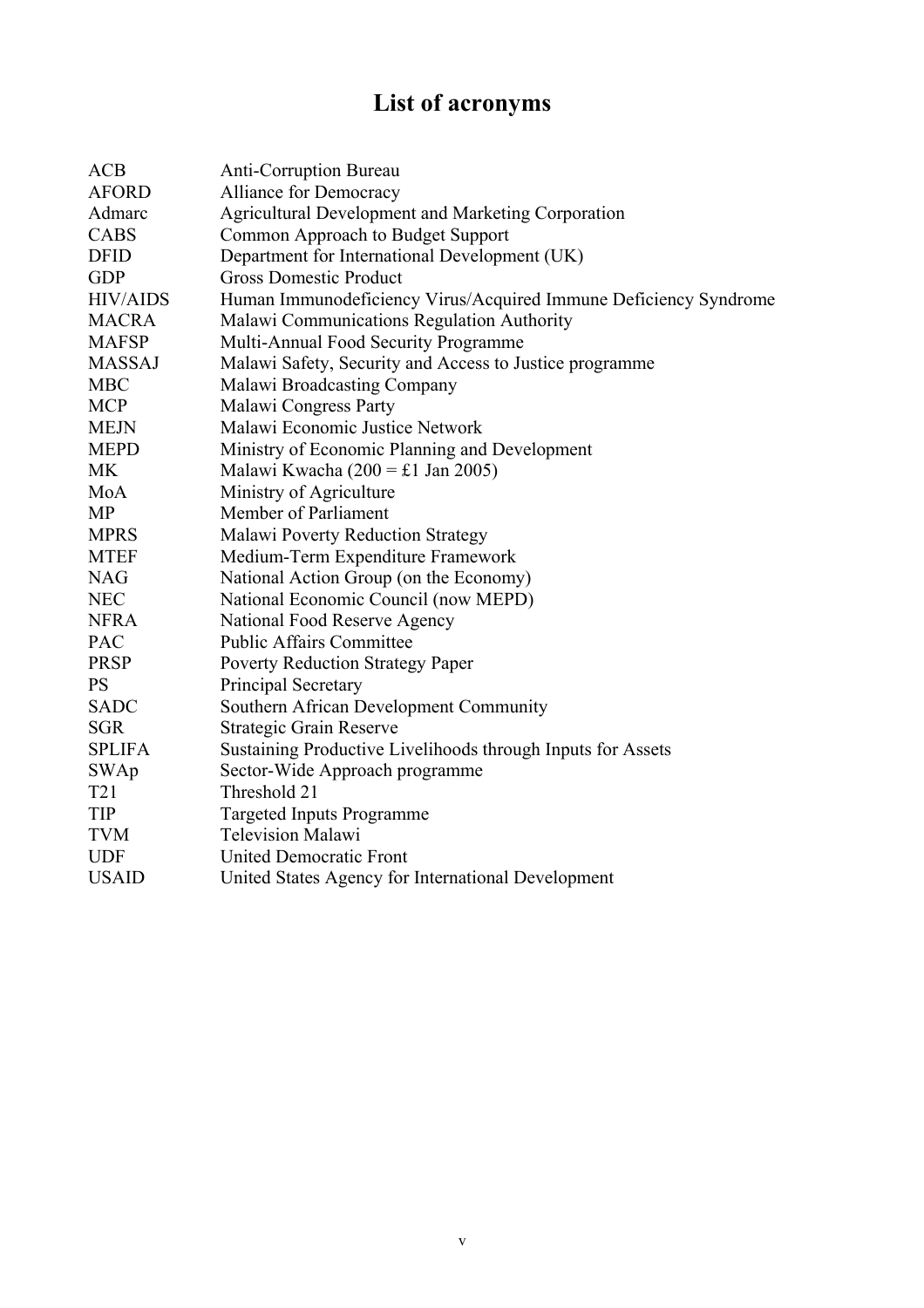# **Disclaimer**

This paper reflects the opinions of the authors, who are also responsible for any errors of fact or interpretation. None of the views expressed should be attributed to IPRAD, ODI or the UK or Norwegian governments.

The paper was first drafted in March 2005. It has been revised in the light of comments but does not make reference to events in Malawi since that date, such as the evolution of the food situation or the state of the political parties.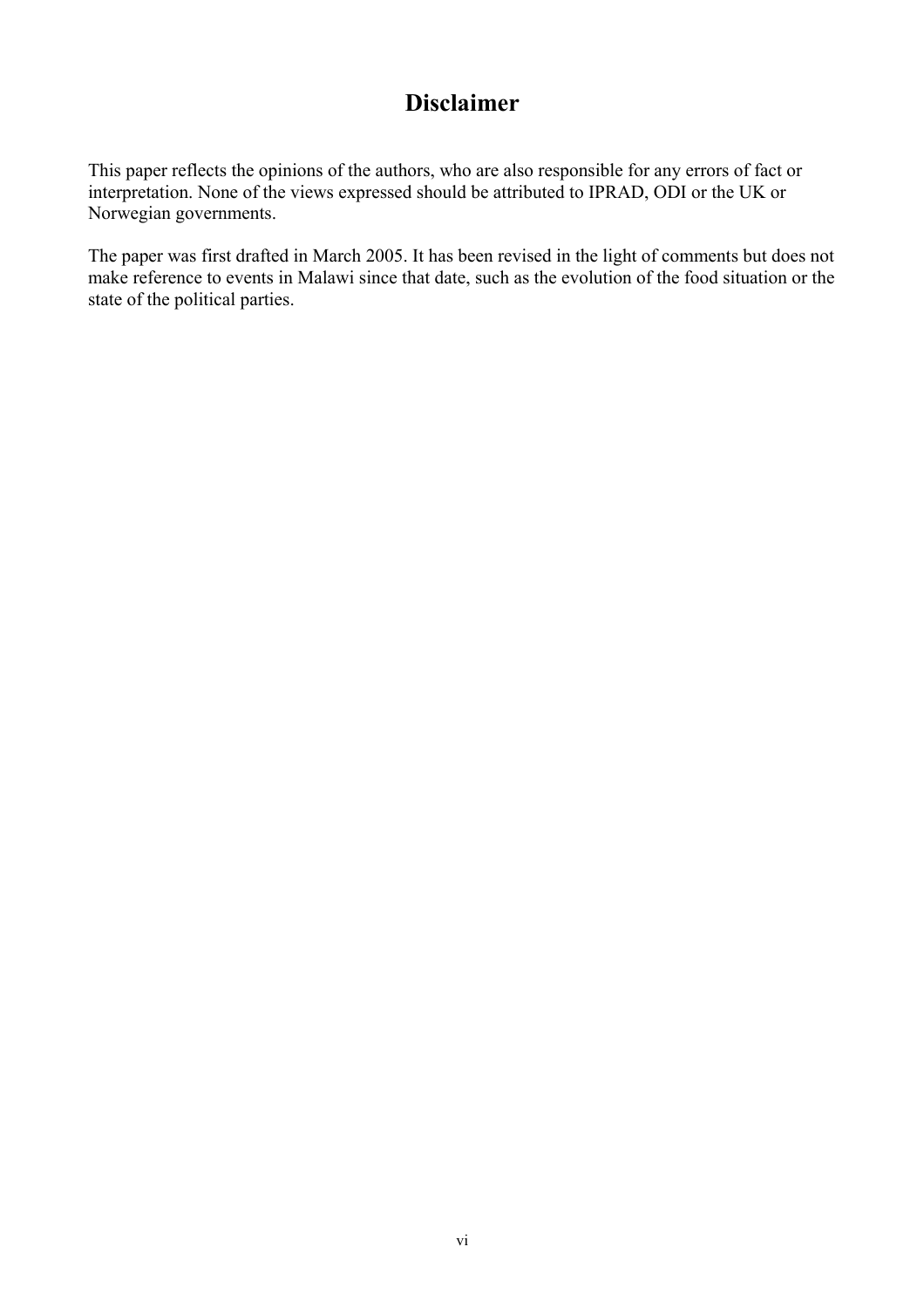# **Executive summary**

# **Introduction**

Weaknesses in development programmes are often blamed by donors on the 'lack of political will' shown by their partners in country governments. Drivers of Change (DoC) is the name being given to a learning exercise at country level that explores the factors underlying the 'political will' problem and how they can be taken more centrally into account in country assistance plans.

DoC analysis is distinguished by setting out in an open, evidence-based way what appear to be the most significant changes in the medium and long term and the underlying factors which shape the incentives for change. It is important to recognise that it is not an exercise in picking winners or a way of discovering decisive once-and-for-all solutions to problems.

This paper, an analysis of the drivers of change and development in Malawi, addresses three large questions:

- Where is Malawi coming from?
- Where is Malawi headed?
- What are the challenges to the aid relationship?

It draws upon the experience, knowledge and internal debates of a diverse multidisciplinary team of consultants; an extended literature search; and a series of key-informant and focus-group interviews carried out in Malawi during 17-28 January 2005. The method is considered effective and reliable because of the opportunities it provides for interactive learning and cross-checking of facts and perceptions.

# **Where is Malawi coming from?**

This section considers Malawi's trajectory since Independence, with particular attention to the way politics has interacted with economic and social development in different phases. It then explores 1) the impact of these patterns on the quality of policy-making; 2) the role of donors in this; and 3) some implications for understanding the particular situation in the country in early 2005.

#### *Development record and prospects*

Malawi's socio-economic development since 1964 is seen as falling into three phases. The first was characterised by quite rapid economic growth but was based on a (highly dualistic) development policy that was unsustainable in the long run. The second was a phase of economic liberalisation that was no more successful in addressing underlying structural problems and did not avert a decline in per capita incomes. The third, corresponding to President Muluzi's second term, produced an even worse performance, frequent crises and a steep decline in most development indicators.

At the end of this period in 2004, Malawi was at the edge of an abyss. Apart from the deterioration in the macro-economy, the density of the rural population, patterns of land-use, environmental degradation and the absence of productivity-enhancing measures in smallholder agriculture, are issues of particularly grave concern.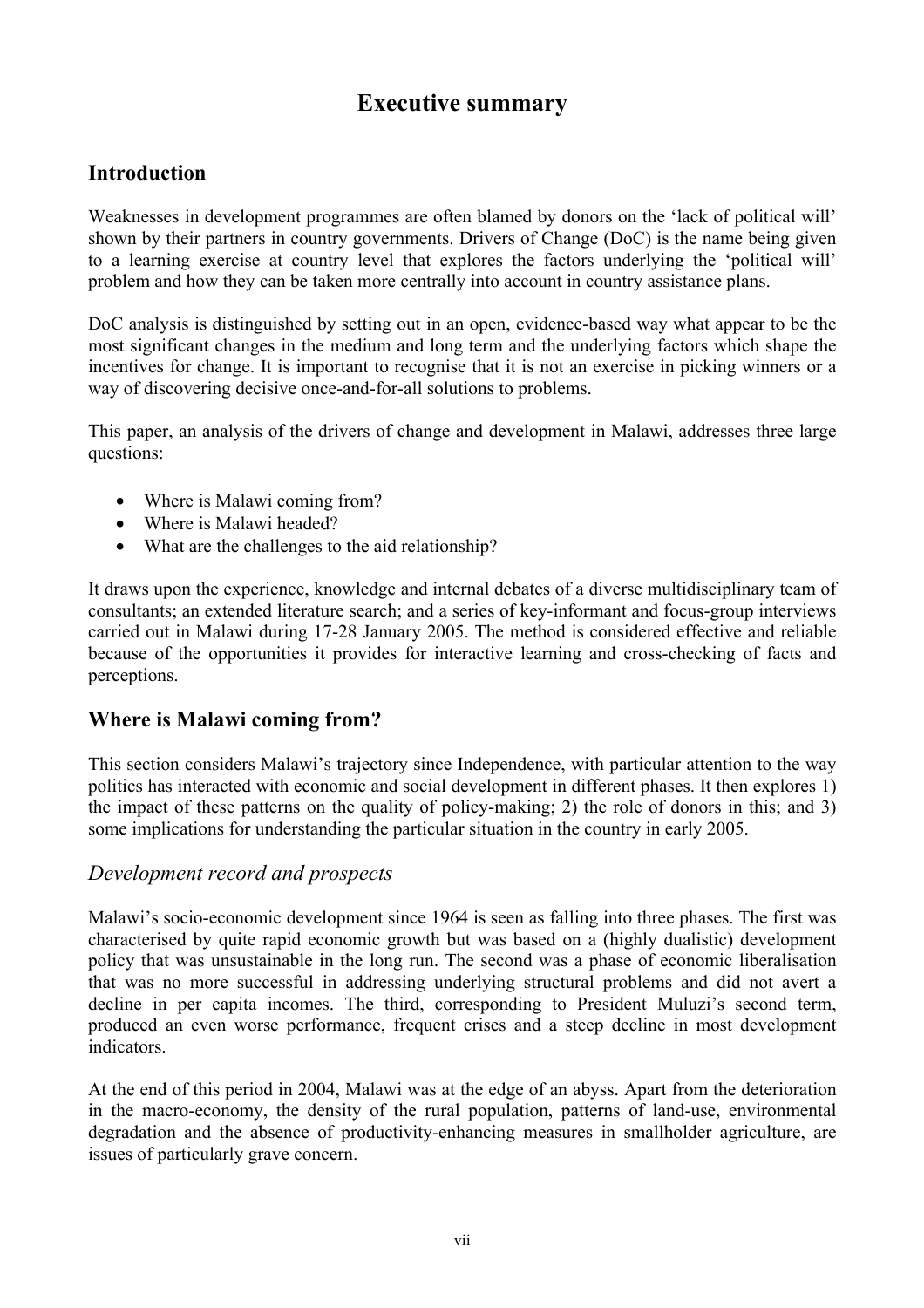Exogenous economic shocks and geopolitical events in the region have contributed to the deterioration in Malawi's development performance at several points. However, each of these events (the oil shock, the war in Mozambique and the reduction of employment opportunities in South Africa) made worse a process of economic deterioration with domestic structural causes. These could have been addressed by policy but were not. We argue that the main reasons lie in the limited progress that has been made in constructing a developmental state in Malawi.

#### *The 'big bwana' syndrome and the state*

Like other countries of the region, Malawi has a hybrid, 'neopatrimonial' state, where there is a framework of formal law and administration but the state is informally captured by patronage networks. The distribution of the spoils of office takes precedence over the formal functions of the state, severely limiting the ability of public officials to make policies in the general interest. While neopatrimonialism may be considered the norm where a modern state is constructed in a preindustrial context, the African variant has some distinguishing features, such as the 'big man syndrome'. It produces strongly presidentialist political systems (to some degree irrespective of the constitution).

Malawi was a striking case of the big man syndrome under both Banda and Muluzi. The continuities across the political periods dominated by these two men are quite large, despite the transition from personal dictatorship to multi-party politics in 1994. In both periods there was a systematic failure to distinguish between private sector resources, state resources and the resources of the ruling party. Muluzi emulated Banda's political and personal style. The use of 'money power' (distribution of spoils), and political exploitation of men's power over women, were characteristic ways of building and sustaining political loyalties in both periods.

However, the discontinuities are also important, and may not be as well understood as they should be. Banda had a clear and well-articulated development vision for Malawi. This, together with his populism and use of state-sponsored repression, gave his patronage and use of money power a distinctive character. It could be said that, on the whole, patronage followed policy. Under Muluzi, on the other hand, corruption was 'democratised', the accumulation of spoils increasingly assumed illegal forms and patronage *drove* policy to a large extent. A good example of this change in the relationship between policy-making and patronage is the way tobacco policy has evolved. Of the two, the Muluzi approach would seem more damaging to policy coherence.

#### *A maturing democracy?*

It is important to consider whether the process of democratisation that started in 1994 is showing any signs of eroding neopatrimonialism, or just adding fuel to the fire. We conclude that democratisation has brought some significant benefits, especially to the urban middle classes. But signs of it beginning to generate a more issue-based, performance-oriented politics are extremely hard to find. The indications of political maturation detected in the Ghana DoC exercise are not found in Malawi. Presidential patronage has been very effective in buying off parliamentarians. Political parties remain weakly institutionalised groupings of the followers of particular personalities. Democratisation is too often both defended and criticised as meaning freedom from previous restraints, not a system where the people rule and there are obligations as well as rights.

# *The social roots of the political system*

Malawi's patronage-oriented political system has deep historical and social roots. Colonialism superimposed elements of a modern state on hierarchical but communal societies, generating powerful legacies including an ambiguous moral attitude towards laws and administrative rules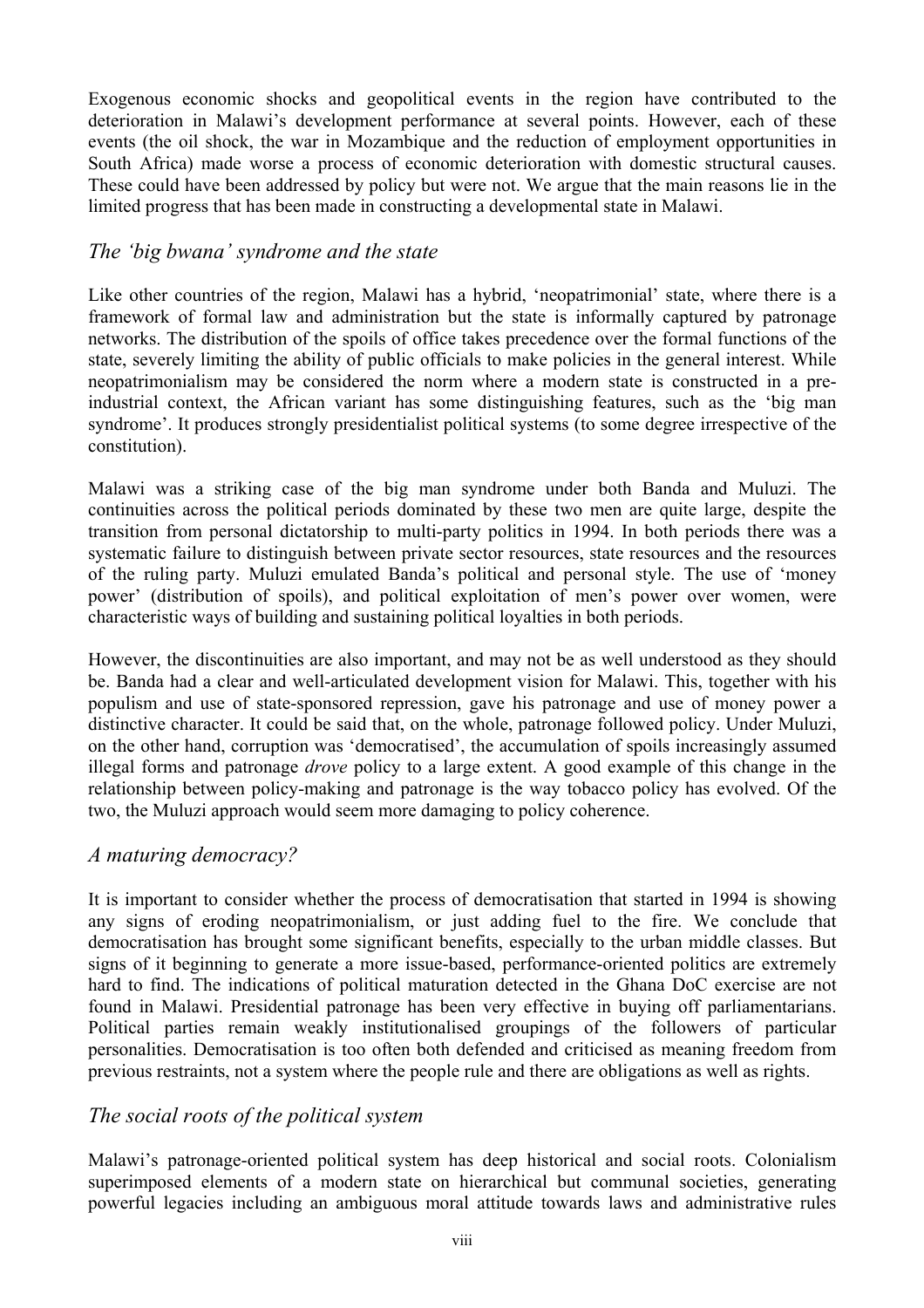requiring honesty and professionalism in public (formal state) service. The nature of traditional society helps to explain why abuses by 'big men' are tolerated even when very few of the benefits filter down to ordinary people. These social features are also barriers to progressive change in their own right, because of the way they affect incentive to individual improvement in urban organisations as well as rural communities:

- Social relationships are characterised by inequality and a large 'power distance'. Excessive deference stifles innovation, provides rationalisations for dishonesty where important people are involved, and increases the difficulty of empowering women.
- Collectivism in the value system tends to generate conformism and tolerance of mediocrity. Individuals are expected to know their place, and if they 'get ahead of themselves', or stand out like 'tall poppies' in a cornfield, they are likely to be cut down by gossip, false accusations and other expressions of jealousy.
- Traditional society has a high aversion to uncertainty and aggressive behaviour, one of whose effects is a low tolerance for dissent. The political watchwords that Banda used to quell opposition (unity, obedience, discipline and loyalty) still have a strong appeal among rural Malawians

#### *Impacts …*

The nature of the political and social order helps to explain a great deal about Malawi's post-Independence development record. We consider in turn the way it has impacted upon:

- $\blacksquare$  the quality of the country's public policies for development;
- the country's capacity to *make* policy, especially coherent, joined-up policies that can be consistently pursued; and
- the climate for private-sector investment and growth.

#### *… on policy and policy capacity*

A notable feature of Malawi's situation is the multiplication of policy documents and an absence of real (implementable and implemented) policies beyond the very short-term. Key initiatives are adopted by presidential candidates and other big men on the campaign trail, with serious consequences for their viability – the recent fertiliser subsidy fiasco is an important example. Personality politics across government prevents co-ordination, while the tailoring of policies and their implementation to maximising opportunities for personal enrichment or paying off political debts compromises their effectiveness. Unnecessary AIDS deaths and needless starvation have been among the consequences.

In these ways, the politics of the neopatrimonial state directly affects the quality of policy. But the indirect effects, via the impact on *policy capacity*, may be even more damaging from the point of view of avoiding a developmental disaster in Malawi. The main issue here is how the politicians have both disempowered and corrupted the civil service, progressively undermining the capacity to generate coherent, technically-grounded policy approaches. We distinguish three elements:

- $\Box$  politicians' refusal to delegate, lest they lose the power to use policies for short-term political gain or patronage;
- $\Box$  a gradual loss of professional ethic in the civil service;
- $\Box$  the long-term effects of 'hedge clipping' and other disincentives to exceptional individual performance.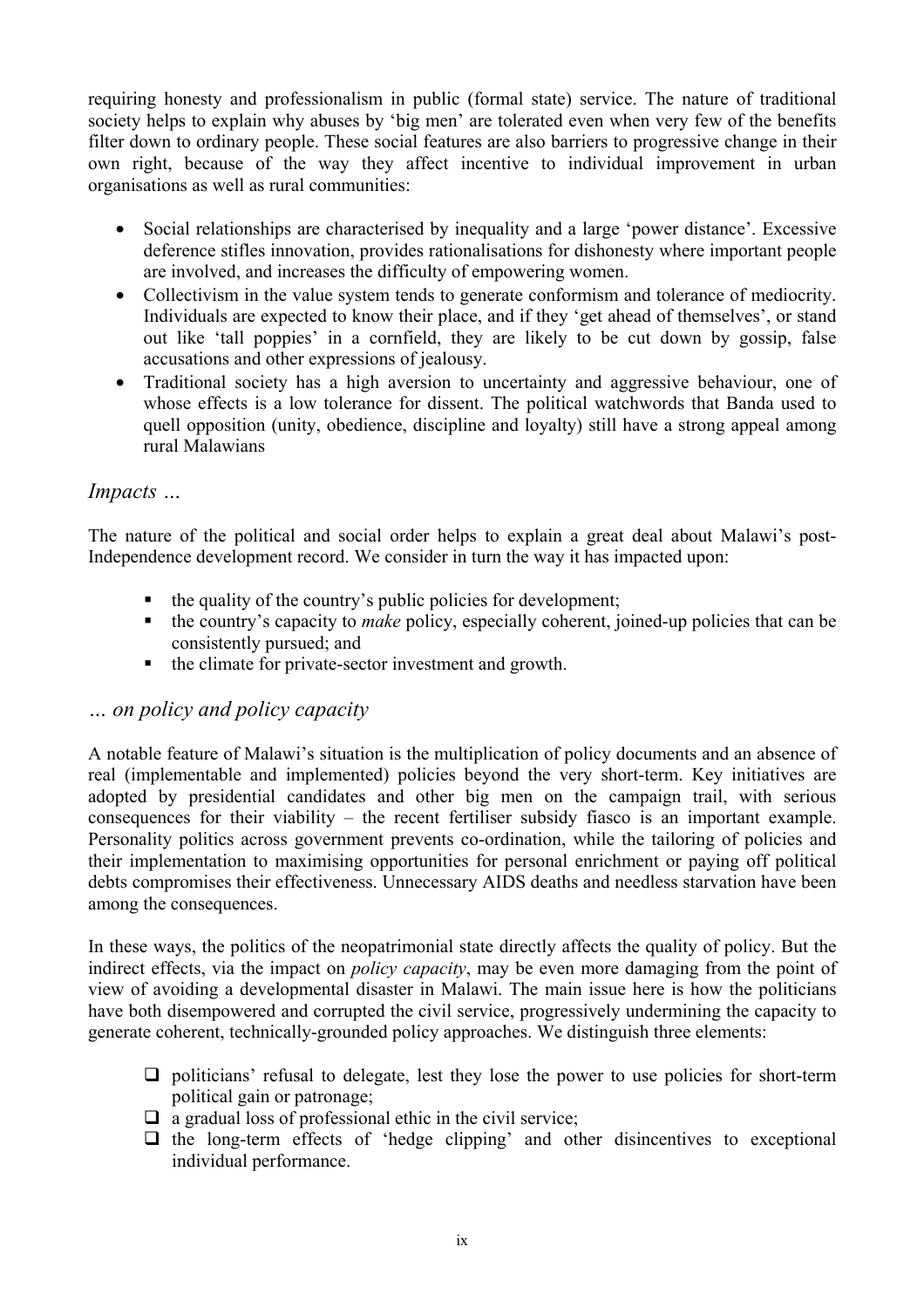Most observers agree that the civil service was professional and highly motivated under Banda. There was no doubt there was some stifling of independent thinking, but technical advice was given and taken. Since 1994, in contrast, the president and most ministers have surrounded themselves with political cronies and sidelined senior officials in a way that has de-motivated them and reduced administrative efficiency.

The loss of professional ethic seems to have become extremely generalised in quite a short period. This has various causes but they include the bad example set by politicians and a loss of morale arising from the resource constraints caused by high-level corruption and mismanagement. Those who have the ability and motivation to do a good job tend to leave the civil service. If they do not, they are likely to fall victim to the practice of 'hedge clipping' – the civil service equivalent of the cutting down of 'tall poppies' in rural communities.

#### *… on the investment climate*

Malawi badly needs a recovery of economic growth, and particularly an expansion of the production of tradeable goods (the domestic market is far too small to be a basis for strong and sustained growth). However, the environment for long-term private investment – local or international – is badly affected by the political system. The pursuit of 'money power' by politicians damages the macro-economy and encourages the sort of business ventures that are only profitable when competition is restricted. The lack of institutions that would reduce risk, and near absence of public policies to facilitate the large infrastructural investments that Malawi needs, means that local capitalists prefer quick-turnover operations in the service sector, and foreign investors stay out. Ethnic biases may also be discouraging some investors.

#### *The contribution of donors and aid*

Aid did not create any of these problems. But donors have made matters worse in a number of respects, contributing to a vicious circle in which the quality of policy and the policy capacity of the Malawi state have become progressively weakened. We distinguish two types of effect. First, Malawi seems to be an extreme case of a pattern of interaction between governments and donors that weakens aid effectiveness throughout the region. The pattern has to do with the logic of the aid relationship, but is often intensified by donor behaviour, as has happened in Malawi. Second, there are also several Malawi-specific issues.

The generic problems can be understood theoretically as the outcome of a bargaining 'game'. One player (the donor/lender) has economic resources, but is subject to pressures to disburse them and has incomplete knowledge of the situation on the ground. The other (the recipient) has interests that are different from the donor's and more complete knowledge, providing an ability to avoid or subvert any conditions that the donor imposes.

In recent years, this relationship has generated an on/off pattern of policy-based lending and programme aid that is highly unsatisfactory from all points of view. The use of conditionalities to promote complex reforms in this type of context almost always generates nominal compliance followed by non-implementation or worse. Donors have nonetheless relied upon it in promoting Admarc privatisation, setting up the National Food Reserve Agency and liberalising burley tobacco production. In several cases, reforms have failed both because the government was not really committed to them and because their design was not well grounded in the country reality.

As in other countries but more so than in most, donors have responded to the state's weak incentive to make policy by increasingly stepping into the government's shoes, substituting for it in the policy function. It may be that there was no alternative. But in that case the job was not well done.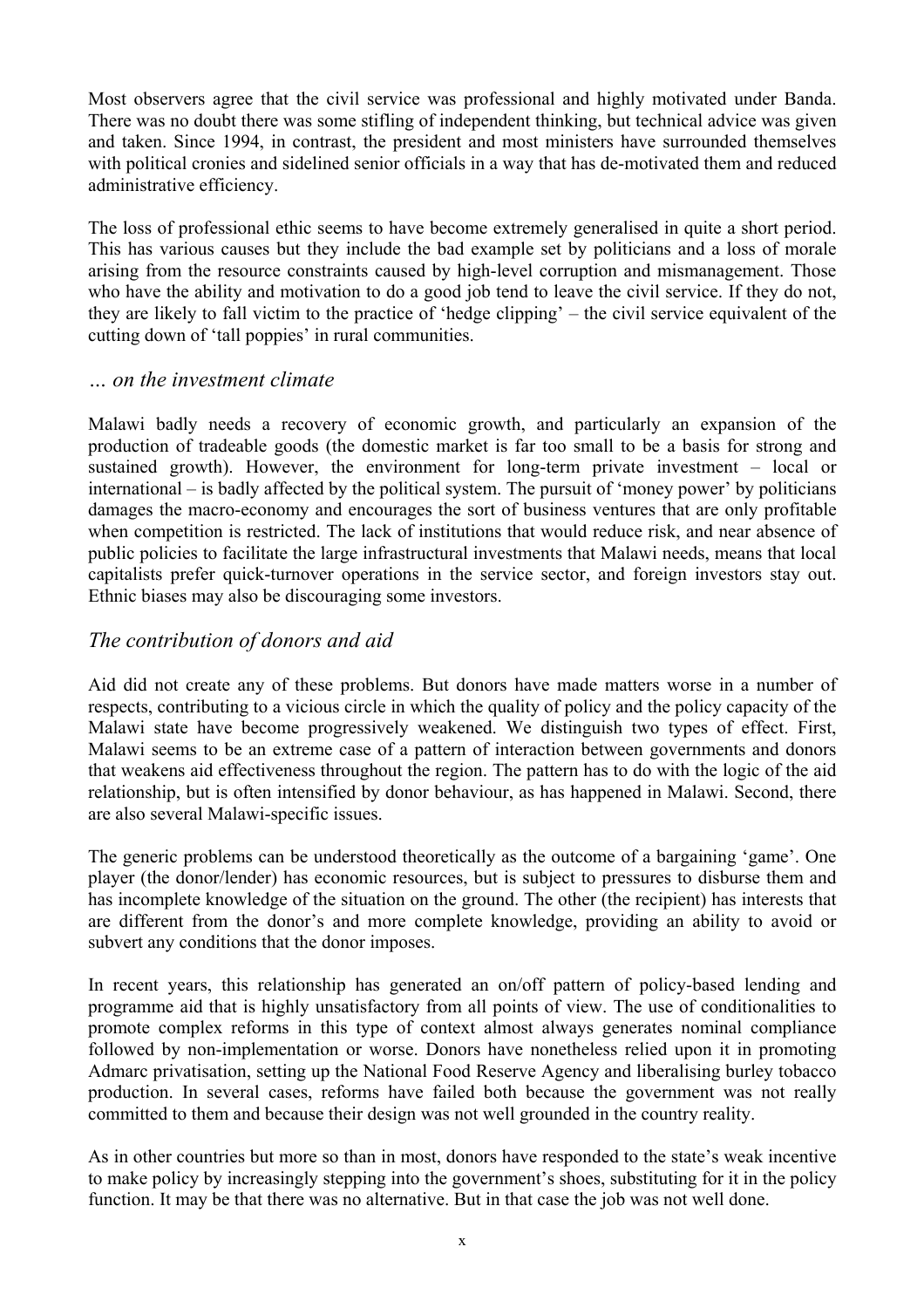This is so in two particular ways. First, policy development and advocacy has not been consistent, either through time or across the donor fraternity. Especially in agriculture, individual donor agencies have changed their minds in major ways, but have not been prevented by this from advocating their particular approaches in fairly adversarial ways to other donors and the government. Second, the donor approaches have not been free from the short-termism, competitiveness and personality politics that we have said are characteristic of state policy.

Some other Malawi-specific issues affecting the aid relationship seem to deserve more attention than they have had. They include a decline in mutual respect arising from the loss of government policy direction and donor complicity in this; an unusually low (but, we think, easily corrected) level of aid harmonisation; the fallout from the heavy use of expatriate technical assistance; and certain cultural gaps and misunderstandings.

#### *Some implications in 2005*

This paper is not primarily about the current political situation, but the analysis suggests some observations and warnings about the implications of the election of Bingu wa Mutharika as president. Some of the new president's acts have suggested a window of opportunity for the promotion of more sound, developmentally-oriented policies and procedures. That may be the case in some particular respects. However, it seems quite unlikely that Mutharika will be able, even if he wants to, to act entirely without regard to Malawian political tradition – that is, ignoring the institutionalised expectations that give the state its neopatrimonial character. He has fewer political and financial debts to pay off than Muluzi did. However, it is clear that he intends to build his own political following, and his political style has many features of the 'big man syndrome'. What is possible – and probably to be welcomed – is that his approach will be closer to the Banda tradition in some respects than to Muluzi's, with patronage being subordinated to an overall vision. There is scope for both the business community and parliament to influence the outcome of what is likely to remain for some time quite a fluid process of political realignment.

# **Where is Malawi headed?**

This section of the paper has a limited purpose and no large scientific pretensions. It draws heavily on an excellent piece of scenario-modelling work done for Malawi's National Economic Council in 1998 as a follow-up to the Vision 2020 exercise. The modelling is not narrowly economistic but includes the interactions between various economic, social and natural-resource sectors. Using the NEC work selectively, we construct three possible socio-economic scenarios for Malawi in 2020.

#### *Three scenarios*

A Baseline Scenario is arrived at by projecting trends over the whole period 1965-98 into the future. Since in this period as a whole, policies were characterised by 'inconsistency and muddling through' (that is, much better than 1998-2004), this could be considered a moderately optimistic scenario. However, the outcome predictions are rather dismal. They include a 2020 GDP per capita which is below the current level and no higher in real terms than in 1965.

Our Optimistic Scenario is based on assuming implementation of the best combination of the policy inputs or strategies considered by NEC. The outcome predictions from this scenario are somewhat better, although well short of the Vision 2020 objective of making Malawi a middle-income country.

Using a simple arithmetical calculation, we also construct a Melt-Down Scenario, based on a continuation until 2020 of the developmental performance of the years 1998-2003. The results are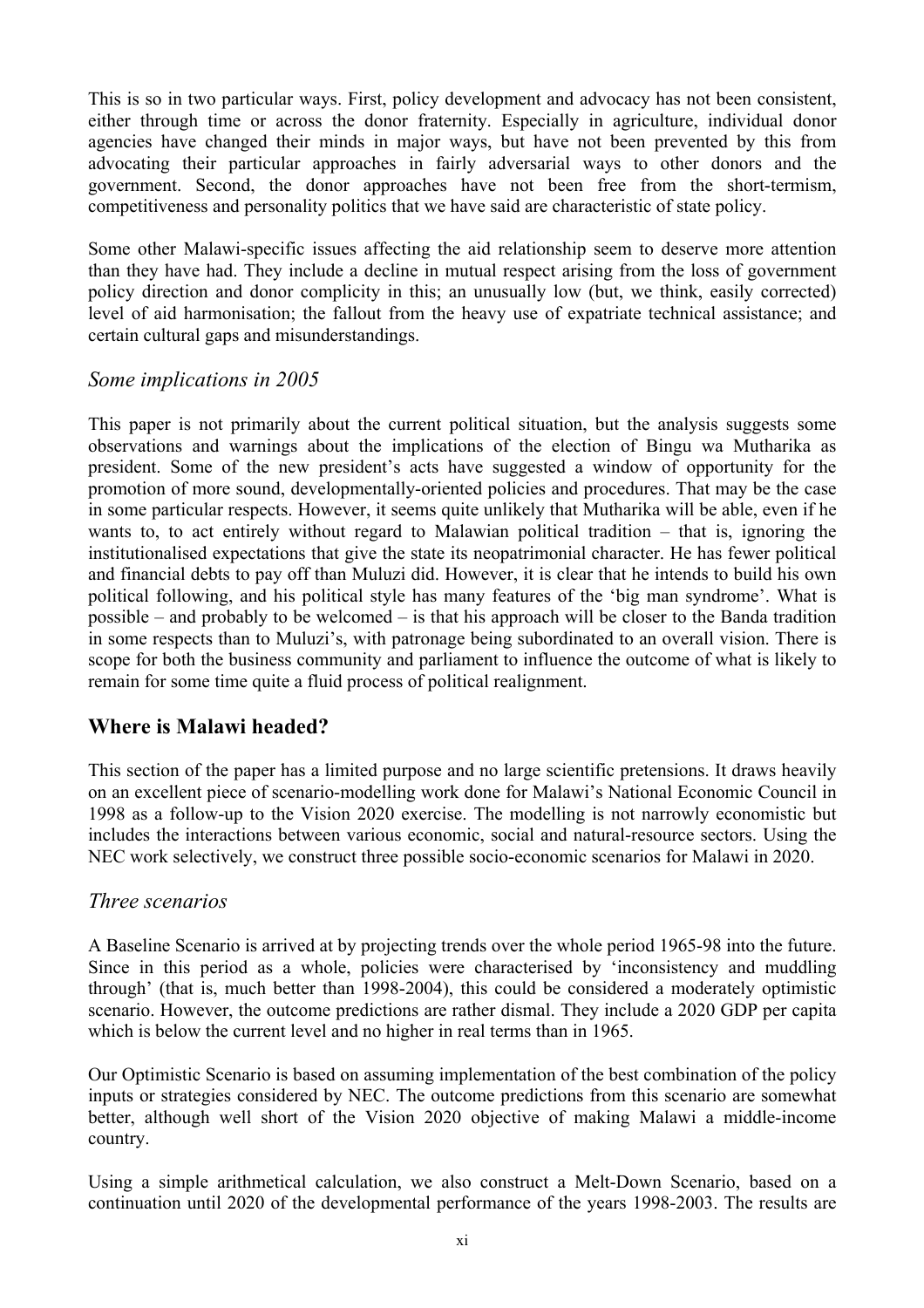catastrophic. Income per head is lower than at Independence. How much lower it is depends on the assumed population growth rate. It is grimly ironic that the 'better' outcomes arise from assuming a continued high rate of AIDS-related deaths.

As well as constructing the three scenarios, we use more detailed NEC work to address the question – highlighted by some of the recent comments of the president and Minister of Finance – of whether there is a conflict between a growth-oriented policy approach and one that gives priority to povertyreduction. The analysis suggests that if maximising GDP per head is the objective, both of the two 'pro-poor' policies considered (one focused on smallholder agriculture, the other on social development) do better than a narrow focus on maximising growth over the period considered. They differ in how soon the benefits start to be felt, with the agriculture-based strategy doing better in this respect.

#### *What will make the difference?*

We ask what would be likely to make the difference – what would enable implementation of the well-chosen mix of interventions assumed in the Optimistic Scenario? It is clear that the immediate drivers would be:

- policy consistency;
- long-term vision;
- strong leadership, able to discipline and co-ordinate both donors and different arms of government in line with the vision;
- prioritisation of objectives and resources;
- improved performance of the civil service.

Next, we ask how political incentives would need to change for these features to emerge, and whether this is likely. The answer is in two parts.

First, it is possible to imagine something like the return to 'inconsistency and muddling through' that is the assumption of the Baseline Scenario. It would not be easy to achieve, but such a change is conceivable. It would not involve a sharp break with the post-Independence Malawian political tradition – just a reversion to something like the pattern of 1964-98. This could probably be achieved without a dictatorship and other particular features of the Banda regime. It would involve a politics of patronage, but this would not follow the model in which policy is driven entirely by patronage needs.

A much sharper break would be necessary to get the Optimistic Scenario. This would imply the emergence of forces capable of turning a neopatrimonial state into an incipiently developmental one. Such transformations have happened in other parts of the world, but they invariably involve states that are not of purely colonial origin, but have a long and significant history. They draw on a nationalism that is able to invoke powerful and widely shared moral symbols. In Malawi, as in most of sub-Saharan Africa, the colonial origins of the state still bear very heavily on attitudes, and the type of nationalist revivalism that has been so forceful in Asia seems out of the question.

It is for this reason that in Africa, despite the absence of compelling evidence to support the approach, it makes sense to look to the gradual progress of democratic political competition as a source of state transformation. We have suggested there is not much indication in Malawi of democratic institutions working in this way. Effective democratisation may well be too slow to make a difference before the failures of development create conditions in which political change will, instead, take the form of a downward spiral. What is clear is that any support that is given needs to be patient and sustained. There are no short-cuts.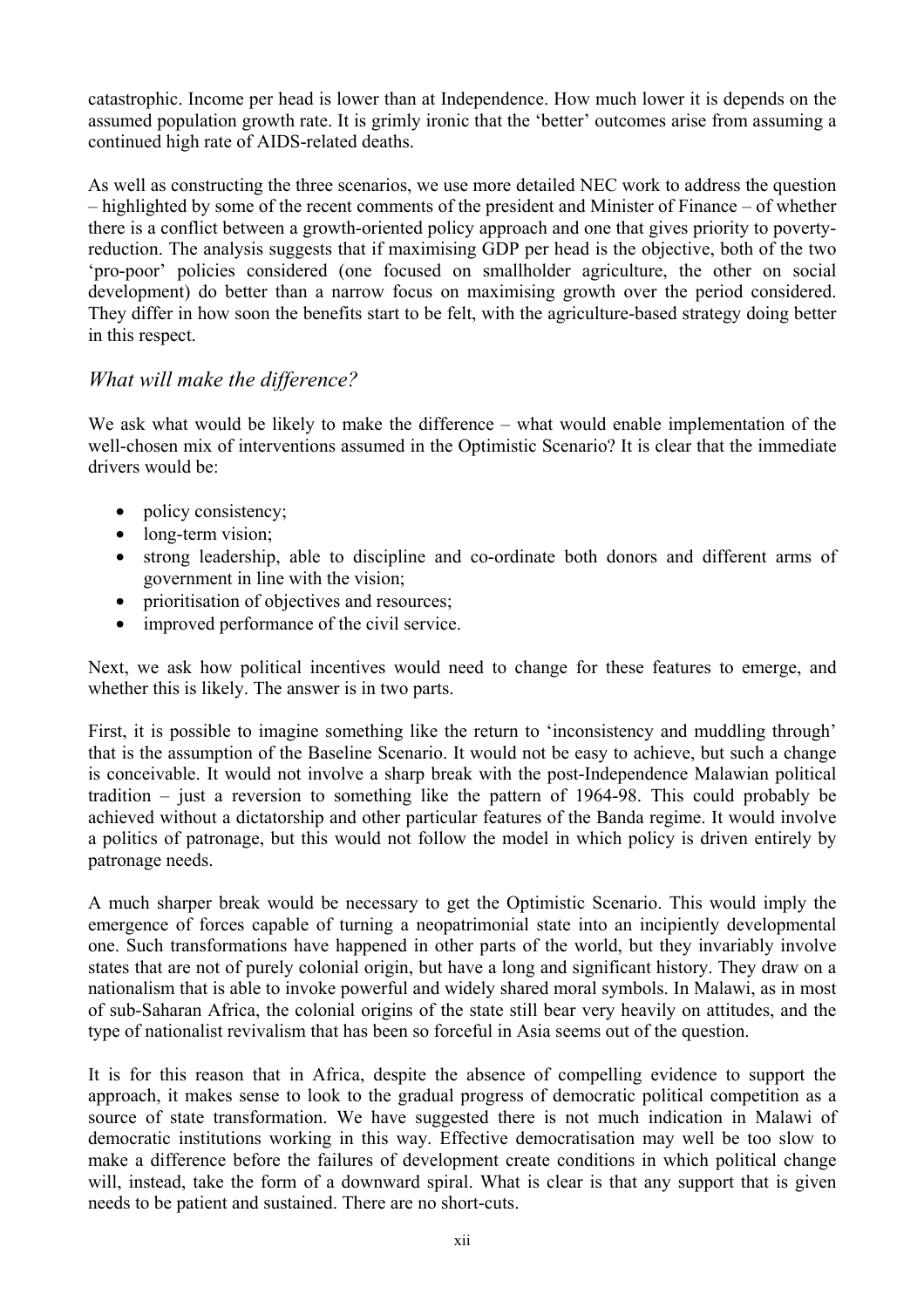# **What are the challenges to the aid relationship?**

This section of the paper draws out some lessons from the earlier analysis and considers how these findings relate to current 'theory' about choice of aid instruments and aid effectiveness. Given the rather dismal projections, this argument is about ways of improving effectiveness at the margin.

We discuss 1) ways of improving the substance of aid policy in Malawi, and 2) ways of working, given the new aid policy agenda.

#### *Improving the substance*

On the content of donor thinking about what to do in Malawi, we feel there is a need for the following four things:

- more realism about the long-run nature of the development challenges Malawi faces;
- less certainty and more humility about the solutions;
- more willingness to compromise and support joint efforts;
- more emphasis on political economy as a central focus of country programming.

Donor contributions to policy in Malawi would benefit, first, from abandoning the tendency to believe in quick wins and easy solutions, especially in respect of the population-land-food nexus. Second, Malawi's uniquely difficult agro-economic conditions call for more than usual professional humility from all those claiming to offer policy remedies. Mechanical application of the latest fashionable idea in the aid world is a bad idea. There is no solidly grounded consensus on many of the issues, and research-based thinking is changing fast.

Third, there is anyway a need to accept compromises and what may be regarded as second-best solutions for the sake of agreement and a consistent approach over a reasonable period of time. Appropriate compromises need to take into account not just technical differences of opinion, but also local political and political-economy considerations. There are some good examples of the gains from compromise in the history of reform in Malawi. And there are major recent examples of the negative consequences of not accepting the second best (maize input policy).

Last but not least, political economy needs to be taken seriously into account in the design of all components of all donor programmes. Things can go very seriously wrong if donors initiate reforms and then fail to 'keep their eye on the ball', either by not anticipating at all the normal workings of the neopatrimonial political set-up, or by pretending that their responsibility ends with the technical side of the design. What happened with the National Food Reserve Agency, Admarc and the Strategic Grain Reserve during the 2001/2 is an important illustration.

It is also essential that helping to change the political economy of the country becomes a central objective of donor country programmes. This does not mean political conditionality. Nor does it mean working only on democracy and rights. It means working patiently with partners in any area where support to democratic development or rebuilding the policy capacity of the state seem viable. In terms of entry points, there is little to suggest that has not been tried at some point since 1994. A priority is to extract all relevant lessons from the projects that have been supported in the past in respect to parliament, the judiciary and constitutional bodies; political parties; civil society; mass media; civic education and rights work.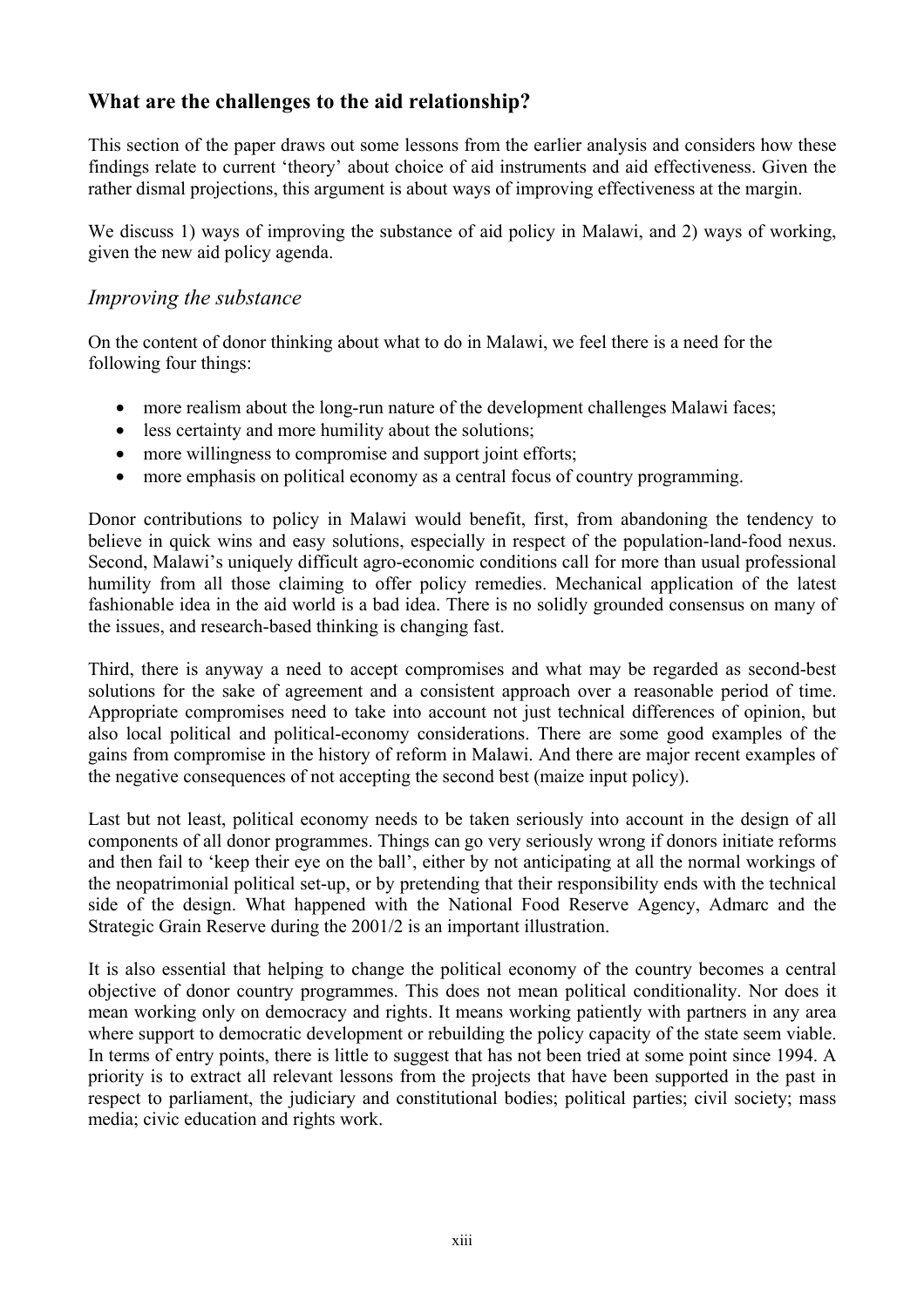We suggest that this might lead to an approach that breaks with past governance and rights work in emphasising:

- the vital need for a long-haul commitment, not ad hoc responses, based on a clear understanding of the political economy;
- the importance of a proactive engagement by donor advisory staff in identifying specific issues on which incremental changes in incentives or a real constituency for change exist;
- the need for a learning-process approach, where incentives to use information for learning purposes are built in; and
- programme designs that allow a low-cost switching of method or addition of components when initial assumptions are called into question.

Giving political economy and state-transformation a central place in the country programme as suggested here would certainly involve maintaining a substantial portfolio of projects. It would also involve managing them in quite a different way.

#### *Ways of working*

In the Malawi context, it is easy to be cynical about the new aid policy agenda – building country policy ownership, aligning programmes with PRSPs, adopting programme modalities (SWAps and budget support) etc. However, the analysis in the paper does not suggest cynicism with respect to the international agenda. It confirms the validity of these principles and objectives, but suggests the vital importance of not pursuing them mechanically, and of not confusing ends and means.

*Aid harmonisation* can and should be pursued more vigorously. It would be helpful if any initiatives to improve harmonisation could be informed by a joint agreement on the main points of this paper about the way donors have responded to the state's low policy capacity.

The objective of increased *policy ownership* is highly relevant to Malawi, but there is much to do. This means engaging, proactively and at all viable entry points with the structural determinants of the weak policy capacity of the state. The PRSP revision process may be able to contribute something to this, but it is vital that the PRSP is seen as a means to an end, and not as an end in itself. In any case, the next MPRS will need to be quite different from the first one in a number of respects.

The Malawi experience does not invalidate the theoretical argument in favour of SWAps and budget support either. But the theory suggests quite stringent conditions for the benefits of these aid modalities to be realised. *SWAps* presuppose a degree of self-interest in pooled effort and strategic policy thinking among sector stakeholders. The DoC exercise provided only a very limited basis for assessing whether these conditions exist in major sectors in Malawi. However, on the face of it, in agriculture there are some more basic tasks to be undertaken to get policy back on its feet, while the education sector does not appear to enjoy any of the basic preconditions.

In respect of *budget support*, it is worth distinguishing:

- 'traditional' programme aid with objectives limited to macro-economic stabilisation and directly related policy reform; and
- new-style direct budget support, viewed as a means of financing the implementation of a PRSP and enhancing relevant government capacity.

We argue that the current bilateral budget support to Malawi is of the first sort, and that it is important not to let it be confused with the second. In other words, current budget support in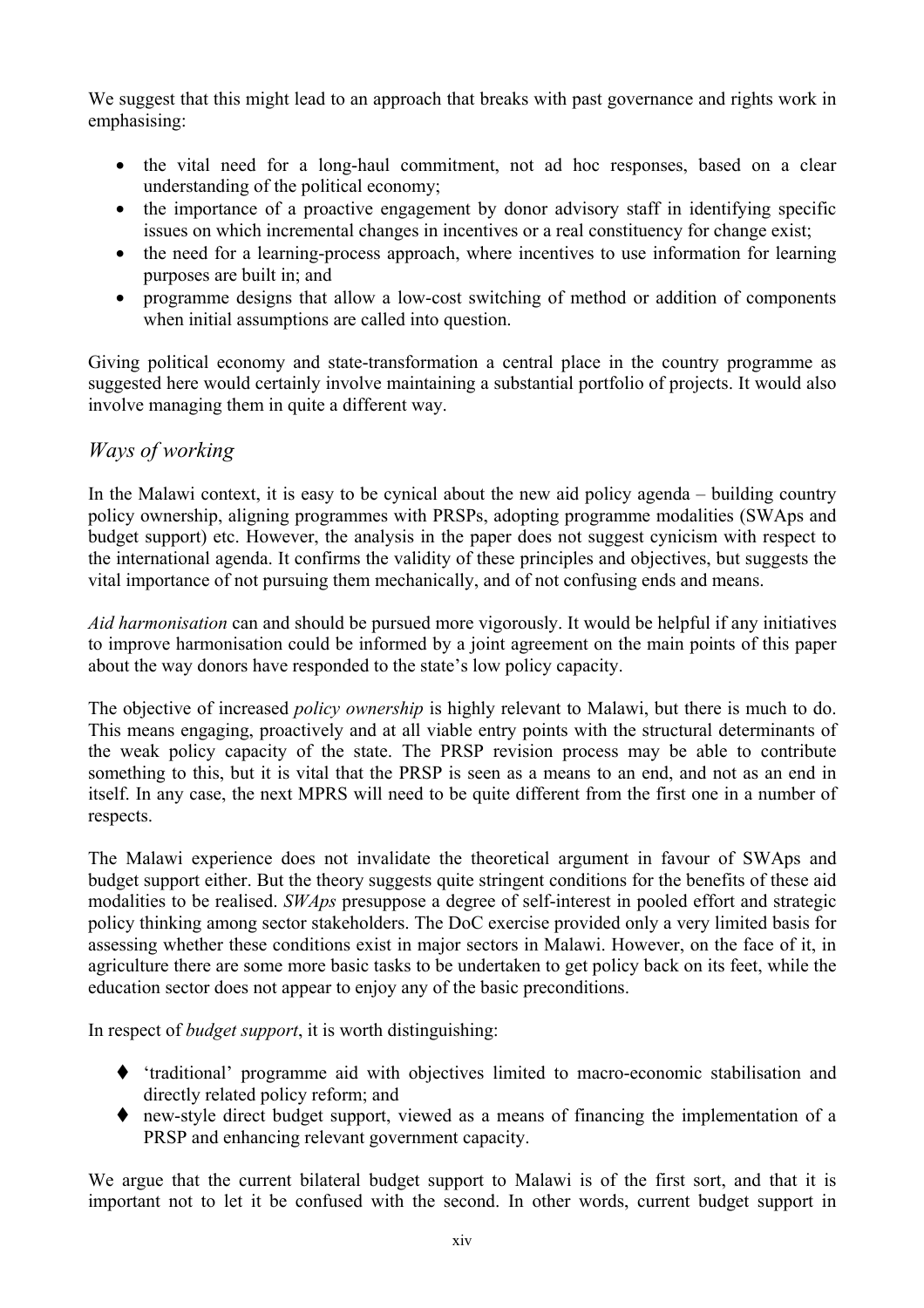Malawi has to rest on the more limited, 'traditional' rationale for programme aid, which is about mitigating the impact of a very bad macroeconomic situation (thereby improving the climate for a recovery of business confidence) and/or creating space for specific reforms of a limited sort – e.g. restoring a formal budget process. A feature of this sort of programme aid is that it does not have hegemonic ambitions and has usually been accompanied by a large portfolio of projects or sectorprogrammes.

The DFID project memorandum expresses a clear rationale for budget support which is of the first, traditional and limited, type. Correspondingly, there is no DFID policy in Malawi to move aid into budget-support channels and out of other modalities. However, this may need to be stated more frequently and plainly in order to overcome what we found to be a fairly widespread belief that sound projects are being wound up in favour of budget support.

If it is accepted that current programme aid is of the limited sort, it makes sense to keep conditionalities very light and focused. That is, it is correct not to use the relatively elaborate type of Performance Assessment Framework that has been devised for budget support programmes in other countries of the region. It is also appropriate not to have a formal and automatic link to the IMF programme, for the sake of the predictability of flows and to reduce the likelihood of unhelpful disbursement pressures on the Fund.

The kind of country programme that is suggested by the Drivers of Change and Development analysis could only be delivered by a *decentralised office*. A further requirement is the hiring of high-calibre staff, who are prepared to be very actively engaged in the local, social and political milieu. Ways need to be found of making sure that all professional staff are informed by an adequate political economy perspective on the country, including detailed learning about 'who is who' in current patronage networks. Finding better ways of using local staff and more reasons for getting out of the office are among the steps that could contribute to this.

It is a fair observation that these suggestions are not commensurate with the scale of the development challenges and political-economy problems identified in the country analysis. That is a common complaint about Drivers of Change studies, but one that may reflect the limitations of any country-focused exercise. A concluding suggestion is therefore offered – that policy actions commensurate with the identified problems would need to be undertaken at the *international* level. A co-ordinated effort on a continental scale might alter the incentive structure facing the leaders of countries like Malawi in a way that donor action at the country level cannot.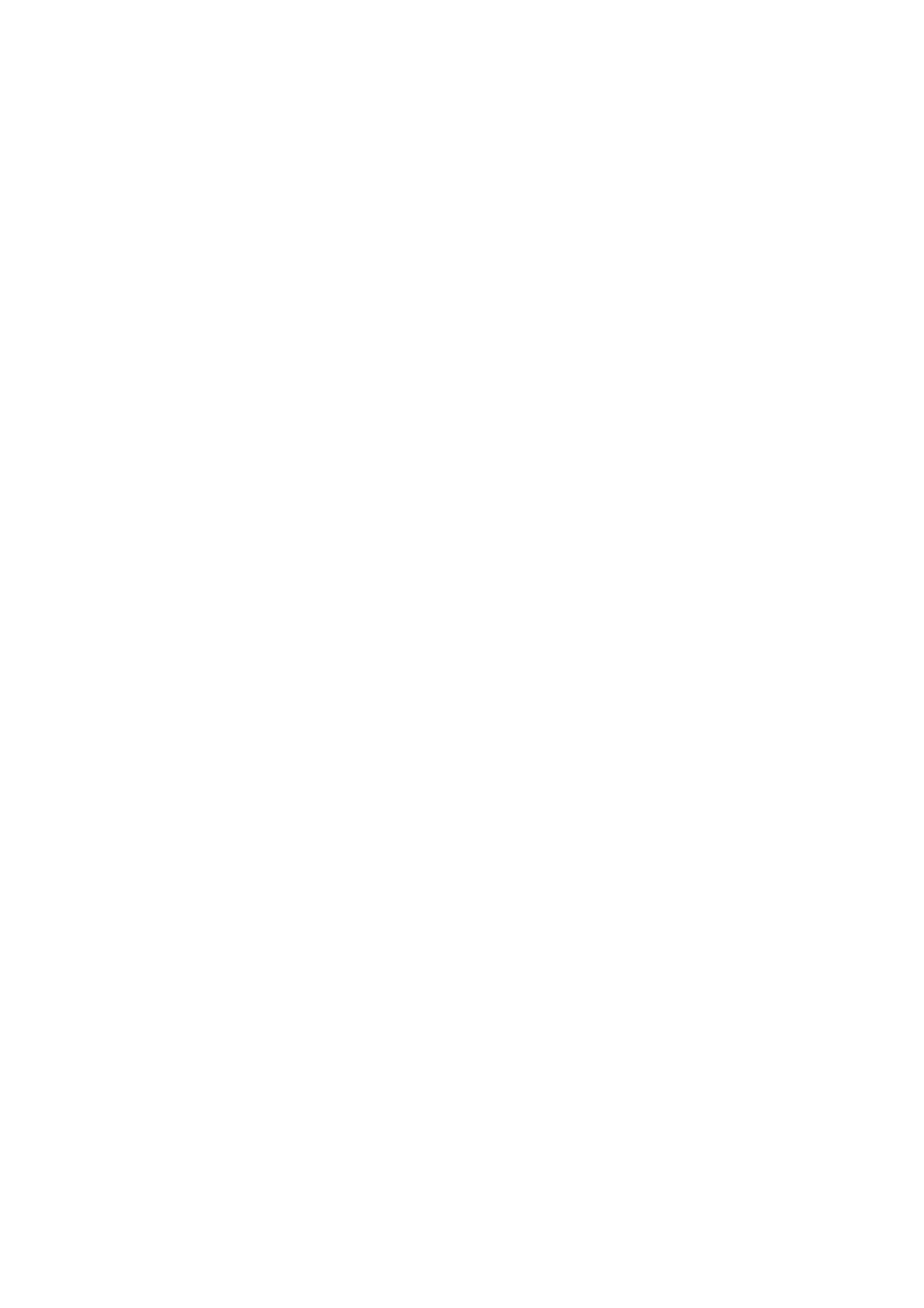# **1 Introduction**

### **1.1 Drivers of change analysis: its purpose and limits**

**Donor organisations are accustomed to explaining away the failure of their programmes by referring to a 'lack of political will' among their country partners.** They tell themselves that things go wrong because partner governments are unwilling or unable to change. The risk that this will happen is considered in designing programmes. However, programmes seldom attempt to deal directly with the sources of the problem. The underlying reasons for the apparent unwillingness of country stakeholders to confront the need for fundamental change are rarely examined. Instead, country assistance plans rely on ready-made formulas based more on where donors think the country *ought* to be, than on serious analysis of where the country is, where it is coming from, or where it is heading.

Drivers of Change is the name that some donor governments are giving to a learning exercise at country level that recognises these weaknesses and tries to overcome them, by **reversing the relationship between country-focused understanding and programme design.** It is an effort to adopt a more historically-informed, less technocratic approach to aid policy, focusing on the way change happens, and how economic, social and political factors interact over the long-term. It involves standing back from every-day tasks to pose some hard questions about how donor organisations relate to institutions and actors in the country. It invites the staff of development agencies to ask questions not only about their in-country partners, but also about themselves, how well they know the country, what impact they have and how they are perceived.

**The name 'Drivers of Change' does not convey very well the purposes and likely limitations of an exercise of the sort just described.** The phrase originates in studies in Asian countries that were being undertaken at the same time as DFID was becoming interested in dealing more systematically with the 'political will' problem. It has several disadvantages, including an implicit suggestion that developmental changes are normally the product of a limited set of identifiable factors or forces, which are powerful enough on their own to push most of the expected obstacles aside. In other words, there are usually *drivers* of change out there, if only we can discover them. In sub-Saharan Africa at least, $<sup>1</sup>$  there is little evidence that the world is like this.</sup>

The search for 'drivers', in this context, can easily contribute to the tendency to believe in simple, once-and-for-all solutions to development problems. It is our belief that what Drivers-of-Change analysis provides is a powerful antidote to that tendency – a better appreciation of the interlocking causes that make progressive change so difficult in some of the poorest developing countries, including the ways in which the efforts of donor organisations can become part of the problem rather than a source of solutions. What distinguishes this type of exercise, therefore, is the seriousness of its engagement with the country reality. **What sets it apart is its willingness to set out in an open, evidence-based way what appear to be the most significant changes in the medium and long term and the underlying factors which shape the incentives for change.**

#### **1.2 Scope and method of the Malawi exercise**

The Royal Norwegian Embassy, British High Commission and DFID Malawi invited a team of consultants to undertake a Drivers of Change and Development study in the country during January 2005. **This exercise was intended to complete a process which began in early 2004 with the** 

 $\overline{1}$ <sup>1</sup> The spread of private tubewells in Bangladesh, or the decollectivisation of agriculture in China, may be thought of as having driven change in those countries in the full sense of the word.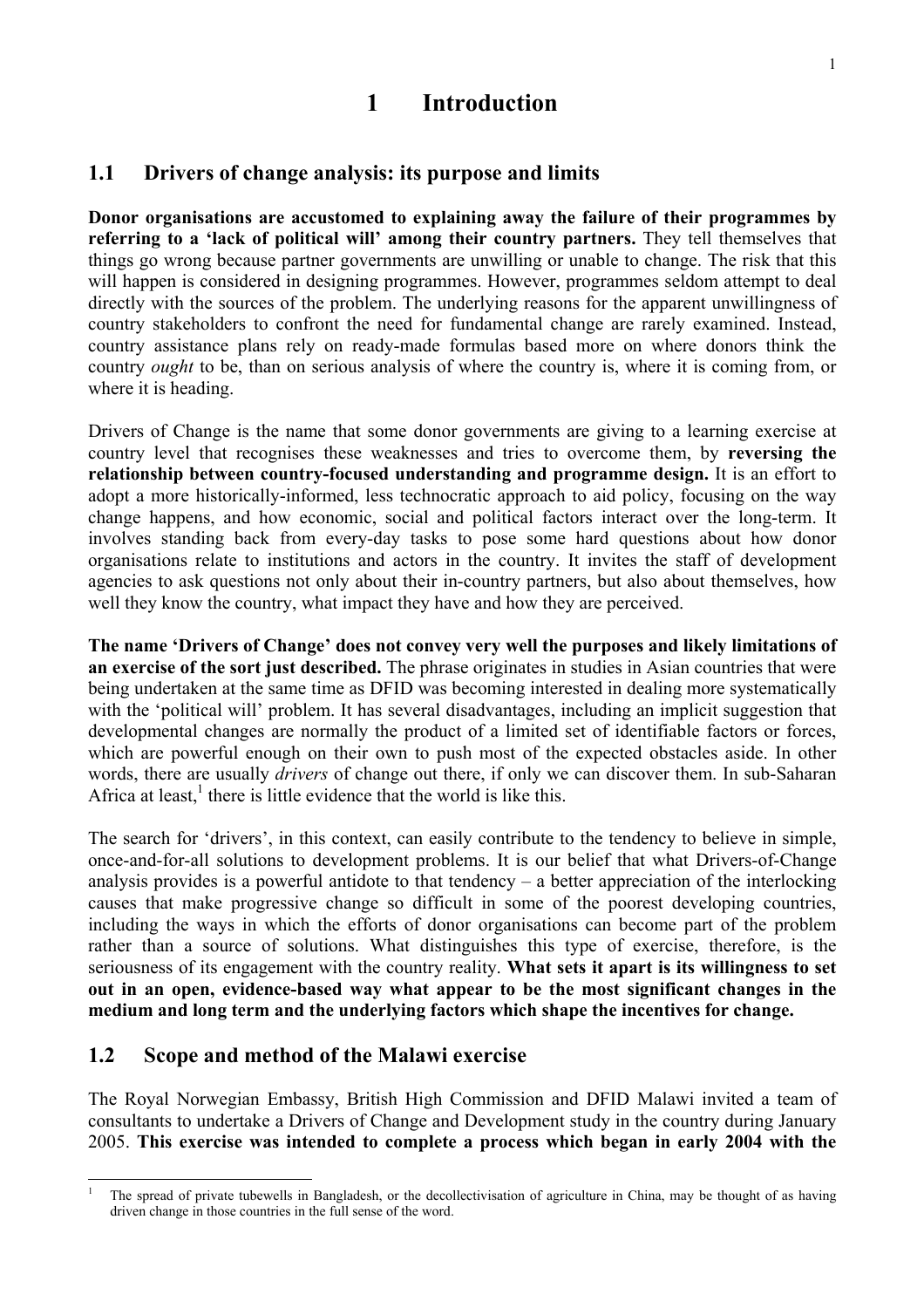**commissioning of two preliminary studies**, a Country Analysis and a study of the politics of the budget process on the eve of the 2004 elections. An inception phase of the current exercise was carried out in late 2004 with a view to defining the added value to be expected from the final consultancy.

The Inception Report argued that the Country Analysis and the budget study provided a good basis for further work. **Ways in which the final exercise could contribute to further understanding were identified under three headings**:

- Where is Malawi coming from?
- Where is Malawi headed?
- What are the challenges to the aid relationship?

These correspond broadly to the headings of the major sections of this paper.

**The method of enquiry had three important elements.** First, a very experienced multidisciplinary team of consultants was brought together under the auspices of two public-policy think-tanks, IPRAD in Malawi and ODI in London. The team included two economists, one historian, a political sociologist, a constitutional lawyer and a governance adviser. Several team members were able to draw on long periods of work and study in Malawi stretching back over a number of decades. The team worked together for 20 days, two weeks of which were spent in Malawi.

They were guided by an extended literature search and annotated bibliography undertaken by Nambusi Kyegombe and Tammie O'Neil at ODI (see list of Selected Further Reading). This was the second element.

The third was a series of key-informant and focus-group interviews. These were designed to update the team on developments in the country, elicit fresh insights into particular issues, stimulate an exchange of views and provide a 'reality check' on the analysis emerging from the team's own deliberations. Five focus groups were convened by IPRAD, three in Lilongwe and two in Blantyre.<sup>2</sup> A total of 37 invitees participated. We saw an additional 26 people individually. In all cases, we selected people of outstanding personal calibre and experience, not official representatives of organisations. In several cases, they were Malawians or long-term residents of the country whom team members have known personally for some years.

All of the conversations were conducted 'off the record' and in confidence, providing some assurance that views expressed were frank and disinterested. The diversity of backgrounds and opinions represented within the focus groups allowed some checks on the accuracy of testimony, while the diversity of the team itself meant that conclusions were sufficiently tested and debated.

# **1.3 A note on sources and acknowledgements**

**The paper draws heavily on two types of source: written and in many cases published accounts and interpretations; and the views and understandings conveyed to us orally by our informants and interlocutors in Malawi.** As well as making full use of the evidence and judgements collected from these sources, we have reached conclusions on the basis of knowledge and exchanges of ideas within the team. It is therefore more than usually necessary to absolve any of our sources from responsibility for the good or bad sense we have made of them.

 The team are grateful to Anderson Fumulani for contributing to the study well beyond his terms of reference as organiser of these meetings.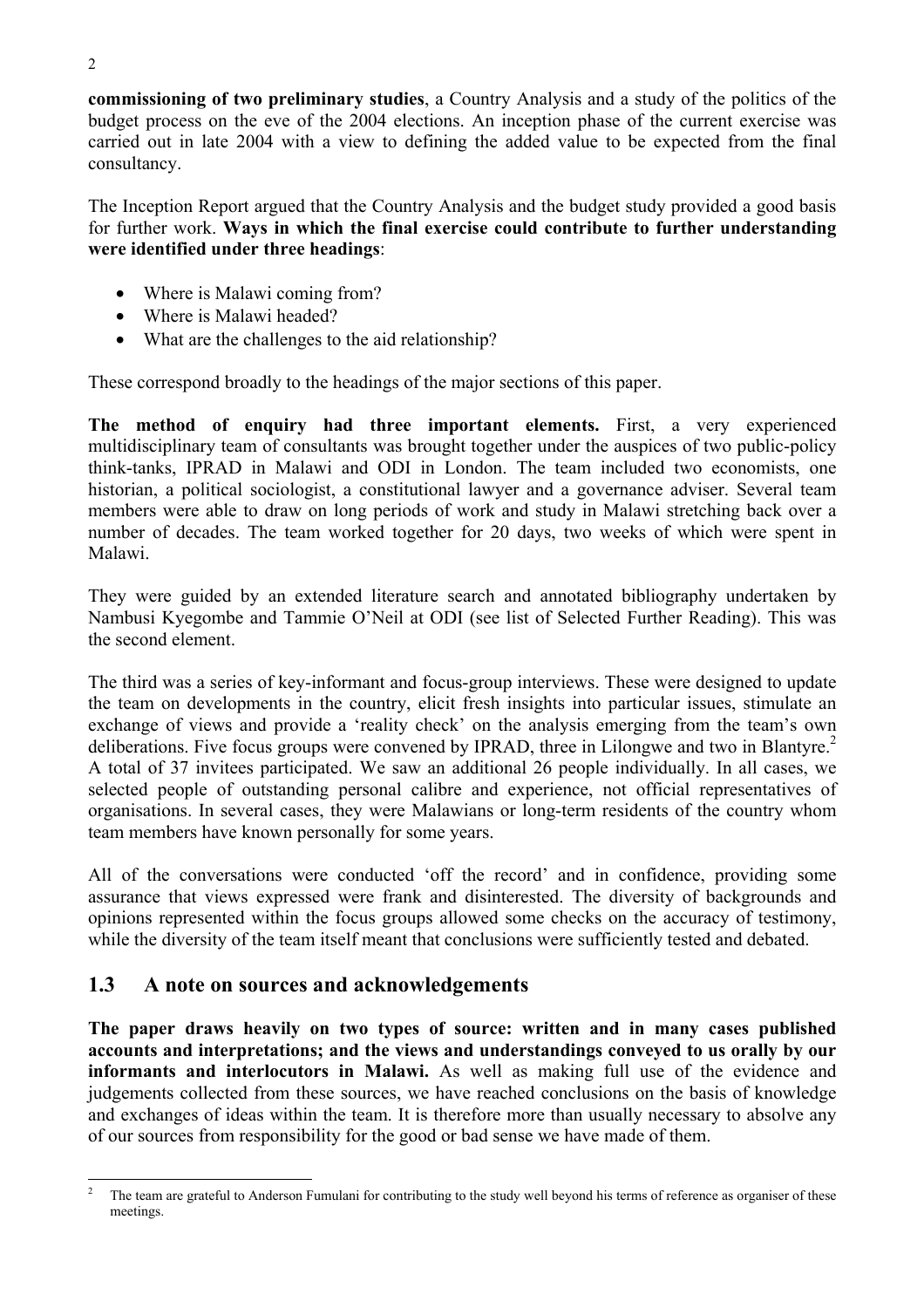As regards written sources, we have restrained our natural inclination as academics to provide ample references. As a rule, references are given for direct quotations. We also suggest some short items of further reading at the end of the overview. However, the main text of the paper has been kept free of study aids of these types, to improve readability.

Oral sources are not acknowledged at all, as interviews were often given on a confidential basis. Even listing persons interviewed could be compromising in some cases. We therefore rely on expressing here in a general way, our gratitude to the individuals who spared us their time in connection with the Drivers of Change and Development exercise, as informants, advisers, peerreviewers or interested friends.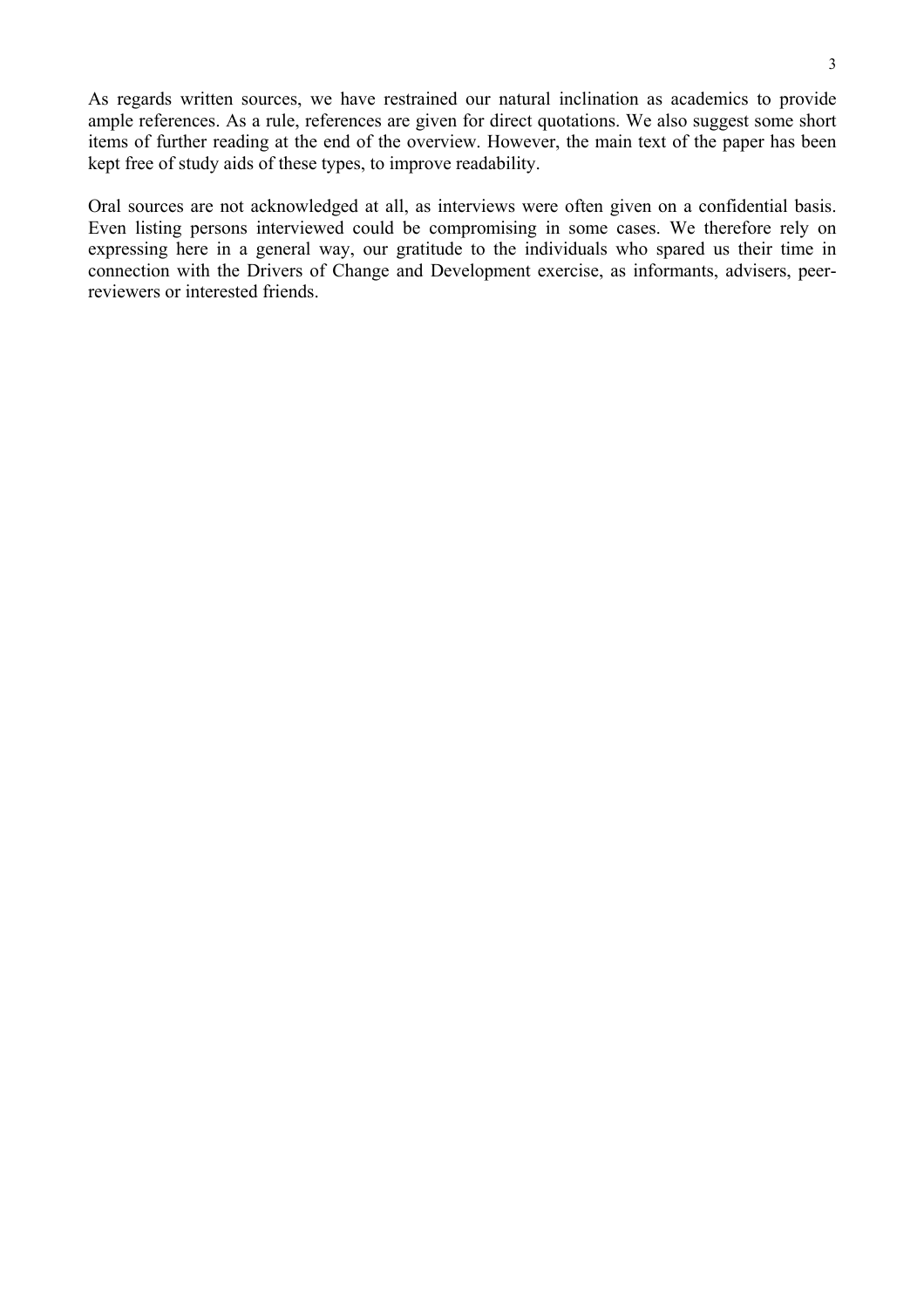# **2 Where is Malawi coming from?**

**This section is about history.** It is based on the assumption that understanding well where the country is coming from, in economic, social and political terms, is essential for appreciating where it is likely to go in the future and what kind of help it needs. We suspect that several of the legacies of the way Malawi society and politics have been formed are under-appreciated both by the younger generations of educated Malawians and by international agency staff in the country.

The authors of the Inception Report for the Drivers of Change and Development consultancy thought that three additional elements were required to complete the country analysis:

- $\Box$  a sense of the trajectory of Malawi society, economy and state since Independence, including paths not taken and opportunities forgone;
- $\Box$  a view on the specificity of the state and politics in Malawi compared with other countries in the region;
- $\Box$  an assessment of what change there has been within and between the main post-Independence periods, and whether these constitute a process of progressive political change.

These are the challenges taken up in the first three sub-divisions of this section. We then consider the major implications for the way policies are made; the role of external agents in this; and what this means for efforts to understand and respond to the particular circumstances of Malawi in early 2005. We begin with the main elements of the post-Independence development record.

### **2.1 Malawi's development record and prospects**

#### *2.1.1 Post-Independence phases*

From a political point of view, the beginning and end of the Kamuzu Banda dictatorship (1964-94) are the most important turning-points in Malawi's recent history. **However, from the point of view of economic and social progress, Malawi's development since Independence in 1964 falls into three phases:** 

- $1964 79$ ;
- **1980-98**:
- **1999-the present.**

The years **1964-79** were characterised by:

- *quite rapid economic growth* the annual average rate of increase in GDP was over 5%, and over the whole period, GDP per capita more than doubled;
- $\Box$  growth based on agriculture in the absence of a significant private sector in manufacturing or minerals, the government promoted an agricultural development strategy;
- an agricultural growth pattern *characterised by a severe bias between sub-sectors* smallholders exploited to drive estate-led growth (estate agriculture grew at annual average of over 10%, smallholders around 3%).

Despite a government emphasis on productive rather than social sectors, there were some improvements in social welfare. Infant mortality declined from around 200 per 1,000 in 1964 to around 130, and per capita daily calorie intake increased from 2,250 in 1964 to 2,400 in 1975.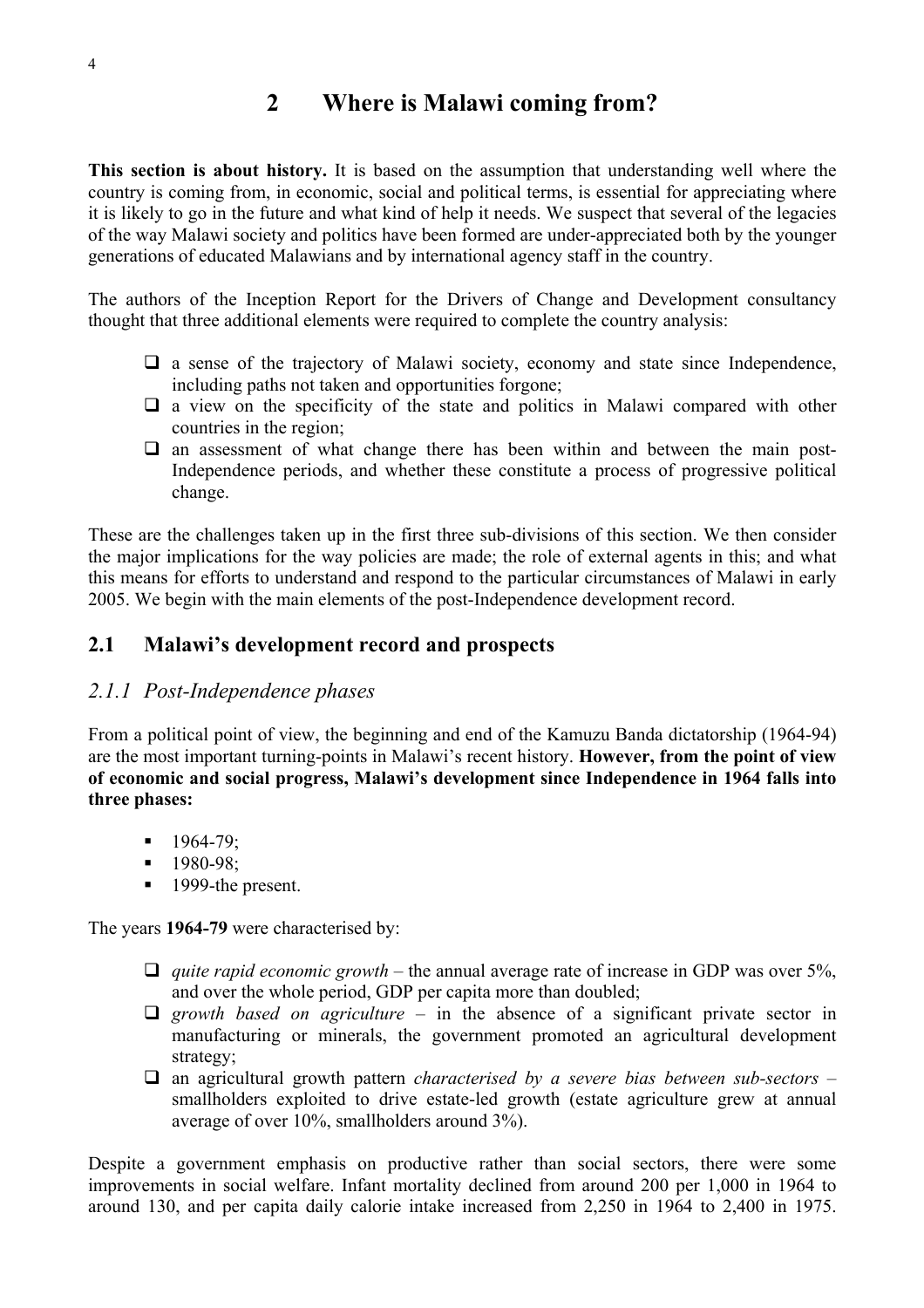However, the intra-sectoral bias meant that income distribution was highly unequal and worsening – in the late 1960s the top 10% of the population received over 50% of national income. The Gini coefficient, measuring the overall inequality in distribution, was 0.448 and increasing.

Rapid growth in the fifteen years after independence corresponded to **a development policy that was clear and consistently pursued, but unsustainable in the long run.** Squeezing land, labour and profit out of the smallholder sector (e.g. Admarc's trading surplus on smallholder tobacco, cotton and groundnuts channelled into investments in estates) further impoverished rural households whose land base was being eroded by population growth. Per capita grain production fell from 240 kg per person in 1964 to around 210 by 1979. The population had nearly doubled from 3.9 million in 1965, and there had not been much structural transformation away from agriculture. A series of exogenous shocks in 1979-81 exposed these weaknesses.

The phase **1980-98** – corresponding to the later years of the Banda presidency and Muluzi's first term – was a period of economic liberalisation. This phase as a whole was characterised by:

- *falling per capita incomes* although there was a brief growth spurt in 1982-85, GDP growth averaged only 2.5% per year between 1979 and 1996, resulting in a decline in GDP per capita to one of the lowest in Africa;
- $\Box$  *a policy regime characterised by u-turns and inconsistency* reflecting frequent clashes between government policy preferences and contrary but shifting donor approaches;
- *further falls in per capita grain production*, partly reflecting continued reduction in average sizes of landholding – with calorie intake declining as a result, from 2,400 per person per day in 1975 to just under 2,100 by 1996.

In the 1990s government re-orientated its public expenditure away from economic infrastructure towards the social sectors. However, in conditions of low growth, increasing inequality, one of the most severe HIV/AIDS outbreaks and steady environmental degradation, the rate of improvement in infant mortality slowed and average life expectancy fell. Between 1981 and 1995 there was barely any improvement in child nutrition, as reflected in the stunting rate. Free primary education, introduced in 1994, improved enrolment rates but at the expense of pupil/teacher ratios and service quality.

Income distribution continued to worsen in this phase. By 1995 Malawi's Gini coefficient had risen to 0.62 – the third highest in the world after Brazil and Namibia.

Policy was initially guided by Banda's vision and by standard IMF and World Bank stabilisation and structural adjustment programmes. Compared with others in the region, the government was fairly compliant. However, **the measures adopted did not properly address the underlying structural problems (population growth of 3.2%, declining soil fertility, unequal land distribution etc.)**. The resulting low growth, combined with a degree of fiscal indiscipline, had the effect that macroeconomic stability was not restored. Consequently domestic savings and investment ratios collapsed – savings falling to around zero by 1995 and investment to a level that barely replaced existing capital stock.

The third phase, **1998-2004**, corresponding to President Muluzi's second term, was one of even worse development performance and frequent crisis. It was characterised by:

 an annual average *GDP growth* 1998-2003 of 1.6% – *now markedly beneath the population growth rate*;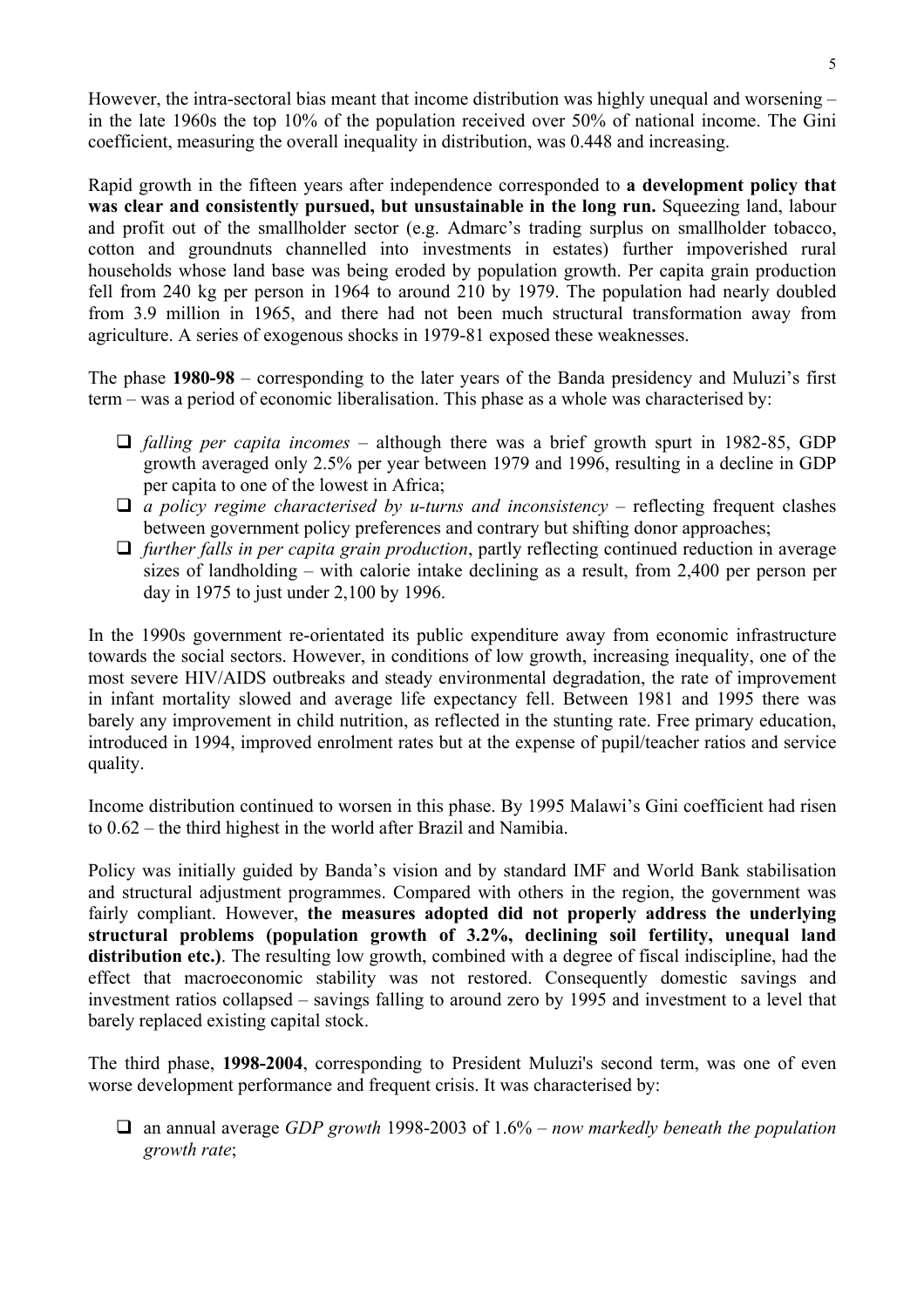- $\Box$  *a complete break-down of the state's capacity to formulate and implement policy* massive misappropriation of public resources, collapse of state service provision, extensive fiscal indiscipline and consequent macro-economic instability (inflation averaging 27% per annum and nominal interest rates 44%);
- in 2001/2 *an acute crisis of food availability* affecting a substantial proportion of the rural poor – reflecting a combination of harvest failure and inadequate emergency measures on the part of the authorities.

The effects of these three phases of Malawi's post-Independence development have been cumulatively damaging. At the end of the third phase (assuming for the moment that we have indeed reached the end), the country faces an extremely perilous situation. In a real sense, it is at the edge of an abyss.

#### *2.1.2 Malawi today: at the edge of an abyss*

The abyss to which Malawi's post-Independence trajectory has brought the country is more profound in several particular respects than suggested by the aggregate economic and social statistics above. Three issues are worth singling out:

- the density of the rural population and pattern of land-use;
- the extent of environmental degradation;
- the absence of productivity-enhancing measures in smallholder agriculture.

In the 30 years after Independence the population more than doubled from nearly 4 million to about ten million people. Over this period, **the average population growth rate was 3.3% – significantly higher than the sub-Saharan African average.** The population now stands at 12 million or so. While the uptake of contraception is improving, and HIV/AIDS is decimating certain age groups, some predict the population will double again in 20-25 years. Although urbanisation is accelerating, the bulk of the population still lives off the land, and the land base within the national boundaries is severely limited.

Pressure on the land is the result of a combination of population growth and elite capture (in the form of estates). The principal victims of the situation are smallholders on customary land. In 1996- 97, an estimated 9 million people worked some 2m. ha of customary land. Population density ranged between 73.8 persons/sq. km in the (more mountainous) north, 206.3 persons/sq. km in the centre and 207.6 persons/sq. km in the southern region. This gave Malawi some of the most densely populated land in Africa. **Malawi is the most densely populated sub-Saharan African country with a single, short annual rainy season.** 

Plot sizes in the customary sector are often too small to feed people using simple hand-hoe maize cultivation, which explains why social indicators show high rates of chronic malnutrition. National figures mask regional differences but tell a sufficient story about the gravity of the relationship that now stands between Malawi's people and their land. 92% of customary land is farmed and 91% of gardens are cultivated (but less than 0.2% are irrigated). Average holding size is 0.8 ha per household, or 0.18 per household member. Under conditions where yields depend heavily on the quality of inputs, only 12% of farmers use improved seed, and only 23% of cultivation uses fertiliser. 48% of households produce one crop only, and 18% employ hired labour. **Thus, the person-land ratio is highly unfavourable and cultivation methods are largely untransformed.**

For many years now, **land pressure has been leading to unsuitable land being opened up for farming, soil being exhausted and trees being cut down without replacement.** As a consequence, heavy rains have been washing soil away from hillsides and river banks and silting

6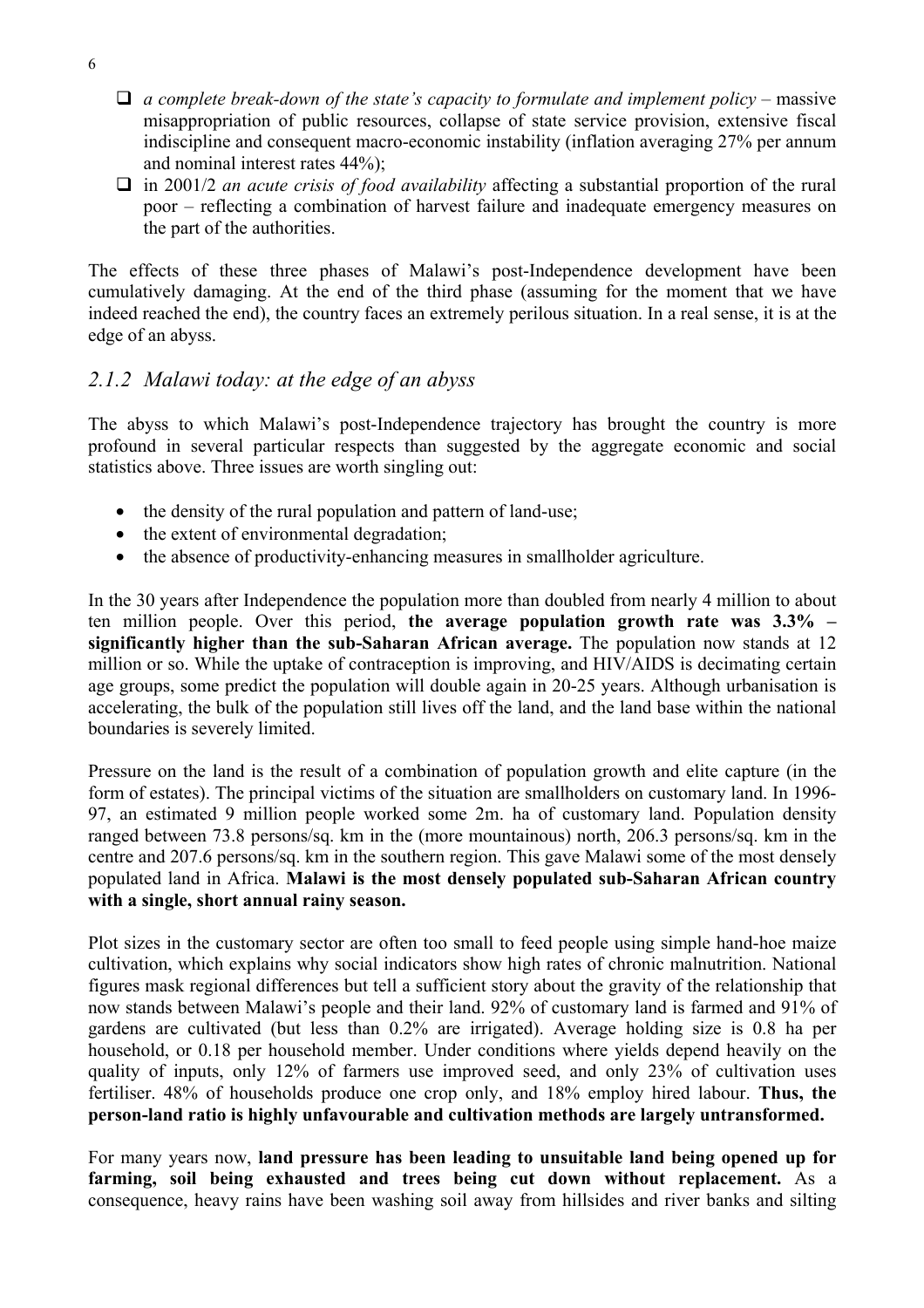the lakes and rivers. We have considered but do not believe at all plausible under Malawi's conditions that growing population density might induce institutional innovation or technological adaptations, and in this way become a driver of positive change.

Soil erosion is the single most serious environmental problem in Malawi (it is estimated that for every inch of top-soil lost, grain yields are reduced by 6%). While most of the 60-plus forest reserves in the country were created to protect fragile catchment and watershed areas, land scarcity and fuel requirements have led to these areas, as well as mountainous land and stream beds, being encroached upon by farmers, wood sellers and charcoal makers. Overall, it is estimated that between 1972 and 1990 Malawi's forest cover declined by 41% and that it is now being reduced at a rate of not less than 2.8% per annum. At the same time, wild animals have been hunted to extinction, fishing beds have been over-exploited, and contaminants have been released into the water.

**Low productivity on the land has not been seriously addressed for many years.** There are few oxen and there is little ploughing, hardly any irrigation and in places not even watering cans. Agricultural extension services have collapsed. Access to credit, which has been politicised, is increasingly non-existent for smallholders. Many rural people have little idea how to solve the problems that face them as cultivators. They are generally aware of standard modern inputs (fertiliser and improved seeds). Cost rather than knowledge is the problem in this respect. However, awareness of the more sophisticated farm-management techniques that are necessary to address current environmental challenges is not widespread. The agricultural research institutions are hardly functioning, although even when they were, uptake of their proposals was limited.

In the background to the knowledge gap regarding agriculture, the policy promoting basic literacy and universal primary education is floundering. Educational quality has been seriously compromised, drop-out rates are high, qualified teachers are in short supply, and corruption is reported to be widespread in the ministries responsible for both education and agriculture.

The current land policy is a compromise between a local ideologically-driven desire to retain peasant farming/traditional institutions on the land and the need to raise productivity and meet basic national and household food needs. On paper, the policy has many good elements, including some redistribution of underutilised estate land and resettlement. However, even if fully implemented (a large assumption) **there are doubts about whether the land policy is radical enough and embedded in a sufficiently coherent development-policy framework to rescue Malawi's rural poor from the edge of the abyss.** 

Future projections, suggesting how these issues will work themselves out during the years to 2020, are included in Section 3. In the Baseline Scenario, which is moderately optimistic about the prevailing conditions, real GDP per capita in 2020 will be no higher than it was in 1964.

#### *2.1.3 Exogenous and domestic factors in Malawi's development*

**Exogenous economic shocks and geopolitical events in the region contributed the deterioration in Malawi's development performance in several respects.** At the end of the 1970s, Malawi was one of numerous African countries whose economies went into a tail spin as a result of the oil-price shock and resulting deterioration of their terms of trade. Bad weather has often been a trigger of economic setbacks.

In the 1980s, **the Mozambique civil war resulted in an influx of over one million refugees** – equivalent to 10% of Malawi's population, giving the country one of the highest refugee ratios in the world. This caused considerable harm to the natural resource-base (including soils and timber)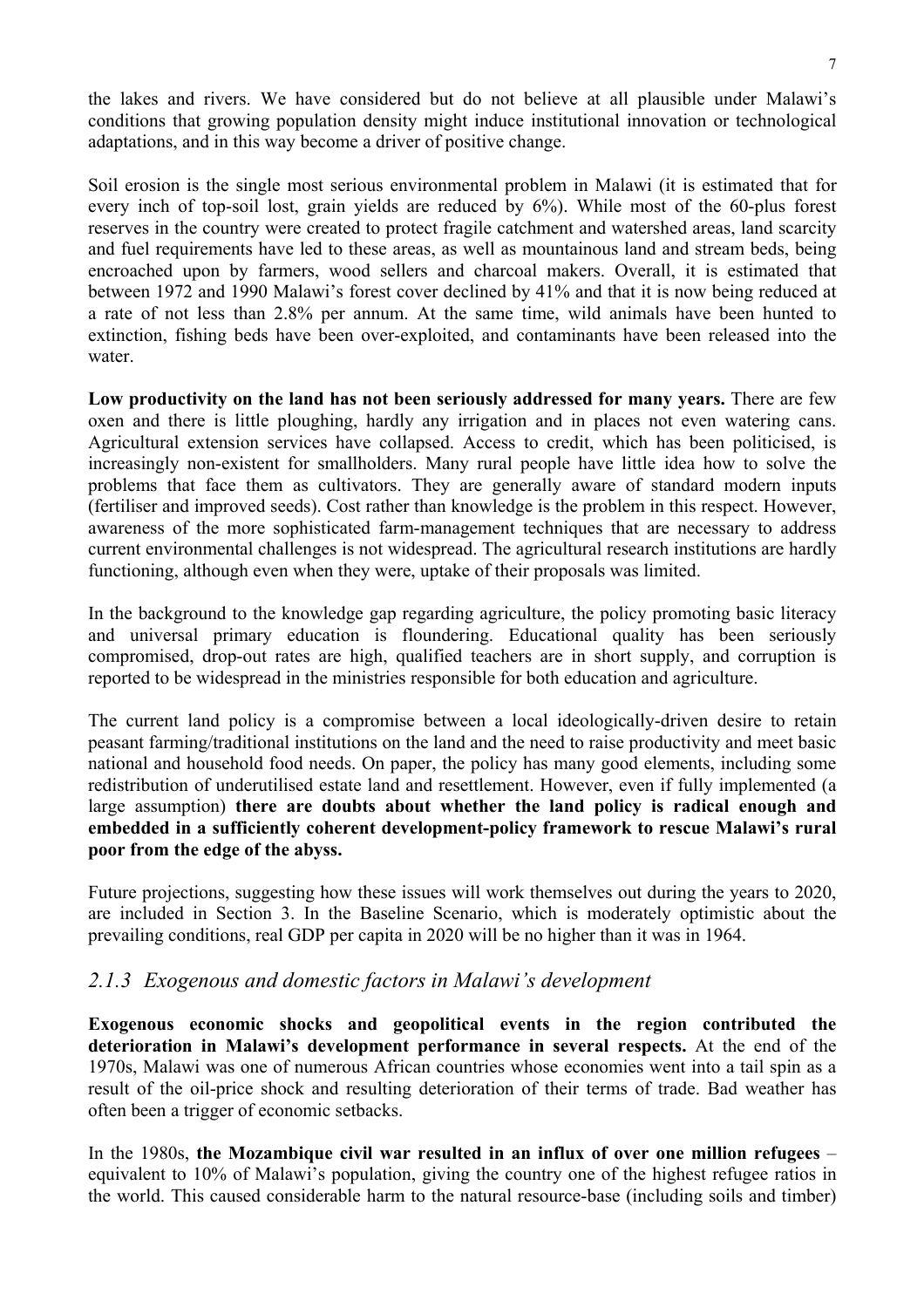in Malawi. It also disrupted access to the Mozambican ports of Beira and Nacala, causing massive transport cost increases. In normal times, cross-border trade, especially in food, and emigration to Mozambique are important for Malawians. The war massively reduced these exchanges.

Apartheid South Africa was an important ally for Banda. **The post-Apartheid transition** deprived Banda and Malawi of aid funds and technical assistance. Since then Malawi has signed all of the regional agreements by which it might expect to benefit from association with the economies to the south. However, it is not clear yet how much benefit will arise from them. In past times, labour migration by Malawians to Zimbabwe, Zambia and South Africa was the most important source of economic benefit from regional links. In the last decade, however, the increasingly difficult economic conditions in those countries have sharply reduced these opportunities.

There is no doubt that Malawi's development has been hampered by changes in the regional context and affected by events over which it has no control, and that this will be true in the future too. Like other countries, it is constrained by its geographical situation and natural resource base. However, it is impossible to explain more than a small part of the story above in these terms. The oil-shock of 1979 was far more damaging than it would have been because of the very poor use that was made by the Malawian authorities of the favourable international economic conditions that preceded it. The Mozambique war (which could be regarded as an own-goal in so far as Banda's support to Renamo helped it to become powerful) made worse a process of economic deterioration with clear structural causes. Although these structural issues are quite challenging, they are *not* of recent origin and they *are* susceptible to policy intervention. The most important influence on them is state policy. So, if Malawi is approaching an abyss, the reasons for this are **a combination of some significant permanent constraints, periodic shocks and long-term deficiencies in the policies or performance of the state.**

In Section 3, where we consider alternative paths of development for Malawi in the future, we take some account again of how the outcome may be affected by regional and other exogenous factors. However, the centrality of policy failure in Malawi's post-Independence trajectory seems sufficiently demonstrated. It follows that the primary task of the analysis in this section is to explain why the policy output has fallen so far short of the challenge, and under what circumstances this may be expected to change. **We think the reasons lie in the political realm and in the limited progress that has been made in constructing a developmental state in Malawi.** 

# **2.2 The 'big bwana' syndrome and the state in Malawi**

**We start with the state.** The state is (according to the standard definition) the set of formal organisations that exercises a monopoly of the legitimate use of force within a territory. The state encompasses the legislative and executive branches of government, central and local administration, the judiciary, police and armed forces. The broad focus on the state rather than on the conduct of government or the functioning of democratic institutions is deliberate and reflects the consensus of the academic literature that states have relatively enduring features that enable certain kinds of political development and restrict others. We deal separately with the question of how far the rules of the game of Malawian politics have moved in the direction of democratic politics, having first set out a view on the post-Independence state compared with other countries in the region.

#### *2.2.1 The Malawi pattern in regional perspective*

**Political scientists studying the state in Africa have made heavy use of the concept of the**  *patrimonial state***,** which is derived from the classic comparative studies of pre-industrial states in Europe and Asia by the German sociologist Max Weber (1864-1920). A pure patrimonial state is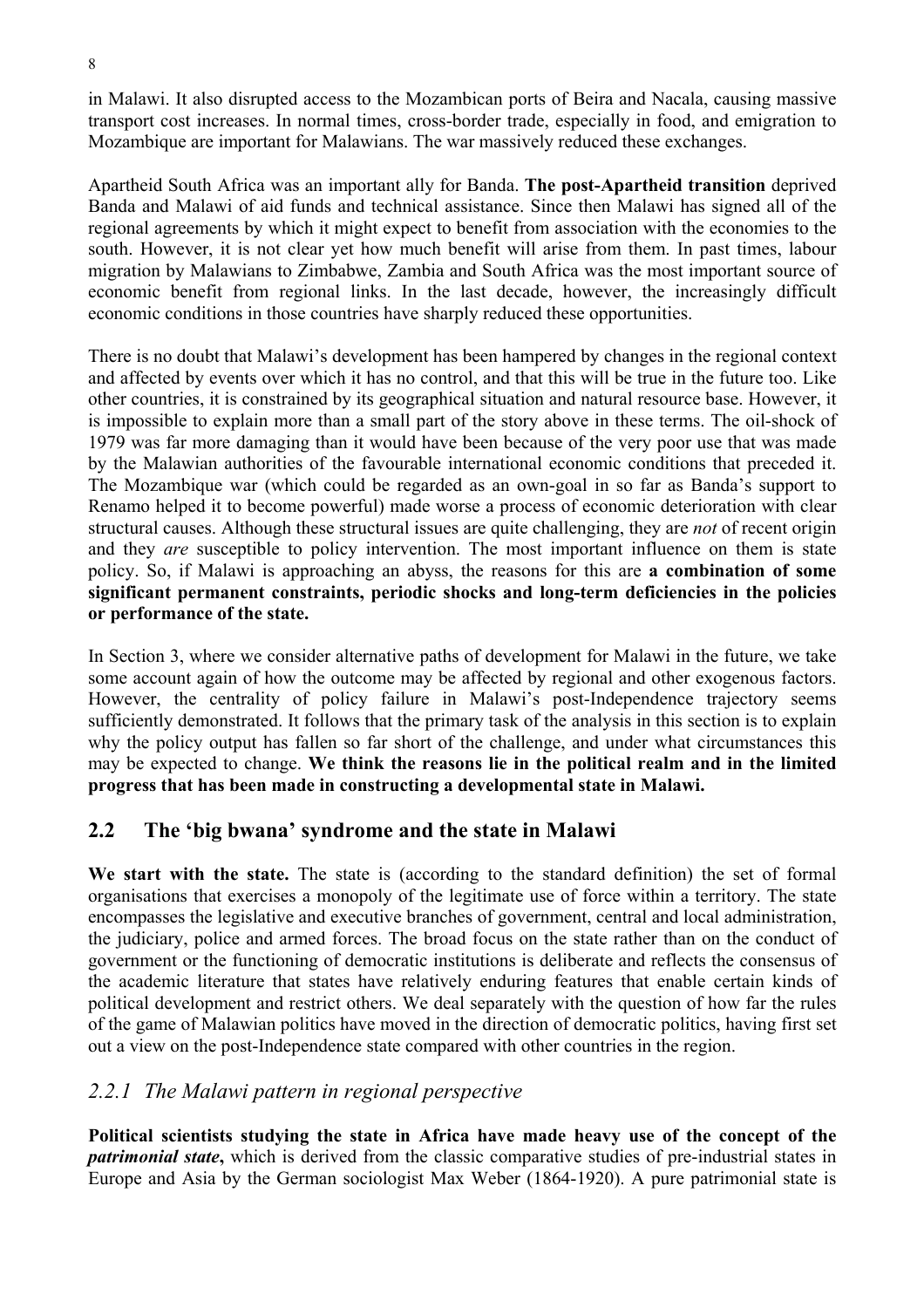one in which there is no sense of the public good or of public service, but the resources of the state are quite simply the 'patrimony' of the ruler and his court.

**Throughout sub-Saharan Africa, the post-colonial state has often been characterised as 'neopatrimonial'.** This concept draws attention to two widely noticed features. On the one hand, state resources – bureaucratic positions, and the power to allocate rents, provide services, and determine policies and their beneficiaries – are effectively in the hands of personal or private networks (sometimes called political parties) controlled by dominant patrons. Thus, instead of the state being an instrument governed by explicit objectives and legal rules, it is effectively an apparatus serving the interests of the particular groups and individuals that have captured it. On the other hand, unlike the case of 17th century France or England, the most important parts of the patronage system are informal and unofficial, if not illegal. Formal laws and administrative principles are established. Patronage mechanisms are in conflict with, and not infrequently challenged by commitments to 'legal-rational' or bureaucratic state operation. The prefix 'neo' is added to indicate that, in this sense, the state has a hybrid character.

**An important general implication of a neopatrimonial system is that the state has little policy autonomy.** That is, the ability of public officials to formulate and carry out policies in accordance with the public interest is heavily constrained by the requirement to service patronage networks of one kind or another. This can be more or less damaging to a country's development, depending on the circumstances. On the whole, however, neopatrimonial states are not 'developmental' states, although they may become more conducive to development by a process of change over time.

Neopatrimonialism is not restricted to Africa, and has been described in parts of Latin America and southern Europe as well as in Asia. In fact, it may be considered the norm where an attempt is made to construct a modern state in a pre-industrial society. On the other hand, there are certain additional features that have been found to be typical of neopatrimonialism in post-Independence Africa. **Both the general characterisation and the more specific regional characteristics apply very clearly to Malawi since 1964.** 

**A distinctive feature of modern African neopatrimonialism, according to a large literature, is the so-called 'big man syndrome'.** In many countries, the key levers of the patronage system have been concentrated, sometimes for long periods, in the hands of a single dominant patron – often, but not always, the leader who emerged to unite the country against colonial rule. In this variant, control of the state is not only personalistic but centres on a single person, invariably male, who draws on traditional rural concepts of leadership and dependency as well as (in some cases) an eclectic mixture of international ideologies.

**In formal political contexts, the big man syndrome is associated with 'presidentialism'.** This is a pattern in which the patronage powers of the head of state are so great that they effectively neutralise the independent effectiveness of other political and state institutions, including political parties, parliament, the judiciary and the security services. Checks on the accountability of the executive are weak or non-existent as a result. Presidentialism may and may not be enshrined in some of the details of the written constitution. At any rate, the phenomenon it describes should not be confused with the kind of formal difference between, say, the US and UK constitutional rules. Presidentialism in Africa is a manifestation of the big man syndrome, which has roots in the informal political system.

**The personal dictatorship of Kamuzu Banda has often been analysed as a particularly clear case of the big man syndrome.** However, it may be wiser to regard it as a variant of the big man syndrome that has characterised post-colonial politics in Malawi. In other words, it may be important to begin by identifying what seem to be the enduring features of neopatrimonialism in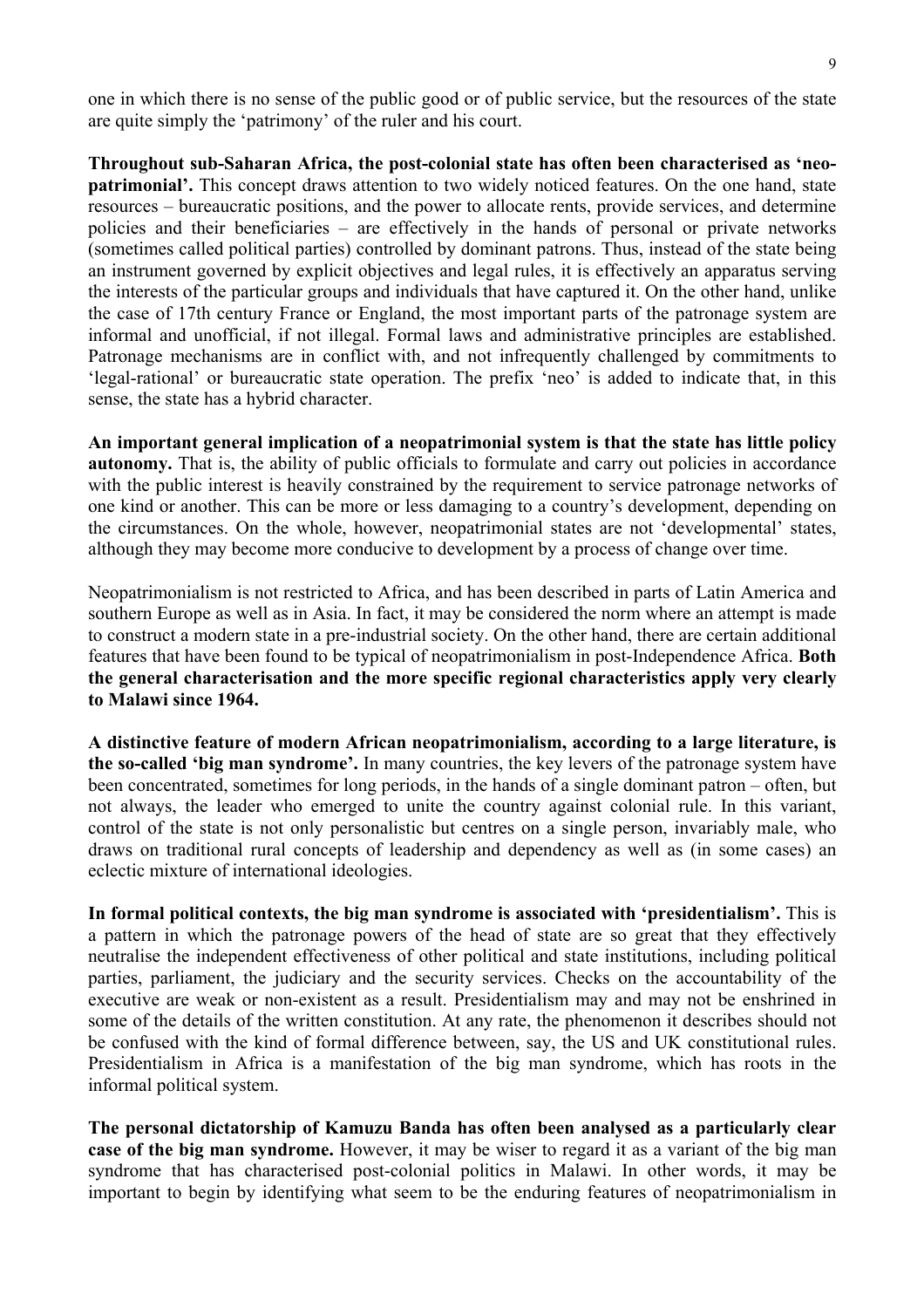Malawi, features that may to some degree distinguish political behaviour in Malawi from what happens in some other countries of sub-Saharan Africa. The degree to which different presidents have ruled differently can then be set in context.

**Several particular features of the Malawi variant can be identified.** They seem to include the relatively limited role played by explicit ideologies of international origin; a party system of a strongly personalised sort; and a marked tendency to personal aggrandisement on the part of the dominant leader. Both outright 'money power' (the direct purchase of political loyalty with cash or other material assets) and sexual exploitation of women appear to play a particularly important role in the mechanisms through which presidents maintain their dominance.

**This needs to be qualified in two ways.** First, these 'Malawian' features obviously provide contrasts with certain other cases within sub-Saharan Africa as a whole. It is less obvious that they are distinctive within the sub-region of southern Africa. For example, quite a lot of the description below might well be considered relevant to Zimbabwe under Robert Mugabe, especially in the most recent period. We would not want to deny this. Second, what we are offering is at this stage a generalisation across two presidencies – the 'life presidency' of Banda and the two terms of Bakili Muluzi. It could be argued that this is an insufficient basis for conclusions about a distinctively Malawian system, or for generalisations about 'how things work in Malawi'.

We would insist, however, that 40 years is not such an insignificant period of time, and that in all events it would be unwise to ignore the likely influence on the present of patterns that have prevailed over such a period. **We think that the underlying continuities between the major political periods in Malawi** – the Banda regime and the multi-party system established in 1994 – **are much greater than appears to casual observers, and that these are rooted deeply in Malawi's history.** This is not inconsistent with believing that there are also some important discontinuities, which are not well understood. We set out these two arguments in turn.

#### *2.2.2 Continuities in change*

**Both the general features of the 'big man syndrome' and some of its more specific elements were carried over strongly from Banda to Muluzi, despite the democratic transition that separated their regimes.** This may be shocking to strong believers in the efficacy of democratic institutions, but is easier to understand when the limited character of Malawi's democratic transition is explained (Section 2.3 below).

**At one level, it is not surprising at all that continuities are noticeable.** Muluzi and many of his original cabinet served in successive Banda governments, and that was where they learned how to govern. Muluzi was once the Secretary General of Banda's political vehicle, the Malawi Congress Party (MCP). He led a group of people with close historical ties who could be regarded as the 'MCP B team' The group coalesced in part because its members, many of whom were aspiring businessmen, were individually excluded from the 'money politics' of the Banda regime, which centred on the Press Corporation holding company. They sought an alternative avenue to power and wealth, and used the pro-democracy discourse of the early 1990s as a convenient tool. The radicals (university professors, trade unionists etc.) who were also part of the pro-democracy movement that created the United Democratic Front (UDF) were marginalised early on.

**Under Muluzi, as under Banda, there was a failure at the conceptual level to distinguish between private-sector resources, state resources and party resources.** For example, at MCP rallies and during the President's Annual Crop Inspection Tour, private vehicles and trucks as well as government vehicles were commandeered to ferry the dancing women and the party faithful to the rallies. Businesses had no choice in the matter. Muluzi did similarly during his 'development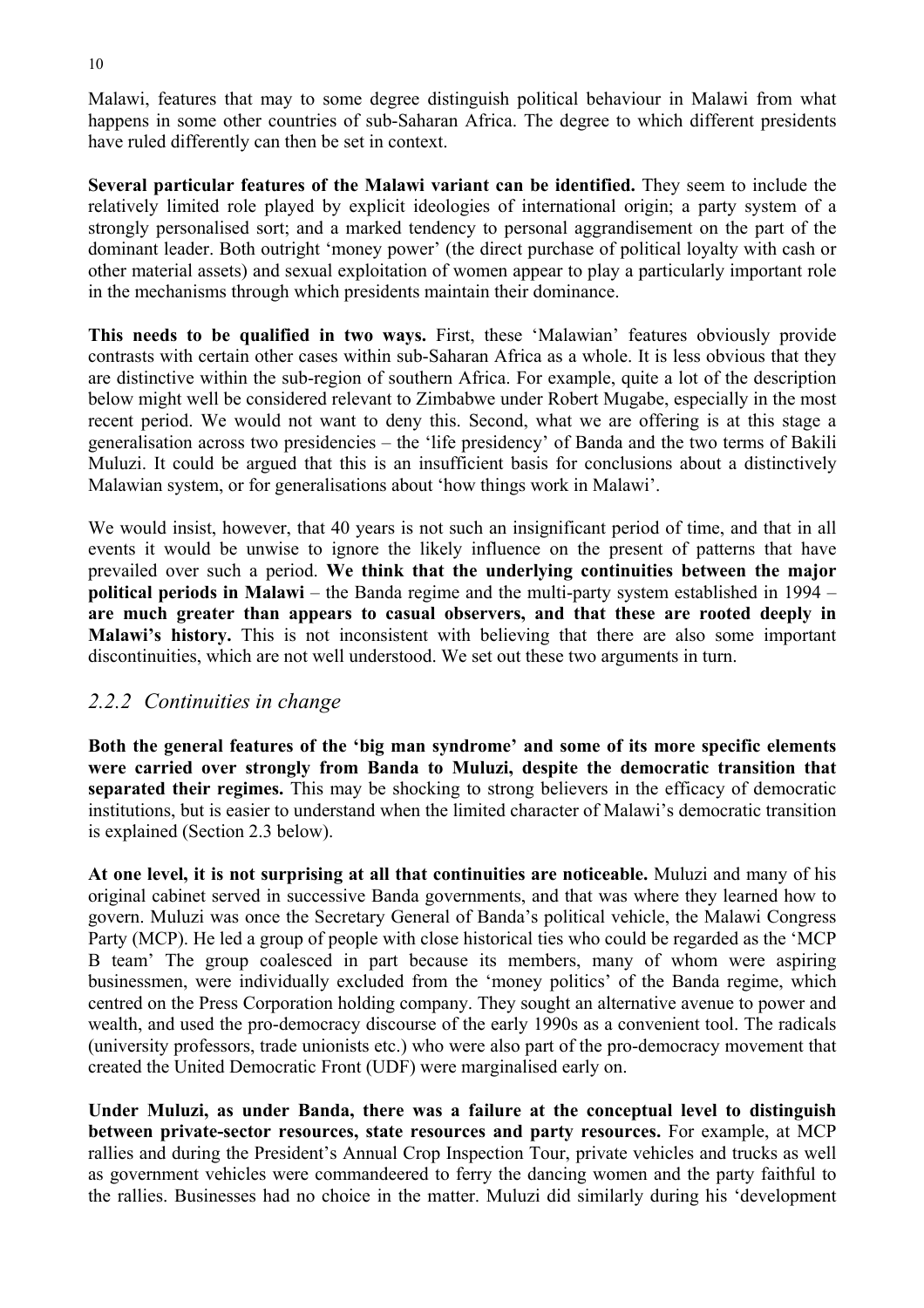tours'. Muluzi's use of 'money power' was different from Banda's (see below). However, the general idea that political support has to be purchased with material resources, and that those resources are legitimately – if not legally – acquired as spoils of office showed no signs of being weakened, at least until 2004. Both openly threatened voters with providing no development funds for their areas if they did not support them and the parties' MPs at the polls.<sup>3</sup>

**Muluzi emulated Banda in his personal political style** – e.g., calling himself Doctor (he has an honorary doctorate) and surrounding himself with women singing his praises at public gatherings – as if these elements of continuity gave him legitimacy. Banda had called himself the Moses of Malawi. Muluzi was more restrained but used to remark *kumtunda kuno* (getting to me is uphill), and claim to have a 'broad chest' (*wosachepa kaba*) to instill the perception that he was a big man. Although ultimately unsuccessful, his bid to be allowed a third presidential term was strongly in the Banda tradition.

As well as the element of continuity provided by 'money power', the Malawi political tradition created by Banda and Muluzi includes a particularly strong element of male dominance and sexual exploitation.

**Women were used politically at three levels in the Banda period.** They gave public expression to the personal aggrandisement of the president by the composition and public performance of praise-songs and dances. Every woman was compelled to participate as a sign of loyalty, putting on wraps and dresses with the president's face on them. Through the Women's League, they served as informers for the party at the community (and sometimes family) levels. And they were pressured into providing sexual favours to party leaders and functionaries, particularly when they were centrally encamped for days during party functions. Often good-looking girls and women were chosen to service the quarters of ministers and senior party officials. Sex was understood to be part of the service.

**In the post-Banda period, the exploitation was less overt but no less widespread.** The practice of women dancing at political functions has continued unabated. Whereas Banda built houses for key women in his entourage, indirectly assuring the loyalty of the men in their family networks, Muluzi often guaranteed loans for women, including the wives of his ministers and other politicians or officials, acquiring both favours and political loyalty in the process. The main difference between Muluzi and Banda was extensiveness of exploitation and the mode of distribution of benefits (other differences between Banda's and Muluzi's patronage systems are discussed below).

**Apparently, some men have routinely expected their wives to engage in such liaisons and through them to benefit their families.** One can point to several married women who have benefited their families in this way, either by keeping their husbands in prestigious jobs, or by obtaining business contracts to supply goods or services to the government. They are expected to be available to the big man and also remain loyal to their husbands. Jokingly, but with candour, men today criticise the Bingu wa Mutharika regime for not using women. They say cash was circulating through women in Muluzi's era. The brothers and husbands benefited.

# *2.2.3 Discontinuities that matter*

We have noted the lack of conceptual distinction between private business resources, public resources and party resources as a common feature of Malawian regimes to date, reflecting a feature of neopatrimonial states more generally. **However, it is equally important to recognise that this** 

 <sup>3</sup> Mutharika has done the same in a by-election since becoming president.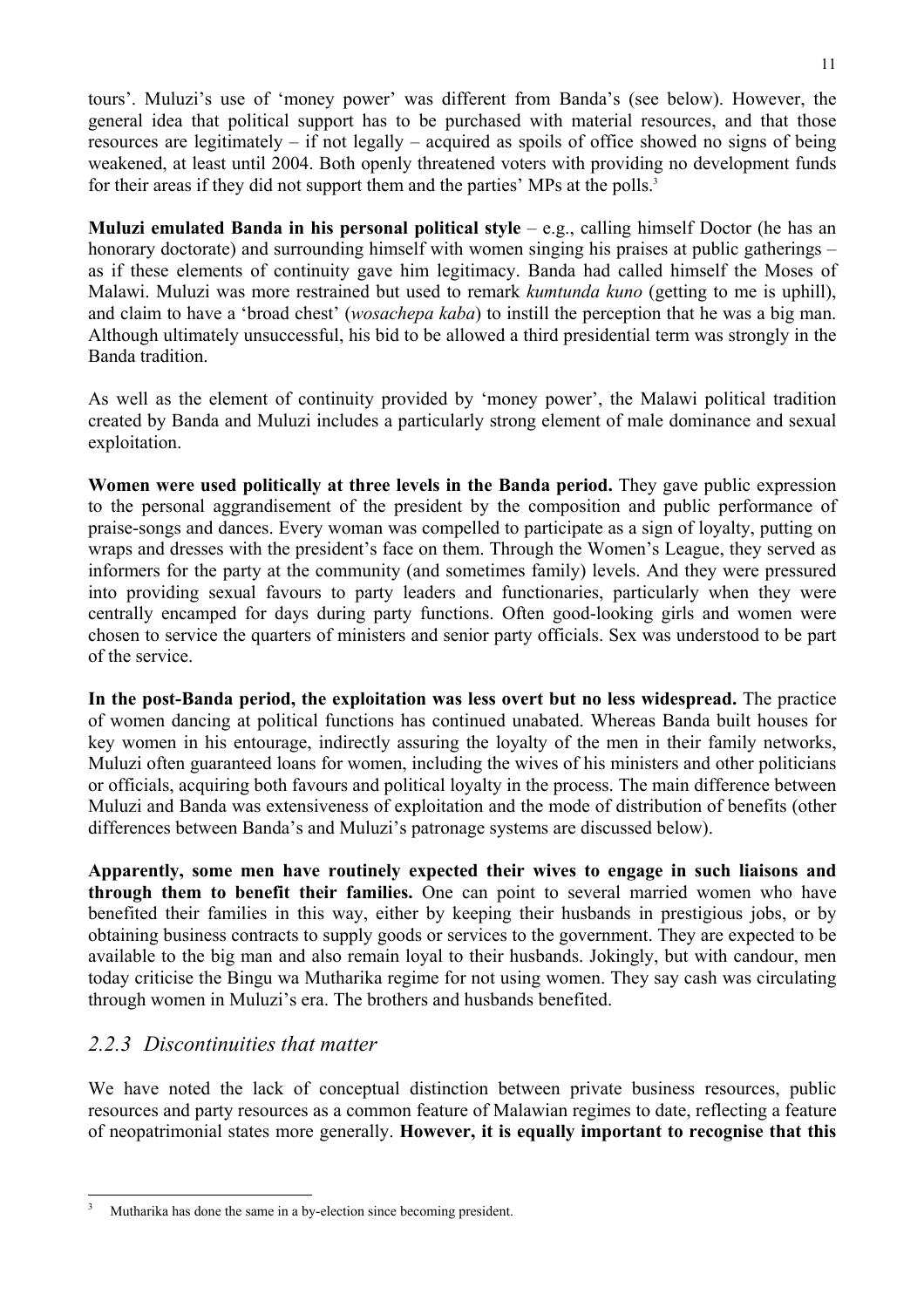**worked differently under the Banda and Muluzi regimes.** In some important respects, it was less damaging under Banda despite the latter's greater authoritarianism and brutality.

Banda had a clear and well articulated long-term development vision for Malawi (not necessarily right but consistently documented and implemented). **Policy was driven by this vision and patronage tended to follow from this policy.** The vision consisted of estate sector, export-led growth supported by smallholder provision of land, labour, finance and food, the latter two extracted via Admarc. Patronage was limited to the upper echelons of politicians, civil service and military and did not require blatant corruption to implement. For example, Admarc, Press and the two major commercial banks had interlocking Directorates and hence Admarc profits could go via the banks to Press and favoured politicians without fraud or corruption. Banda and his technocrats developed policies that could be used (not illegally, or necessarily corruptly, though perhaps immorally) to buy off classes/groups/regional loyalists – e.g., estate lands, licenses to grow export crops, bank loans, extension services, trips abroad, school fees, appointments, etc.

**The need for excessive patronage was limited by Banda's successful strategy of building legitimacy via populism and state-sponsored repression.** Banda used traditional symbolism, gender differentials, and economic and political power to underpin his big man status. Under Banda's populism there was also a sense in which people were made to feel part of the development process. For example, the President's Annual Crop Inspection Tour, when he travelled the length of the country over many weeks meeting farmers and inspecting their crop, was a means of disseminating an ideology of development. The peasantry were promised basics (food, clothes etc.) but not allowed to learn how their standard of living compared to their neighbours'. Hence we can say that patronage was a relatively concentrated affair and, at the risk of over-simplification, that 'patronage followed policy'.

By contrast Muluzi seems to have had no clear long-term vision of a development strategy and policy was comparatively ad hoc. Muluzi initially developed a patronage network amongst those who had been excluded from Banda's circle (later, people who had been close to Banda joined it). They sought business opportunities and their policies seemed to have been dictated more than Banda's were, by the desire to gain. That is, key policies have been adopted simply to facilitate the granting of patronage. For instance, policy for the communications sector (regulation of cell phones and internet services, privatisation of communications enterprises) was moulded by the acquisitiveness of successive Ministers of Information. Policy formulation, the passage of laws and the implementation of policy were constantly delayed to permit wealth and power to be acquired by UDF people. Abuse of laws and state resources served the same purpose. Unlike Banda, Muluzi never articulated a real vision – except poverty alleviation, which was soon mocked as 'politicians' poverty alleviation'. **Consequently, we can say that 'policy has often followed patronage'** (Box 2.1).

**Under Muluzi, there was also a 'democratisation of corruption'** – that is, a slightly more inclusive co-optation of potential opponents. During the Banda era corruption was highly centralised. Those, such as Muluzi, who were accused of stealing from the MCP or the state were imprisoned. In contrast, during the Muluzi regime corruption with impunity became widespread, starting at the top and reaching down to the lowliest public servant.

**The effects on the economy were of a different order.** It is said that while, as a general rule, Banda just 'ate the profits' of Press and associated companies, Muluzi's regime reached the stage where both the profits *and* the capital assets of Admarc and other enterprises were being eaten. The logic of the former system included a strong incentive to ensure that profits were made, whereas in the latter the incentive to ensure profitability began to disappear.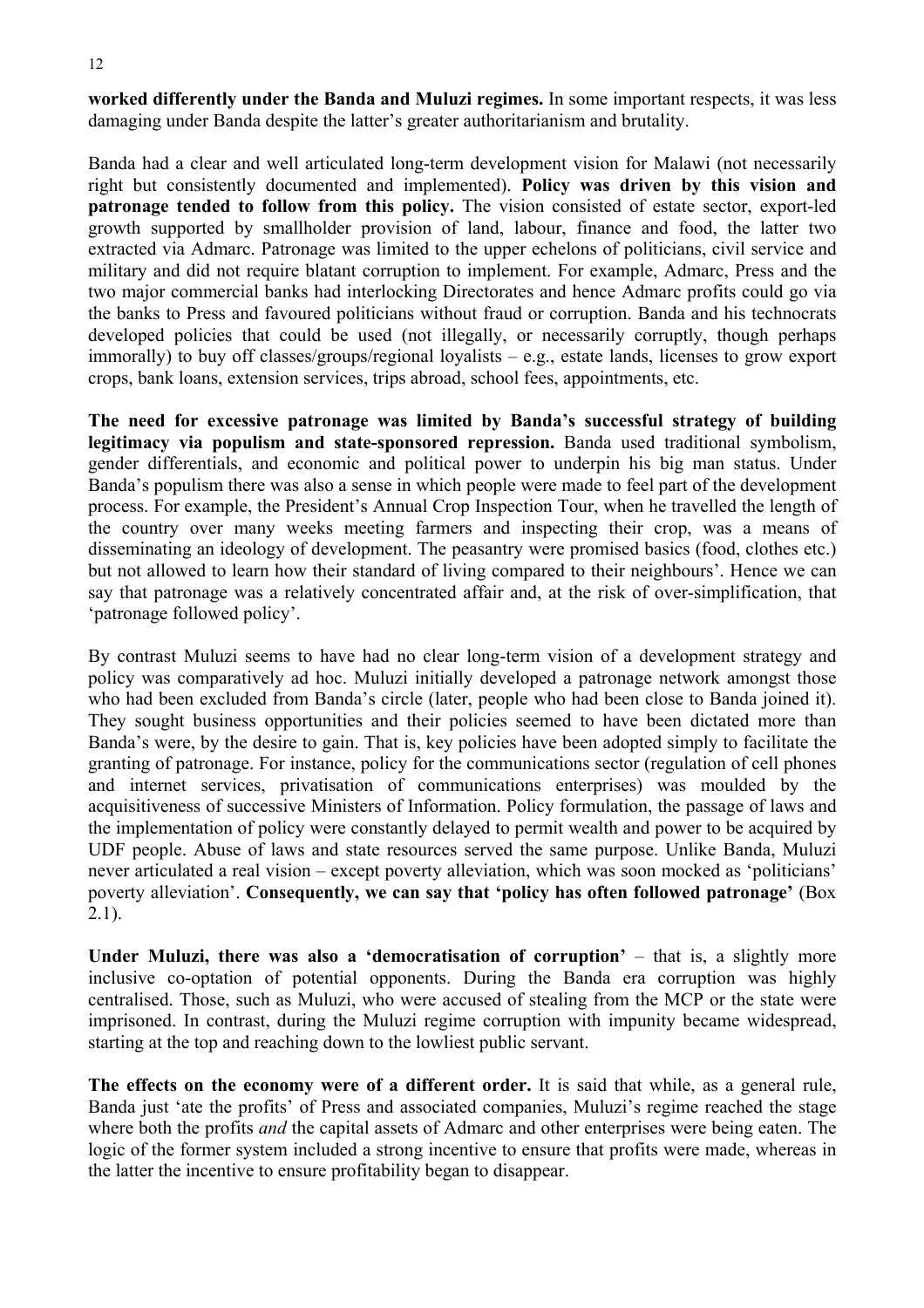*Illegal* **(as opposed to unfair but legal) private acquisition of public resources was more pervasive under Muluzi than during the Banda period.** It spread throughout the civil service, whose morale and skills deteriorated along with their wages. That it funded the patronage network and that there was therefore no political incentive to prosecute corruption cases were keys to its continuation.

#### **Box 2.1: Banda/Muluzi: patronage following policy vs. policy driven by patronage**

A good example of this distinction can be seen in the tobacco sector. Banda clearly believed that Malawi's success would lie with export-oriented agriculture, especially tobacco. He himself owned tobacco farms and constantly stated that it was the duty of politicians and top civil servants to follow him and set an example to the country by becoming pioneering tobacco farmers. Consequently, resources were made available to them. Banks offered loans on favourable terms. Land was annexed from smallholders. But this patronage followed out of a clearly articulated and quite separately justified policy stance.

By contrast, under Muluzi, there has been no clear policy for agriculture or tobacco. Consequently, policy has been hi-jacked and some important policy changes have occurred as a result of corruption and patronage. For example, the big tobacco leaf buying companies persuaded Muluzi (with suggestions of bribes having been taken by senior government figures) to take steps to move away from the tobacco auctions to direct contract farming whereby the companies buy direct from the producer. In 2002/03 a Presidential Directive was passed to allow one of the companies to bypass the auction floor for flue-cured tobacco, and other companies are now pressing for the same. This has signalled the start of a fundamental policy change in Malawi's tobacco marketing system.

Although it may be a desirable change, the point is that it was a policy change made as a result of patronage and corruption, based on personal deals between people in the regime and in some commercial tobacco companies. It was not the result of policy analysis or a development vision for the sector. Needless to say, no analysis was done either of the implications for marginal smallholder tobacco growers of a move to contract growing, or of the consequences for the government of the loss of the auction as a point of control over the tobacco sector.

**Thus, without going outside the fundamental parameters of the big-bwana syndrome, Malawi moved under Muluzi towards a type of patronage that is more damaging to the coherence of government policy.** It was more damaging to the country's development both because it was more 'democratic' and because the policy-patronage relationship had been reversed.

# **2.3 A maturing democracy?**

In the Inception Report, it was argued that an important task for the Drivers of Change and Development study would be to assess the degree of applicability to the Malawi case of two hypotheses derived from the research literature on political development in Africa:

- Neo-patrimonialism has *deep cultural and historical roots* and cannot be expected to change quickly. These behaviour patterns are essential qualities of the way 'Africa works'. Democratic political competition, far from eroding these patterns, is more likely than not to add further fuel to them.
- $\Box$  The observed behaviour represents a snapshot *a particular moment in a process of political evolution*. Malawi's democracy is immature, but political competition will begin to shift the way successive generations of politicians behave, first towards a form of porkbarrel patronage that is somewhat more redistributive, and then towards greater management of public resources in the public interest.

**We believe that, in the case of Malawi, the first hypothesis is the more immediately relevant.** There seems little justification for following the conclusions of the Ghana drivers of change report, which, while emphasising the neo-patrimonial context of political competition and continuing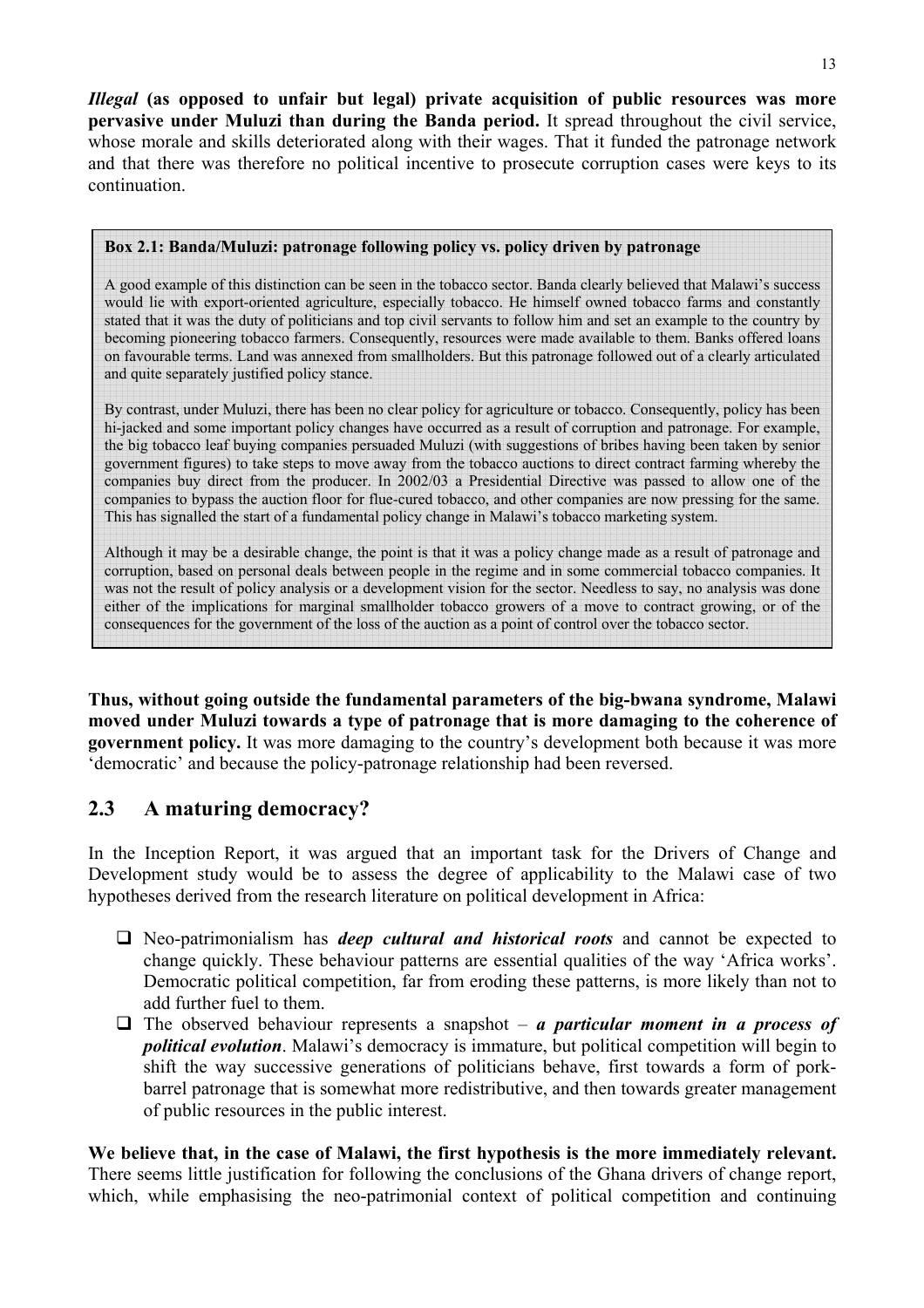presidentialist tendencies, does see some evidence of change in the medium term based on recent history.

**For Malawi, we find little evidence suggesting a potential for political competition to become more issue-based or performance-oriented in the near future.** If there is a process of political maturation in this sense, the pace of improvement is so slow as to be almost imperceptible. We looked for two kinds of possible change, those affecting the oversight role of parliament and other dimensions of the constitutional division of powers; and those signalling the development of a party system in which political parties begin to function as articulators of collective interests and policy directions, and inter-party competition starts to centre on policy differences rather than personalities.

# *2.3.1 Presidentialism and the division of powers*

In the first respect, it seems clear that 'presidentialism' is still very strong, and that **presidential money-power is still expected to play an important role that is inconsistent with effective parliamentary oversight.** The impact of money power on the separation of state powers operates at two levels – formal and informal.

**At the formal level**, the principal threat is manipulation by the executive of the disbursement of budget funding to the judiciary, constitutional bodies (ombudsman's office, Human Rights Commission, etc.) and parliament (and its committees) aimed at limiting the effectiveness of their oversight. Using the pretext of cash-budget and other disbursement constraints, the executive can withhold, delay or effectively reduce funding for the judiciary and parliament, thereby undermining their ability to act effectively. The judiciary may be particularly vulnerable to this type of 'money power'. If parliament colludes with the executive, so that the judiciary is undermined at both allocation and disbursement stages, judicial independence will be hard to defend, as studies of the subject have concluded. To some extent, this potentiality was realised under Muluzi.

**The informal use of money power** – the direct bribing of people in public positions with cash to undermine their ability to act independently in the public interest – has been well documented in recent years. A notable example is the Third Term Debate in parliament. The Anti-Corruption Bureau has evidence that some MPs were paid to vote in favour of amending the Constitution, including admissions by some beneficiaries of the bribes.

**Presidential powers of appointment have been used in a comparable way to reward those who have advanced the president's personal interests.** For example, the MP who introduced a Private Members Bill to introduce the open presidential terms proposal was rewarded with appointment to the Cabinet. The three MPs who volunteered to introduce motions to impeach three High Court judges were also rewarded with appointments to the Cabinet. People who helped Muluzi's United Democratic Front (UDF) in the 1999 election campaign received embassy appointments or senior positions at the Malawi Broadcasting Corporation, while other supporters were appointed to parastatal boards.

**It is tempting to dismiss these as excesses of a particular regime in its declining years.** There are certainly some signs of parliamentary assertiveness following the election of President Mutharika, including the rejection of several presidential nominees by the Public Appointments Committee on the grounds of procedural irregularity. For the time being, it is hard to be sure how much of an element of narrow party politicking there is in this development (the committee is led by MPs from the Malawi Congress Party [MCP] – Banda's former party and the principal opposition grouping). However, whatever the truth is in this regard, a useful precedent has been set.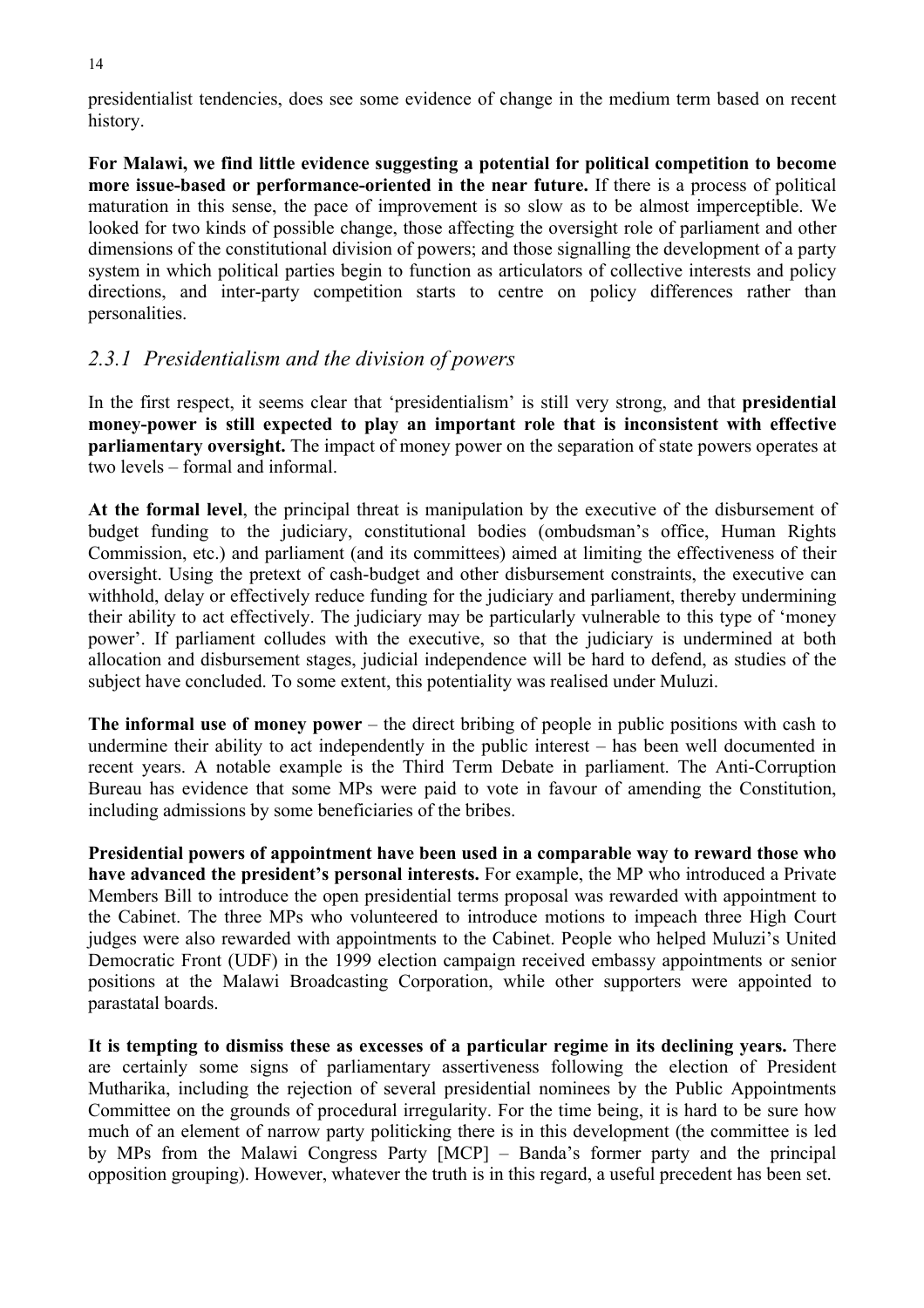**On the other hand, there are many signs of undiluted presidentialism in Mutharika's approach to government**, as discussed at the end of Section 2. It may also be significant that the MPs who have been making the running in asserting parliamentary independence are from the MCP, whose members are least likely to benefit personally from the splits, realignments and horse trading which have been going on around the UDF camp since Mutharika's election. Not too much can be expected so long as parliament is restricted by a small and unreliable operating budget, and very limited resources for committee work.

# *2.3.2 The party system and the basis of political competition*

**One of the reasons why it remains easy for presidents to manipulate parliament is that parliamentary parties**, with the partial exception of the MCP, **remain very weakly institutionalised**, except as the semi-organised following of a particular 'big bwana'. After 1994, the UDF was progressively converted into an extension of Muluzi in much the same way as MCP had been an extension of Banda. After Muluzi's two terms, the parties represented in parliament had increased from three to six. However, the new parties were the product of splits in the old ones, mainly reflecting personality rather than ideological differences. At various times, including recently, Malawian leaders have spoken of the party in power as having precedence over the government (as with UNIP in Zambia or CCM in Tanzania, perhaps). However, rather than suggesting that parties are important institutions, such arguments reflect the conflict between two sets of personalistic networks.

**Political debate between the parties, as well as within them, tends to focus on personalities and personal loyalties, not on policies.** High-profile policies, such as the generous promises of subsidised fertiliser or credit made by presidential candidates on the campaign trail, tend to be both defended and attacked entirely from the point of view of their political ownership, and not at all on their merits or as contributions to a public policy debate. There are no debates on significant national issues unless they are party-politicised.

Regional rivalries show few signs of ceasing altogether to figure in political calculations. But **we doubt it is the case that regionalism is of** *increasing* **importance.** It seems to have declined to the extent that the 2004 results reflected some cross-regional party formation. Also, the anti-Third Term alliance cut across regional divisions. Regional party leaders (Muluzi and UDF in the south; Chihana and AFORD [Alliance for Democracy] in the north; and somewhat less clearly Tembo and MCP in the centre) are in fact losing the control they used to have over their constituents. An important test of this issue will be the precise regional breakdown of the realignment of forces around President Mutharika that is now taking place following the resignation of the president and his supporters from the UDF (Feb 2005).

In short, a maturation of the functionality of Malawi's formal democratic institutions may be taking place, but **the indicators of progress are by no means clear.** On the other hand, the evidence of political competition fuelling patrimonial tendencies has been and seems to remain compelling.

# *2.3.3 Democracy as freedom from restraint*

**We are not saying there have been no gains from the coming of multi-partyism.** To begin with, there have been some significant improvements in availability of information and the structure of the mass media in recent years. The penetration of the media into rural areas is very limited by the standards of neighbouring countries. The newspapers remain heavily oriented towards political gossip and intrigue. While there are more newspapers now than before, they are largely owned by politicians, and toe the corresponding party line. Nevertheless, at the level of the small urbanised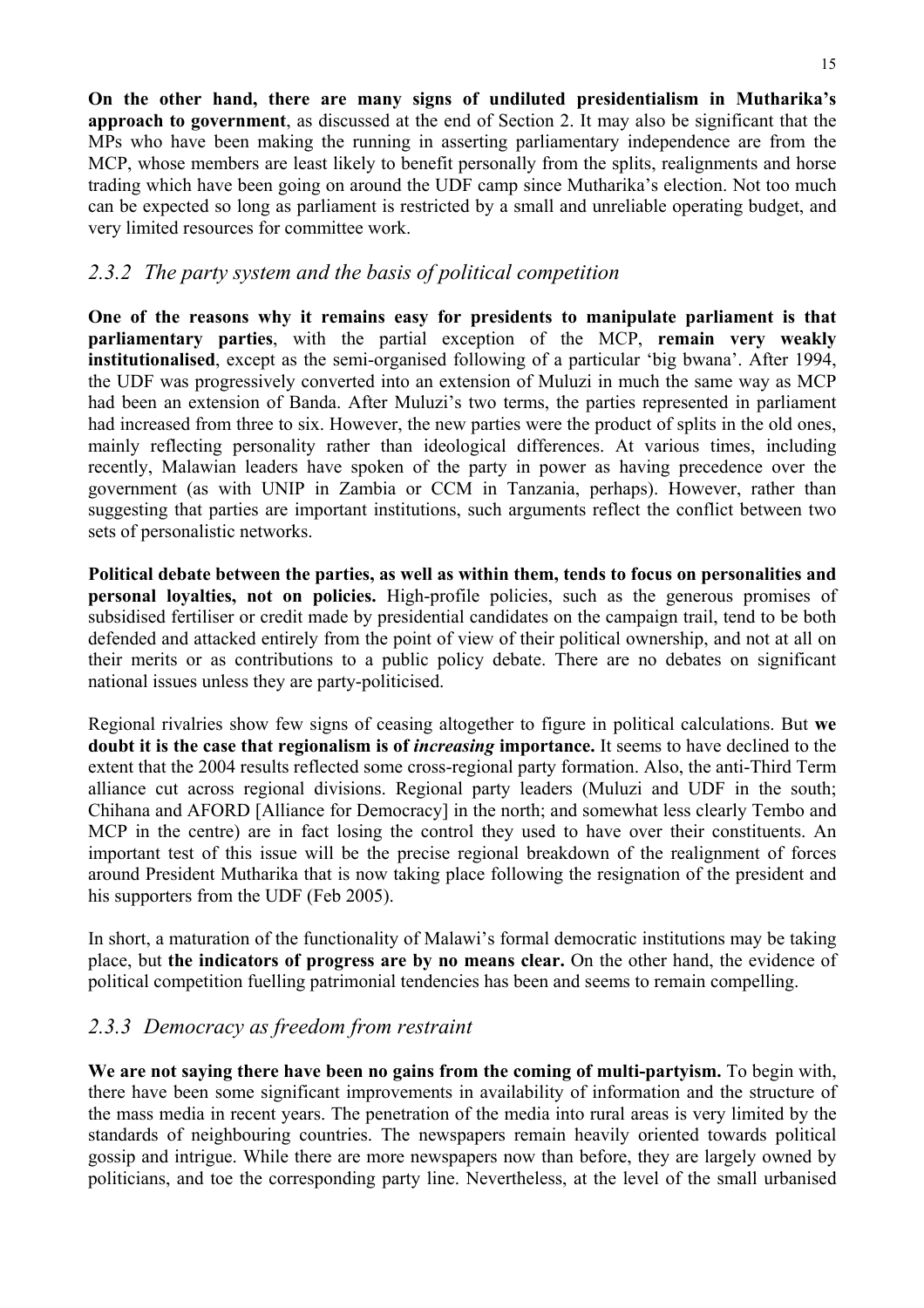elite, there is vigorous political debate, including some participation by advocacy NGOs and local think tanks.

**Civil society has been weak historically, and donors did not help (from 1994) by pushing in resources that overwhelmed organisations without the capacity to deliver,** creating numerous 'briefcase NGOs' which swamped those with any claims to representativity. Exceptions include the churches and faith organisations with their grassroots' membership which, especially through their umbrella body, the Public Affairs Committee, have played an important political role since the transition. The PAC has criticised government regularly for bad policies as well as abuses and infractions.

**The PAC is not the only case of worthwhile collaboration in civil society.** During the 1994 and 1999 elections, opposition parties and civil society came together and monitored the Electoral Commission, the election process and the utilisation of the media. A joint venture of advocacy NGOs, the Malawi Economic Justice Network (MEJN), has been joined recently by an agricultural network and education NGO that are monitoring development performance and the PRSP. But there remains too few good NGO staff – they are drawn from a very small indigenous middle class and are often poached by donors.

**One often hears people blaming democracy for the failings of the last ten years. However, that would be unfair and inaccurate.** The *chichewa* word for democracy conveys strongly the sense of liberation from constraint and not at all the sense of 'rule by the people'. It also lacks the dimension of rights matched by obligations that is central to democratic theory. Thus, democracy is often confused with the holding of elections or with the right of people to ignore the law with impunity. People at all levels fail to understand that Malawi has an incomplete democracy and that it is the *incompleteness* that generates abuses, not democracy itself.

**It is also important not to dismiss the benefits that even this partial and distorted democratisation has brought.** Although the gains are mainly significant among the urban middle classes, the coming of a multi-party political system has brought with it a freedom of speech and association, a media opening and a relaxation of rules on such matters as mode of dress (Banda banned miniskirts, etc.) that are widely appreciated.

# **2.4 The social roots of the political system**

**The neopatrimonialism that characterises public life in Malawi has deep roots.** In this section, we argue that its roots are to be found both 1) in the nature of the national society, and 2) in the terms of its encounter with processes of state-building, under colonialism and up to the present day.

**The social underpinnings of neopatrimonialism not only explain the nature of the political system.** They also help to explain some of the effects of this system, for example on the way civil servants behave and how they respond to people from international agencies and donor organisations. Some effects, in fact, may be seen as the joint products of the nature of the state and the nature of the, predominantly rural, society in which the state is embedded.

# *2.4.1 Some generalisations from history*

We have said that in our view neopatrimonialism could be considered the norm where modern state formation occurs in a pre-industrial setting. Comparative history suggests that patronage-based political systems break down as social classes are formed through capitalist economic development. Demands for the state to be accountable to groups in civil society have been closely associated historically with the emergence of new economic actors upon whom the state relies for taxation.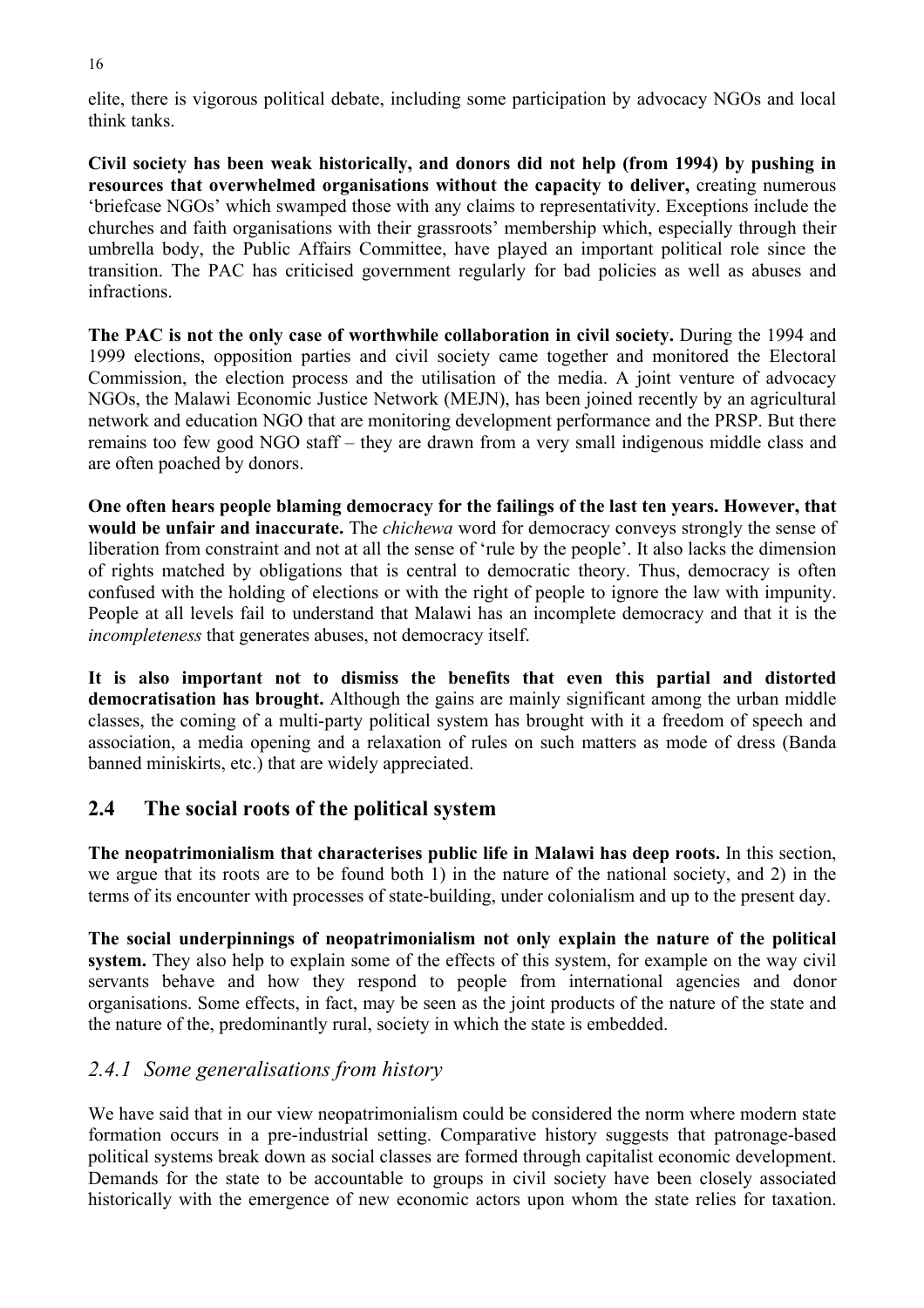Urbanisation of the population helps, but where it precedes industrialisation, it only does so in a partial and gradual way – as the experience of Latin America shows. Therefore, **we do not need to look very closely at Malawi's largely rural society and mainly non-capitalist economic structure to explain why neopatrimonialism is a feature of the state.** 

**On the other hand, the particular ways in which neopatrimonialism is embedded in sub-Saharan Africa generally and Malawi in particular are worth exploring further.** A famous article by the political scientist Ekeh suggested the importance for understanding African politics of distinguishing two types of public sphere, each characterised by a different relationship with the moral principles prevailing in the private sphere of the family. The 'primordial public' – constituted by the individual's kinship network, ethnic group or home area – is a source of moral obligations comparable to those applying within the family. The 'civic public' (the public realm of the state), on the other hand, is amoral and is not the focus of generalised moral imperatives. This pattern is obviously related to the historical fact that in most of the continent, the state was created by colonialism and superimposed on a series of hierarchical but communal societies. It also reflects the comparatively weak sense of national identity, as compared with both narrower (local area) and wider (language-group and cultural) affinities, that Africans experience.

**The moral discontinuity between the social order and the state has important and enduring implications.** Among other things, it means that the basic obligation of powerful individuals to support their kin and other (often district- or regionally-based) 'followers' and of the latter to show corresponding loyalty has tended to prevail within the under-formed state as well as outside it. Consequently, the state has very limited ability to resist 'capture' by patronage networks.

The literature of political science usually invokes this tendency in explaining the relatively high tolerance shown for corrupt behaviour among public officials and political leaders throughout the sub-Saharan African region. 'Eating' from public resources in order to share the benefits of one's success with one's kinship group is quite likely to be regarded as morally more defensible than the alternative of turning one's back on one's community of origin for the sake of an abstract principle of public service or an obligation to obey national laws. **The high tolerance of eating from the state may well apply even when there is in practice almost no sharing of the spoils of office outside the immediate circle of the 'big man'.** 

**This may be particularly true where traditional rural society has the kind of norms and values that it does in Malawi.** We obviously do not have space to provide a full description of the relevant rural social patterns, but it is worth providing a sketch of some important traits identified by researchers. We do so under three headings.<sup>4</sup> As mentioned above, we think these traits help to explain not only the way politics tends to work in Malawi, but also the particularly damaging effects this has had on a range of other things, including the way the civil service has broken down since the end of the Banda dictatorship.

The following sub-sections describe features of the way the rural Malawians **relate to subordination and inequality**; how they conceive of **the relationships between the individual and society**; and the way they **deal with conflict or uncertainty.** They describe the traditional way. This is not meant to apply without qualification to urban populations or members of the professional classes. On the other hand, outsiders such as donor-agency staff may well underestimate the degree to which these norms and values do influence attitudes in the cities, including at the higher levels of government service and the professions (see also Section 2.6).

 4 The following discussion draws heavily on Cammack (2001).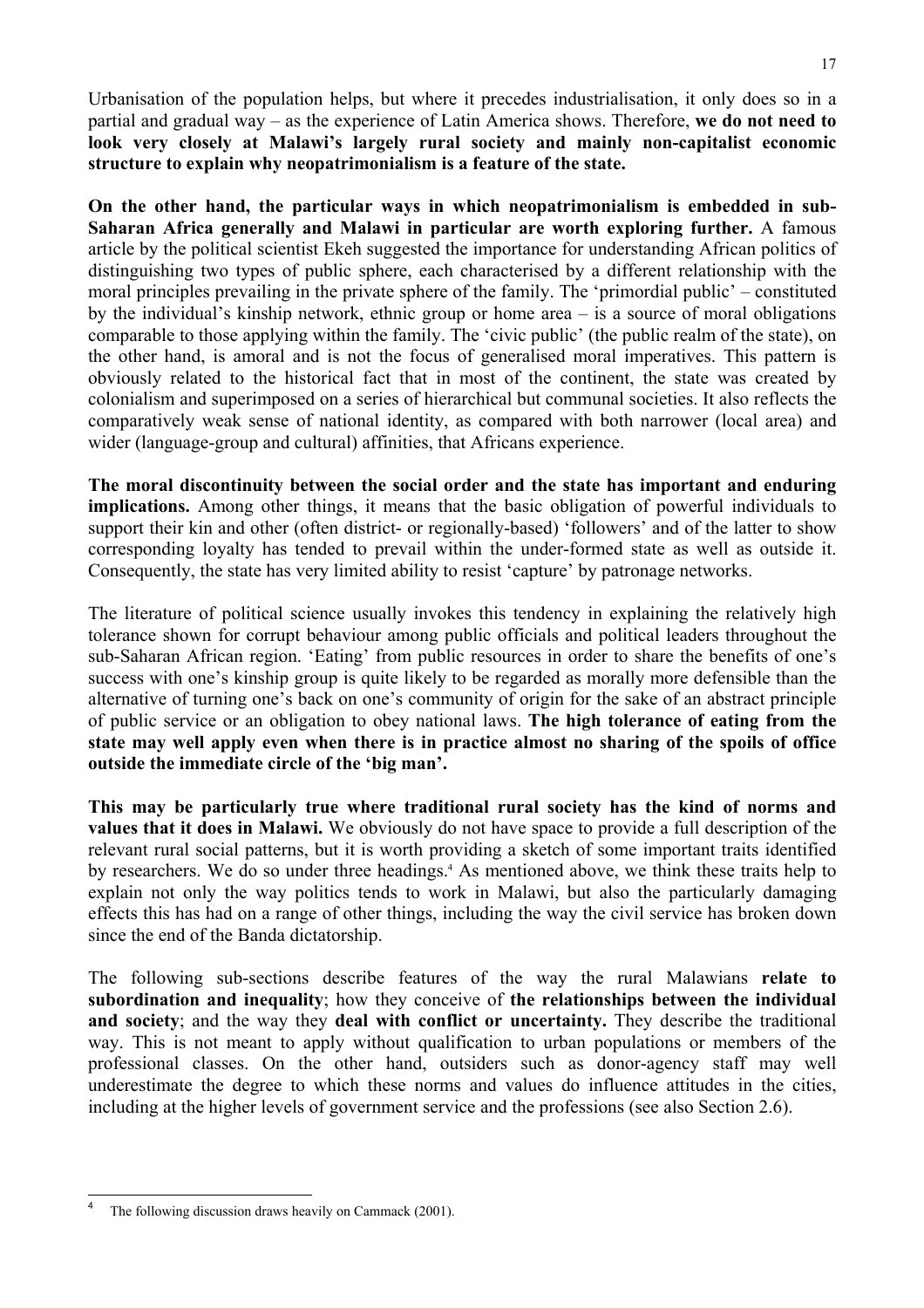This account is based on fieldwork. Typically, the views of specialists on such matters diverge on matters of detail and interpretation. However, we think the main generalisations are supported by a good number of other studies.

#### *2.4.2 Hierarchy, power distance and acceptance of subordination*

**Social relationships are characterised by inequality and a large 'power distance'.** That is, hierarchy is expected, inequality is desired and anticipated, less powerful people are expected to be dependent on more powerful people, women defer to men, subordinates envisage being told what to do, and the according of privileges and status to members of the elite is expected and welcome.

In such a setting, concentrated authority and dependency are the norm. Importantly, people of high and low status gain a sense of security knowing their place in such a society, and these characteristics have important benefits for society – such as protection of its weaker members, relative peace under a strong leader and during political transitions, a sense of community, and comfort resulting from interdependence. **The same characteristics can stifle innovation, initiative and problem-solving.** 

In the rural context, large power distance undermines community self-help, as ordinary people are reluctant to take the initiative without instructions from above. Instead people wait for the government (as in the MCP days), a chief or another 'big man' to tell people what to do or do it for them. The large power distance also eases the way for corruption and influence-peddling by civil servants, as ordinary people rarely question the activities of their 'betters'. People assume that the elite should behave in a way quite different from themselves – they are not bound by the same rules or laws as ordinary people. **The excessive deference generated by these social patterns thus also permits the retention of power by networks of people who are known by the public to be criminal and corrupt.**

**As everywhere, power and wealth are largely in the hands of men, but in Malawi social norms powerfully protect this situation against challenge.** Although changes are now happening, in traditional rural settings, unequal gender roles are underpinned by mutually-reinforcing teachings delivered in homes, many schools, churches and community gatherings, and during initiation rites. These influences see acceptance of male authority over women as integral to respect for proper hierarchy and dependency in general. Initiative, leadership and self-determination by women are therefore seen as threatening.

**We have referred to the mobilisation of women in subordinate and exploitative roles as an enduring feature of Malawi's political system.** This would be hard to explain but for the continued influence, including acceptance by women, of traditions of a strongly hierarchical sort governing gender relations. Needless to say, these traditions both deepen and are sustained by the impoverishment of women relative to men owing to their poorer education, lower wages, more restricted land rights and general economic dependence.

# *2.4.3 Collectivism, conformity and suppression of enterprise*

**A second cultural characteristic that influences problem-solving is the way a society's members relate to one another and to groups.** In theory at least, the traditional village way is that opinions are formed by consensus, resources are shared, confrontation is considered rude and group loyalty is valued. In such societies, conflict is to be avoided, participation in group rituals is obligatory, maintaining social position and 'face' are important, group (as opposed to individualised) opinions are preferred, the collective's interests should prevail (even if detrimental to the individual), and laws and rights may differ by group.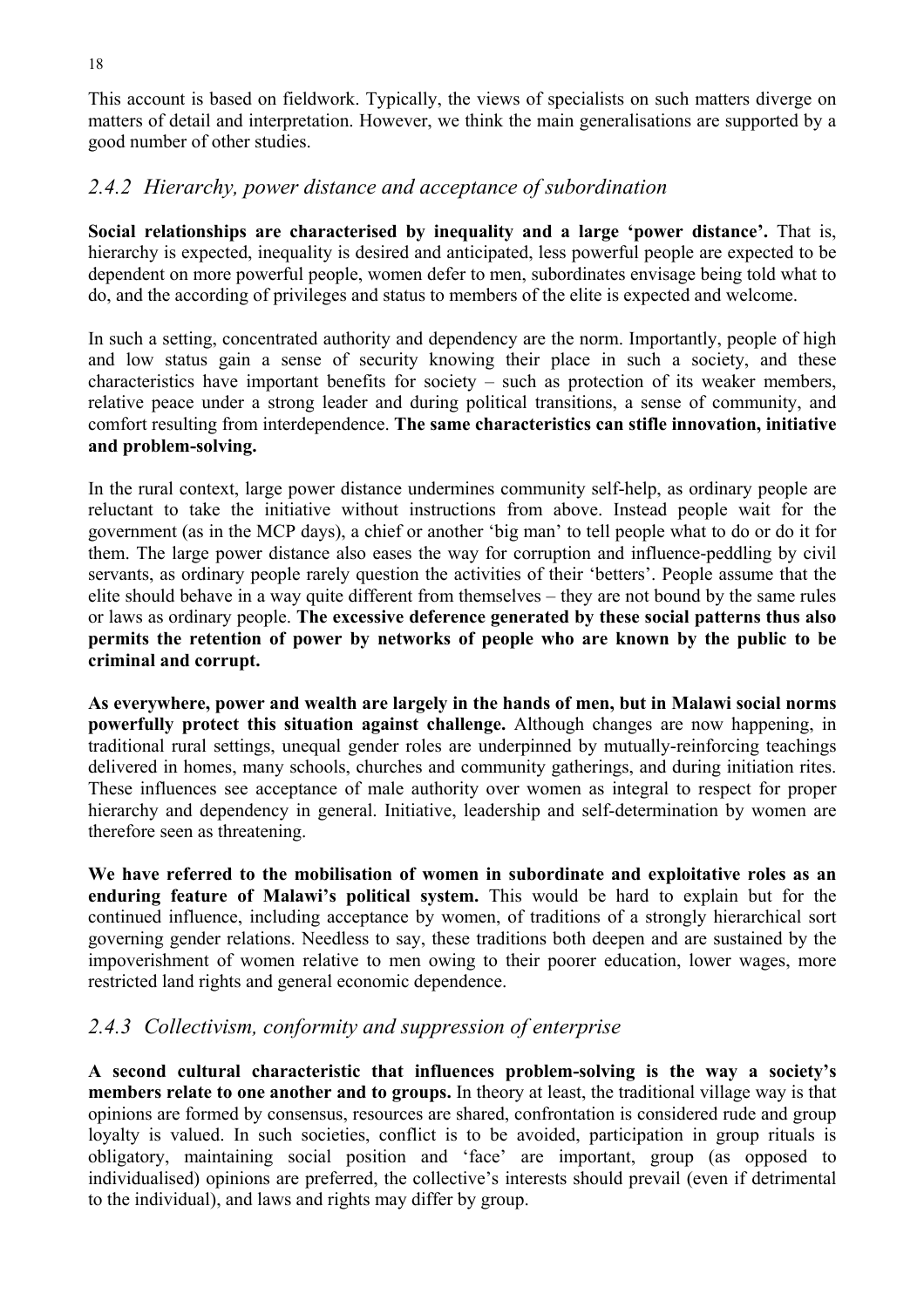This mode of interaction may never have prevailed in such an uncomplicated way and it is no doubt under threat from various social and economic forces. Nevertheless, **the norms and values associated with it do persist and have economic, political and developmental implications, some positive and some negative.** On the positive side, the value given to consensus and collectivism tends to promote peace and may guarantee a minimum standard of living for the weakest members of a group. Less positively for democracy and development, this system requires 'in-group' members to be treated preferentially, for group interests to override the needs and disciplines of the larger society and for individual initiative to be suppressed.

**These values can have an important influence on relationships even within formal organisations.** According to one study, in such a social context the 'relationship between employer and employee is seen in moral terms. It resembles a family relationship with mutual obligations of protection in exchange for loyalty. Poor performance of an employee ... is no reason for dismissal: one does not dismiss one's child' (Hofstede, 1991). In Malawi, workplace situations have been frequently observed where the mediocre performance of a particularly poor employee is concealed by colleagues and supervisors, who treat him like a younger brother, to be shielded and advanced.

**Protectionism vis-à-vis mediocrity is accompanied by social mechanisms that have the effect of punishing individuals who set themselves apart from their peers.** In rural society, jealousy – *nsanje* – is widely recognised as detrimental to the smooth functioning of a community, but it is common nonetheless. A well-known manifestation is when one person tells another a false story about a third in order to get the latter 'in big trouble' – a process known as *kusemera chinyau* or 'carving a *Nyau* mask'. Such expressions of 'jealousy' are commonly reported throughout Malawi, in offices and households where employees try to get one another fired; in development and relief projects; and in rural communities, where accusations of witchcraft can result. As in peasant societies in many countries, what prompts the action more often than not is the feeling in the community that the victim is in one way or another 'getting above himself/herself'.

**The pernicious links between collectivism, conformity and the suppression of individual selfadvancement – often called the 'tall poppy syndrome' – has been well understood by close observers of Malawi for decades.** In the late colonial era Malawi's Master Farmer Scheme failed in part because 'people were told not to rise above the village level'. Even today, according to one piece of extended fieldwork, farmers who diversify into burley tobacco and start to accumulate wealth in the village are the targets of jealousy and witchcraft. This is especially so if they resist the many demands placed on their new wealth by extended family and other community members – funeral costs, health costs etc. – which are increasing in light of HIV/AIDS effects. The relevance of similar mechanisms to understanding the decline of the Malawi civil service is suggested in Section 2.5.2 below.

#### *2.4.4 Aversion to conflict and uncertainty*

A third group of characteristics which affects any society's capacity to create and utilise ideas and institutions for development or problem-solving is **the way the community deals with emotions, especially uncertainty and aggression.** People in different societies have a different level of tolerance of ambiguous, confusing, uncertain and unknown situations. People in societies with 'weak uncertainty avoidance' are not particularly threatened when faced with ambiguity, while those with 'strong uncertainty avoidance' will feel anxious in the same situation.

**The latter people create rules, demand predictability, delineate taboos, closely define deviant behaviour and ideas, and clearly differentiate good and evil, clean and dirty, safe and dangerous.** They have an emotional need to set rules and to maintain order and structure. With regard to politics, people displaying strong uncertainty avoidance feel less able to challenge their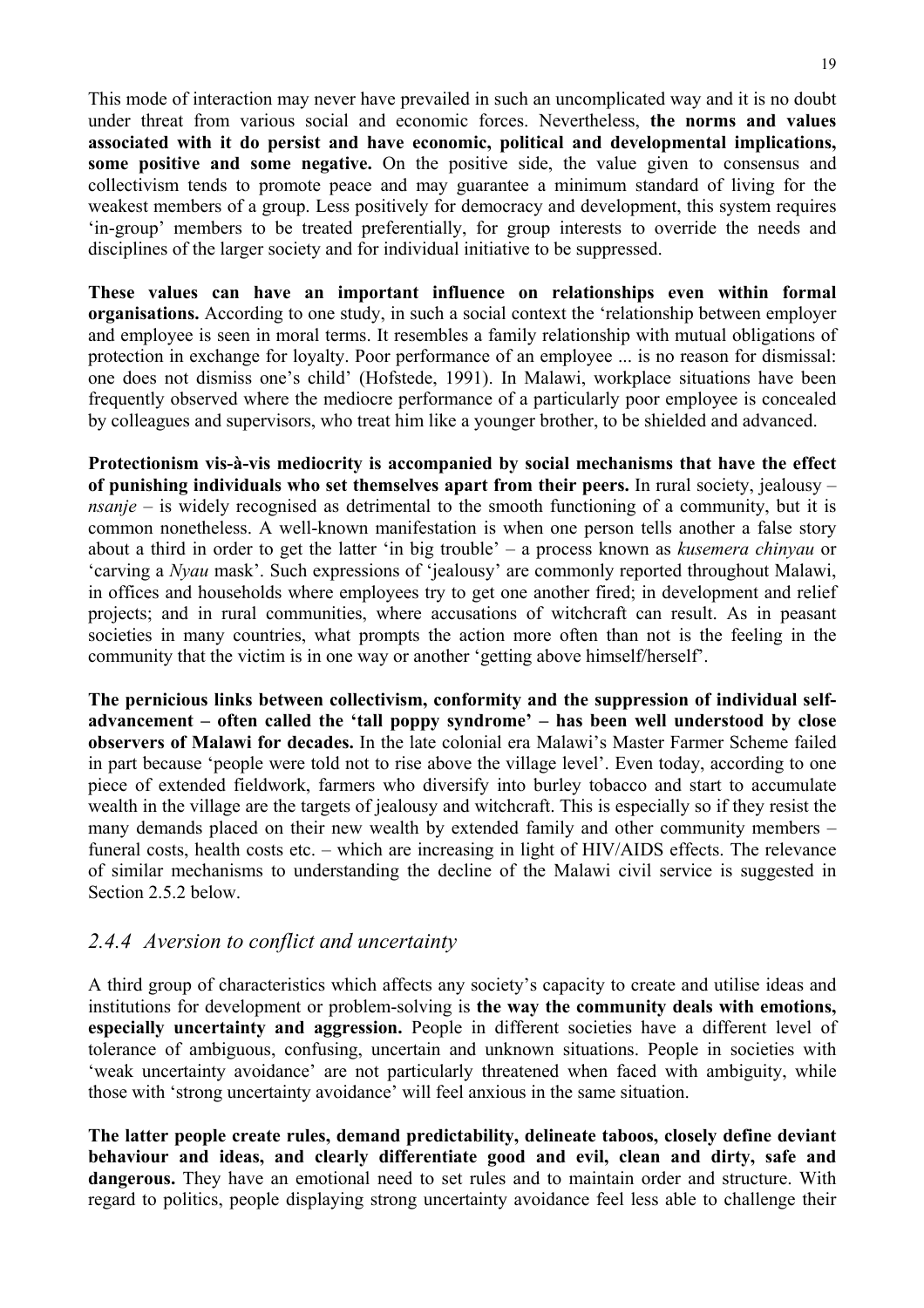leaders' decisions and are likely to look to their government for answers, rather than to themselves or their peers. They are also more willing to ban groups and ideas they consider dangerous, and to feel that protest should be crushed.

The four 'cornerstones' of Dr Banda's government were unity, obedience, discipline and loyalty. **These reflect not only the authoritarian and paternalistic orientation of the Banda regime, but also values that have been traditionally and remain fundamentally Malawian.** While they have their positive aspects, taken together they have stifled initiative, creativity, tolerance and dissent. Even after ten years of 'democracy', dissent, opposition and protest are only grudgingly tolerated, and those who disagree are seen as 'rebels' or 'confusionists'. Censorship lurks behind many official declarations, and control of information abounds. New ideas, different solutions, and nonconformity are undervalued still.

# **2.5 Impacts**

To summarise, Malawi's neopatrimonial state has not yet been modified, except in negative ways, by the introduction of institutions of formal democracy. One reason is that patrimonial and antidemocratic tendencies are strongly reinforced by the norms and values of traditional society, whose effects are still felt. **In this section we show how several general observations about development and its setbacks in Malawi can be explained by reference to these features of the political context, and the incentives for action and inaction that they generate.** We argue that much of what happens in Malawi – including features of the aid relationship – is hard to explain at all if the character of the political system is not considered.

The effects of the political system are considered under three headings:

- the quality of Malawi's public policies from the point of view of meeting the country's development challenges;
- the capacity to make policy, especially coherent, joined-up policies that can be consistently pursued;
- the climate for private-sector investment and growth.

We think that the poor quality of public policy is, in part, directly a function of the way politicians are constrained to behave (the 'big bwana' syndrome, etc.) and in part the result of a capacity to make policy that has been severely eroded by these and other factors. **In brief, the politicians and the civil servants have joined together to destroy the state's capacity to do policy.** Meanwhile, the environment for private investment – on which the prospects for economic recovery and resumed growth depend – is damaged by both the weakness of policy and the direct effects of the political system on businesses. **We consider these three issues in turn.** 

# *2.5.1 Impacts on the quality of public policy*

**The starting point of this discussion is the lack of serious, joined-up public policy for addressing most of the development challenges and threatened national catastrophes outlined in Section 2.1.** 'Policy' in this context refers to the directions governing what government actually does; that is systematic implementation, not mere intentions, or documents that have been agreed in principle but stand no chance of being put into practice. As one observer noted 'Malawi does not just have one of the highest population densities in Africa it also has one of the highest concentrations of policy documents per square metre'.

Nearly all our informants and interlocutors agreed that **a notable feature of Malawi's situation is the multiplication of policy documents and an absence of real policy, beyond the very short**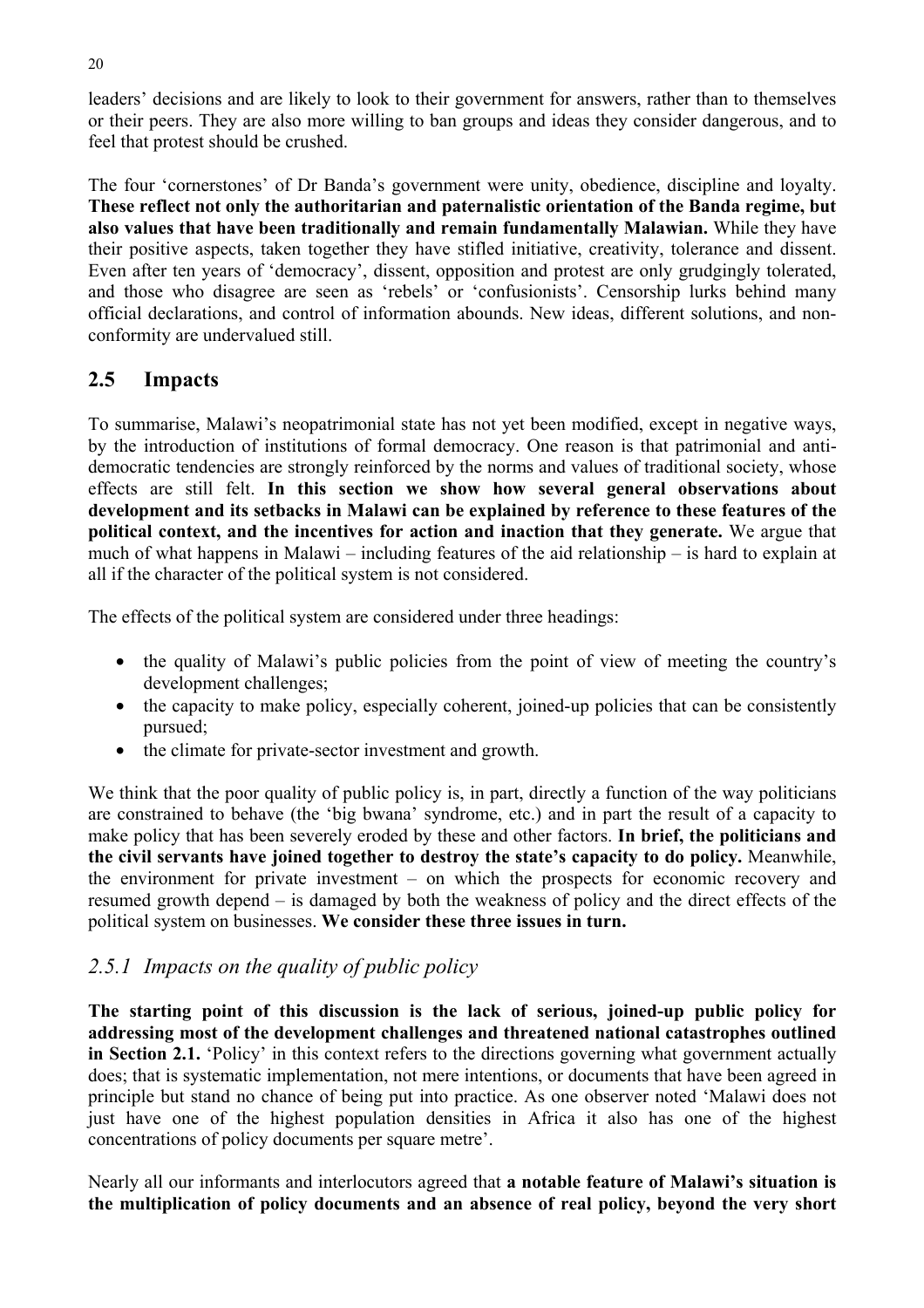**term.** There are numerous policy documents in Malawi, some of them quite good, but many such documents are never translated into consistent policy implementation.

This happens for two reasons. **On the one hand, there is invariably donor funding for the elaboration of policy documents and national 'strategies' for responding to particular longterm problems.** A donor agency, frustrated with the lack of progress, will usually provide funding even if it or another agency has previously invested in a policy document that has not been translated into action. **On the other hand, real policy is resolutely short-termist, driven by immediate political considerations.** Short-termism is encouraged by the 'politics of personality' and the failure of parties, parliamentarians and the media to engage in issue-based politics. It is manifested in, among other things, ad hoc launching of spectacular initiatives during political campaigns; competitive policy development by 'big men' in different parts of government; and the undermining of existing policies for material gain by politicians and their supporters.

**The trade sector is an obvious example of lack of policy and short-termism.** According to one observer, 'Malawi has signed up to all possible [regional] trade agreements, some of which are inconsistent with each other. This is due to the lack of any clear trade policy strategy'. The area of food security exemplifies well a multiplicity of policy frameworks combined with an absence of real policy beyond the extremely short term. The EU has spent a vast amount of money supporting the drafting of a food security and nutrition policy document. It commenced with work carried out by six separate task forces working on different issues. Attempts were then made to pull together these somewhat disparate bits of work into a single policy document, which has gone through several drafts. Some donors e.g. USAID and DFID have been very critical of this. They feel there are enough initiatives on the table, which if implemented properly would deal with food security – PRSP, MASAF, etc. The last thing we need, they say, is yet another policy document full of platitudes.

**One way the 'big man syndrome' impacts on policy is the way key policies are adopted by presidential candidates on the campaign trail**, without technical inputs or institutionalised decision-making. Three good examples include rural credit, the Drought Recovery Programme and fertiliser subsidies.

**During the 1994 election Muluzi enticed farmers to vote for him by promising that if they did so they would not have to repay their credit from the Malawi Rural Finance Company.** This was one important factor that contributed to the collapse of the rural credit system. Previously, Malawi had one of the highest repayment rates in the world for its rural credit schemes (although partly because under Banda much violence and intimidation was used by peers in the Farmers' Clubs to ensure repayment). Indicative of the breakdown is the fact that Muluzi had three credit schemes totalling MK750 million and the highest repayment rate was around 25%. As a result, today the only group for which credit is regularly available are the smallholder tobacco farmers, from whom repayments can be deducted at the auction floor.

**The 1994/5 Drought Recovery Programme was compromised by clientelist competition among politicians.** Smallholder fertiliser use had declined significantly owing to the donor insistence on removal of fertiliser subsidies. As a response to the drought, all zones with less than 60% normal rainfall were given a pack of free inputs. This was to be repeated the next year for all zones where average land holding sizes were less than 0.6 ha. However, there were complaints that such areas were predominantly supporting UDF and that the programme was politically motivated. As a result it was replaced in 1998 with the universal Starter Pack Programme.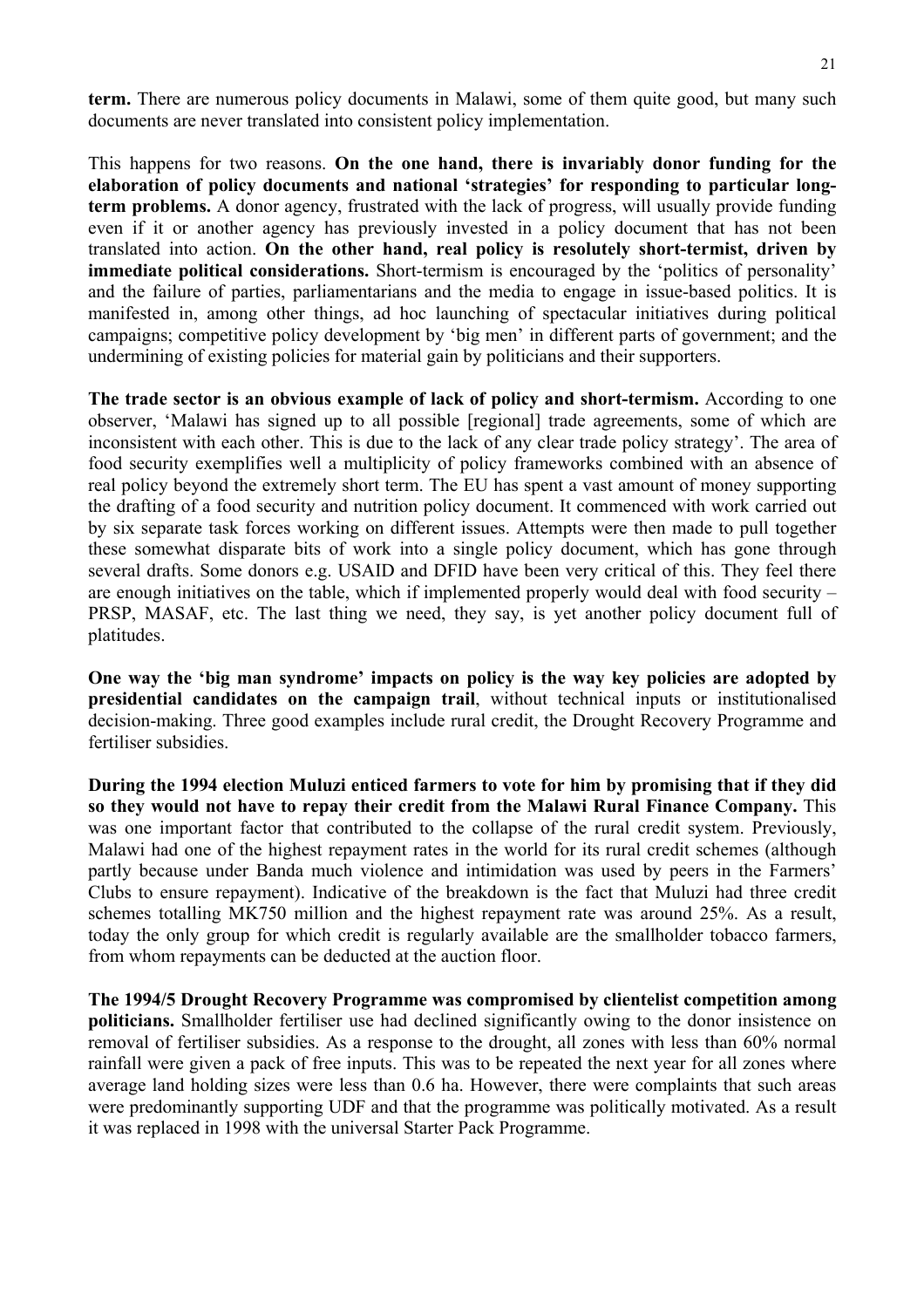**One of the most striking examples of the 'big man' political campaign style producing bad policy is the most recent – the fertiliser subsidy fiasco of 2004/5.** This is described in detail in Box 2.2.

#### **Box 2.2: The 2004/5 fertiliser subsidy fiasco**

Between 1996 and 2003 a free agricultural inputs programme was run to raise productivity on the plots of poor farmers. Initially, this was the universal Starter Pack Programme but then, under donor pressure, it was scaled down to become the Targeted Inputs Programme (TIP). This caused many problems as local committees had to choose which households in their area were eligible. Having had its fingers burnt in the 2001/2 maize scam (see Box 4.2) and following lack of donor support for TIP, the IMF agreed to a \$25m. budget line to cover free fertiliser and disengaged from the issue.

On the 2004 election campaign trail the UDF promised a fertiliser subsidy. This was entirely politically motivated and without any technical analysis of the issue. After the election, budgetary pressure meant that a large universal untargeted subsidy was not feasible. As a result, a number of fairly ludicrous schemes were mooted. Initially, it was suggested that vouchers would be given out to cover part of the cost of a bag of fertiliser and that each farmer would have to come up with MK1,400 to augment the voucher to buy a 50 kg bag. There were worries however that this would simply result in a black market in vouchers, as many farmers would sell them because they did not have the MK1,400. Then it was suggested that farmers should pair up and use their two vouchers to get a bag. which they could then split. The Minister of Finance then suggested a dual voucher scheme – purple and white vouchers. Poorer white voucher holders would get a free bag, while purple voucher holders would have to contribute MK1,400. An announcement was made that 2 million vouchers would be issued and that there would be no subsidy on the price in the shops.

Despite this announcement, it was also announced by Muluzi (who, as the leader of the party on whose ticket the incoming president had stood, saw himself as speaking for the government) and the PS of Agriculture that farmers should delay buying their fertiliser, as prices would go down. This was interpreted by many as meaning there would be a subsidy.

As a result, fertiliser sales in September and October were very slow and fertiliser companies found themselves with cash-flow problems, so they delayed their second and third round of import orders. Eventually, a return to a near universal TIP was decided as the current solution to farmers' poverty. Meanwhile, however, the rains had started and farmers were late in applying their fertiliser. Once it became clear that vouchers and subsidies were not materialising, fertiliser sales picked up and shortages emerged – which the government blamed on the fertiliser companies and importers.

If fertiliser is not applied in the first three or four weeks after maize seed planting, it is fairly useless and late applications are leached away by the rains. As a result of this fiasco, despite good rains so far this year, it looks as if the maize crop will be modest. In addition, the politicisation of the fertiliser issue has backfired for the government. Farmers are angry about the failure to deliver on the subsidy promise and about late fertiliser delivery.

As one observer noted, 'The politicians have had to spend \$31m. on free inputs instead of the \$25m. originally budgeted and yet they have not gained one bit of political kudos'. Donors, too, are frustrated. A large proportion of the agricultural budget is now allocated to this single, ad hoc initiative.

In addition, a MK500m. (now MK1bn) rural-enterprise loan scheme was promised by candidate Mutharika and sponsor Muluzi during the 2004 campaign. This has the makings of another overpoliticised and under-designed development initiative. However, it is still too early to judge at the time of writing.

**While unimplementable or counterproductive policies are launched for short-term political gain, other policies are undermined by lack of co-ordination.** This too can have political origins. Our informants consider that personality politics is one factor (competing donors' offers of funds are another) making co-ordination difficult, even on absolutely crucial cross-sectoral policy topics. A good example of this is the three separate economic growth strategy initiatives launched by three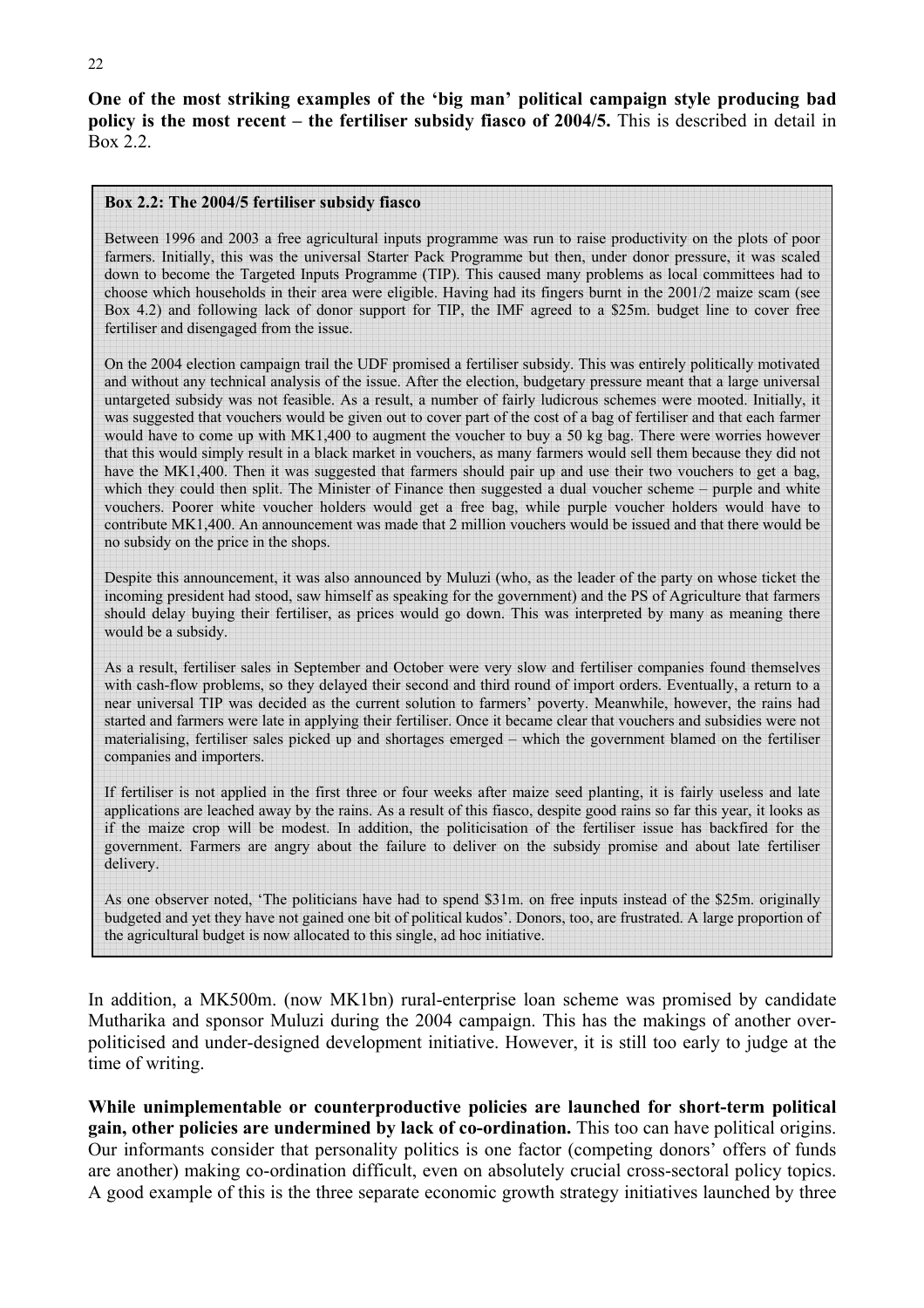different politicians during the early months of the Mutharika regime. The President, using the Ministry of Economic Planning and Development, has launched a growth initiative designed to produce a position paper on potential growth and its constraints. Not long after, a similar initiative was started in the Vice-President's Office. Yet another is said to be in preparation at the initiative of the president's Chief of Staff.

**These initiatives have the same aim, but are not in any apparent way linked.** For example, EPD was explicitly not invited to the launch of the Vice-President's initiative. On the other hand, the National Action Group on the Economy and various donors were approached. This incident no doubt partly reflects the fact that the VP was Muluzi's nominee, and Mutharika, although he has broken politically with the UDF leader, is not yet master in his own house. However, our informants give this as a particularly telling example of the degree to which, even under normal political conditions, the co-ordination of vital cross-cutting policies cannot be assumed.

Over the past decade, key policies have been compromised by politicians' interest in **accumulating personal wealth.** For example, in the mass communications area, the creation of TV Malawi (and its timing) was calculated to benefit UDF's election campaign, while procurement for TVM and Radio 2 was geared to benefiting UDF individuals. Patronage concerns drove the formation of policy on telephones, with phone bureaux being sold to senior civil servants and the Minister during privatisation and cell handset sales being restricted to local companies during launch of the first cellular network. The allocation of urban plots to senior politicians is another example, as is the distribution of large early payments from National Compensation Tribunal Funds to well-connected people.

**A more important example than any of these is the way the National Food Reserve Agency (NFRA) was formed (as a result of donor pressure) but never given effective control of the Strategic Grain Reserve (SGR).** This allowed the SGR to be used for criminal profiteering by politicians and their friends ahead of the 2000/1 food crisis. The 2001/2 food crisis was as much caused by this policy 'failure' (or victory for informal policy over formal policy) as by a poor maize harvest. Poor people's access to food was put in jeopardy by the overselling of stocks from the SGR due to weak oversight by the NFRA following inaccurate crop estimates. This allowed UDF cronies to get access to cheap maize, hoard it and sell it later at high prices.

**Nowhere has the poor quality of policy been more damaging to Malawi's people, and the responsibility of 'big man' politics more direct, than in the area of HIV/AIDS.** According to one source the history of the early years of combating the disease by the AIDS Secretariat and National AIDS Committee would read like a comic book if it were not so tragic.

AIDS arrived on the scene in the spring of 1985, when a former Miss Malawi was diagnosed with the disease. But awareness of the danger it presented was deliberately suppressed by presidential order. Until the 1994 transition, medical staff and the Ministry of Health were forbidden from keeping records, and journalists were warned against reporting on the advance of the infection or the illness, which would be treated as an act of treason. **Private behaviour and public health campaigns proceeded for ten years as if HIV/AIDS was not a serious problem.** 

The deafening silence about HIV/AIDS came to an end with the dissolution of the Banda dictatorship. But capacity to use the funds allocated by donors to AIDS remained weak, and only now is Malawi seriously tackling the multiple challenges posed by the pandemic.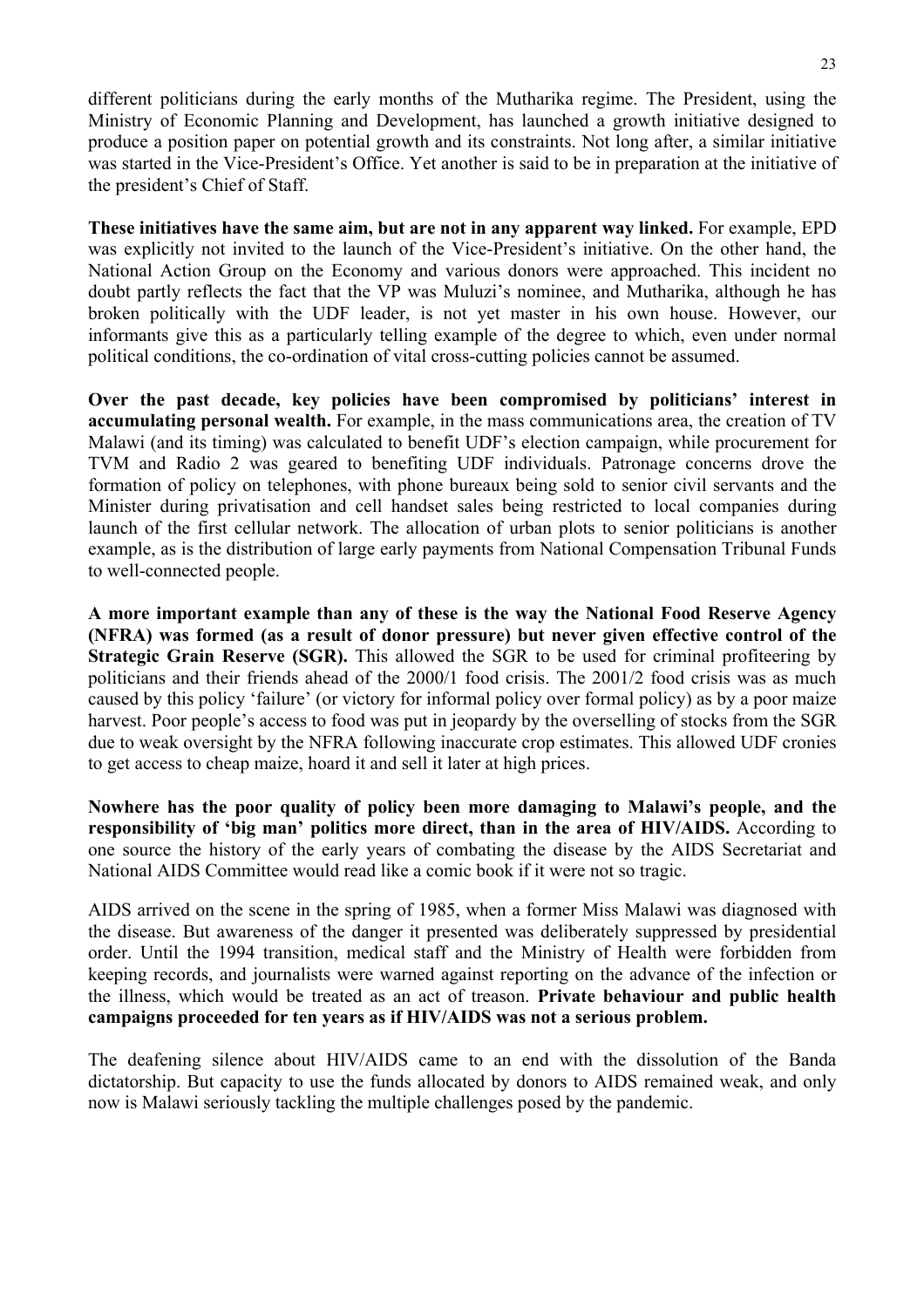# *2.5.2 Impacts on the capacity to make policy*

We have argued that Malawi's political system is in several respects directly responsible for the poor quality of policy. In other, possibly more important, respects, we now suggest, it is indirectly responsible, because of the way it has affected the policy-making capacity of the civil service. Over at least the last ten years, **it seems that the style of decision-taking preferred by politicians has both disempowered and corrupted the civil service, progressively undermining the capacity to generate coherent, technically-grounded policy approaches.** 

There are three elements here:

- $\Box$  politicians' refusing to delegate any significant decisions, in case they lose the power to use policies for short-term political gain or patronage;
- $\Box$  a gradual loss of professional ethic in the civil service, in the context of the 'democratisation' of corruption' that has affected public life generally;
- $\Box$  the long-term effects of 'hedge clipping' and other disincentives to exceptional individual performance.

**Nowhere in the world do consistent, implementable policies arise from purely political processes.** The preparation, testing and elaboration of policies are delegated to senior officials and technical teams. With some exceptions (the blanket ban on discussing policy responses to AIDS is the most important), this delegation of technical tasks happened in Malawi under Banda.

**Most observers agree that the civil service was highly professional and motivated under Banda.** One reason for this is that he relied upon his senior officials. Civil servants knew that he personally would read and comment on all key policy documents. They were also afraid not to perform to the standard he expected. Although Banda sometimes overruled the advice of civil service technocrats in order to promote his own development vision – e.g. occasionally rejecting the recommended annual pre-season pan-territorial prices to be offered by Admarc – the feeling was that the advice was overruled rather than ignored. Officials could and did get into trouble – not only losing their jobs but being imprisoned in some cases – if they were perceived to be contradicting the president, and there is little doubt this stifled creative thinking about Malawi's development challenges. However, within that constraint, civil servants were required to maintain high professional standards, and did so.

Banda was careful not to allow the civil service to become too powerful and to this end would frequently rotate top civil servants between ministries so that they did not become too entrenched or powerful. Nevertheless, **the president's own long-term development vision combined with a professional and well-functioning civil service meant that policy was both made and implemented with a degree of consistency.** An excellent example of this was the formulation of the *Statement of Development Policies 1987-96*. All ministries made a major technical input to the document, which went through a number of iterative stages to ensure that it was not just an uncosted wish-list of unrelated polices from each separate ministry. Likewise, each year when the Public Sector Investment Plan (PSIP) was drawn up each Ministry had to submit properly costed proposals which went through an iterative process to ensure affordability and consistency with development priorities.

**This meant, among other things, that it was much easier than it has now become to manage donor-driven initiatives.** There are examples from this period of the government turning down offers of donor funding for projects which the government felt were not viable or did not fit the country's development priorities. A Scandinavian offer to fund a dairy-processing plant in the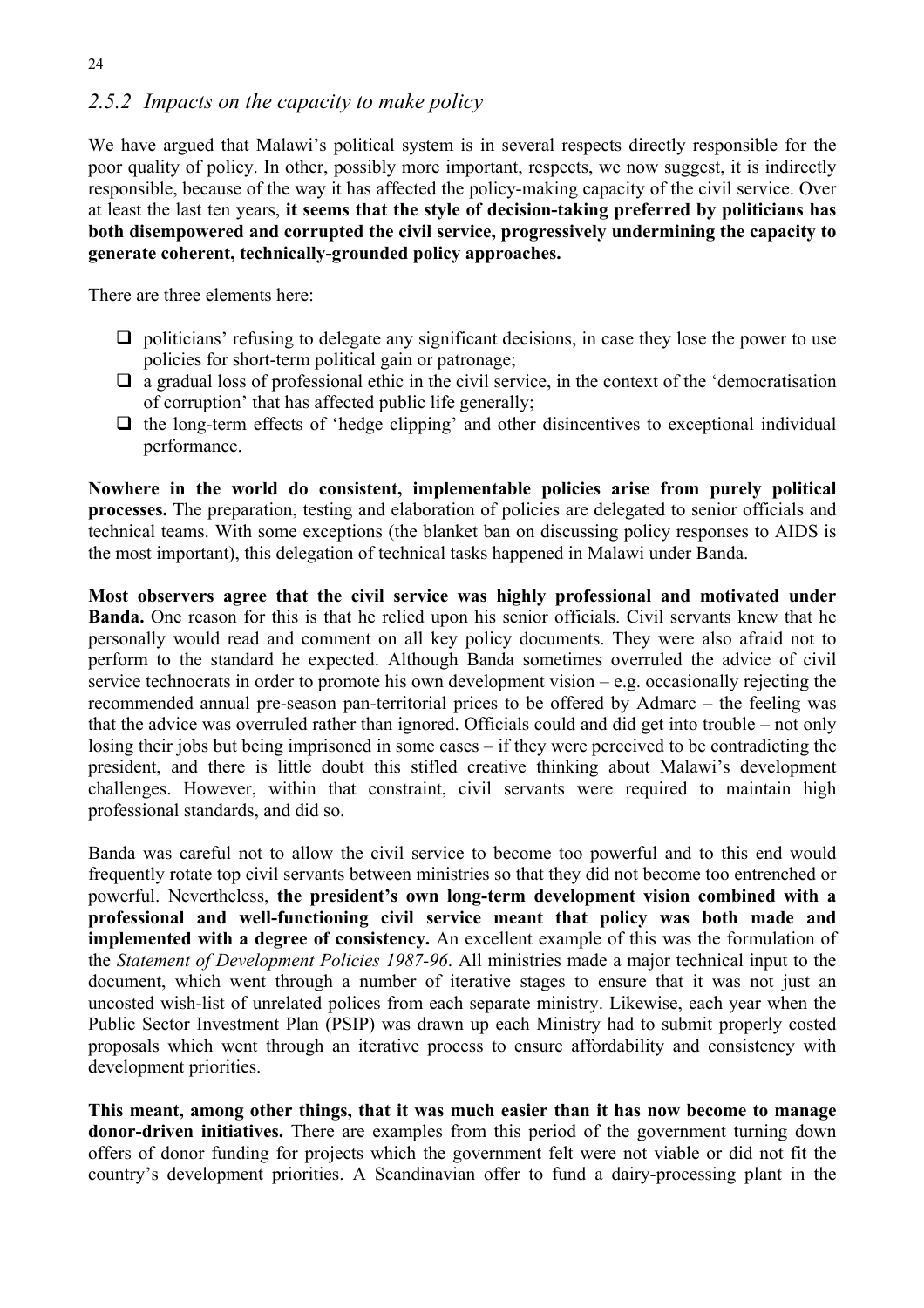North, in the mid 1980s is one example. Rejection of any similar offer would be very unlikely to happen under the conditions that have prevailed since 1994.

**President Muluzi's practice was in sharp contrast.**<sup>5</sup> What he did was to place men (and a few women) that he could trust and/or manipulate to head ministries, run parastatals, convene advisory boards and manage departments. These people made and/or implemented policies to suit Muluzi, themselves and their cronies. Civil servants with some independence from Muluzi's circle, and technical specialists with evidence-based policy experience, were among those *not* making policy. Technical advice, when offered, was often not taken seriously.

For example, MACRA, the communications regulator, was firmly under control of Muluzi. Muluzi appointed his relative (Aroni) as head of police. The Electoral Commission was under control of two captured justices. The Ministry of Agriculture was politicised under Chihana. Meanwhile, the president staffed his own Cabinet and office with advisers who were personally loyal to him but were not necessarily competent to make use of policy analysis even if they had been interested in doing so. **In all of these areas, the expertise available in the senior civil service was sidelined, which facilitated the manipulation of the media, the police, electoral processes and food policies for party-political gain.** 

**Failure to delegate significant powers has not only helped to de-motivate the bureaucracy, but also increased inefficiency.** This needs to be seen in the context of our earlier discussion of the effects of extreme power distance on problem-solving and initiative in rural society. Within bureaucracies such as the civil service (and to a lesser extent in private businesses) vital decisions get delayed if people are afraid to take action in the absence of authority from above, to question irrational instructions, to bypass obsolete rules whose origins and function are obscure, or to tackle problems in a proactive manner. It is observed that this constantly stalls project planning and implementation in Malawi. When, in addition to these general cultural issues, the politicians who run governments make it clear that they do not trust their senior officials to take even the smallest initiatives, the effect on efficiency has to be extremely damaging.

**All observers note a gradual loss of professional ethic in the Malawi civil service since the end of the Banda era.** Banda's civil service was relatively honest, disciplined, of high-status, well-paid, professional and hardworking. Today the bulk (not all) of the bloated civil service is lax, demoralised, underpaid, distracted by private business activities and more easily corrupted.

**Now, according to one study, civil servants follow the example of their political masters and see the state and their posts not as a means of helping the nation or its people, but 'as a resource for patronage and self-enrichment'.** Using their positions, civil servants have 'succeeded in appropriating a significant share of [the state's] resources and in redistributing part of [them through] their social [i.e., their own patronage] networks' (Anders, 2001). Civil servants are embedded in wider patrimonial systems, and so informal cultural norms, kinship and patronage networks, rather than bureaucratic rules and regulations, frequently determine their morality, goals and behaviour. Instead of only doing their public service jobs they also run their own businesses; a practice which takes considerable time and energy, and sometimes significant capital. Using *katangale* (illegal or dubious deals, e.g., theft, corruption, embezzlement, etc.) they enrich themselves according to their rank. 'Such practices have spread from top to bottom with disappointed junior officers imitating their superiors', according to the study.

l

We make this comparison not to suggest that Malawi should revert to a past regime but to indicate the feasibility of doing better under Malawian conditions. While some features of the former situation may have been underpinned by authoritarianism at the top, there are no compelling reasons for thinking that having an efficient and empowered civil service calls for a brutal autocracy.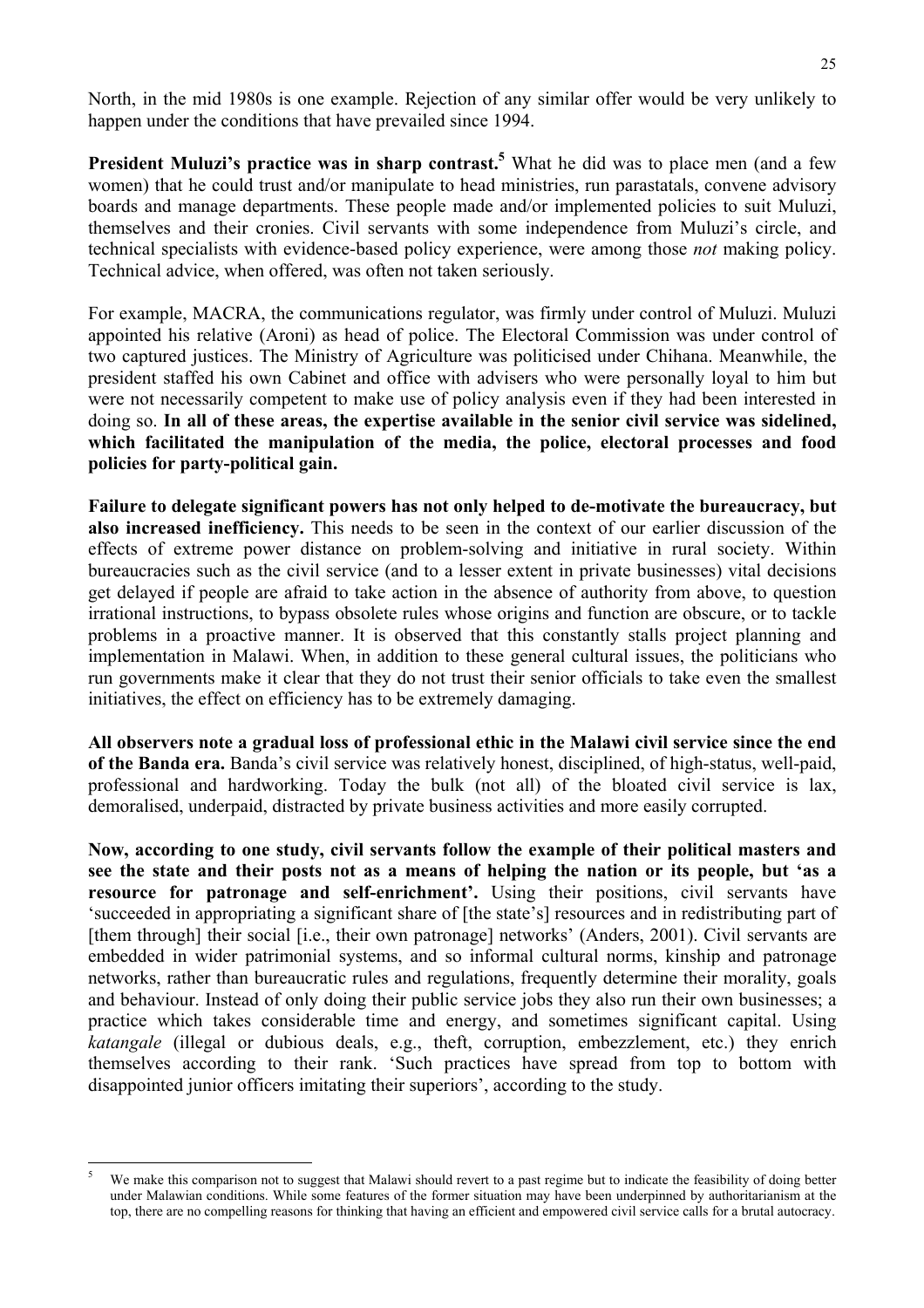Corruption has become truly 'democratised'. It is pervasive throughout all levels of the civil service and public service delivery systems – with head teachers selling exercise books, school children expected to give sexual favours to pass exams and family members having to pay the hospital guard before visiting a sick relative. At least until the Muluzi/Mutharika transition, the message from the top was that such things 'are OK'. For those in public office who resisted the trend while also facing declining real wages, the effect on morale was devastating. **Those public servants who still want to do a professional job often cannot because of the effects of corruption and poor policy-making at the top.** 

For example, agricultural extension workers typically cannot get out into the field, as there are no funds available for their motorcycle fuel. Many of them know or suspect that this is because a huge percentage of the Ministry's budget is now absorbed at Headquarters' level, in travel and other allowances and more blatant misappropriation of funds. They, meanwhile, are both low-paid and unable to function. Consequently, many have just given up and the agricultural extension service has collapsed.

**The Ministry of Agriculture seems to be one of the more extreme examples of disintegration in the civil service.** Former minister Chihana was ineffective; his appointment was part of a political buy-off. There have been four different PSs in four years and most of the able and technically-qualified people have left – they either moved into other ministries or were snapped up by donor agencies. Most donors, apart from the EU, have simply given up on the ministry. Some, like USAID have detached themselves almost completely and mainly use a parallel structure of NGOs to implement projects.

**The Anti-Corruption Bureau provides another example of staff frustration.** The ACB has received substantial resources and has excellent staff, but they are becoming increasingly frustrated. Despite their hard work, many of the people they have investigated over the past five years have not been prosecuted. There are several reasons. They include the former Director of Public Prosecutions, who was 'weak' and highly-controlled politically, as well as some weaknesses in the law governing the ACB and the failure of the Muluzi administration to fund it fully.

**If able and qualified individuals are not driven out of the civil service by frustration and the decline in professional standards, they are likely to fall victim to the familiar phenomenon of 'hedge clipping'.** This is the normative expectation that individuals who are outstanding in any way or aspire to get ahead will be 'cut down' to the same level as everyone else in their peer group. Comparable to the 'tall poppy syndrome' discussed in connection with rural social norms, this is also known locally as the PhD ('pull him/her down') Syndrome. It is by no means restricted to Malawi (it was much discussed in the Ghana Drivers of Change exercise too). However, in Malawi it seems to have contributed to a large exodus of talent from key ministries over an exceptionally short period.

**In the civil-service context, hedge clipping is not just the result of a misplaced egalitarianism in the organisational culture.** It is also related to the earlier observation that the 'big bwanas' want to get political credit for anything good that happens. This makes them reluctant for others to be seen to have contributed. Under Muluzi, many of the good economists especially in the Ministry of Finance and Economic Planning and Development felt that their work was undermined or that they did not get proper credit for it. This, combined with the donors' tendency to take the cut 'poppies' and place them in their own vases, meant that many capable people left government service and ended up working for donor agencies. For example, the EU took six good technocrats out of government and put them on contract to lead the six task forces on food security issues.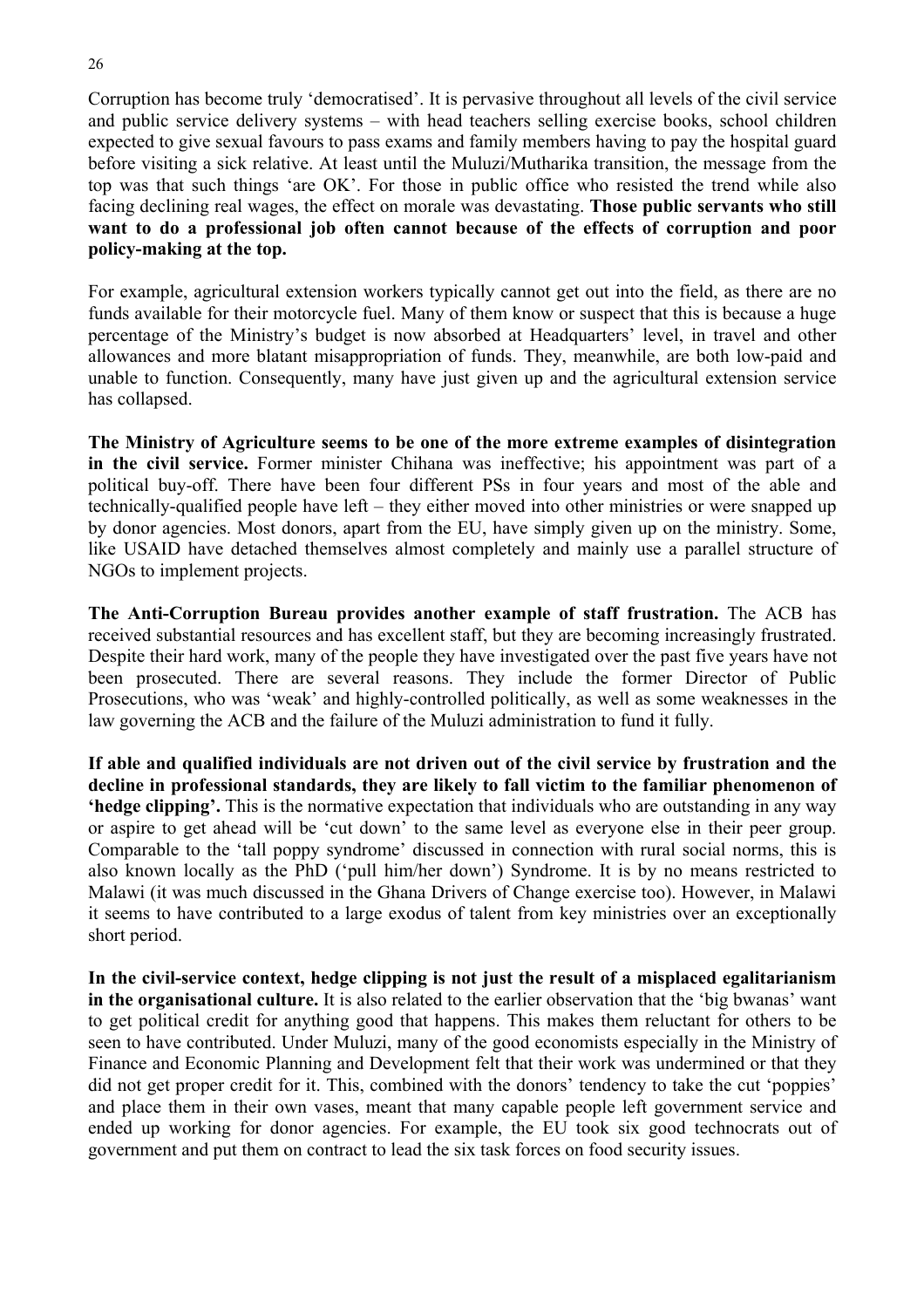#### *2.5.3 Impacts on the private-sector investment climate*

**The environment for private investment is a critical factor affecting the prospects for economic recovery and resumed growth in Malawi.** We recognise that the opportunities for private business in Malawi are constrained by the country's geographical location, market size, and natural and human resources. But the opportunities are not negligible, or they would not be without the additionally discouraging effects of the political system.

**Political effects are relevant at three levels.** At the first level, the direct effects of the pursuit and deployment of 'money power' by politicians on the operating environment of existing businesses have been an immediate obstacle, preventing even the modest recovery of economic growth that some neighbouring countries have achieved. At the second level, politically-driven policy weaknesses similar to those discussed above are critically important. In particular, the lack of longterm policy vision in the public sector prevents either public or private investments being undertaken to address the large constraints arising from geographical location and small market size. Thirdly, and not least important, the impact politics has on the rule of law, and on the functioning of institutions of enforcement and redress, creates a large obstacle to the attraction and retention of investors.

**Poor growth in the formal sector is particularly notable in the tradeables (importables and exportables) sector, as opposed to the non-tradeables sector (construction, retail trade,**  distribution). The focus on non-tradeables is worrying, as it is unsustainable and will eventually lead to balance of payments problems. Moreover, the internal market is too small for growth to be based on it. This reflects both population size and lack of demand due to poverty. For example, it is often argued that there is potential in agro-industry to process more fruit, vegetables, juice, dairy products etc. However, this only has a future if oriented to exports. The 1998 Household Survey showed that the average Malawian spends only \$2.48 per year on fruit and vegetables.

**Some people – including several of those consulted for this study – argue that Muluzi was not interested at all in promoting agriculture or industry.** This is because he and his cronies are overwhelmingly involved in commercial and transport activities (grain sales, trucking, property sales and development, etc.). In these areas, defending oligopolistic market positions and getting access to political favours were more important sources of profit than opening new market opportunities. This may be true, and would start to explain the neglect of tradeables. However, in several broader ways the impact of politics on the business environment may be more significant.

**One of the effects of the pursuit of money-power by politicians has been a systematic attack on sound public financial management.** How this happens has been very effectively documented in the Drivers of Change budget-process study. Among its secondary effects is the creation of conditions that limit businesses to short-term, quick-profit ventures. The very high domestic interest rates caused by government's politically-driven over-spending and domestic borrowing help to explain the growth of the non-tradeable service sector based on retail and distribution. Particularly compared with export-oriented production, this has low set-up costs and quick turn-over, and thus less need to borrow capital.

**Some private-sector people we consulted commented that although the environment for business looks more conducive, it is not so 'on the ground'.** For example, many in the business community seem to have accepted that bribe-paying has become a normal transaction cost, which they are passing on in the form of higher prices to consumers. The sexual exploitation of power which we have noted several times is a factor in the business environment too. According to an informed source, a woman in business is likely to find that she is expected to provide sexual favours and/or pay bribes in order to win contracts or find work.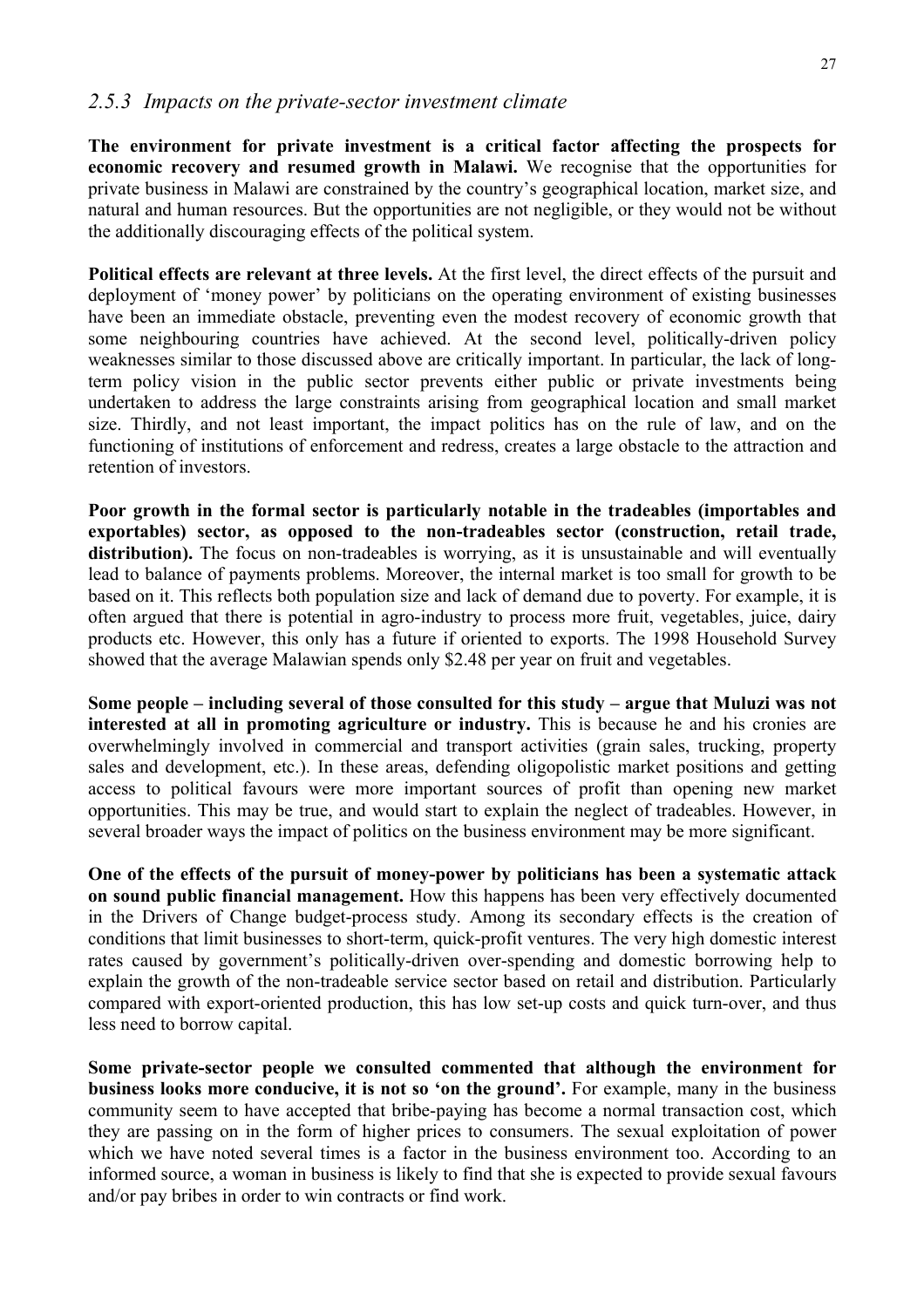We have suggested that short-termism is a general feature of policy in Malawi. Yet **trade-based growth faces some large constraints that can only be relaxed through a major, long-term investment effort.** Malawi's exports are often uncompetitive due to very high transport costs, reflecting Malawi's landlocked status and its very poor domestic transport sector. There is a critical need for investment in infrastructure of all kinds. Transport, electricity, water, telecommunications and security are all poorly developed in Malawi and have got significantly worse in the last decade. Labour productivity is very low in the formal sector and has been declining rapidly, further eroding competitiveness. Using an index with 1988=1, industrial labour productivity fell from 1.18 in 1968 to  $0.98$  in 1995, and it is likely that the trend is still downwards. As regional trade integration progresses, Malawi will face stiffer competition from its neighbours and its remaining industries are unlikely to fare well.

Malawi does not have substantial mineral resources, and its land resources are under severe pressure, as explained in Section 2.1. On the other hand, as suggested there, these problems are about ineffective land *management* as well as about the natural constraints. Improvements in irrigation and management on a large scale would be technically feasible. Rehabilitating the railway system is an obvious priority that has been addressed too slowly (in the last decade, because of the Muluzi connection with road haulage). However, **tackling these issues successfully would call for both a long time horizon and rigorous, technically informed planning.** Therefore, addressing some of the main obstacles to renewed growth is conditional upon tackling the political and administrative sources of inferior policy making reviewed above.

**In order for any large investments to be feasible, the general business environment would also have to improve, and so would the climate for foreign investment in particular.** In general terms, the absence or weakness of institutions that reduce the risks associated with long-term engagement in markets is the main problem. The country's laws, regulations and enforcement institutions do not facilitate competition or guarantee fair dealing and cannot be relied upon to protect economic rights, especially where politicians' businesses are involved. This encourages the sort of business that thrives on political protection, cheating and monopolies, and is unaccustomed to the business norms that apply in the dynamic parts of the global economy.

**Given that Malawi has few attributes to attract foreign capital, and many competitors in the region, it would be rational for the country to be aggressive in attracting investors from abroad.** This would include giving priority to changing aspects of the regulatory environment that serve no genuine regulatory purpose and are known to put off foreign investors, because they slow down procedures and are a source of corruption. There are few signs of this happening. If anything, the trend is in the other direction. The issuing of Temporary Employment Permits and Permanent Residence Permits for expatriate staff remains slow and unreformed. In recent years, would-be investors from the Far East in export-oriented manufacturing have gone to other African countries after being told of local-partner requirements and other nationalist restrictions in Malawi.

**One area that has considerable potential to absorb the 200,000-300,000 youth who join the labour force each year, and the 100,000 per year influx to urban areas** (one of the highest rates of urbanisation in Africa), **is textiles**. This is a field in which Malawi has benefited from highly preferential trade agreements. However, a potential Taiwanese investor willing to create over 60,000 jobs found the reception from the Ministry of Trade so hostile that he took his capital and jobs elsewhere.

l <sup>6</sup> Being landlocked, on the other hand, offers a degree of natural protection for the domestic production of import substitutes. However, very low labour productivity means that under modern marketing conditions it is still often cheaper to import goods like tinned fruit and vegetables from South Africa.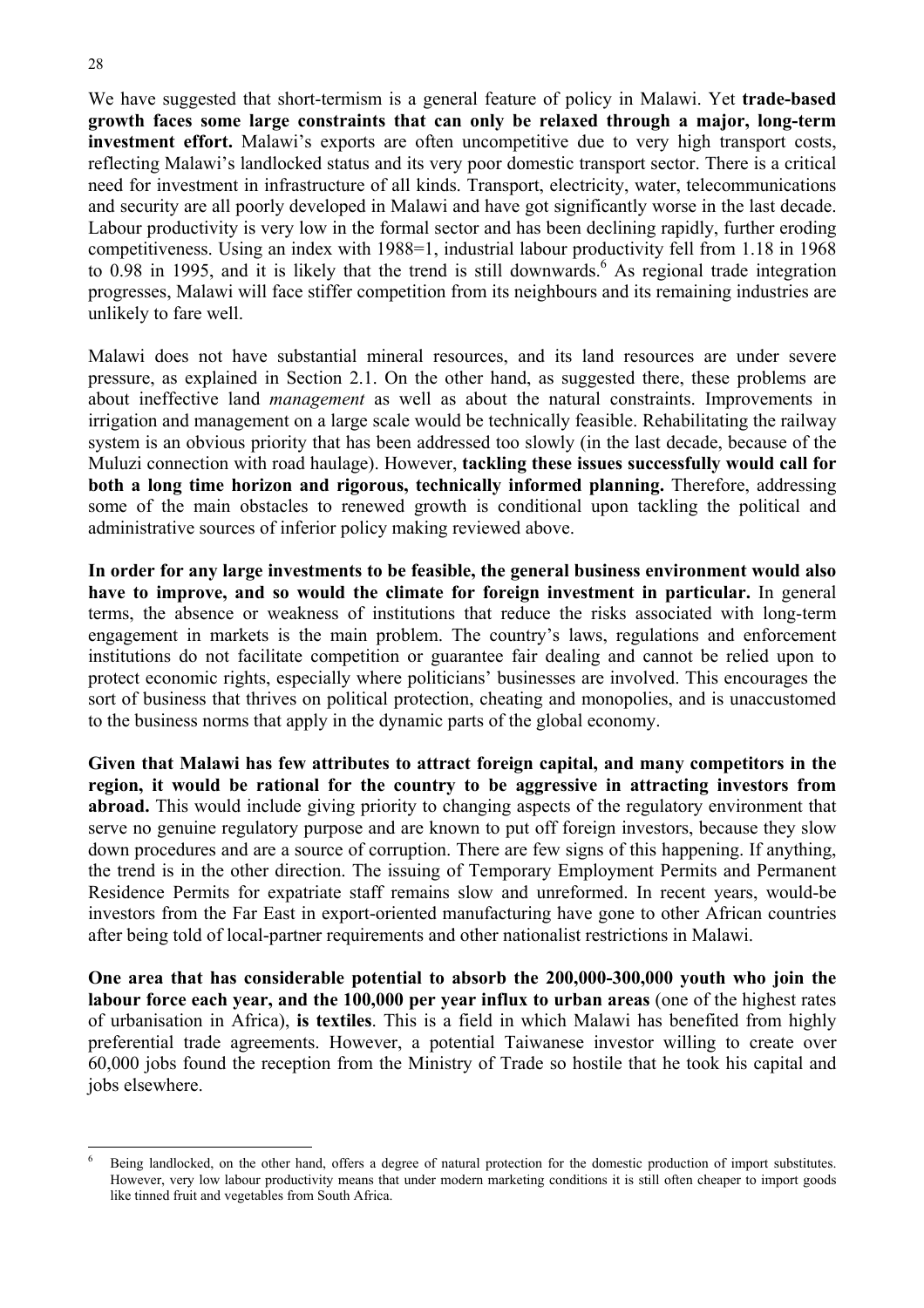**Some of the reasons foreign investors receive a luke-warm reception may be related to ethnicity and the desire to allow protected spaces for specifically African enterprise.** This was policy with a clear political-economic rationale under Banda. Banda expelled all Asians from rural areas and forced them to live in Lilongwe, Blantyre, Zomba or Muzuzu, because they were successfully competing with his own businesses in rural retailing. On the other hand, Banda was happy for (white) expatriates to work and invest in the country, and he had some Asian partners in his own businesses.

The Muluzi administration was seen as quite favourable to investments by Muslims from anywhere in the Middle East or Asia. However, since 1994, there has also been an increase economic nationalism (referred to in recent years as 'black empowerment', implying a rather questionable parallel with South Africa) in Malawi business circles. Once again, this may have been rational in terms of the narrow self-interest of Muluzi and his business colleagues, **but it cannot be seen as rational in terms of Malawi's national interests.** 

**The National Action Group on the Economy has recently produced a useful list of ten things that can quickly be done to improve the business environment.** Under Muluzi there was a break down of dialogue and trust between government and the private sector, apart from the favoured business people from the Chamber of Commerce who became part of his patronage system. Under Mutharika, there may be an opportunity to rebuild this relationship, and address the ten points one by one. However, no one should have illusions about how easy this will be, so long as policies continue to de driven by patronage and the civil service remains disempowered and corrupt.

# **2.6 The contribution of donors and aid**

Aid did not create the loss of policy direction and quality described in Section 2.5. However, **donors have made matters worse in a number of respects over an extended period.** That is, they have contributed their own part to a vicious circle in which both the quality of policy and the policy-making capacity of the Malawi state have been progressively weakened.

# *2.6.1 General and particular failings of the Malawi aid relationship*

At the end of the inception stage of this study, there appeared to be many indications that the aid relationship in Malawi had deteriorated quite badly. The following factors were among those observed:

- $\Box$  a (perhaps exceptionally) low level of trust and mutual respect among (at least some) national stakeholders and (at least some) donor organisations and individuals, resulting in poor-quality dialogue;
- $\Box$  a lack of cultural sensitivity or historical knowledge on the part of (at least some) donor staff, a part of which is a product of short postings and limited exposure to the national society;
- $\Box$  distortion of incentives facing public servants, by funding allowances and the recruitment of qualified and able individuals into donor service, but not public-service salaries and other inputs that might enhance civil servants' performance in core duties;
- $\Box$  excessively high transaction costs for government in dealing with donors and international consultants;
- $\Box$  a tendency to blame donor-side mistakes on the country, exacerbated in some cases by a hypocritical invocation of arguments about country ownership;
- $\Box$  use of forms of conditionality that are too broadly targeted, non-credible and/or morally offensive, and therefore counter-productive;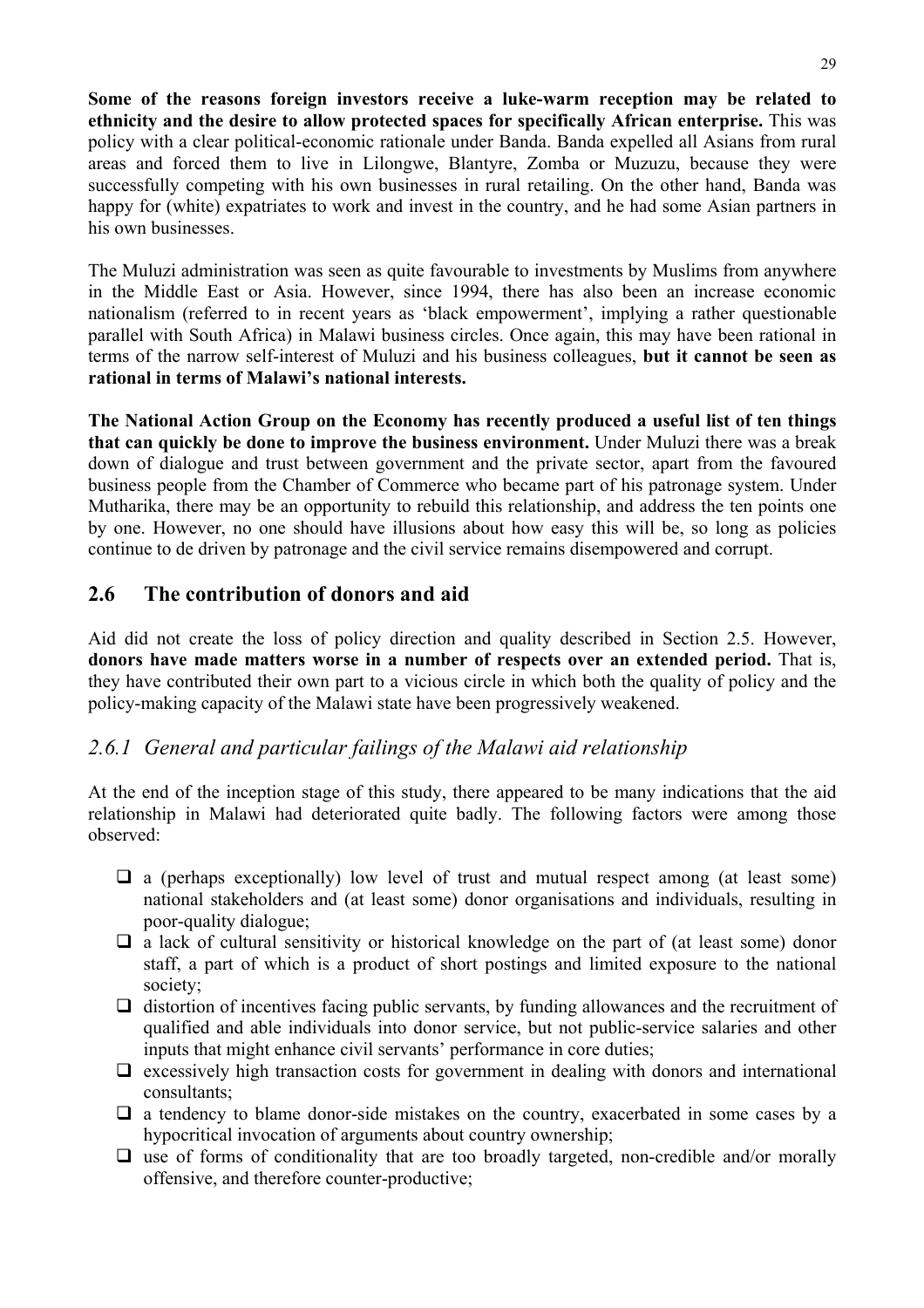- $\Box$  wasteful use of international technical assistance, sometimes of doubtful quality, possibly resulting from, but anyway tending to exacerbate, lack of trust;
- $\Box$  failure to prioritise assistance to fundamental changes in the national society, economy and state, as against palliative measures – short-termism on poverty reduction;
- $\Box$  donor priorities and principles that are inconsistent between (and maybe within) agencies and over time – 'moving the goalposts';
- $\Box$  donor concerns that are excessively headquarters-driven and therefore insufficiently responsive to Malawi-specific conditions and not pragmatic enough;
- $\Box$  a local environment for improved donor harmonisation and alignment that provides few of the incentives for change that are present in, say, even Zambia.

Not all of these observations are worth discussing at length. However, **the Inception Report suggested that it would be important to take a view on the relative importance of two possible interpretations of their overall significance:** 

- **that these are inherent and extremely general features** of an aid relationship in which there are large disparities in both economic power (favouring the donor) and access to relevant information (favouring the recipient), and where donors have developed a series of responses to the breakdown of trust that seriously compromise development effectiveness;
- that they are, also but more importantly, the product of **a Malawi-specific process of breakdown, with its roots in the country's history**, so that the generic solutions on the current international agenda (e.g. budget support for PRSPs; increased donor efforts towards aid alignment and harmonisation) will not work.

In the rest of this section, we argue two things. **First, some of the ways in which aid has been unhelpful in Malawi are those which beset the donor-recipient relationship in many countries, due to the logic of the aid relationship.** The perverse side-effects, including several of those in the bullet list above, are hard to avoid, but are often intensified by donor behaviour, as has been the case in Malawi.

**Second, there are, however, also some Malawi-specific issues.** Some of these are a matter of the unusually extreme lengths to which donors in Malawi have gone in responding to the consequences of state failure. Others reflect particular facts of Malawi's history and the place that Malawi has in the priorities of donor governments. Because these specific features are important, donors considering applying general remedies to Malawi need to be more careful than usual that the necessary local adjustments are made.

# *2.6.2 Generic problems and the donor response in Malawi*

**At one level, we suggest, Malawi is an extreme case of a pattern of interaction that weakens aid effectiveness throughout the region**, and which has been effectively analysed in decisiontheoretic (game theory) terms. The essential features of the aid relationship are that the donor has economic power but is also subject to disbursement pressure and has incomplete knowledge. On the other hand, the recipient has more complete knowledge and therefore an ability to avoid implementation of any conditions set by the donor. Analysis of the way this relationship works in practice shows, among other things, that the opinion held by many people inside and outside Malawi that donors are very powerful, and therefore very blameworthy, needs to be modified.

**A close study of the balance of power between programme-aid donors and the Malawian**  government in the 1980s reveals that this relationship was not one-sided.<sup>7</sup> As time progressed

30

l 7 This draws on Harrigan (1991) and (2001).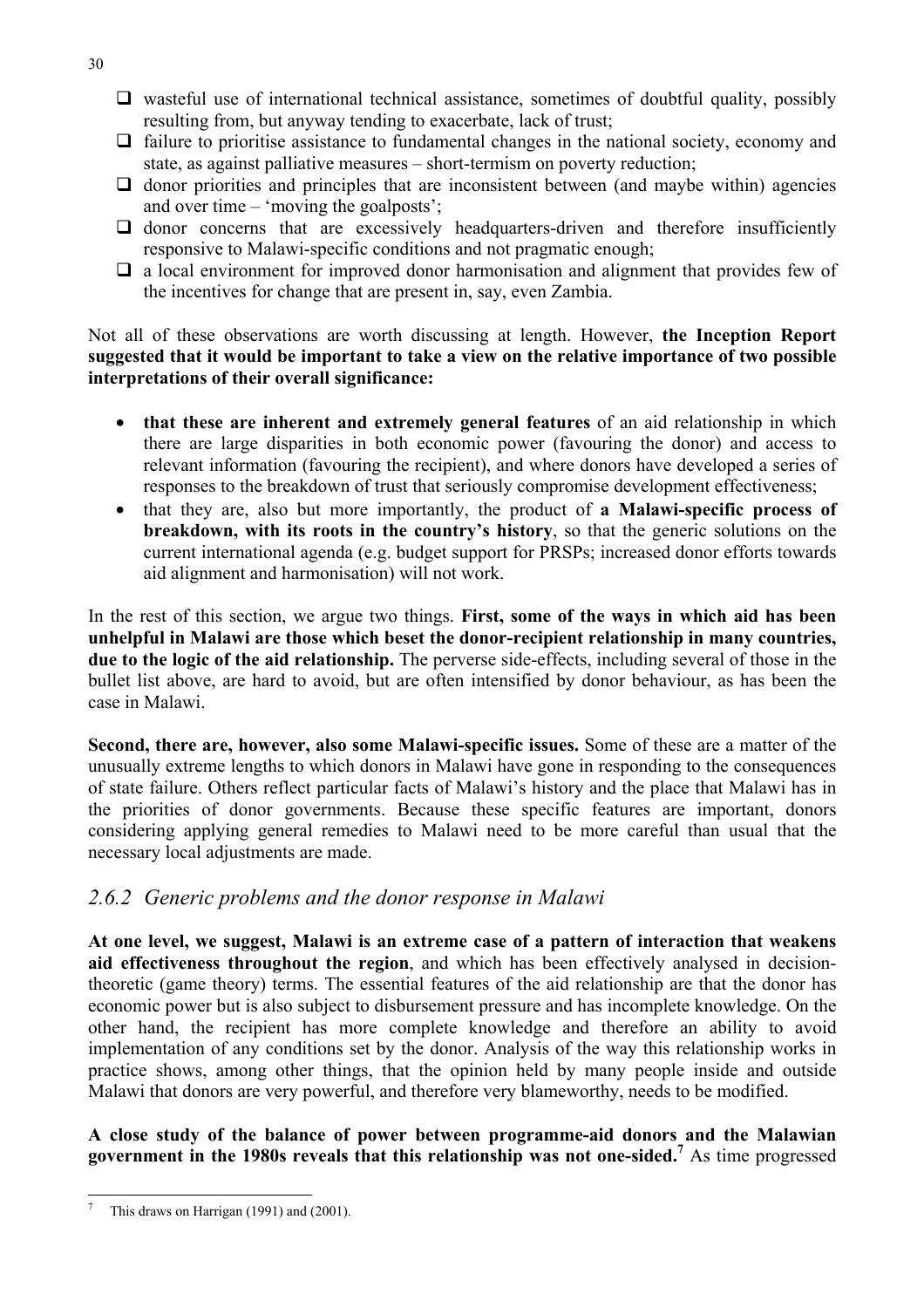under the structural adjustment programme, the government came to realise that the pressures on the donor gave the government considerable power.

In 1986, despite strong donor pressure to the contrary, the government felt confident enough to violate donor conditionality and reintroduce fertiliser subsidies. Some observers believed this would result in a cut-off of USAID funds and World Bank funds, but it did not. Having touted Malawi as the shining star of adjustment in Africa, the Bank would have found it very difficult to pull out. In fact, quite the opposite occurred. The Bank was forced to spend time re-evaluating its agricultural policies in Malawi, which resulted in the SAP being replaced by a much more realistic Agricultural Sector Adjustment Loan. During the first part of the 1980s Malawi was often cited as one of the most compliant structurally-adjusting countries in the region, implementing many of the reforms advocated by the IMF and World Bank. In the late-1980s, limited and intelligent non-compliance helped to stimulate rethinking at the Bank. **In this case, the donor's 'disbursement dilemma' helped to produce a satisfactory resolution.**

**In the last decade in Malawi, the disbursement dilemma has tended to generate an 'on/off' pattern of programme aid/budget support, with conditionalities agreed under pressure and then ignored or subverted by government.** One thing that has changed is that government behaviour has become more erratic and much less rational from a national-interest point of view. Donors of policy-based aid do not have any good ways of responding to such a shift.

**Under the Muluzi regime, donors clearly felt the pressure to continue disbursing even when things were going quite badly off-track.** Until almost the end, only DANIDA took the unpopular option of withdrawing. The IMF now admits that the Poverty Reduction and Growth Facility (PRGF) was not government-driven and that they were under considerable pressure from their shareholders to sign up Malawi as part of the 'millennium rush' to get as many HIPC countries as possible on stream. That is, they knew the Muluzi government was not committed and that the budgets approved by parliament were fictitious, which proved correct.

**The action of donors prior to and immediately after the 2004 election illustrates the disbursement dilemma well.** As the election appeared on the horizon in the second half of 2003, the fiscal crisis was such that there was a distinct possibility that civil servants would not be able to be paid. The threat of pre-election strife was real. In this situation, the IMF came under strong pressure to release some funds and thereby enable budget support to be renewed by donors such as DFID. Some close observers believe this decision was taken despite the fact that the evidence of a real improvement in government fiscal policy was quite flimsy. Government overspending and suspicions about why this was occurring then led to the suspension of the IMF's PRGF and other budget support in a manner that exacerbated fiscal pressures very severely, forcing the government to continue resorting to heavy domestic borrowing, which further limited the private sector's access to finance. After the elections and the appointment of Gondwe as Minister of Finance, the donors came under considerable (self-imposed) pressure to turn the tap back on.

**Experience over the last few years also illustrates the classic problem with conditionality as a means of achieving complex reforms.** In early 2004, Malawi had had no budget support since 2001 and, as one of our informants put it, 'the country was on its knees'. A \$64m. loan from the World Bank was partly conditional on concerted efforts to move ahead with Admarc privatisation and reform. An Admarc reform bill was accordingly presented to parliament. Despite UDF party caucuses and many MPs opposing the Bill, they were instructed by the Whips to vote for it in order to secure release of donor funds.

**This approach has had two effects.** It has prevented constructive dialogue on the future of Admarc. We believe the content of the conditionality is evidence of incomplete donor acceptance of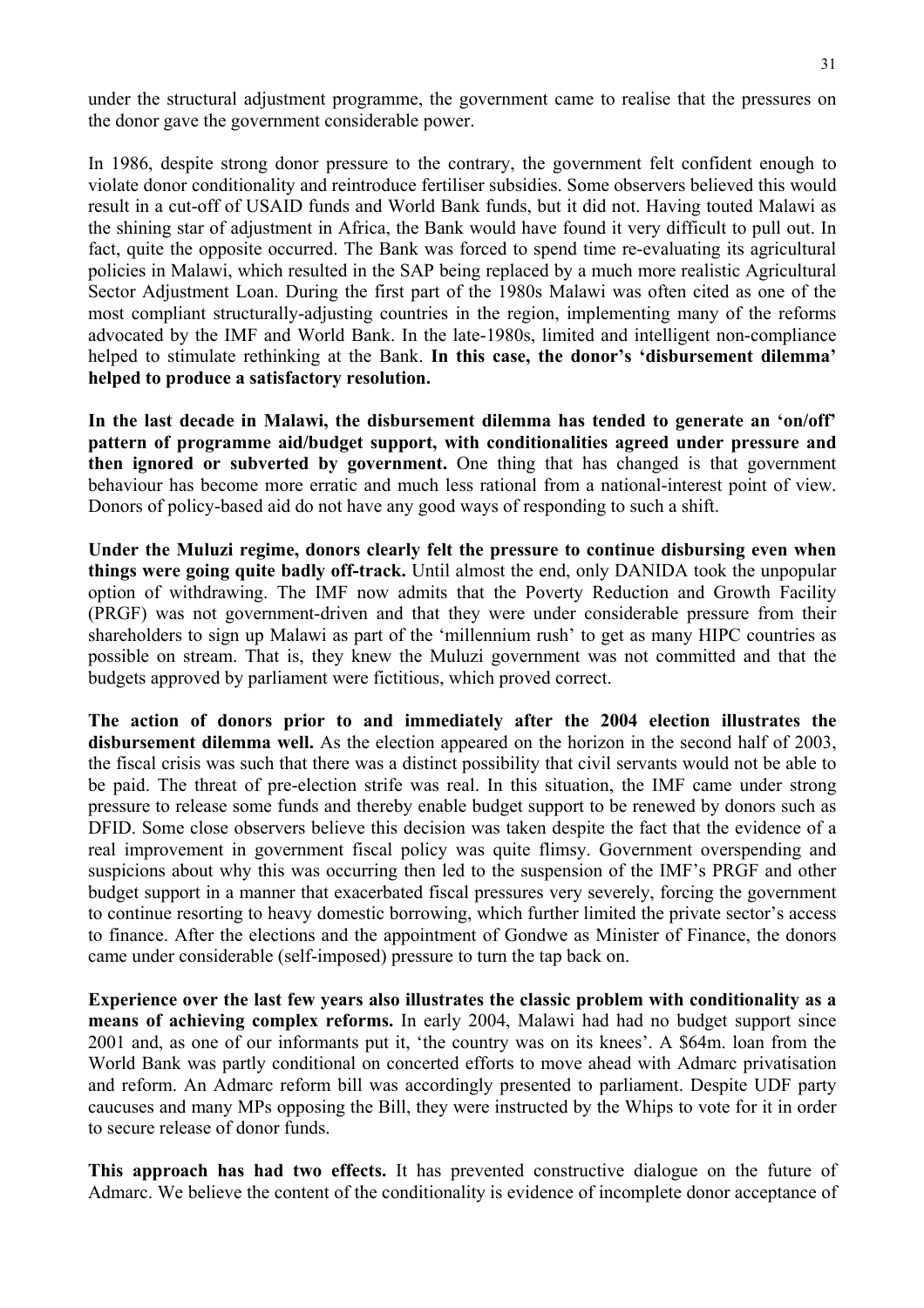the role of Admarc – both economic and political. At the same time, a measure was passed that is still quite unlikely to be implemented. By December 2004, the policy on Admarc was still not clearly articulated; no staff had been retrenched and no assets disposed of. The Task Force for Admarc reform had been clearly derailed by the elections, and without a very clear political signal – which we judge unlikely – it will not return to the rails any time soon. Thus, the Bank may be said to have used a blunt instrument to achieve an erroneous purpose. On the other hand, its intervention may be best understood as an act of desperation in response to many years of failure on the government side to develop and implement a rational policy approach to this issue.

More generally, the resort to conditionality – as a substitute for government policy processes<sup>8</sup> **– has resulted in policies being adopted in theory and partially or badly implemented in practice.** An example of partial implementation is the establishment of an independent National Food Reserve Agency (NFRA). This was pushed ahead very quickly with strong donor, especially European Commission, support, but was only partially implemented. For example:

- ♦ until quite recently the NFRA has not been properly capitalised;
- ♦ although it is a trust, it does not observe the provisions of the Trust Act;
- ♦ government and Admarc have interfered with the agency's pricing decisions when maize is imported and released into the market;
- $\bullet$  it has been unclear who owns the maize in the Strategic Grain Reserve silos even though they were meant to be operated by NFRA, the silos were only legally handed over from Admarc to NFRA in Jan 2005;
- ♦ NFRA employees still thought they worked for Admarc; and
- ♦ the previous General Manager of NFRA was from government not the commercial sector, and failed to operate the NFRA as a commercial concern (e.g., accounts were not filed).

**The above confusions, lack of communication, and lack of clear procedures were major factors enabling the 2001/2 grain scandal during which strategic grain reserves were sold corruptly.** Donors may be held responsible for this by failing to follow through with the creation of a proper NFRA after insisting that it be created. As one Malawian said, 'donors, apart from the IMF, were not blamed for the grain scandal, but others should have been blamed for their role in setting up systems and then not seeing them through'.

**Some imposed policies fail** *both* **because the government is not committed to them** *and* **because they are simply not well-grounded in the country reality.** We have already mentioned Admarc reform in this connection. Another example is the liberalisation of burley tobacco in the mid-1990s, under which smallholders were for the first time permitted to grow burley. This was a reform strongly pushed by the World Bank and other donors. It was much needed but the approach adopted – full-scale, unregulated liberalisation – failed to take into account a key feature of the country reality: that Malawi faces an unofficial country quota in burley exports implicitly agreed by the four major leaf buyers each season.

**The tobacco authorities felt, it seems rightly, that this rapidly pushed through reform or donor conditionality was done without analysis and consultation.** Before liberalisation, grower quotas were issued to ensure the country did not overproduce in light of the unofficial export quota. Producers who over-produced were taxed 60% on their over-production. The quota was also used to avoid tobacco mono-cropping and to ensure crop rotation in order to preserve the quality of the crop. Although grower quotas are still issued, they cannot be enforced in the new liberal market and

l

<sup>8</sup> Here and throughout, this phrase is meant to capture the formation and the implementation of policies, as well as feedback loops if any.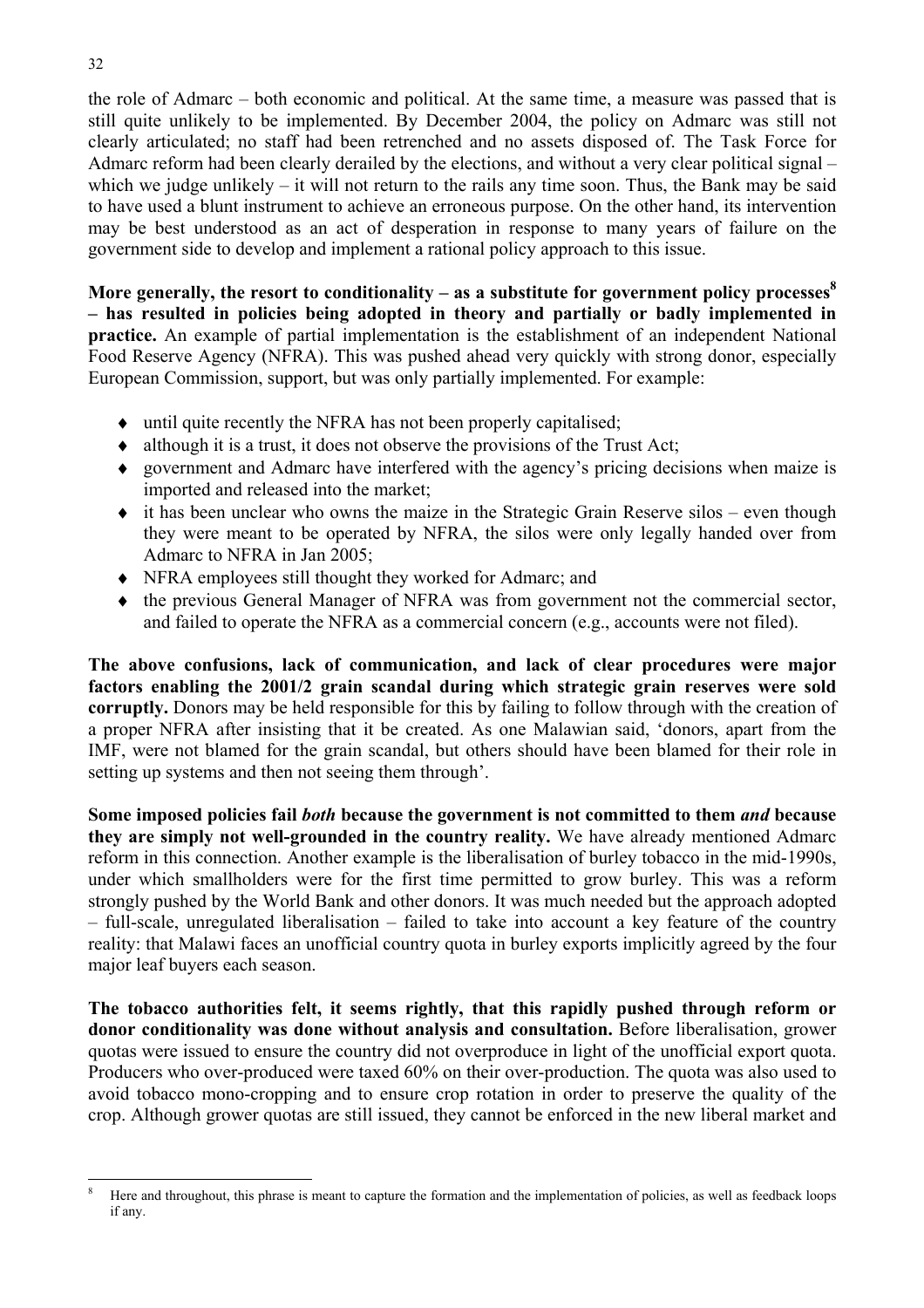the upshot has been overproduction, a collapse in auction prices, a decline in quality and more mono-cropping.

Another example of a donor-inspired design lacking a secure grounding in country reality is the anti-corruption policy. This is described in Box 2.3.

#### **Box 2.3: The Anti-Corruption Bureau and the 'Hong Kong Model'**

Malawi's Anti Corruption Bureau (ACB) was set up along the lines of the so-called Hong Kong Model. It was hurriedly established under donor pressure to do something quick on the corruption issue, using a model which did not transplant well into the African context. The model focuses on bribery rather than more general misuse of public funds and places excessive reliance on an Attorney General who is assumed to be strong and independent and requires prosecution approval from a supposedly independent DPP. Likewise, it assumes a fairly uncorrupted civil service and offers little protection to whistle-blowers. It also lacks focus on prevention issues.

A delegation of Malawi lawyers studied the HK model as applied in Zambia but it was adopted in Malawi despite the fact that it had already proved inappropriate in Zambia and was being replaced there. Many see the transplant of this inappropriate model as one of the reasons for the low conviction rate for corruption. Recently, the Corrupt Practices Act has been amended to overcome some of the limitations.

# *2.6.3 Donors' part in the Malawi-specific breakdown*

These examples begin to bring to the fore a notable feature of the way the donors have responded to the decline in the political desire and civil-service capacity to make and implement policy in Malawi. **This is that – as in other countries but much more so – donors have stepped into the shoes of government and tried to take over its job, substituting for it in the policy function.** 

It is arguable that there was no alternative. However, if that is so, it is also the case that the path taken was not very well pursued. **In two particular ways, the job was not well done.** First, the work of policy development was not consistent, through time or across the aid fraternity. Second, the donors have not themselves been free from the short-termism, competition and 'personality politics' that we have commented on in discussing government policy. Clearly, then, substituting for the national state is not a wise course of action for donors, even when the state is irresponsible and incapable.

**Policy in agriculture, which is critical for Malawi, provides some excellent examples of inconsistency through time and between donors.** There has been a (misplaced) debate, both over time and between donors, in which maize improvement is pitted against livelihood diversification as alternative paths for the Malawian rural economy. The debate is misplaced because improving maize productivity will be complementary with livelihood diversification in any sensible policy for Malawi.

**The view of some donors, especially the EC, a lead donor in agriculture, has changed over time.** During the 1990s, the EC, like the government, tended to focus on maize production and played a key role in supporting the Strategic Grain Reserve and the fertiliser delivery system: 'In the first food security programme (1997-2001) the EC policy mirrored Government policy and supported the SPP and TIP, which promoted the dependence on maize, and particularly hybrid maize' (McMullin et al., 2003: 70). However, work on the EC's second Multi-Annual Food Security Programme (MAFSP) led to the EC policy undergoing what have been described as 'fundamental changes' (ibid.:8). The new approach, embodied in the second EC MAFSP, focused on livelihood diversification and food accessibility rather than simple food production and supply.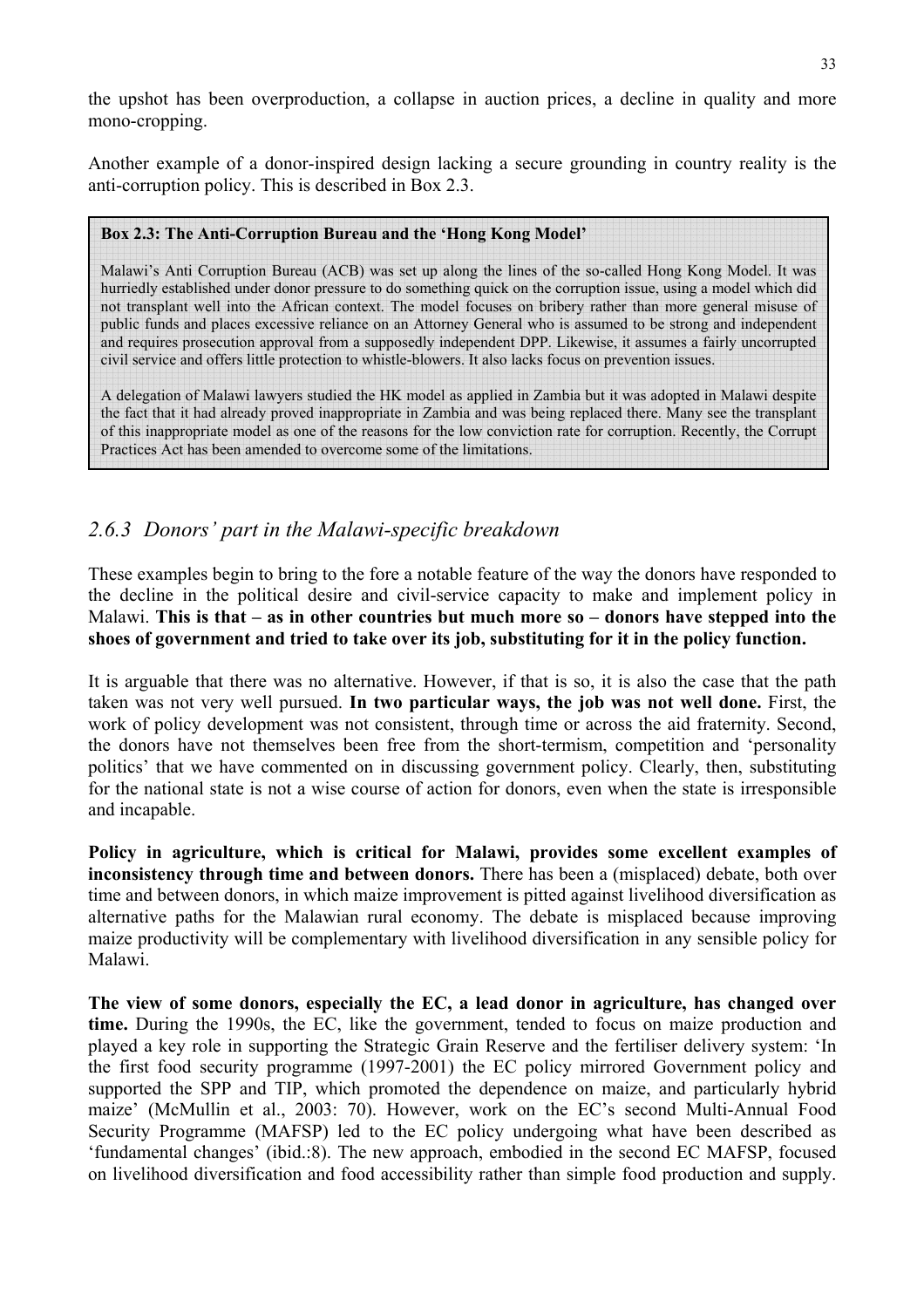As a result, the EU became increasingly critical of Government policies such as the free-inputs programme, from which they withdrew their financial support in 2002.

**While the position of individual donors regarding food security and agricultural policy is unstable, there have also been unhelpful divisions within the donor community itself.** At one extreme, USAID promotes a vision of extensive livelihood diversification away from maize and rapid agricultural commercialisation with growing reliance on regional maize imports. At the other extreme, DFID continues to support maize-production initiatives such as the Targeted Inputs Programme (TIP) and has argued that Malawi should aim to become a regional maize exporter. USAID's advocacy of rapid agricultural diversification is also at odds with the conclusions of four top World Bank diversification missions, which concluded that the scope for smallholder diversification into high value exportable crops is limited.

**There has been a considerable amount of fairly adversarial policy dialogue, reflecting these differences.** For example, the EU criticised DFID and early World Bank support for free inputs, whilst USAID blamed DFID for undermining its AIMS (Agricultural Inputs Market Development Project) by supporting the government-run free Targeted Inputs Programme. On the other hand, many donors and occasionally government officials see the EC delegation as 'driving its own agenda', given the large resources it has for food security interventions. Constructive donor discussion on the future of Starter Pack/TIP has also been prevented by the view amongst the rest of the donor community that it is 'a DFID project'. (In another sector, the MASSAJ Project has not engaged other donors as it was seen as a DFID project).

**In another context, these differences might be defended as healthy competition in the market for good policy ideas.** However, in the context of a state where neopatrimonial politics has all but eliminated the capacity to choose among policy alternatives, so that decisions taken by donors effectively settle policy, this defence is clearly irrelevant.

**Once again, donor divisions and shifts over time must be seen in the context of an extremely weak Ministry of Agriculture, which has failed to produce a clear and consistent agricultural strategy.** The 2005-10 draft strategy document produced by MoA Planning Division contains over 100 objectives, which are not linked together. Within such a policy vacuum, donor operations do become extremely difficult. However, we are persuaded that donors have made matters worse by their fragmented, ad hoc and sometimes confrontational stance.

Anyway, **the tendency for donors to project their own disagreements onto government is not restricted to agriculture.** The motives and the policy ideas can be good or bad, but the effect is to enhance the tendency for ministries and offices to operate as separate and competing fiefdoms. An example from the Muluzi period is the policy-analysis initiative in the Office of the Vice-President under Malewezi, which ran concurrently with the work of the National Economic Council/Ministry of Economic Planning and Development, with DFID and UNDP support respectively. At the same time, the World Bank and IMF wanted to strengthen planning capacity in the Ministry of Finance, not MEPD.

**The short-termism that characterises Malawi's policies is seen by many observers as reinforced by donor attitudes and practices.** They see a tendency for donors in Malawi to support enthusiastically the latest initiative in the misplaced belief that there are quick fixes to Malawi's deep-seated but poorly understood development problems. When the results they anticipated do not materialise, they blame government and pull out, moving onto something new.

Factors contributing to short-termism within donor organisations seem to include lack of institutional memory within agencies; frequent changes in leading staff; and donor fashions at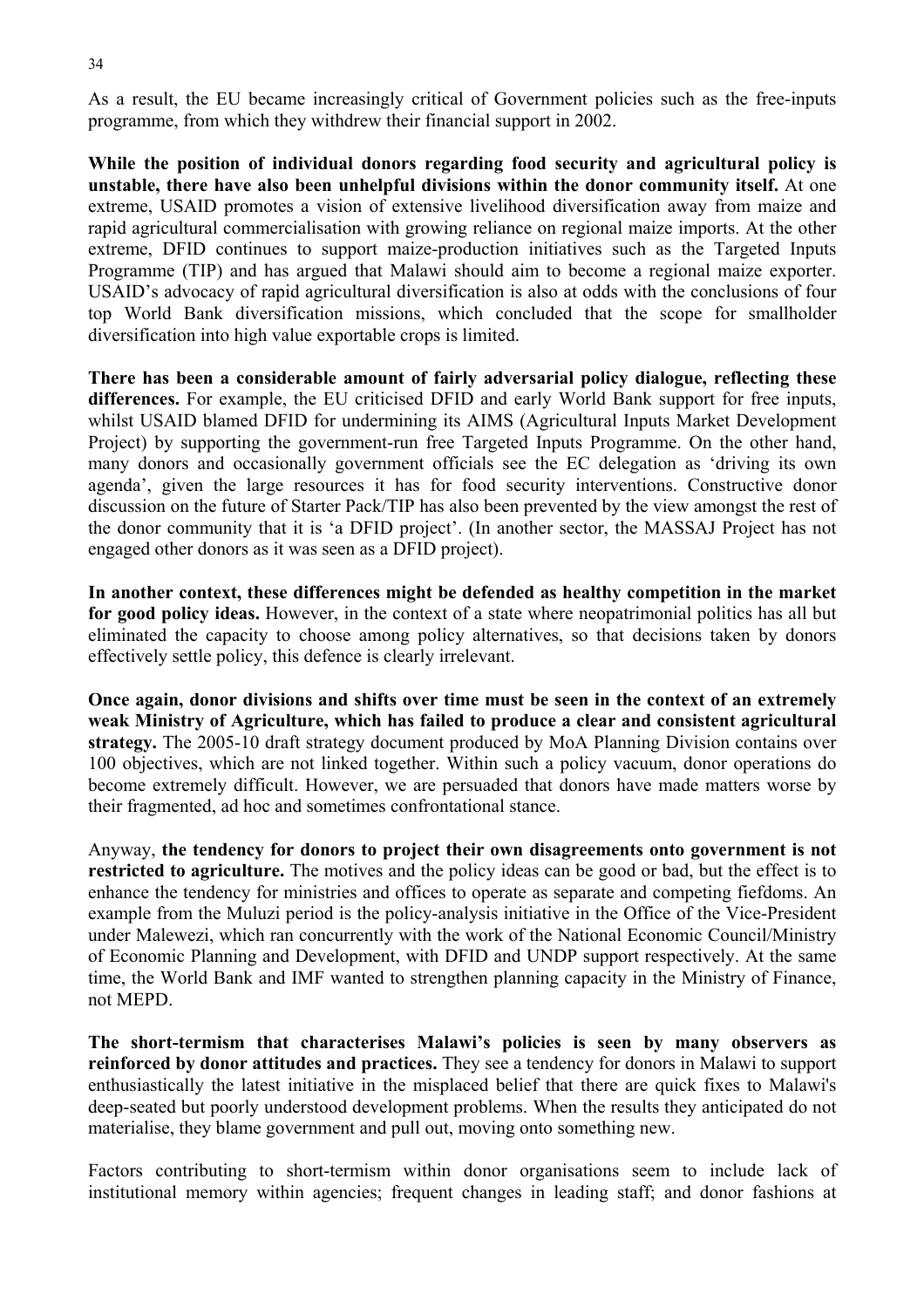headquarters that make one idea seem relevant for a time, only to be succeeded by another. **Underlying some of the 'flip-flop' decision making that appears to characterise some agencies is an under-appreciation of the deep, long-term institutional issues reviewed in this paper.** That is, too little importance is given to consistent long-term effort to assist the weak but progressive state-transforming tendencies noted in Section 2.3 and counteract the worst effects of neopatrimonial politics.

**An example may be given from the 1990s, when the human rights community was pressing the Malawi Broadcasting Corporation to open up.** Donors were asked not to fund the creations of TV Malawi or Radio 2 until the government stopped using the public media for campaigning and for suppressing the opposition. However, some donors continued to fund the communications sector. The effect was to make it impossible for civil society to hold government to account. In a similarly careless way (from a perspective that is sensitive to building institutions and strengthening civil society), a senior ambassador awarded fellowships to people within the government media to study abroad immediately after they had run a disinformation campaign using state resources in support of UDF and Muluzi. This campaign had been well researched and published about by Human Rights groups, work which was undermined by the ambassador's action.

**Malawians also say there is an element of 'personality politics', as well as flag-waving, amongst donors, at both organisational and individual levels.** Donor agencies like projects and initiatives to be clearly labelled as *their* projects. For example, the business cards of some of the National Food Reserve Agency staff have the European Union emblem as well as the insignia of Government of Malawi. At the same time, some leading donor staff in Malawi are relatively large fishes in a comparatively small pond. In this context, some individuals can have a large impact on what happens, for better or worse. Some projects or policy initiatives therefore come to be regarded by everyone not only as the creature of Donor X, but also as belonging to Donor Personality Y. Personal ownership of programmes poses large problems of continuity and this policy consistency when Personality Y is reassigned out of Malawi.

#### *2.6.4 Other Malawi-specific issues in the aid relationship*

**During the main study we did not find much testimony to contradict the suggestion that mutual trust and respect between donor staff and Malawians have declined to quite a low**  level. The inception study found impressionistic evidence of a (perhaps exceptionally) low level of trust and mutual respect among (at least some) national stakeholders and (at least some) donor organisations and individuals, resulting in a poor-quality dialogue that further weakens the relationship.

**This is not hard to explain.** Mutual respect is obviously weakened on the one hand by the apparent inability of the Malawians to make policies and act as if they truly prioritised the development of their country instead of their own wealth and status. On the other hand it is undermined by the relatively bad job that the donors have done by stepping into the government's shoes.

**Trust is undermined when, as is more or less inevitable, both sides tend to exculpate themselves by declaring that the main fault lies in the other.** It is all too easy for Malawians, in government, civil society, academia and the media to lay the blame on donors – especially highprofile international whipping boys like the IMF – for the consequences of gross abuse of power by Malawian politicians. On the other hand, in this era where the international community has recognised that country ownership of policies is a precondition for their successful implementation, it is easy for donors to slip into defending their own mistakes by claiming that they were owned by Malawians.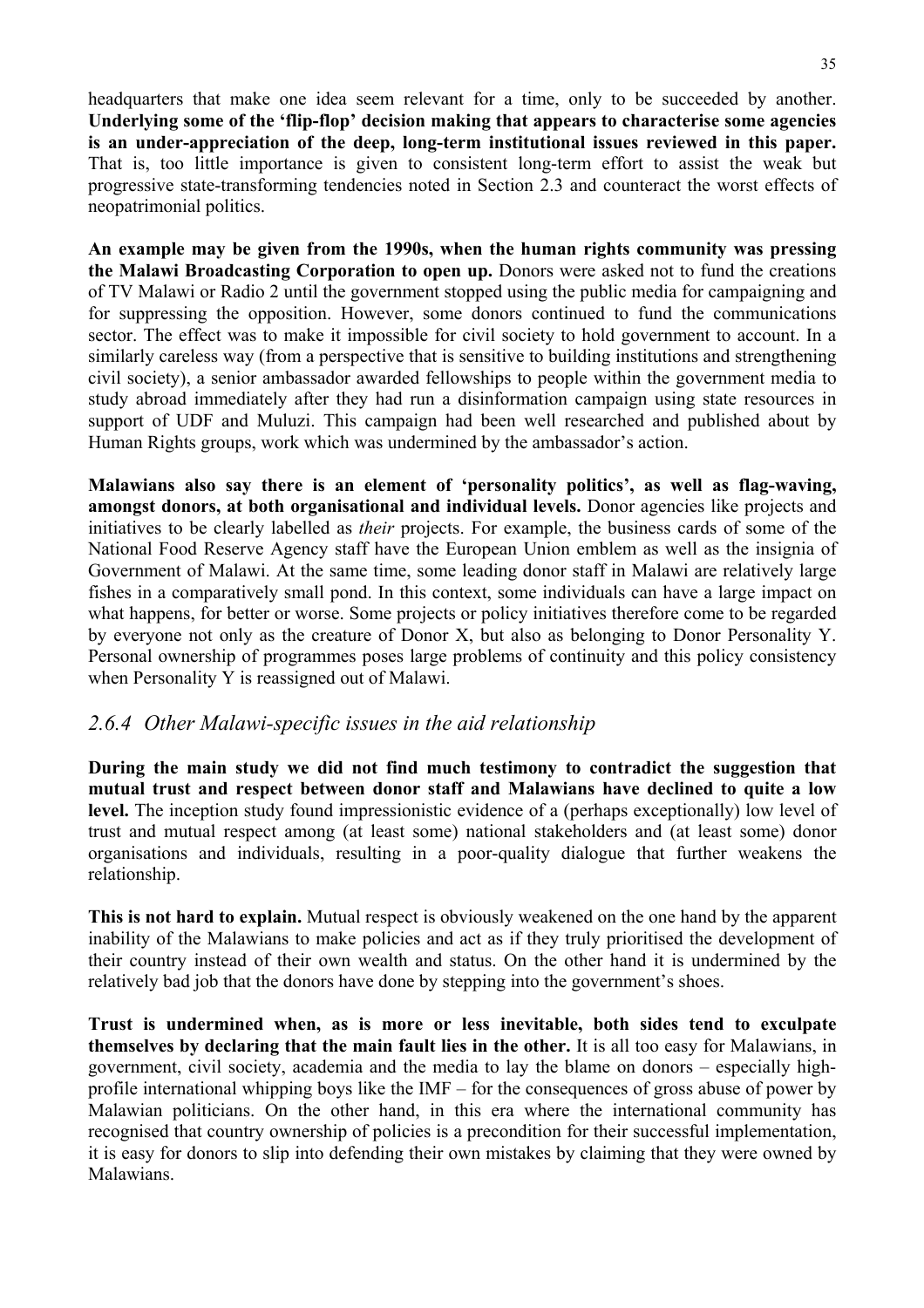**Some particular personalities have contributed to the low priority given to aid harmonisation in Malawi in recent years.** Donors worked together well during the transition of 1992-4. Malawi's donor community was also well co-ordinated for a number of years after that, as UNDP assumed a leadership role and did it well. In theory, the relatively small number of agencies represented in the country should make a high level of harmonisation possible. We expect this to be achieved in the future.

**On the other hand, the aid** *alignment* **agenda – that is, supporting government priorities and policies, and using country systems as far as possible – is going to be a much bigger challenge**. In view of what we have said about the absence of government policies and the reasons for this, there is no question that better alignment is a massive challenge. Rising to this challenge will be easier if the agencies shared an understanding of some of the points in this paper about how Malawi works and how the aid regime has contributed to its malfunctions.

**Over-use of (especially expatriate) technical assistance and international consultants is a frequent complaint** about donors by government officials and national professionals in Malawi, as in most aid-dependent countries of the region. If, as seems possible, it is more acutely felt than elsewhere, this may be mainly attributable to the fact that the donor agencies have gone further than in most countries in substituting themselves for government in the policy-making function. Heavy use of consultants is an almost inevitable concomitant of this approach, although it is one of the things that makes it unsatisfactory (because it leads to continuity problems).

**The debate about whether the assisted country gets worse value-for-money when expatriates, rather than similarly-qualified locals, are employed is not so easy to resolve.** This is strongly felt in cases such as the DFID/USAID support to parliamentary capacity building via the National Democratic Institute of the US. However, establishing strict equivalences of qualification, experience and ability is difficult in any circumstances, and those personally involved in bidding for work are not necessarily well placed to judge. Both racism and racial tokenism can be involved. The fact that international and local staff are recruited in different job markets has to be taken into account. But there are suggestions that some diplomatic missions and development agencies are led by this unavoidable fact to differentiate treatment of local and international staff to an unnecessary degree (e.g. in respect of transport facilities and security precautions).

**At the inter-personal level, there are sources of tension or unease that make relationships difficult between expatriates and Malawians.** This seems to overlay and reinforce the more structural and policy-related issues.

**It is important not to exaggerate the degree to which these problems are greater in Malawi than in other countries of the region.** The differences may not be all that great, because inequalities in power and disposable income between the expatriates and even highly qualified local professionals are large throughout the region, and a barrier to social interaction in any stratified society. But some cultural and historical factors probably do have more impact here than elsewhere in undermining the development of more friendly relationships across this divide.

**Culture is probably more important than many donor staff suspect.** Few Malawians (relative to urban populations elsewhere in the SADC region) have been educated abroad and are 'westernised' in a way that enables easy friendships with foreigners. Given current concepts of admissible behaviour in the North, sexist or homophobic comments by Malawians will tend to bring friendships with westerners to a halt. When a young European woman is attached as a 'senior' adviser to an older and more experienced Malawian official, the European's behaviour is likely to be regarded locally as arrogant, overly casual and disrespectful although it would be appropriate in Europe. This sets the scene for the working relationship to be characterised by distance and frosty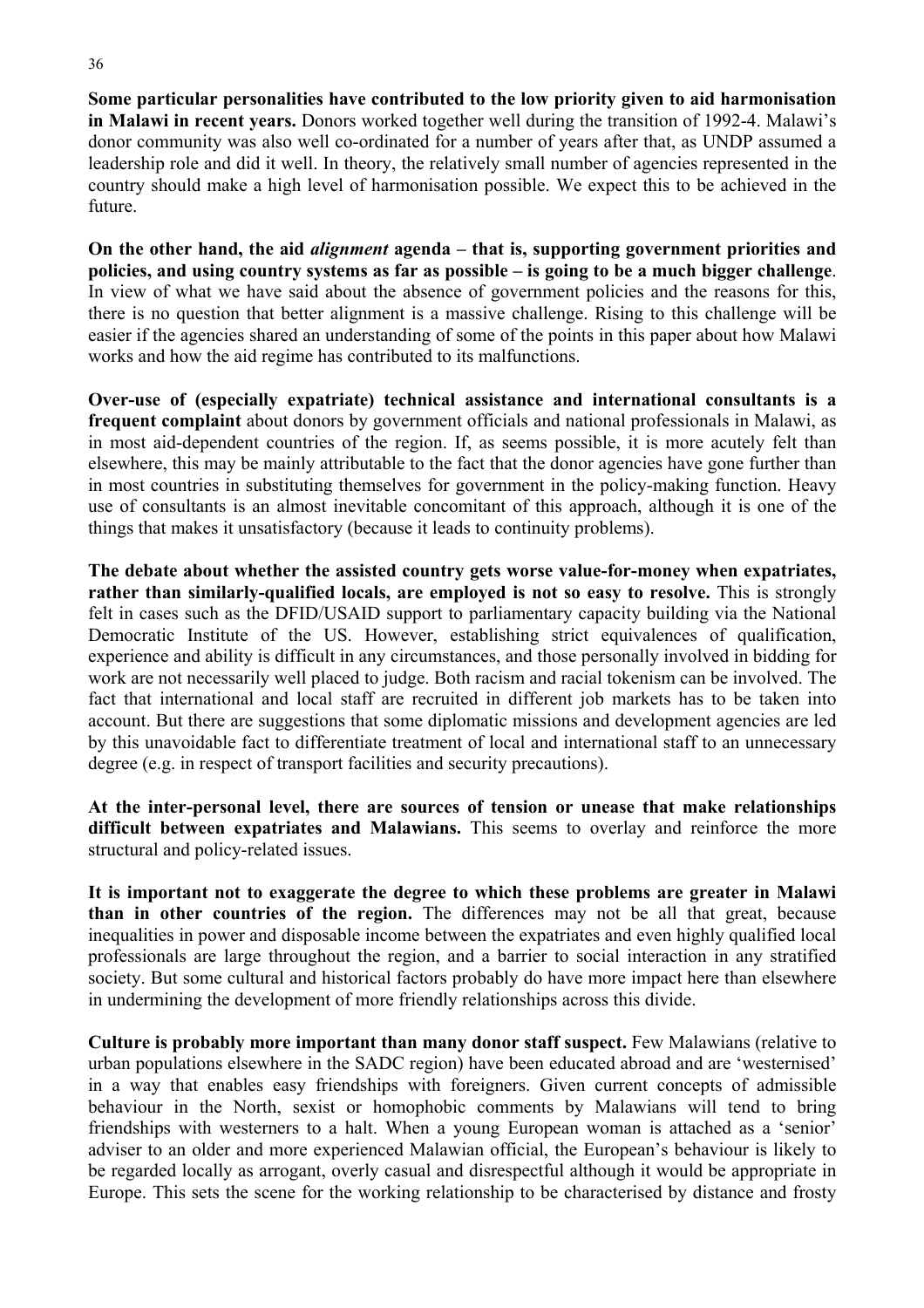courtesy, with cynicism and suspicions of racism hidden beneath the surface. Social interaction outside the office would be out of the question, even if other barriers were less significant than they are.

**The tendency for aid-funded staff and their Malawian counterparts to retire to their separate 'silos' at the end of the working day is no doubt mainly an economic matter.** We are wary of over-generalising, but Malawians whose income levels and housing and transport allowances fall well below those that are normal for donor staff may find it impractical to engage in reciprocal home visits. The restaurants frequented by expatriates are usually unaffordable for Malawians living on public salaries. Anyway, there is little 'going out' culture and there are few facilities like the cinemas or theatres found in Zimbabwe and South Africa. However, there are also still some legacies of the Banda dictatorship, when government staff were banned from associating socially with foreigners. This was part of Banda's political control system, but has succeeded in inculcating a degree of xenophobia.

#### **2.7 Some implications in 2005**

**It is not the principal task of this study to analyse the immediate political situation in the country and make recommendations** on such matters as how the sponsoring organisations should be approaching relations with the government. Nevertheless, our analysis has several implications that ought to be considered by anyone forming a view on the current situation. We are therefore under some obligation to spell out what we think the most relevant points in the analysis are.

#### *2.7.1 The background*

l

**The bare bones of the background is that the current president, Bingu wa Mutharika, was hand-picked by former president Muluzi as his successor.** He was elected on the UDF ticket, with Muluzi heavily engaged in the campaign and then in the initial selection of cabinet members.<sup>9</sup> However, at his inauguration Bingu committed himself to a series of policy directions including vigorous action against corruption that established him as his own man. He subsequently made several key appointments that confirmed the idea that his presidency would follow a different course from Muluzi's first and second terms.<sup>10</sup> The appointments included a Minister of Finance and an Attorney General who are highly respected in the fields of public financial management and law respectively. Both men have set about addressing the problems bequeathed by the previous regime.

**The about-face by Mutharika provoked a crisis in relations between the new president and the UDF, with whose support he was elected.** After months of infighting and tactical moves, the position at the time of writing is that the president and several other senior members have resigned from the UDF, having been first threatened with expulsion. A realignment of forces, leading to the

<sup>9</sup> To put a little more flesh on these bones, after Muluzi's Third-Term bid failed, Muluzi's sponsor, Libya's President Gaddafi put money on Cassim Chilumpha to become president. A Muslim lawyer, Chilumpha had resigned as Minister of Education after suspicions that he had benefited from an education scandal in which MK190m. was stolen. He was not prosecuted by the Anti-Corruption Bureau (ACB) because Muluzi and the then Director of Public Prosecutions protected him. However, Muluzi knew it was not possible to elect another Muslim and so he searched for a candidate and came up with Bingu wa Mutharika – old, relatively unattached and powerless – instead of allowing a viable alternative UDF candidate to emerge (e.g., Sam Mpasu or Brown Mpinganjira). Many old UDF stalwarts left the party, joined opposition parties or formed new parties as a result of Mutharika's being imposed in this way. It is surmised that Muluzi's aim was to put Mutharika in for a few months and then dispose of him somehow, so that Chilumpha would then become president.

Mutharika turned out to have his own ambitions. One of the first signs of his independence was his rejecting *some* (not all) of Muluzi's cabinet nominations. Some, e.g., Chihana, ended up in cabinet at the behest of Muluzi (as Minister of Agriculture, to pay political debts) but Mutharika refused others. He reduced the number of ministries/ministers and did not appoint some of Muluzi's henchmen. Then he went after some of them, using the ACB. Both of these were popular moves, gaining him support of people and donors.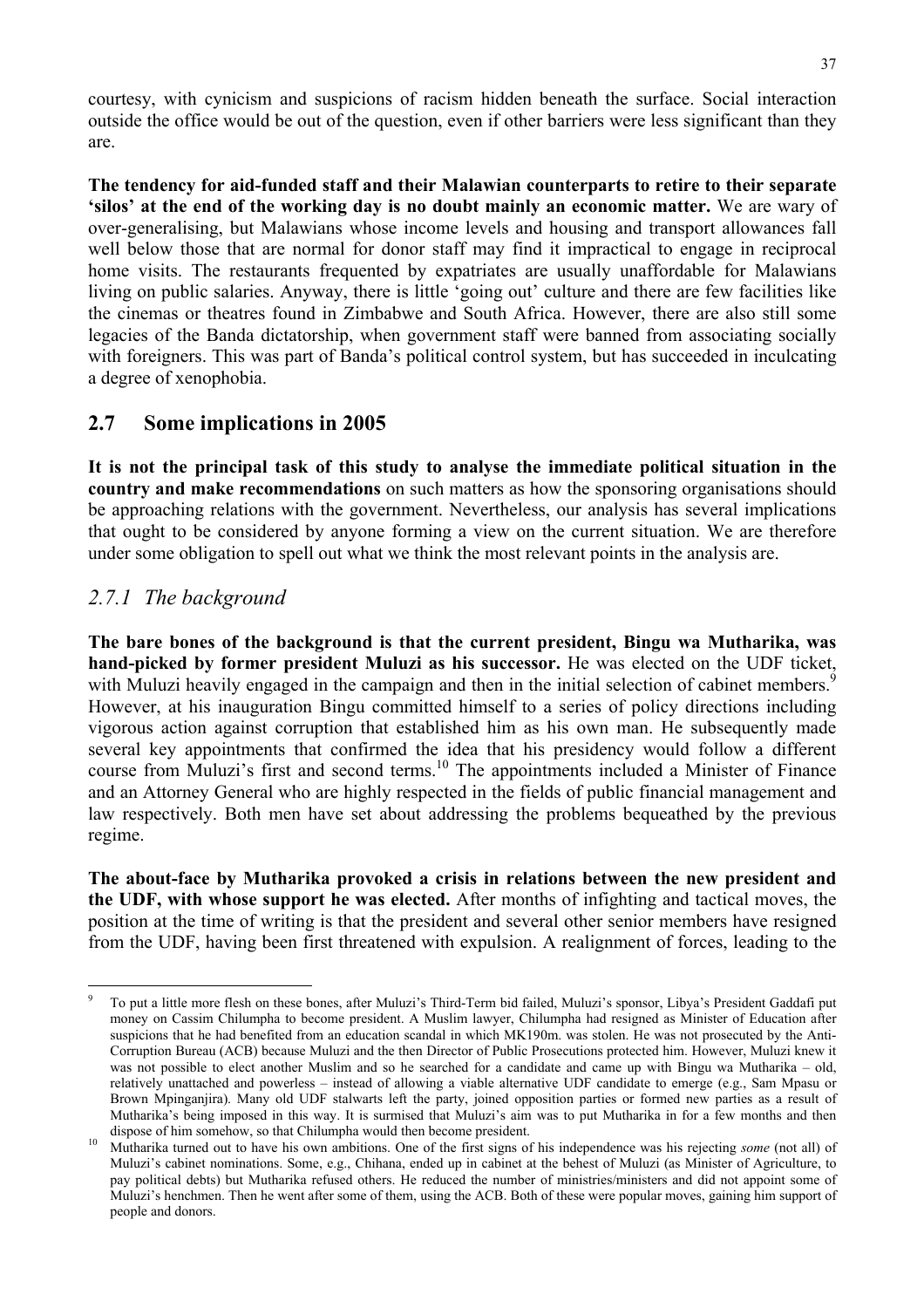formation of a new party of Mutharika supporters, the Democratic Progressive Party (DPP), is now on the agenda.<sup>11</sup> One important factor in the infighting is the degree to which an individual has 'dirt' (evidence of wrongdoing that could be brought to court if ever corruption prosecutions were initiated) on another individual. This is apparently interacting in complicated ways with the other major consideration: what political (and/or financial) debts have different actors incurred with others.

The question that observers have been asking on a daily basis during the last nine months is: **how much of a window of opportunity for change in the basic parameters of Malawian politics does the new regime provide?** The answers to this question are clear in some respects and unknown in others.

#### *2.7.2 How much of a window?*

**One thing that is clear is that Mutharika intends to build his own political following, independent of Muluzi's and on a different but very Malawian basis.** He is also quite wellplaced to do this. Despite some claims from the UDF that the party has precedence over the government, both the constitution and the presidentialist character of the political system place all of the strong cards in the president's hands. Moreover, this is not the first time in Malawian history that the political leaders of the day selected an elderly man with supposedly limited personal ambitions to become president, with the idea that he would be malleable or controllable. The previous case was that of Kamuzu Banda in 1964. He imposed his personal stamp on Malawi for 30 years.

**Thus, political change is certainly on the agenda.** The question is how much and of what kind. An obvious danger, in view of the preceding analysis of where Malawi is coming from, is that of reading too much into the significant but highly reversible and anyway comparatively superficial improvements in economic governance that have been achieved since the change of government. The first nine months of the new regime have witnessed significant improvements in fiscal discipline and hence some improvement in the macroeconomic environment. At the same time, the impression has been created that, sooner or later, high-profile prosecutions for corruption and misappropriation of public funds will be initiated. However, this raises questions at two levels.

**At the policy level** it remains to be seen whether any of this will be maintained, and whether in due course it will be accompanied by a realistic and consistently implemented development strategy and other policies addressing the major constraints now facing Malawi. **At the political level** – which, according to our analysis, is what determines the quality of policy making – the big question is what style of patronage will Mutharika use in constructing the political following that he needs to consolidate his rule and protect himself.

**As regards policy, Mutharika and his Finance Minister, Goodall Gondwe, have made it clear that they are concerned with long-term growth.** They are worried that Malawi does too much consuming and not enough producing, as witnessed by the structural transformation away from agriculture towards the service sector. (The service sector by the late 1990s was the largest sector in the economy at nearly 50% of GDP compared to agriculture at just below 40%). The Budget Speech made it clear that the government should do more to promote growth-enhancing production. This may be understood as a clear reference back to the policies of the Banda years.

**Concerning political styles, it seems quite unlikely that Mutharika will be able, even if he wants to, to act entirely without regard to Malawian political tradition** – that is, ignoring the

l  $11$  As of 24 Feb 2005, a new party was about to seek registration under this title.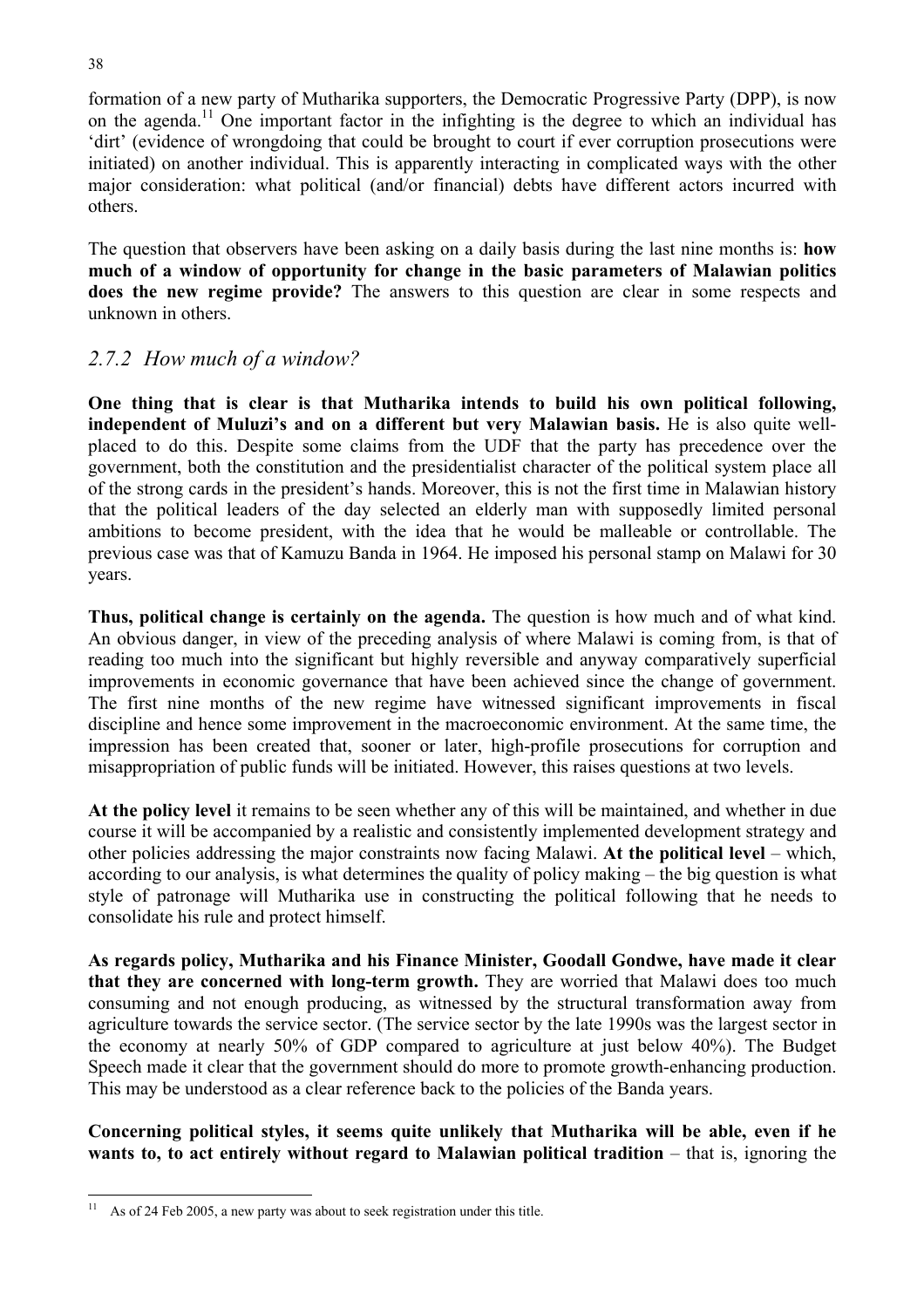institutionalised expectations that give the state its neopatrimonial character. Mutharika served under both Banda and Muluzi. He is a full member of the Malawian political tradition, despite the fact that he has also been an international civil servant (as secretary-general of COMESA). In any case, as he builds his political following, he will be obliged to pay attention to what his potential allies and supporters expect of him, as well as what he wishes for himself. What is harder to say is whether his approach will be more in the Muluzi tradition or in that of Banda.

**At the time of writing, it seems clear that Muluzi's efforts to bring the president to heel have failed.** It also appears that Mutharika has fewer political debts to pay than Muluzi did after each of his electoral triumphs, because his election was not paid for by anyone other than Muluzi and the UDF, from whom he has declared his independence. This gives him certain room for manoeuvre. But this will last only for a limited period. In order to get legislation through parliament, he will need to build alliances and some sort of party structure.<sup>12</sup> That will be more the case if it is confirmed that the MCP, which gave him some support during his initial months, can no longer be counted on to vote in favour of key measures. At a minimum, MPs require resources to service their constituencies, and they will pressure him to 'buy' their support in parliament as in the past decade.

**It will be open to him not to resort to the outright use of 'money power' in the Muluzi way.** He may be able to cultivate other instincts, more in the Banda style. Those might include a bold vision for the country, possibly based on his 1995 book (which makes an argument for pan-Africanism and regional integration as alternatives to dependence on donors). They might also include the adoption of a more authoritarian or disciplinarian posture within a multiparty context. His emerging political alliance seems to include politicians fed up with Muluzi's and his cronies' excesses, and wishing to draw a line under the past ten years of mismanagement and anti-democratic behaviour. What exactly motivates these people remains in question – exclusion by Muluzi and his cronies (UDF Team B), a desire to 'eat' state resources by being placed in senior positions, a real belief that Mutharika offers a new beginning. It is still too early to determine whether the DPP will have a definite regional or religious affiliation. Some degree of reversion to 'patronage following policy', which would be relatively beneficial for Malawi's development, is a possibility.

**For certain, the Mutharika government is embedded in a deep neopatrimonial political culture, and it is likely that the forces around him will pressure him to govern in much the same way as previous regimes.** He may have an interest in restoring meritocratic principles into some areas of government, particularly where this would give him credibility with donors as a leader with a new personal vision (e.g. in the top echelons of the Ministry of Finance). Any improvements are worth having, of course. However, it is important that it is not assumed that particular changes necessarily signal a more general transformation.

**It is unfortunate that substantial changes in the civil service are not on the agenda because the ability of a president to keep his promises depends to a large degree not on his will, but on the capacity of the civil service to function well.** For instance, his ability to live within a budget depends not only on the desire to do so but also on restoring the effectiveness of the administrative mechanisms of control. In agriculture, having a real desire to improve production and marketing is important, but without an extension service, credit mechanisms, and other technical requirements delivered by competent civil servants, progress will not be made. Thus, Mutharika will be handicapped by a disabled public service even if he gets other parts of the politics right.

**Anyway, the general features of the 'big man syndrome' seem already to be well established in Mutharika's political style.** According to recent speeches, the president views himself

 $12$ 12 MPs may (per Sec. 65 of Constitution) move (without losing their seat) to a *new* party or one *not currently* represented in parliament. They may not cross the floor to a party now in parliament. Conditions are quite favourable in this respect for the creation of a new alliance or party from the different elements around Bingu.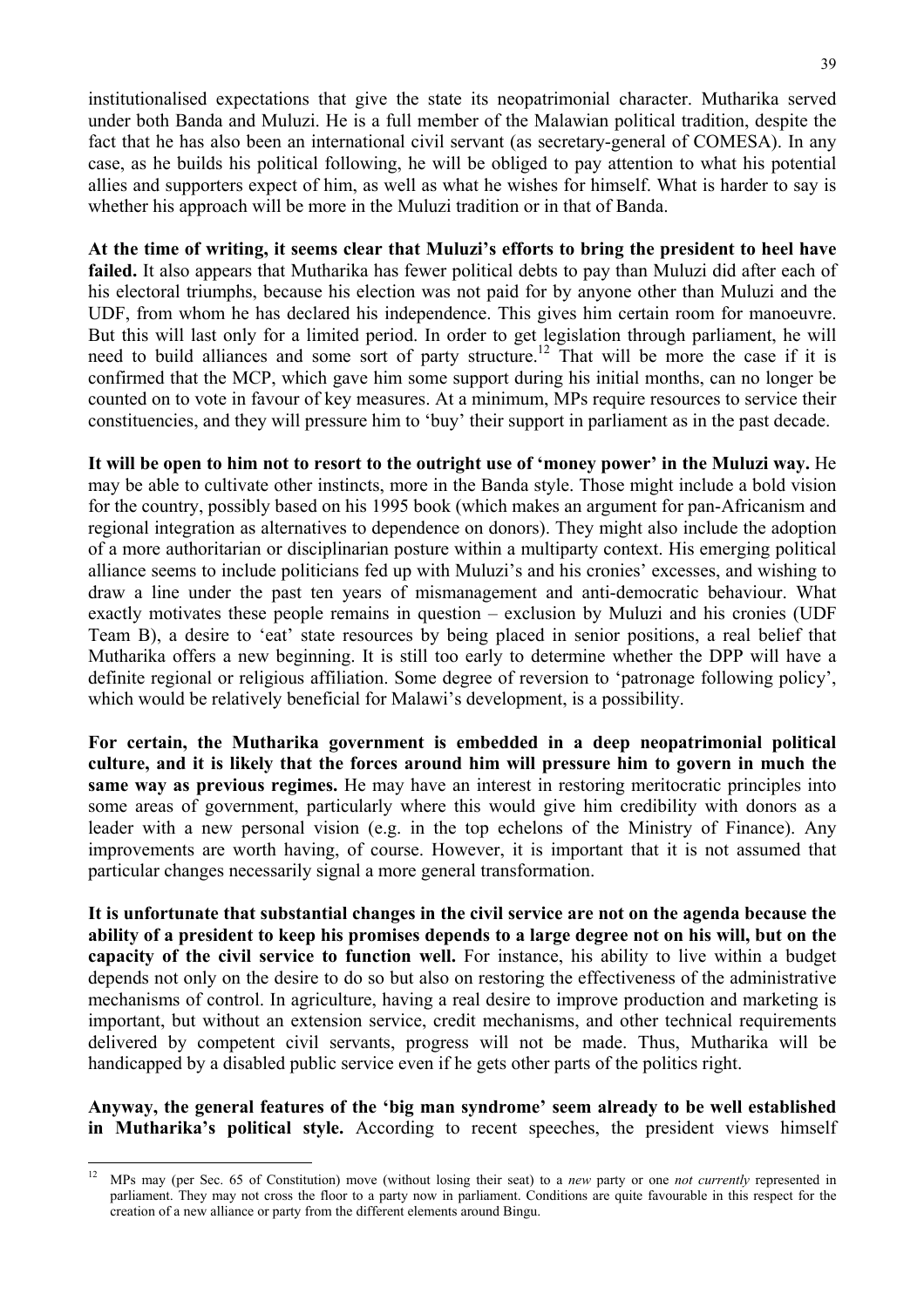personally as the provider to Malawi's people, with his personal qualities and views being decisive (e.g., press conference on return from Taiwan). Voters should support the president if they wish to get development (e.g., Thyolo by-election speech). State resources are already being 'donated' to communities during campaign rallies (e.g., an ambulance in Thyolo). He has installed himself in State House, which was previously the home of parliament. A casual disregard for proper procedures and legal requirements in public appointments and procurement has been widely noted. The power and discretion being exercised by unaccountable and not very professional presidential aides has been seen as a disturbing element of continuity with previous regimes. The arrest of officials suspected of dishonest dealings has not so far been followed by legally proper and wellprepared prosecutions.

**To a limited extent the outcome of this process will be influenced by actors other than the politicians.** Independent businessmen probably support Mutharika, to the extent that he and Gondwe promise an improved business climate. It is still too early to know whether Mutharika will build a business empire (as did Banda and Muluzi, though in different ways) as one way of generating funds to political support. Until it is clear that the renewed politicisation of business activities is inevitable, there will be opportunities around the president's growth strategy and the National Action Group's Ten Point Plan to build a coalition based on the common interests of the business community.

**Parliament will also have an influence, and not only on account of the way MPs respond individually to material and other incentives.** Another critical factor will be whether the main parliamentary committees are able to consolidate themselves as consistent and principled defenders of the public interest (rather than partisan instruments that happen to have the law on their side). Donors will help in the short-run by not assuming prematurely that a new type of government has been established, so that their behaviour tends to add weight to Malawian actors calling for Mutharika to deliver on his more promising commitments, rather than undermining them. There is little doubt that partly as a consequence of the donors' 'disbursement dilemma' and anxiety to turn the aid tap back on, there has been a degree of premature euphoria about the new regime that is not fully grounded in reality.

We discuss the longer-term issues in Section 4.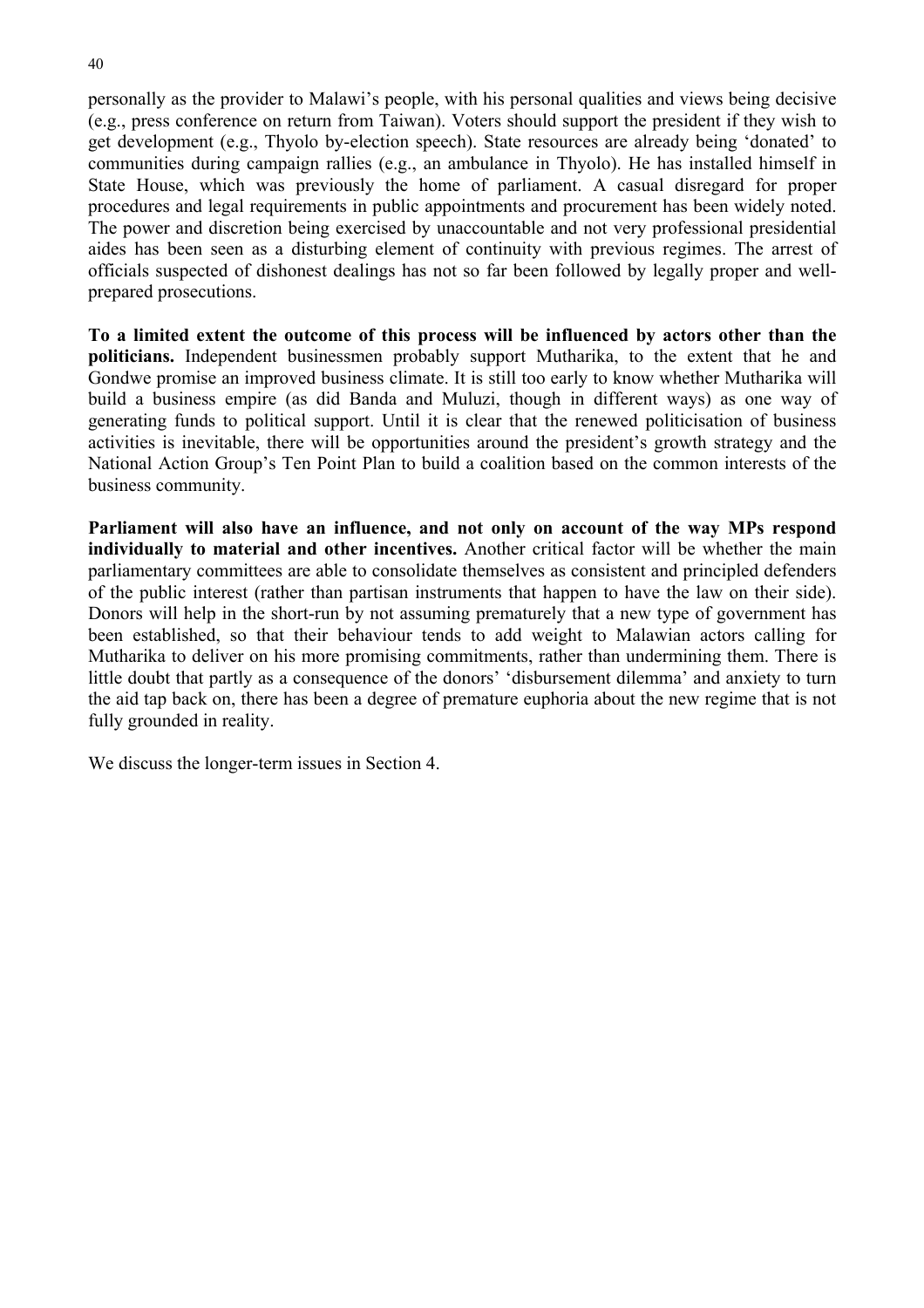# **3 Where is Malawi headed?**

**This section has a limited purpose and no large scientific pretensions.** Its objective is to develop further the description of Malawi's development challenges with which we started Section 2, by doing some forward projections of likely outcomes 15 years from now under different assumptions. Having done this, we are able to return to some of the main themes, and spell out their implications in terms of the prospects for future change in the country and donor relations with government.

**The analysis draws upon some excellent work already carried out by Malawi's National Economic Council** (the predecessor of the Ministry of Economic Planning and Development) **as a follow-up to the country's Vision 2020 exercise** (NEC, 1998). This work provides a model-based quantification of the outcomes of two scenarios in terms of many economic and social variables considered of relevance by Malawians as articulated in Vision 2020. The projections are derived not from a narrowly economistic model but from a 'system dynamics' model that allows complex interactions between various economic, social and natural resource sectors. Known as the Malawi Threshold 21 model, it is an adaptation of the Threshold 21 model originally developed by the Millennium Institute in Arlington Virginia.

**A disadvantage of using the results of the existing exercise is that we are constrained by the scenarios that were run.** It would be far too time-consuming to use the model ourselves to do our own scenario projection exercise. However, of the seven scenarios run, two are very suitable for our purposes.

#### **3.1 Introducing the scenarios**

**We have constructed three possible socio-economic scenarios for Malawi.** One is based on a continuation of historical trends and policies (the Baseline Scenario); one assumes a significant improvement in domestic policies and institutions (the Optimistic Scenario), and one is based on a continuation of the 'melt-down' that has characterised the past six years (the Melt-Down Scenario). The model gives us what we need for our Baseline and Optimistic Scenarios. The third, Melt-down Scenario, is based on our own simple calculations. It is far less detailed than the other two but is essential in order to provide a realistic range of possible outcomes.

#### *3.1.1 Baseline Scenario*

**The NEC 1998 exercise predicts outcomes through to 2020 based on a scenario representing a continuation of historical trends from the mid-1960s for key economic and social variables.** It assumes a continuation of past policy, although does not articulate what this policy is. Clearly, there have been many significant policy changes since 1965. However, what may be said to characterise policy over that extended period as a whole – despite the degree of consistency shown in the first 15 years of Banda's rule – is inconsistency and muddling through. Hence, we do not need to say exactly what policies this scenario consists of. The assumption is that whatever these policies are, they are not consistent or well implemented.

**The past trends which this scenario projects into the future are based on data from a fairly long historical period ending in 1998.** The most recent, 1998-2004, trends do not affect the extrapolation. Although this might seem a limitation, it also has advantages. 1998-2004 was a period of distinct structural break in terms of economic, political and social welfare performance (a melt-down). Also, basing scenario projections by extrapolating from a lengthy period (something which economists usually fail to do) gives a good sense of historical perspective. It means we are basing our predictions of the future not just on what happened over the past 20 years, in which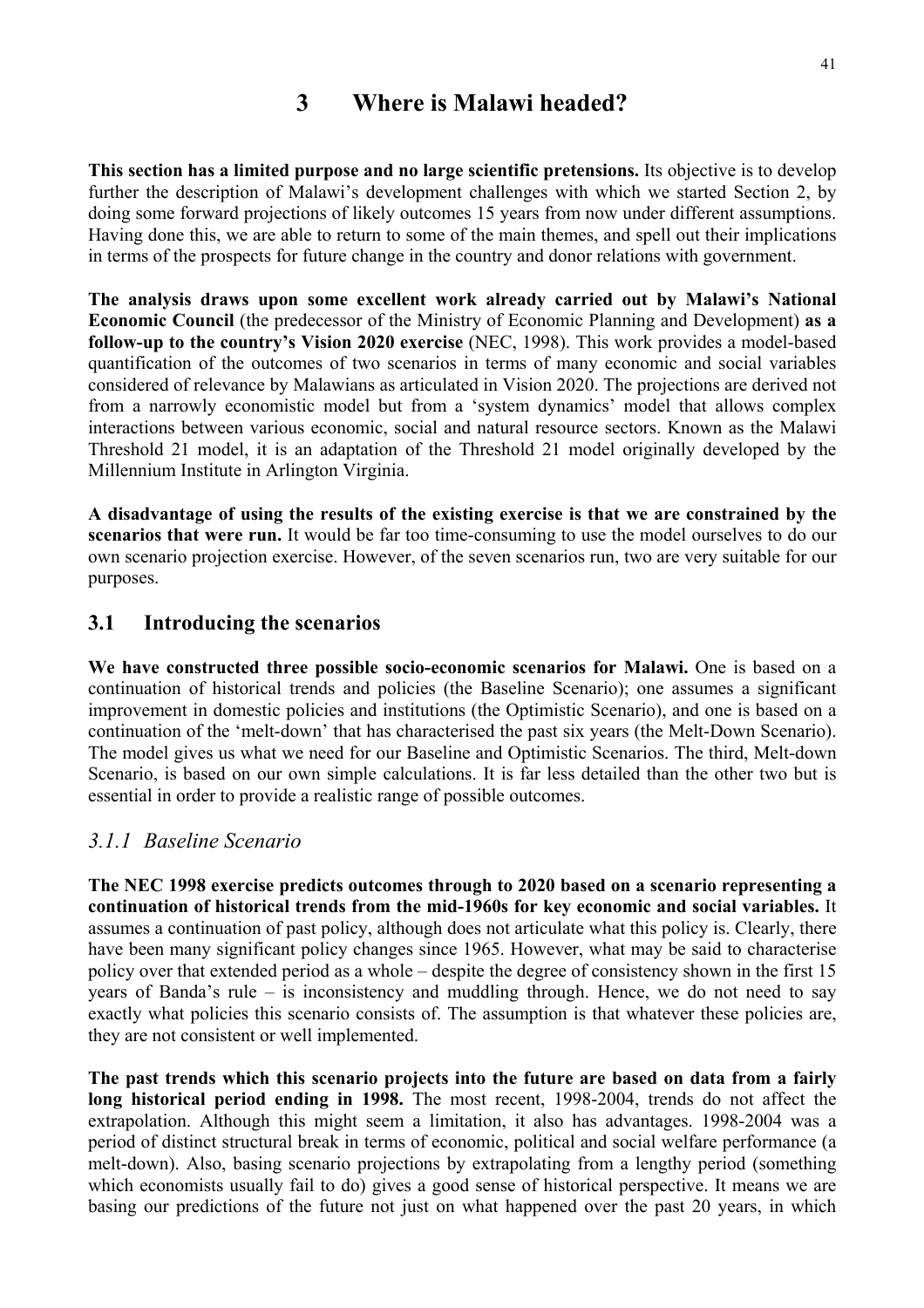external factors were extremely harsh (Mozambique civil war, trade route disruption, inflow of refugees accounting for over 10% of population, collapsing international terms of trade, political upheaval etc.). We are also taking into account the high-growth period of the late 1960s through to the late 1970s.

#### **For these reasons, even though the Baseline Scenario is characterised by 'muddling through', we consider it a moderately optimistic one.**

The NEC work assumes 'a continuation of past trends and policies'. However, on the basis of the argument above we may say that the main assumptions of this scenario are:

- ♦ a lack of long-term policy vision;
- $\bullet$  a degree of policy inconsistency;
- ♦ a lack of prioritisation in resource use;
- ♦ weak government/donor relations;
- ♦ failure to appreciate and act upon the fact that Malawi is 'at the edge of the abyss'; that is, radical action is needed to reverse worsening environmental degradation, increasing poverty etc.
- ♦ a lack of strong issue-based leadership despite a slow maturing of the democratic system;
- ♦ a continuation of past levels of donor support.

#### *3.1.2 The Optimistic Scenario*

**In addition to the Baseline Scenario, the NEC exercise also runs six other quite detailed**  scenarios. Three of them represent distinct policy focuses – one where policy focuses on agriculture, one with a policy focus on growth and one with a policy focus on social sector development. In addition, they run a scenario which combines all aspects of the previous three strategies (which does not perform well in terms of predicted outcomes, as resources are spread too thin) and one which combines selected elements of each strategy.

**The latter performs well and it will be the basis of our Optimistic Scenario.**13 Such a scenario assumes policy consistency, prioritisation, government concentration on core functions and macroeconomic stability. The NEC work does not articulate exactly what will drive such an improvement at a deeper level, which is an important omission from our point of view.

Key assumptions, which translate into specific figures to be fed into the model, are:

- ♦ **Continued support for agriculture as a short-term strategy for growth and food security.** Measures include increasing access to land, raising yields through investment in irrigation, inter-cropping, soil management and appropriate technology. This translates into an increased investment bias towards agriculture until 2008 and 600,000 ha of land added to production via irrigation.
- ♦ **Creation of an environment more conducive to investment both foreign and domestic.** Specific measures include controlling the government deficit, lowering inflation and interest rates and maintaining a competitive exchange rate. Improved infrastructure and security are provided. The assumption is that this will increase the investment/GDP ratio to 25% by 2020 (compared to 17% in the Baseline Scenario).

l <sup>13</sup> The NEC exercise also runs what it calls an optimistic scenario, but this is so optimistic and poorly specified that we do not think it is worth using.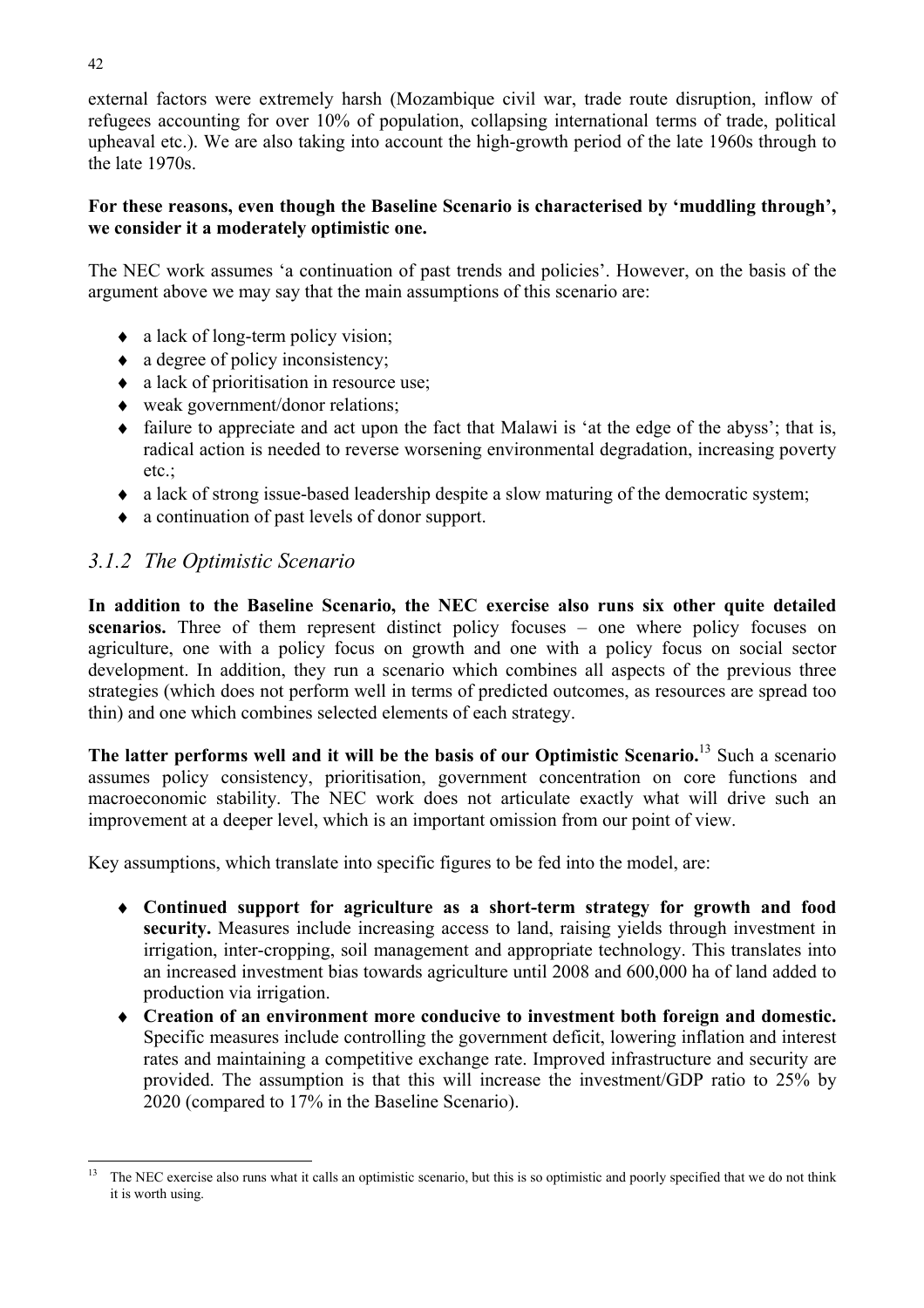- ♦ **Investment in social services as a long-term development strategy.** This will raise levels of education and health, lower the incidence of HIV/AIDS and lower the population growth rate. This will require protection of levels of government expenditure on social safety nets and an increased investment bias in social services, which will translate into reducing primary school dropouts by 50% and reducing new HIV infections by 20%.
- ♦ **Creation of off-farm employment opportunities to absorb growth in the labour force.** Specific measures include investing in human capital, encouraging small and medium enterprises and researching and disseminating labour-intensive technologies. This will translate into a 1% per annum increase in industrial and service sector employment over the base case between 1998-2008 and an increase in industrial employment to 10% by 2020.
- ♦ **Empowerment of the population, especially women, youth and the poor to participate in development.** Specific measures include promoting democracy, the rule of law, respect for human rights, civil education and cultural values. This is strangely translated into the assumption that is fed into the model, namely, an increase in labour productivity in industry and services by 10% cumulative through to 2020.
- ♦ **Conservation of natural resources and protection of the environment.** Measures include arresting deforestation and land degradation and using resources more efficiently. This translates into a doubling of tree planting.

**To some extent we have heard all of the above before in the form of 'wish lists' of desirable policy actions, and the NEC work does not explain what will drive these improvements.** Its value is that it enables us to quantify some of the outcomes if such improvements occur and to compare these with the Baseline Scenario outcomes. In other words, it shows us what *could* be achieved, with the right drivers in place, and perhaps more importantly, the rather dire consequences that will follow if Malawi continues its long-term pattern of muddling along.

Some of the improvements in policy *capacity* that would be necessary to achieve the optimistic scenario are:

- $\bullet$  policy consistency;
- long-term vision;
- ♦ strong leadership, able to discipline and co-ordinate both donors and different arms of government;
- ♦ prioritisation of objectives and resources;
- $\bullet$  improved performance of the civil service.

# *3.1.3 The Melt-Down Scenario*

The 1998 NEC exercise was carried out before the melt-down of the second Muluzi presidency, and perhaps for this reason did not consider the possibility of a very pessimistic scenario. Hence, we do not have a ready-made modelling exercise to follow. In order to get some idea of the implications if the trends of the past six years were to continue, we take the 1998-2003 annual average GDP growth rate and project it through to 2020, and do likewise for the current population growth rate. This enables us to estimate the 2020 level of GDP per capita. **The results, as shown below, are catastrophic.**

The assumptions of this scenario are:

- ♦ a continuation of the bad governance and corruption of the later Muluzi period;
- $\bullet$  failure to address the collapse of the civil service;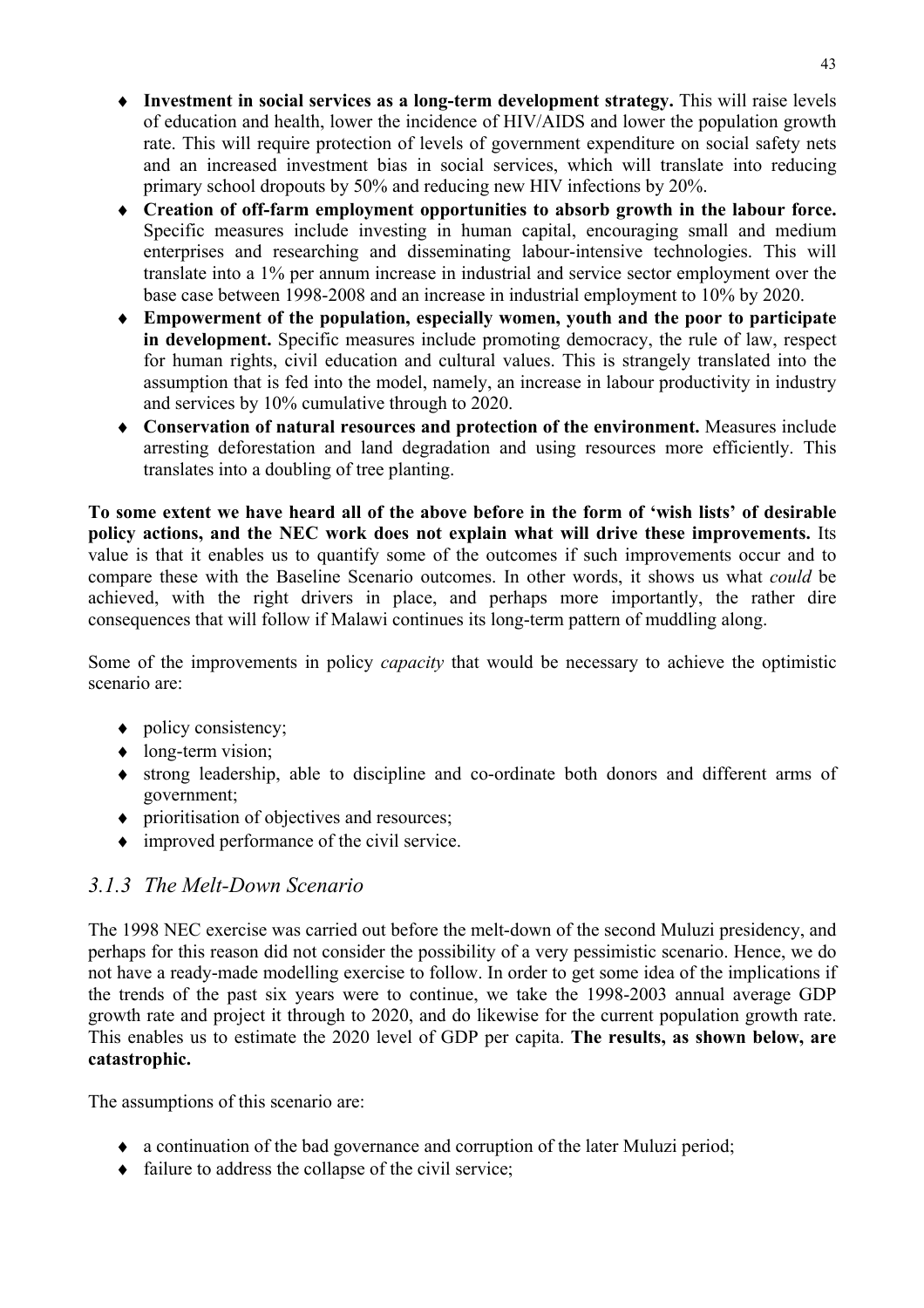- ♦ failure of democracy to mature to a significant degree into issue-based politics, or strong democratic institutions and processes;
- ♦ a continued lack of donor co-ordination and willingness to compromise in the interests of policy consistency;
- ♦ continued fiscal indiscipline and donor failure to adapt aid modalities to this hence, an on/off pattern of IMF lending and programme aid that worsens problems of fiscal planning, leading to further build-up of government domestic debt and macro instability;
- ♦ high inflation and interest rates, and exchange rate overvaluation and/or instability;
- failure of government and donors to realise that Malawi is 'at the edge of an abyss' and to act on this, leading to continued and accelerating environmental degradation, increased HIV/AIDS rates and high population growth;
- ♦ persistence of corruption and rent seeking, raising transactions costs for the private sector and inhibiting development of a transparent enabling environment;
- deterioration of domestic security, scaring off investment;
- ♦ failure to adequately address food-security issues.

#### **3.2 Predicted outcomes**

**The outcomes selected for analysis are derived from the shared vision of national development goals that emerged from the two-year consultative process as articulated in** *Vision 2020* **(1998).** The vision covered goals in terms of economic performance (GDP per capita, economic structure, macroeconomic environment, exports); governance (government expenditure performance); social services (health, population and education indicators); economic infrastructure (transport, telecommunications); social-sector infrastructure (energy and fuel-wood); culture (labour productivity); food security and nutrition (per capita grain production and calorie intake); equality; natural resource management (deforestation); and technological progress (grain yields).

#### *3.2.1 Baseline Scenario (muddling through and moderate optimism)*

The following are the predictions from the model:

 GDP per capita – stagnation followed by slight decline. **By 2020 GDP per capita has fallen to approximately \$130 (in 1994 \$), which is no higher than it was in 1965, and is below the \$140 per capita of the mid- to late-1970s as well as below the current level.** In other words 55 years after independence Malawians are no better off.



#### **Figure 1: Base projections for real per capita GDP**

*Source:* NEC (1998).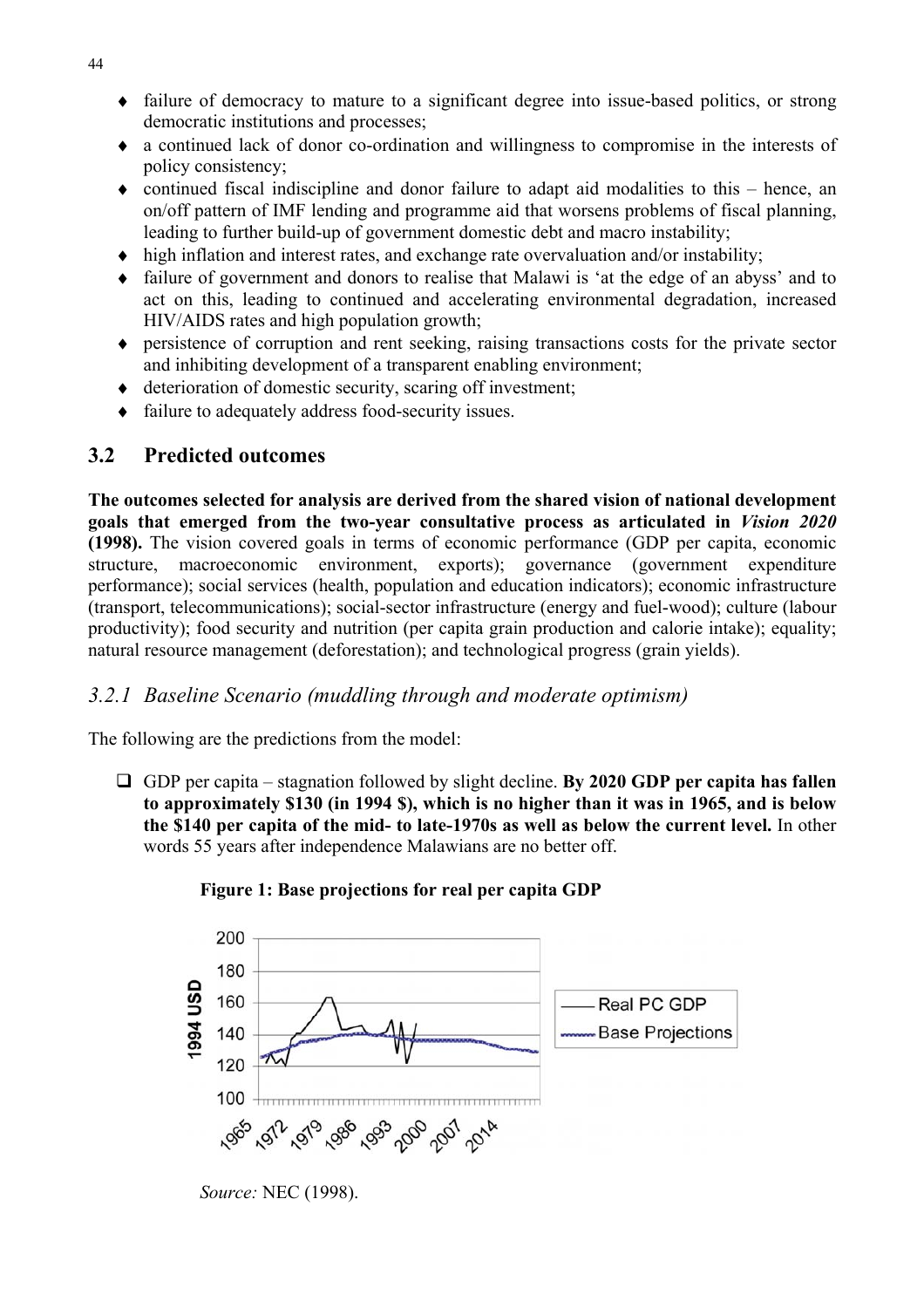- Investment/GDP ratio grows slightly but remains below 20% (hence the slow growth and decline in per capita GDP).
- $\Box$  Sectoral composition of GDP Agriculture as a share of GDP continues to decline from around 35% in the late 1990s to 28% in 2020. But the share of industry remains stagnant at just below 20% – the same as it was at independence. **Structural transformation takes the form of continued expansion in the service sector, to around 55% by 2020.** Given that much of the service sector consists of transport, distribution and government services, this does not seem to be a viable long-term form of structural change.
- $\Box$  Ratio of government deficit to GDP this remains at an unsustainable level of around 5%, diverting resources from development to debt servicing and destabilising the macroeconomic environment.
- $\Box$  Family planning couples practising family planning increase from around 20% currently to over 30% by 2020.
- $\Box$  Fertility rate this declines from 7.5 to just below 6 in 2020, which is still high.
- $\Box$  Infant mortality rate declines from around 135 per 1,000 to 75 per 1,000 by 2020.
- $\Box$  Population growth the high fertility rate combined with declining infant mortality implies continued fast population growth, with resulting pressures on land, the environment and delivery of social services.
- $\Box$  HIV/AIDS HIV infections fall from around 550,000 to 300,000 in 2020. But, due to an estimated time lag of 5-10 years between infection and death, even with the projected decline in new infections, HIV/AIDS continues to drain resources.
- $\Box$  Adult literacy and primary enrolment due to recent improvements in primary enrolment rates, adult literacy continues to increase, for males from 40% to 60%, and for females from 30% to 50%, by 2020. Female primary enrolment will be retained at just above 80%.
- **Demand for fuel-wood is projected to greatly increase as a result of population growth from around 300,000 metric tonnes to nearly 600,000 by 2020, with serious environmental implications.**
- $\Box$  Labour productivity the declining trend is reversed. Using an index of 1988=1, labour productivity fell from 1.3 in 1965 to around 0.98 in 2000 but is predicted to rise to 1.1 in 2020.
- Food security and nutrition **average calorie intake per person per day continues the decline which set in after 1973 and falls from around 2,000 to 1,300, below the absolute minimum requirement.** Annual per capita grain production also falls, from 200 kg per person per year to only 130 kg.
- $\Box$  Agricultural land per capita this is projected to continue its sharp decline from 0.75 ha per person in 1965 to 0.35 ha currently, and to fall to **0.18 ha per person by 2020.**
- **Youths entering labour force annually will continue the sharp increase that commenced in early 1980s, increasing from current level of 200,000 to 450,000 per year by 2020.**
- $\Box$  Deforestation continues, although at a slower pace than the last decade. The current hectarage under forest is 3.5 million hectares. This falls to around 3.1 million by 2020.
- $\Box$  Average grain yields science and technology focused on agriculture increase grain yields from around 1 MT per hectare to 1.75 by 2020.

The NEC work says nothing about poverty projections. However, in light of many of the specific indicators analysed above **we can conclude that in the absence of major redistributive policies (which seem unlikely) poverty is likely to become more extensive and deeper.**

**One of the things that emerges from the Threshold 21 model, therefore, is that even if we adopt a moderate degree of optimism** – that is, we extrapolate trends from a long time-period that includes the high growth years of the late 1960s and 1970s and excludes the latest melt-down – **the**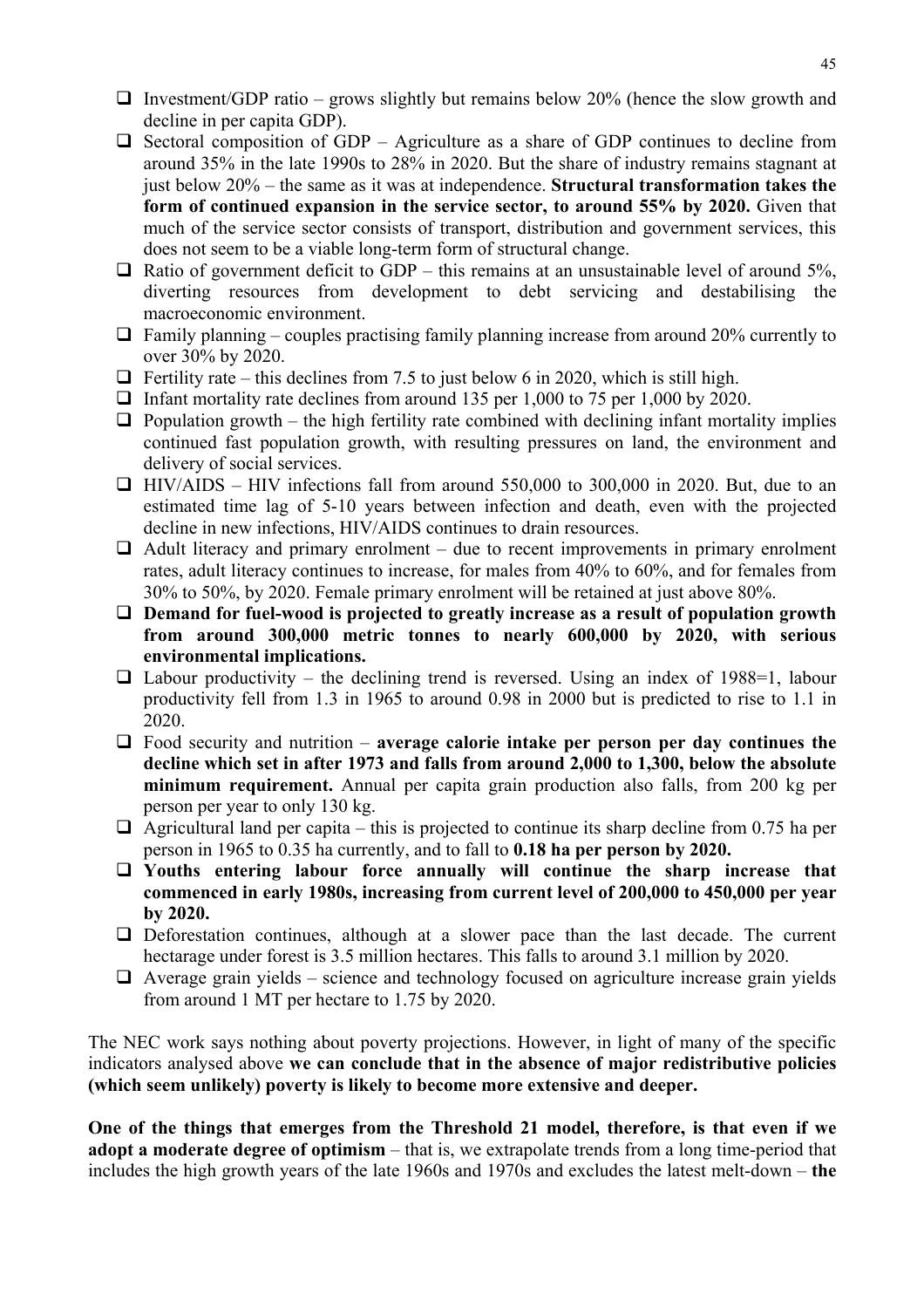**outcomes in 15 years' time are alarming.** To quote the NEC document's own summary of the Baseline Scenario:

'The projections in the Base Scenario show stagnating incomes, high fertility rates, high mortality rates, high levels of HIV infections, low productivity, declining per capita food production and declining forest land. This scenario presents a pessimistic view of the future and hence demonstrates the need for strategies, or interventions, to change the development course and steer the country closer towards its long-term development aspirations as outlined in the Vision 2020 document.' (NEC, 1998: 25).

**Box 3.1 examines the degree to which the conditions for a better economic growth performance are different from or the same as those for pro-poor growth.** From this, we can conclude that there is not one set of policies, with their requisite drivers that will generate economic growth in Malawi and another fundamentally distinct, and possibly competing, set of policies and associated drivers that will reduce poverty. The combination of policies most likely to reduce poverty is also the one that is best from the perspective of GDP per capita growth.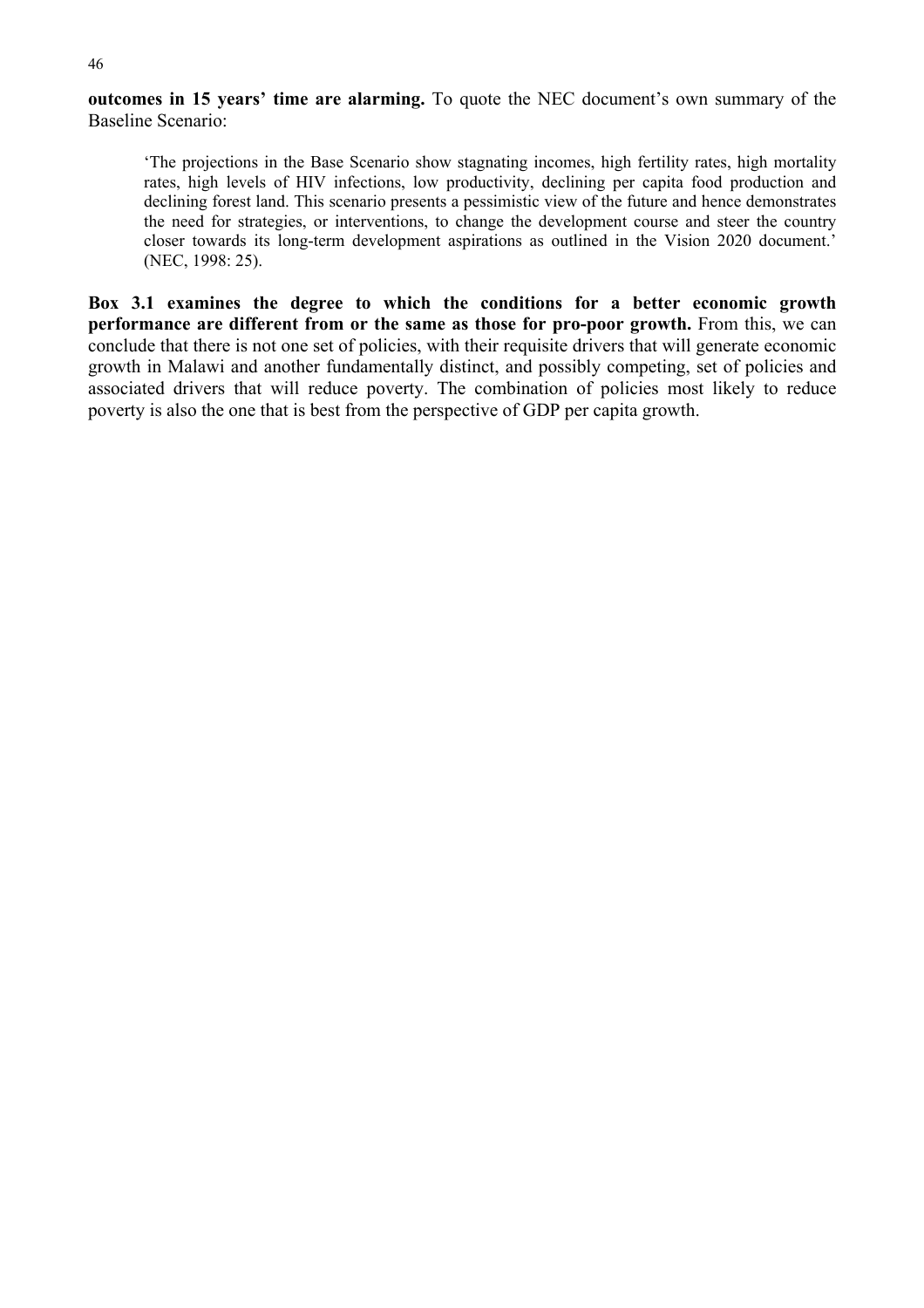#### **Box 3.1: Growth versus pro-poor growth?**

The current Minister of Finance has declared that Malawi should concentrate more on growth and worry less about poverty reduction. Bearing this and the donor focus on poverty reduction in mind, it is worth examining whether the factors that would enhance aggregate economic growth actually differ from those that would affect the propoorness of the growth pattern. The results of the NEC modelling exercise throw light on this issue.

In addition to the Baseline Scenario and the Selective Scenario (which we use as the basis of our Optimistic Scenario in section 3.2.2), the NEC exercise also simulated three more focused policy scenarios: the Growth Scenario, the Agriculture Based Scenario and the Social Development Scenario. The Growth Scenario is designed to maximise GDP growth and includes strategies to create a supportive macroeconomic environment, to boost savings and investment, to promote industry and exports, and to commercialise agriculture. The Agriculture Based Scenario includes strategies to boost agricultural productivity, improve food security, improve land utilisation and management, increase employment opportunities and devise adequate safety nets to protect the vulnerable. As such, it includes a more pro-poor focus than the Growth Scenario. The Social Development Scenario focuses on improving the social status of Malawians through provision of good infrastructure and investment in human capital. Strategies include widespread provision of basic social services, promoting good governance, and supporting the environment and natural resources development. As such it would appear to be the most pro-poor focused of the three scenarios.

Simulating the three scenarios on the model and looking at the projected values for some key variables provides some interesting results. In terms of increasing GDP per capita the Social and Agricultural scenarios perform better than the pure growth-orientated scenario. By 2020 the more pro-poor Social and Agricultural Scenarios both result in GDP per capita of around \$145 whereas the Growth Scenario results in GDP per capita of \$137. The explanation is that despite increases in economic production, the failure of the Growth Scenario to check population growth, raise literacy, lower fertility rates and mortality rates, halt environmental degradation and raise labour productivity outside the small industrial sector, translates into a lower GDP per capita.

Although the Agricultural and Social Scenarios produce similar GDP per capita by 2020, their trajectories are different. GDP per capita rises much more quickly under the Agricultural Scenario, whereas the weakness of the Social Scenario is that because it does not strongly address issues of agricultural production, its effects are only seen in the very long term and it fails to alleviate short term problems of income, employment and food security.



**What the above analysis illustrates is that if the objective of economic growth is to raise living standards via maximising GDP per capita, then pro-poor strategies actually do better than a strategy that focuses purely on growth.** In other words, many of the strategies and factors necessary to enhance growth and living standards are *the same* as those embodied in a pro-poor growth strategy. In addition, to rapidly raise living standards a propoorness in terms of focusing on food security and safety nets is more effective than an overwhelming emphasis on social service delivery.

A caveat about the above analysis is that although GDP per capita can be taken as an indicator of average living standards, it says nothing about distributional issues, which are not adequately addressed in the NEC exercise. However, given that the two pro-poor Scenarios, the Agricultural and the Social, translate into improved social indicators and improved food security we may assume that the higher GDP per capita is associated with favourable distributional effects.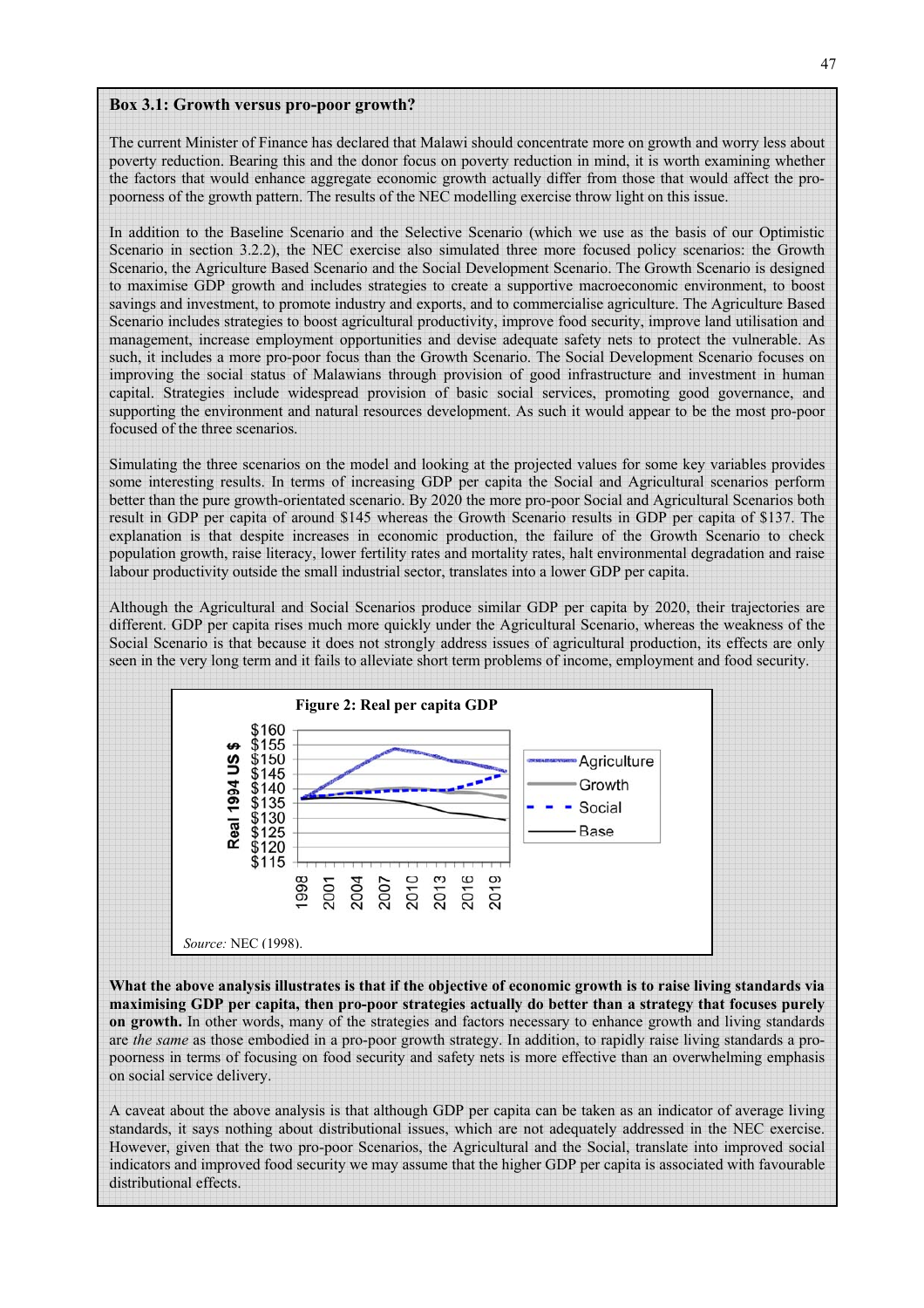## *3.2.2 The Optimistic Scenario (selected strategies and enhanced policy capacity)*

**Our Optimistic Scenario** (equivalent to the NEC's Selective Scenario – selectively combining the most effective components of the social, agricultural and growth scenarios) **is only analysed in the NEC document in terms of three indicative outcomes** – one from agriculture, one from the macro economy and one from the social sectors. The Threshold 21 model predictions for these are as follows:

 **GDP per capita increases to \$200 by 2020, compared to the decline to \$130 in the Baseline Scenario.** GDP per capita increases because of the effects of investments in social services, which lower fertility rates, combined with the effects of increased GDP growth.

**Figure 3: Real GDP per capita for combined and selective scenarios** 



*Source:* NEC (1998).

- $\Box$  The fertility rate falls from the current level of 7.5 to 3.0 by 2020.
- **Grain production per capita the decline in the Baseline Scenario does not occur.** Average grain production per capita increases from 200kg per capita currently to 220 kg in 2010 and then, as the economy diversifies and investment skews towards social and industrial sectors, declines back down to 200 kg by 2020.

Although the NEC does not quantify other outcomes for our Optimistic Scenario, looking at the outcomes for the three focused strategies from which our scenario is derived (growth, agriculture, and social sector) we can deduce the following:

- $\Box$  Industry as a share of GDP does not change much (even the NEC Growth Scenario focusing policy on industrial sector development only increases the share from around 19% to 21%; given this small share, industry has very little impact on GDP growth).
- $\Box$  There is some very moderate improvement in government budget deficit as a percentage of GDP; it will stay below 5% GDP (hence Malawi is likely to remain quite aid dependent through to 2020).
- $\Box$  Social indicators improve HIV/AIDS prevalence falling in much the same way as in the Baseline Scenario; and as in the Base Scenario there is not much change in primary enrolment, which already exceeds 80% following introduction of free primary education.
- $\Box$  Fuel-wood demand increases alarmingly, in much the same way as the Base Scenario and the reduction of environmental degradation is slow.
- $\Box$  Poverty again, the NEC scenario says nothing about poverty and income distribution. However, the improvement in GDP per capita and in social indicators suggests that poverty should improve.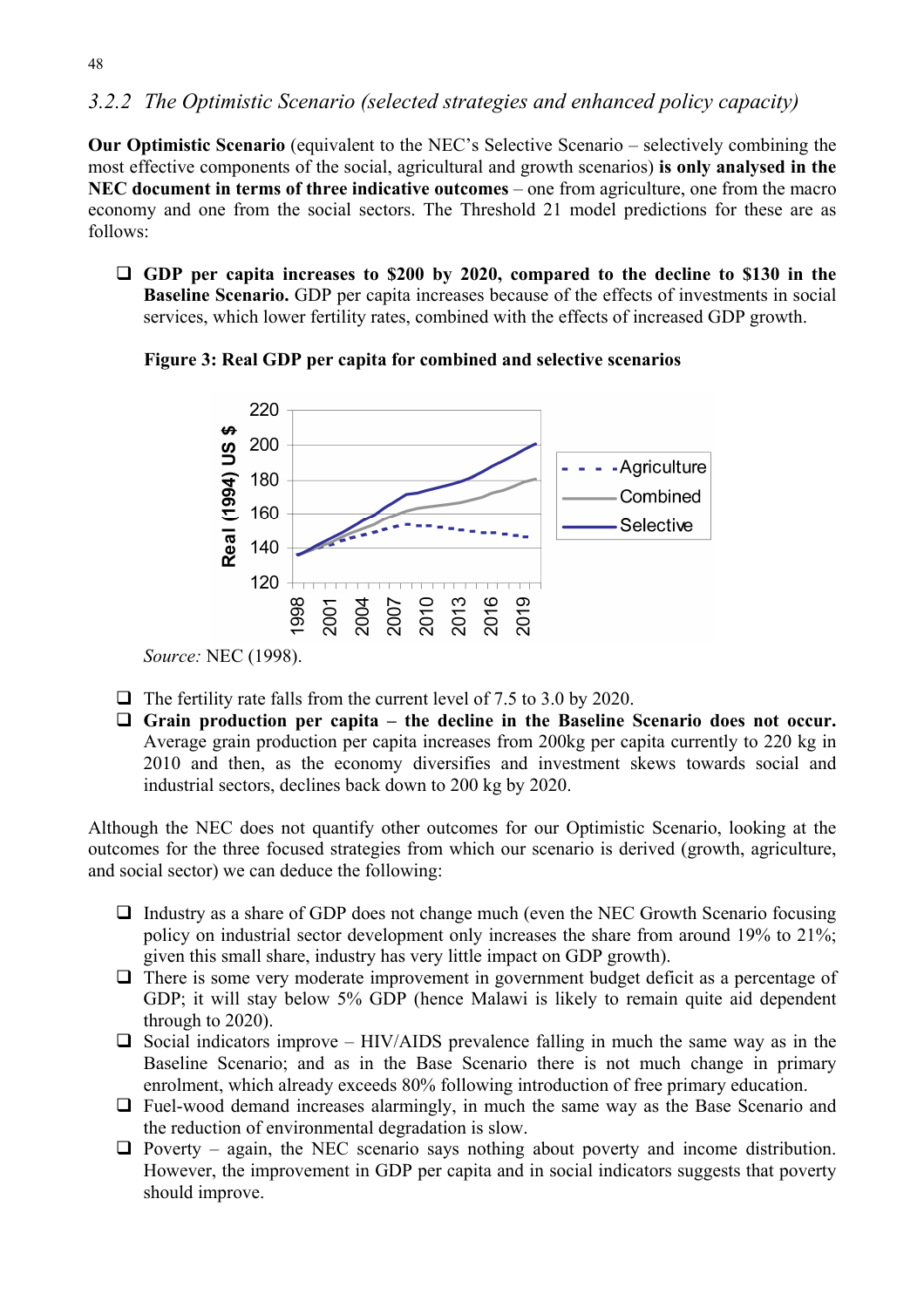#### **It is sobering to note that even with our most optimistic scenario the overarching economic objective Vision 2020 ('Malawians aspire to have a diversified and middle-income economy') is not achieved.**

#### *3.2.3 Melt-Down Scenario (continuation of recent trends)*

Using the data for 1998 which were fed into the modelling exercise, we can roughly calculate GDP per capita in 2020 if the 1998-2003 GDP growth rates and population growth rate are projected forward.

The calculation is affected by whether the reduction in the population growth rate that has taken place in recent years is assumed to be a permanent gain resulting from the expected demographic transition, or a reflection of AIDS-related increases in the death rate, which would be counteracted by successful medical interventions. In the second case, the rate might be expected to rise again before 2020. There are also different estimates for recent and current rates, with the National Statistical Office giving an average of 1.9% for the five years up to 2004 and other independent sources giving 2.4%. Given the above uncertainties, we assume the higher figure, so the calculation is as follows:

- 1. 1998 GDP (in 1994 US\$) used in the NEC modelling exercise was \$1,628 million.
- 2. 1998 population used for the modelling exercise was approx. 11 million.
- 3. We now know that 1998-2003 annual average GDP growth rate was 1.6% and assume population growth averages 2.4%.
- 4. Taking 1998 GDP and population and projecting the 1998-2003 growth rates for both through to 2020 we get: 2020 GDP (in 1994 US\$) \$2,308.426 million.
- **5. With a population of 18,534,963, this gives 2020 GDP per capita of \$125 (in 1994 US\$).**

This is lower than that of the Baseline Scenario which was \$130 per capita and lower than it was at Independence – also \$130 per capita. **In other words, if the 1998-2004 melt-down continues by 2020 average living standards will be lower than they were at Independence. The expected level would be even lower but for the contribution of AIDS-related deaths to lowering population growth.** (The population effect of AIDS deaths counteracts the negative effects on production and growth, which are also taken into account in the projections.) Whatever way you look at this, it can only be described as a catastrophe. We may assume that in light of the catastrophic decline in GDP per capita most other socio-economic indicators will also register a marked decline. Also, without improvements in governance and the pattern of growth, distribution will remain highly unequal.

# **3.3 What will make the difference?**

**In the future, as in the past (Section 2.1.3), Malawi's possibilities for growth and development will be influenced by trends and events outside the country.** Whether the global climate deteriorates significantly, whether Malawi's trade preferences are eroded or restored; and the nature of Asia's (especially China's) economic impact on the African continent, will be variables of some significance. In the region, the rate of growth and accessibility to Malawian labour of the South African and Zimbabwean economies; continued openness of Mozambique to population movements and cross-border trade with Malawi; and the avoidance of further armed conflict, will all make a significant difference. At the international level, too, the precise balance that is finally struck between the 'brain drain' of professionally trained personnel to the UK and elsewhere, and the reverse flows of remittances to migrants' families will be of some importance.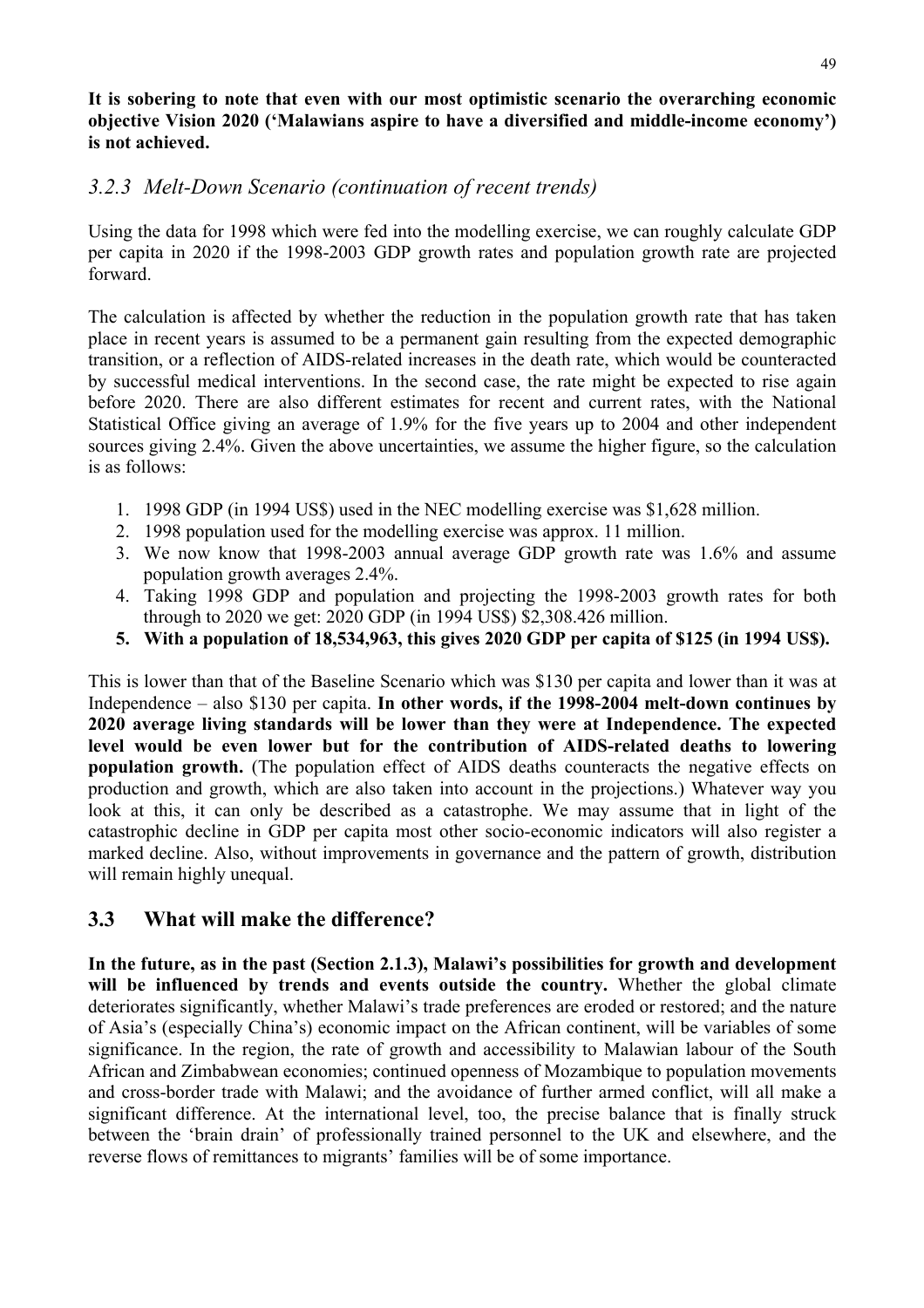**There is a serious need for research to establish the current scale of these phenomena.** We found it impossible to estimate the scale of remittances by simple means such as examining Malawi's national accounts. Important related questions surround the degree to which it is realistic to expect the Malawian diaspora to contribute morally, politically and intellectually as well as financially to the revival of the country's fortunes. This too is a complex topic, worthy of carefully designed research.

It is impossible to say whether these factors outside Malawi's control will be more or less powerful influences than the factors in domestic change. **However, the scenario exercise confirms that altering the assumptions made about the domestic conditions – with the quality of policy as the pivotal factor – make a large difference to outcomes in 2020.** A worthwhile, if not exactly dramatic, improvement in per capita incomes at one extreme contrasts with an unmitigated catastrophe at the other. Combined with the fact that these factors are under the control of Malawians, this gives us every reason to stress them in searching for potential drivers of progressive change.

# *3.3.1 Drivers of policy change*

The immediate drivers of progressive change, reflected in the Optimistic Scenario and based on the arguments of Section 2 are the following dimensions of what we have called policy capacity:

- policy consistency;
- long-term vision;
- strong leadership, able to discipline and coordinate both donors and different arms of government in line with the vision;
- prioritisation of objectives and resources:
- improved performance of the civil service.

**We think it is reasonable to suppose that if the capacity of the state were to be improved in these ways, then the content and effectiveness of policies could be improved to the extent assumed for the Optimistic Scenario in all of the key areas** (agriculture and food security, investment environment, social services, off-farm employment, empowerment and environmental protection). One of the ways this would work through into better outcomes would be by creating conditions in which more members of the country's elite became convinced that their future wealth could be assured by legitimate private-sector business, rather than by plundering the public purse.

**Naturally, the phrases 'long-term vision', 'improved performance of the civil service' etc. have to be understood in ways that take on board fully the arguments in Section 2.** We are not referring to the production of more high-quality policy documents, nor do we have in mind the conventional approach to 'capacity building'. The argument has been that policy capacity in all of these dimensions is a function of the prevailing pattern of political incentives in a neopatrimonial state.

# *3.3.2 Political incentives and policy change*

**How would the political incentives have to change, and is this likely?** The implication of the analysis in Section 2 is that there would need to be a fundamental shift in the way Malawi's politicians build their political followings away from the patronage-oriented state capture that has characterised all regimes since Independence.

**There are two steps to this argument.** First, there would be some gains for development if the pattern of the last few years, in which the drive to steal public resources becomes self-defeating and

50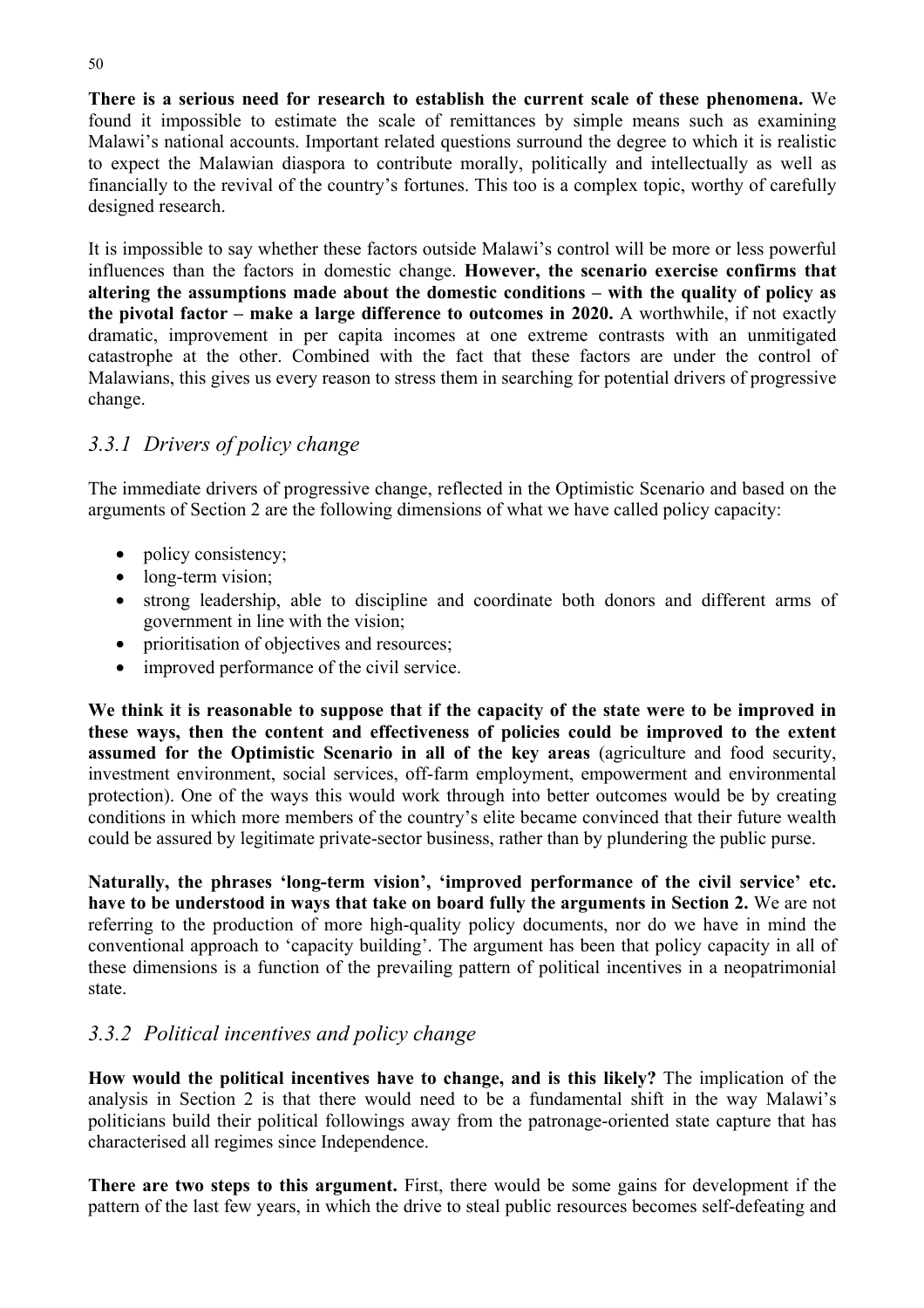radically destabilising, were modified by reversion to the earlier pattern – without the dictatorial trappings – in which patronage is steered and moderated by some kind of unifying vision. Second, that would, however, only secure a return to 'muddling through' and the trend lines of 1965-98, which only provides for a return to Independence-level incomes by 2020. The changes would have to go further than that in order to make possible the Optimistic Scenario.

**The more radical change is unlikely in the near future**. In principle there are two ways in which politicians' incentives to use the state as a patronage machine could be weakened, and the incentive to use it to drive national development increased. One would be the emergence of a force from inside the state apparatus, in the society or including elements of both, that would more or less consciously set about transforming the state in the name of some higher cause, most likely some kind of national or religious revival. Such processes have been the principal vehicles for the transformation of patrimonial or feudal (and now, perhaps, communist) states into developmental ones since the 19th century, most notably in central Europe and east Asia.

Almost invariably, however, these examples rest upon the possibility of appealing to a golden era of some kind in the past when the national state was in some sense less compromised morally or more independent. That is, we are dealing with states that have a history (often of warfare with, if not domination of, neighbouring states). The effectiveness of the political movement and the incentives to engage in political action depend on the state's being a moral community. As we recalled in Section 2.4, a distinctive feature of neopatrimonialism in sub-Saharan Africa is that the 'civic public' (the state) is not the focus of very significant moral commitments, even for those who are employed by it. Communications within the national territory have improved considerably since Independence, making the nation a more relevant unit. **Yet the colonial origins of the state still bear very heavily on attitudes, and make nationalism a comparatively impotent force for change.** 

**That is why, in the African context, it makes some sense to look to the gradual progress of democratic government as a source of developmental change.** Empowered voters can and do punish leaders who are considered to have failed, and in so doing they alter the incentive structure facing further generations of politicians. So long as the empowerment is still fairly shallow, as it is throughout Africa, failure will be assessed in fairly crude terms, and may be quite a lot about more or less successful patronage. However, in time the logic of political competition will tend to focus at least some of the time on issues – the effectiveness of governments in providing improved conditions for citizens or supporting institutions that do the same. This will be faster, history tells us, if voters are also tax payers, but it will tend to happen even if they are not.

**The trouble is that such processes tend to be cumulative, gradual and slow** – partly because the sophistication of voters increases with socio-economic development, urbanisation and literacy. Although modern mass communications can be an accelerator, there are also some dangers arising from the availability of modern media. For example, one of the effects of Malawi's rather delayed demographic transition, restricted land base and weak growth performance is that in the coming years, a 'youth bulge' will unavoidably spill onto a labour market characterised by few employment possibilities. They will become an easily-mobilised constituency for unscrupulous politicians who wish to cause trouble by appealing to regional, religious or ethnic divisions. As downward spirals of change in Africa multiply in number and severity, this raises the question of how much time there is for democratisation processes to make a difference.

We have argued that in Malawi, we cannot see evidence of substantial improvements in the functioning of the country's institutions of formal democracy. But this does not mean that it ceases to make sense to look for these kinds of changes, and do whatever is possible to promote them. Therefore, the main conclusion to be drawn is that change in Malawi should not be expected to be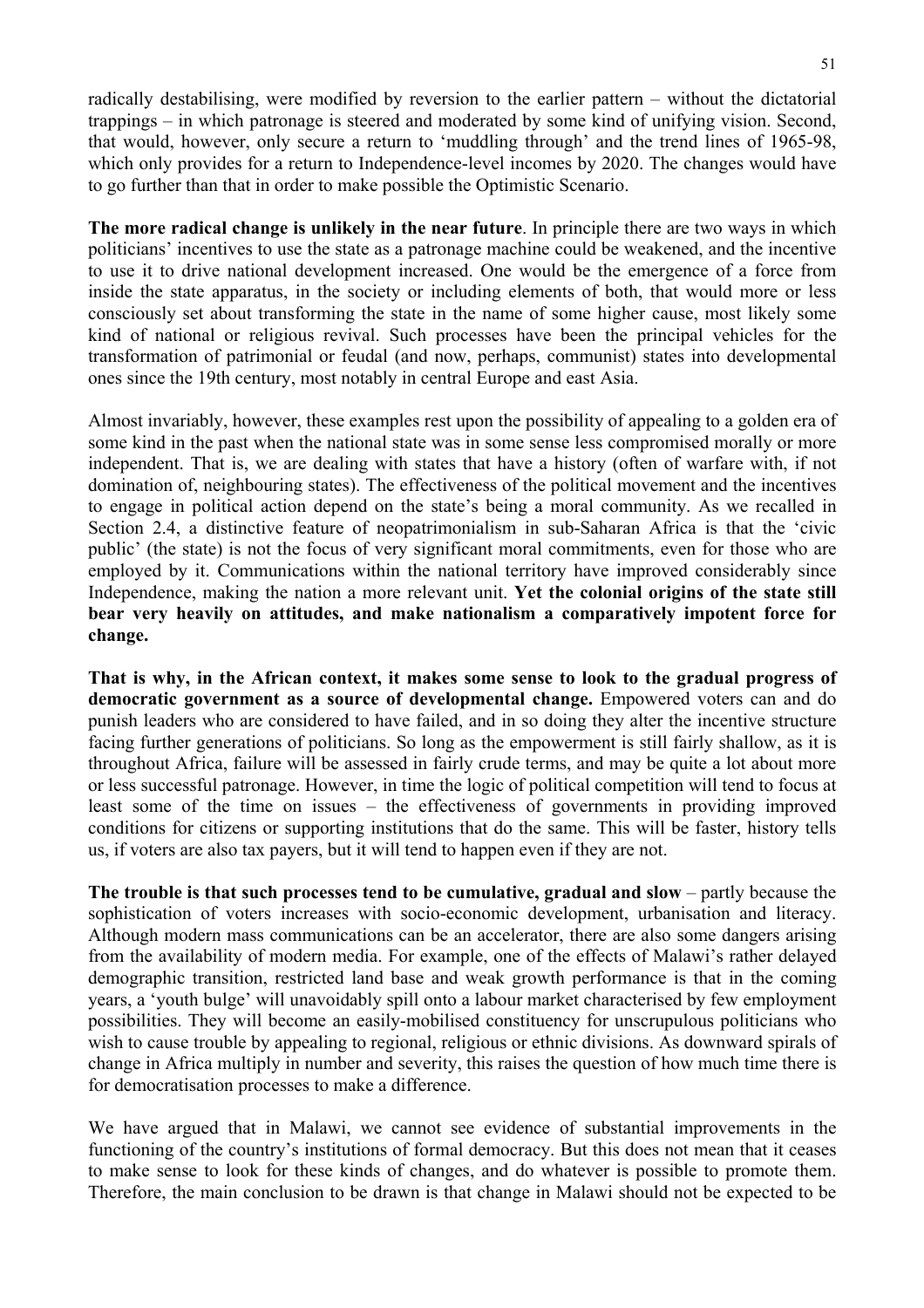fast or dramatic, but to be incremental, initially fragile and in need, therefore, of sustained and patient support. This is the conclusion we draw and submit to the constituencies in Malawi that are committed to political and economic improvement. It is also the main element in our findings and recommendations for donors. **There are no short-cuts.** 

What this means for donor behaviour and modalities of assistance is the subject of Section 4.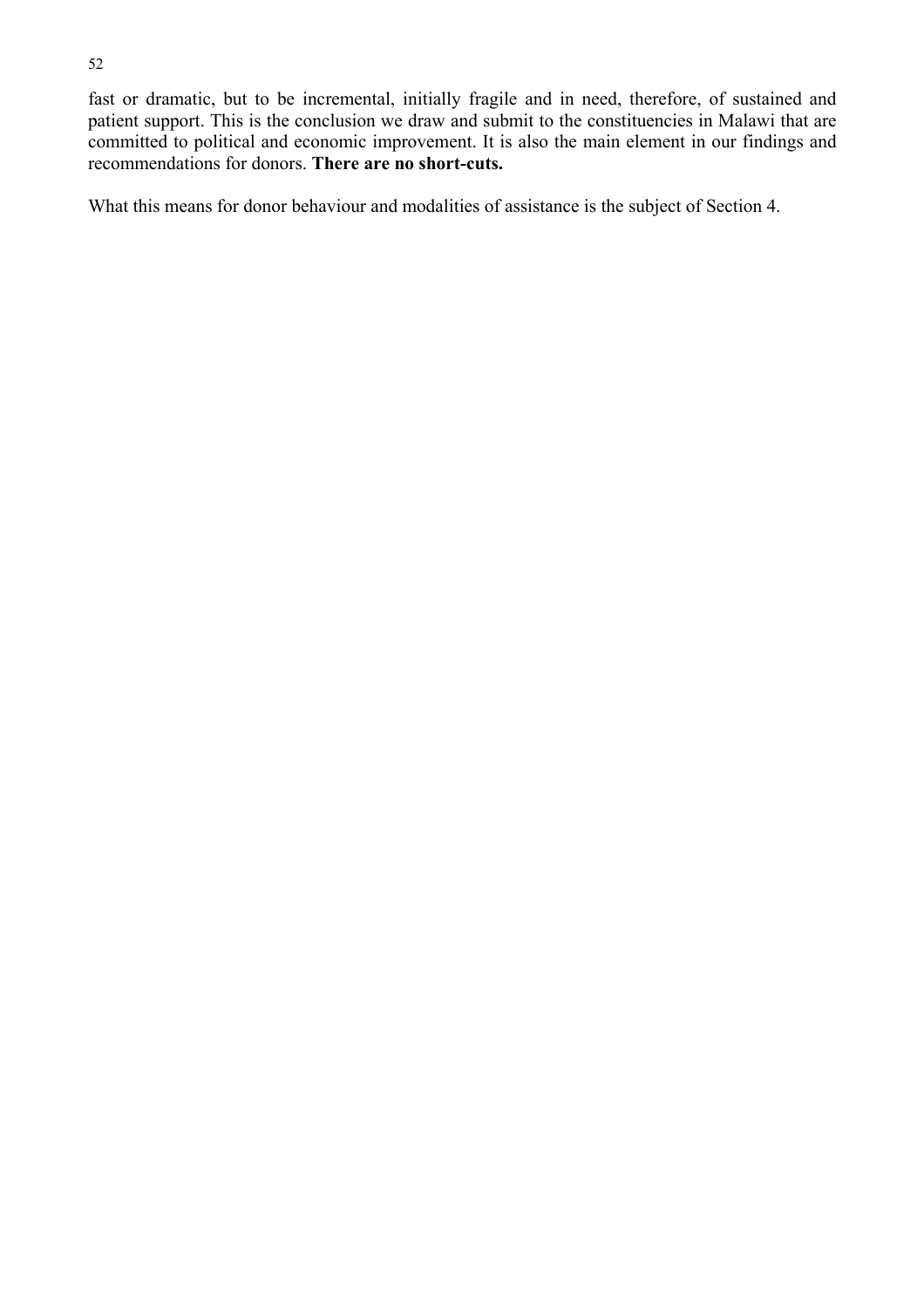# **4 What are the challenges to the aid relationship?**

**The inclusion in this study of a full section devoted to the aid relationship is an innovation with respect to most Drivers of Change studies**, and stems from a recommendation of the Inception Report. There are, as we have seen, good reasons for being concerned about the aid relationship in Malawi. However, that is not the only reason for reflecting on it at greater length. Drivers of Change exercises in Africa have tended to generate interesting analyses whose implications for the commissioning donors are unclear or indeterminate. We think one of the reasons for that is that they do not relate in a strong enough way to the current bodies of thinking that govern donor behaviour.

Consistent with this view, **some parts of the argument that follows simply pursue the implications in what was said in Section 2.6** about how aid has contributed to politically-driven decline in state policy capacity in Malawi. However, **other parts depend on making a new type of connection**, between the country analysis and current 'theory' about aid effectiveness and choice of aid modalities. This is particularly the case as we move from the 'what' of aid policy in Section 4.1 to the 'how' in Section 4.2.

Overall, our analysis suggests that development assistance is very likely to have low effectiveness in Malawi for some time to come. That means that it could, in principle, meet global povertyreduction goals better (assist more people out of poverty) by being deployed elsewhere. However, we assume that the complete withdrawal of aid would be geopolitically and morally unacceptable to many donor countries. Steps that might improve aid effectiveness but would infringe national sovereignty also have to be excluded as politically regressive. As we suggest right at the end, there may be some scope for co-ordinated international initiatives that would improve the incentive environment in a radical way for the leaders of aid-dependent African countries at large. However, as far as actions within Malawi are concerned **the section is about the options for improving effectiveness at the margin.**

# **4.1 Improving the substance of aid policy**

On the content of donor thinking about what to do in Malawi, we feel there is a need for the following four things:

- more realism about the **long-run nature** of the development challenges Malawi faces;
- **less certainty** and more humility about the solutions;
- more **willingness to compromise** and support joint efforts, particularly if and when a halfdecent government approach is on the table;
- more emphasis on **political economy as a central focus** of country programming.

#### *4.1.1 Realism and the long run*

**We argued in Section 2 that short-termism characterises government policy but also exists amongst donors.** Malawi is unlike many other countries in the region in regard to the severity of the constraints posed by its demography and environment. It is the most densely populated country in sub-Saharan Africa that has one season of rain lasting only five months. Massive population pressures, very small landholdings and the unreliability of rain present policy-makers in Malawi with a uniquely pressing set of challenges. The country not only lacks substantial mineral wealth (a dubious advantage, if the political economy that tends to characterise resource-exporting regimes is taken into account) but is small and landlocked. On top of this, its politics are profoundly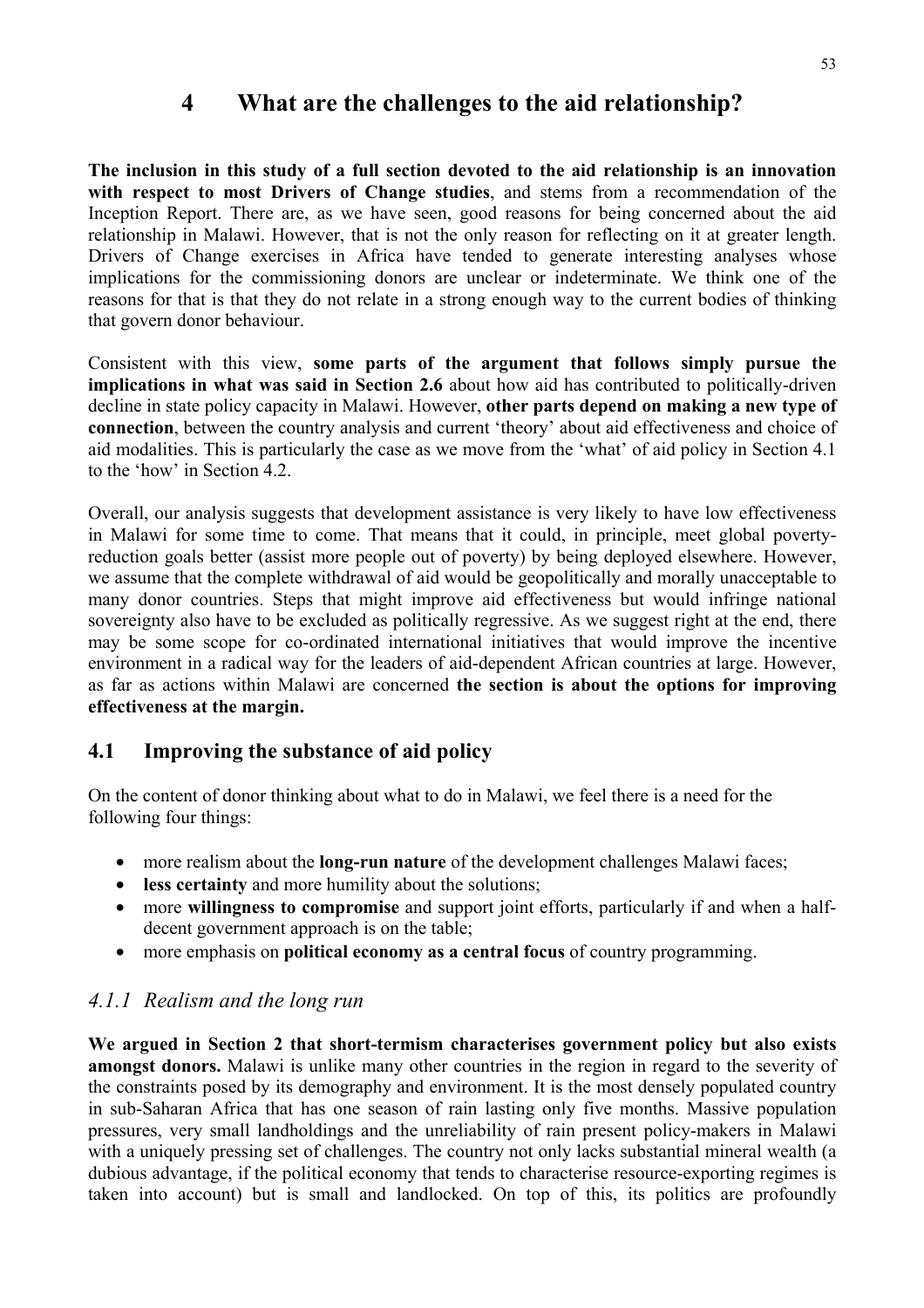neopatrimonial and the norms and values of its still largely rural society underpin these features and make their effects even more unhelpful to development initiatives.

**In spite of this, many donor staff behave as if they believe that, with their input, Malawi can rapidly achieve sustainable development.** Ideologically and professionally, they are predisposed to thinking that they can make a difference. When it proves hard to have a positive impact, they tend to look for excuses, rather than re-examine the realism of their initial assumptions in the Malawian context. Instead of adjusting the approach to more appropriate assumptions, they blame government's 'lack of will' and move onto another policy initiative. It would be better if the starting assumption were that underdeveloped countries are underdeveloped for difficult-to-address reasons, and that if transforming them were easy, this would have been done by the generations of locals and aid workers who have come before.

#### *4.1.2 Less certainty, more humility*

**The solution of development problems is not an exact science.** Expert views on what is likely to work best change quite frequently, sometimes driven by new research or experience and sometimes not. Donor fashions tend to follow with a time lag. It can therefore be quite damaging where, as seems to have happened in Malawi, donor staff have pressed particular options on the country with the passion of late converts.

Over the past decade, thinking about rural development has been strongly influenced by the livelihood diversification model, as well as by a commitment to rolling back the state to enable private-sector development. **There are grounds for thinking that these ideas have been rather mechanically applied to Malawi, without a sufficient appreciation of the country reality.** 

**This partly reflects the underestimation of Malawi's unique agro-economic conditions.** Everyone in Malawi wants to see livelihood diversification, but opportunities are currently limited, and this sad state of affairs cannot be wished away. The transition to a more diversified economy can only be achieved on the basis of improved productivity in agriculture. That is only likely to be achieved with the state playing an active role. Given an extremely weak private sector and insecure maize markets, farmers will only have the confidence to move away from subsistence maize production if an agency, such as Admarc, is able to ensure the availability and affordability of food.

**Research-based thinking is increasingly questioning the simple polarities that inform this debate.** It is not a case of maize *versus* other crops or the state *versus* the private sector as donors in Malawi have seemed to say. Donor views on fertiliser subsidies have tended to reflect rather generalised and old-fashioned theory, rather than a good theoretically-informed grasp of the country reality. For example, in 1994 donors insisted that the fertiliser subsidy be removed and that this would actually result in increased fertiliser uptake. They were proved wrong and as a result had to support the Drought Recovery free inputs system, which eventually became a Starter Pack. Current research is increasingly providing new reasons for thinking that input subsidies and public investments in agricultural research are essential for kick-starting the transition that rural Africa needs.

There can be no objection to taking a view on these issues, but **the lack of a solidly grounded consensus on many of the issues suggests the importance of arguing with caution and humility.** This applies particularly to policy dialogue with a government partner whose policy capacity is (for political reasons) unusually weak and where donor theories may actually establish policy.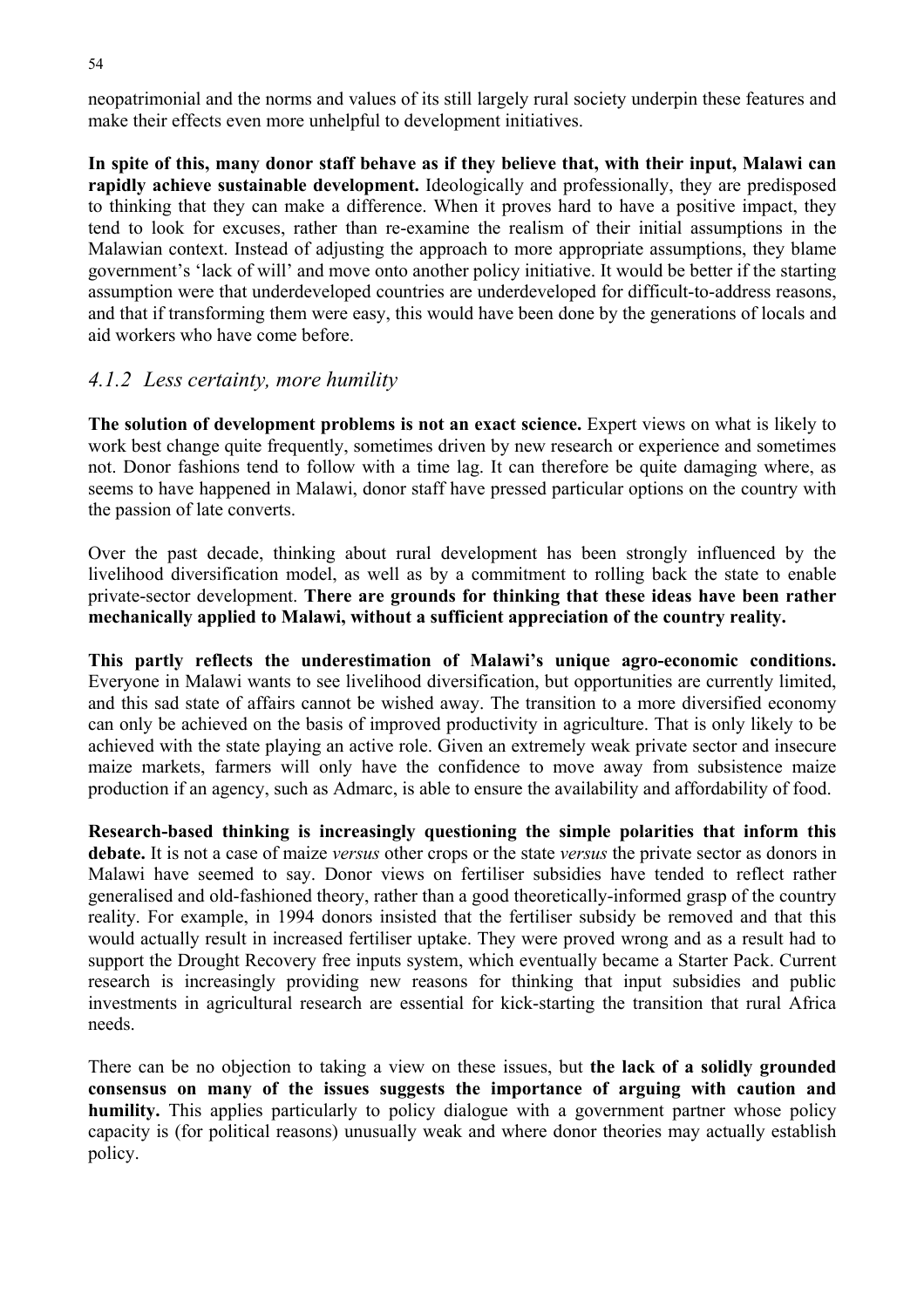Moreover, even in such circumstances **donor staff should bear in mind the possibility that the issues on which they are expressing views have been debated and written about in the country for a long time.** A relevant example is the excellent work on growth strategies and projections by NEC that we have used for our scenario work. Most donors today do not seem to be aware of the NEC work (which was supported by UNDP) and are going ahead with in-house exercises of the same kind. Unfortunately, the erosion of civil-service policy capacity and some of the factors reviewed that affect relationships between donor and government staff mean that in this case the information about previous exercises may well not be volunteered. This is likely the case across most sectors.

#### *4.1.3 Willingness to compromise*

**The policy consistency that Malawi needs will not be able to be achieved so long as all participants in the policy dialogue insist on what they consider the first-best policy options.** It is difficult, for example, to see how the government can be encouraged to work out a sensible agricultural strategy when one key donor is insisting that the country should give up on maize and another that it should aim to be a maize exporter. As one Malawian in our focus group on agriculture noticed, 'Everyone is jumping in with ad hoc money. Someone needs to get on top of things and provide co-ordination and direction. There's far too much traffic going on'. This is partly a matter of aid harmonisation, which we discuss further on. But it is also a matter of intellectual attitude, and related to the problem of insufficient humility.

Even if they know they are right, advisers should be prepared to support solutions that are secondbest but will command a consensus and thus be able to be pursued consistently. **The politics of donor compromise or the second-best approach has occasionally worked very well in Malawi.** For example, in the early 1980s the World Bank and the IMF were willing to compromise over the restructuring of Press Corporation. The company was on the verge of a collapse that would have had severe ramifications throughout the economy and possibly led to the collapse of the formal banking system. Yet Press was the centrepiece of Banda's political rent-seeking, so that the issue was highly sensitive.

The World Bank quickly came to realise that it would have to compromise if there was to be any chance of solving the Press problem and hence abandoned the idea of completely removing Banda's interest in the company. The compromise, which the donors did not like but nonetheless accepted as the only viable solution, was to create one private company and a distinct Press Investment Holdings Trust. Banda transferred his shares into the Trust and became the senior trustee and the restructured Press Corporation was legally obliged to pay an annual fee of MK1 million into the Trust, with this fee being the first claim on Press's accrued income each year. Despite discomfort at this arrangement, 'it was deemed by the Bank to be a necessary cost to obtain the co-operation of the owner, and an enforceable way of controlling future withdrawals and ensuring they were in no way excessive, as they had been in the past' (World Bank, 1987: 17).

As in this example, **appropriate compromises need to take into account not just technical differences of opinion, but also local political and political-economy considerations.** In any policy area relating to food, the 'politics of food' cannot and should not be ignored in Malawi. Food-security policies, for example, need to be designed in a way that takes into account the factors that will influence their implementation and the likelihood that they will be implemented at all. This does not mean accepting corruption and malfeasance in the food sector. It just means accepting that food, especially maize, has unavoidable political ramifications. National and household-level maize self-sufficiency was the cornerstone of Banda's populist political platform. In the future, too, leaders will inevitably 'make politics' with food, partly because food surpluses are one of the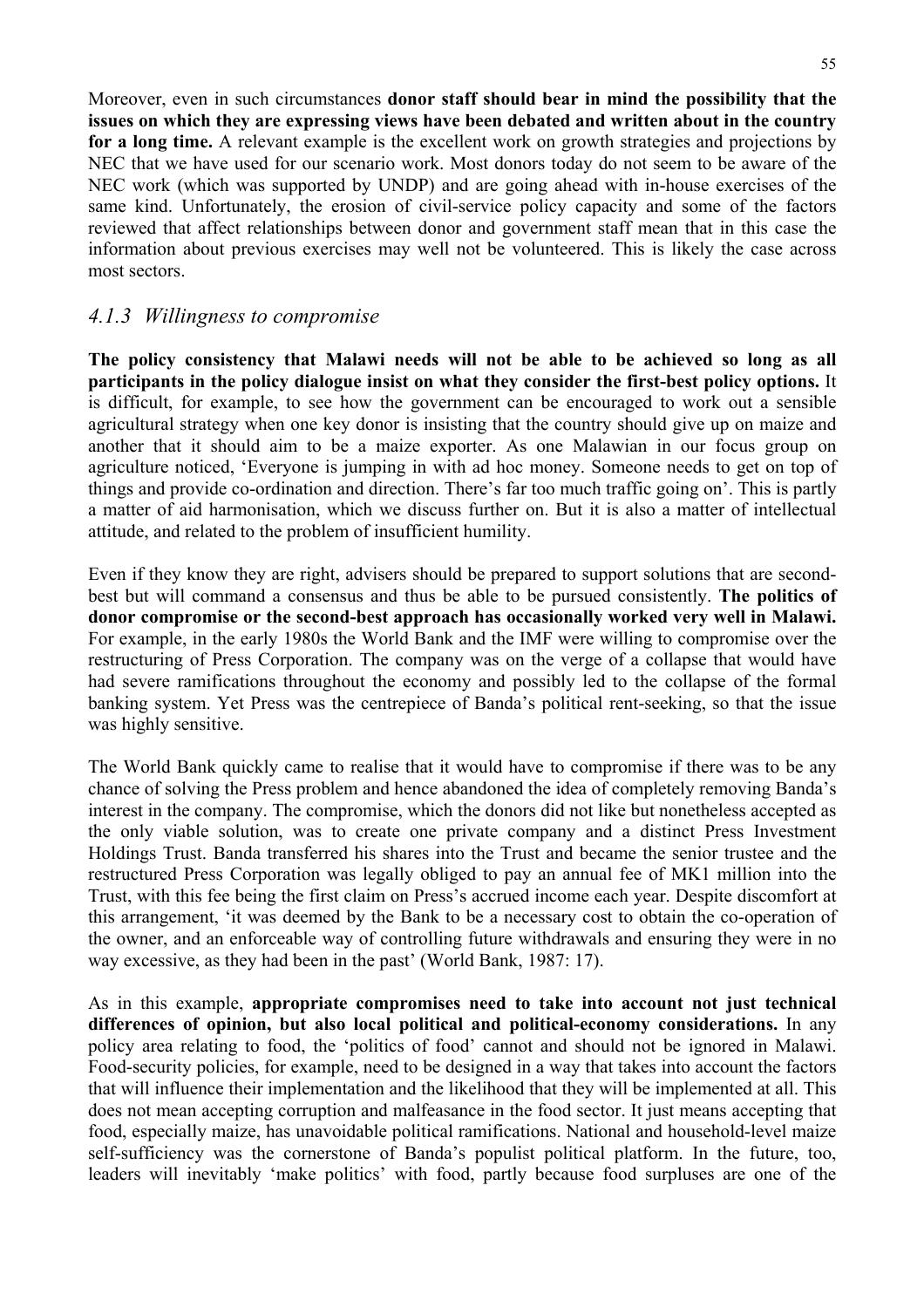government's few liquid assets. That needs to be factored into policy design, so that it becomes on balance a source of strength.

Box 4.1 describes what could be regarded as a notable failure to support a second-best policy that commanded local support and a degree of consensus. This example leads us to believe that in thinking about aid effectiveness at the country level, there needs to be less concern about maximising impact and **more consideration of optimal solutions, which achieve reasonable impacts that are politically viable and sustainable, and therefore will be implemented.** 

#### **Box 4.1: Starter Pack and the failure to compromise**

The Starter Pack (SP) scheme was launched by the Malawi government in 1998. It consisted of a free pack of inputs – fertiliser, maize seed and legumes – to be universally distributed to all smallholder families. It was the product of a highly competent analysis by local technocrats of the severe problems of declining soil fertility and maize yields. SP was designed to address this issue by enabling farmers to adopt and experience new technology in a risk-free manner. It also boosted maize production by 300,000-400,000 MT, so contributing to food security by reducing the consumer price of maize (most Malawian households are net food purchasers). By addressing the food problem, it was also hoped that SP would kick start the process of livelihood diversification.

In retrospect it was thought that SP was not necessarily the first-best solution to food security problems in Malawi. Concerns were expressed that it was untargeted and expensive, and might lead to a dependency syndrome; furthermore, most farmers knew the benefits of the technology, so the problem was not exposure but affordability. Consequently, after initial support from DFID, the EU and the World Bank, all the donors apart from DFID pulled out. In addition, they insisted that SP be scaled-down and targeted as a component of the safety-nets programme. Thus, SP became the Targeted Inputs Programme (TIP).

The donors pulled out without any substantial alternative of their own in place to deal with pressing food and productivity issues. The very small SPLIFA inputs-for-assets programme only covered around 60,000 families and was more of a safety-net than a programme designed to deal with agricultural productivity. Other small projects such as AIMS were focused on longer-term and often still unproven solutions. Far better would have been to accept the approach supported by government and work with it on ways in which it could be modified and improved – for example converting it into a massively scaled up SPLIFA-type inputs-for-assets public works programme.

Unfortunately, the opposite now seems to have occurred, with donors pulling out of both TIP and SPLIFA. In the words of one Malawian involved with SP, 'The donor community was at worst hostile and at best lukewarm to the programme. The exception was DFID who announced that they were willing to support the programme until someone devised a better intervention to tackle chronic food insecurity'.

Likewise it has been noted:

'Alas, this smallholder productivity programme was hijacked by the donor determination to transform it into a safety net programme, targeted to the poorest …The shift to safety net also muted the focus on productivity. Composite maize with lower gearing (maize/nitrogen) was substituted for the hybrids … The African solution was distorted substantially as filtered through donor lenses – targeting replaced universal coverage; an untested system was substituted for a proven one' (personal communication, member of original Starter Pack design team).

#### *4.1.4 Political economy and the country programme*

**The country's political economy, as outlined in Section 2, needs to be taken seriously into account in the design of all components of a donor's country programme.** That means positively recognising the potential of politics to drive forward good or reasonable programmes in the way we have just been suggesting. It also means building into all programmes quite a lot more care and attention to possibilities of derailment. Box 4.2 describes what could be considered a case of grave neglect on the part of donors who promoted reforms in Malawi's famine-response system but did not 'keep their eye on the ball' to the degree that would be expected.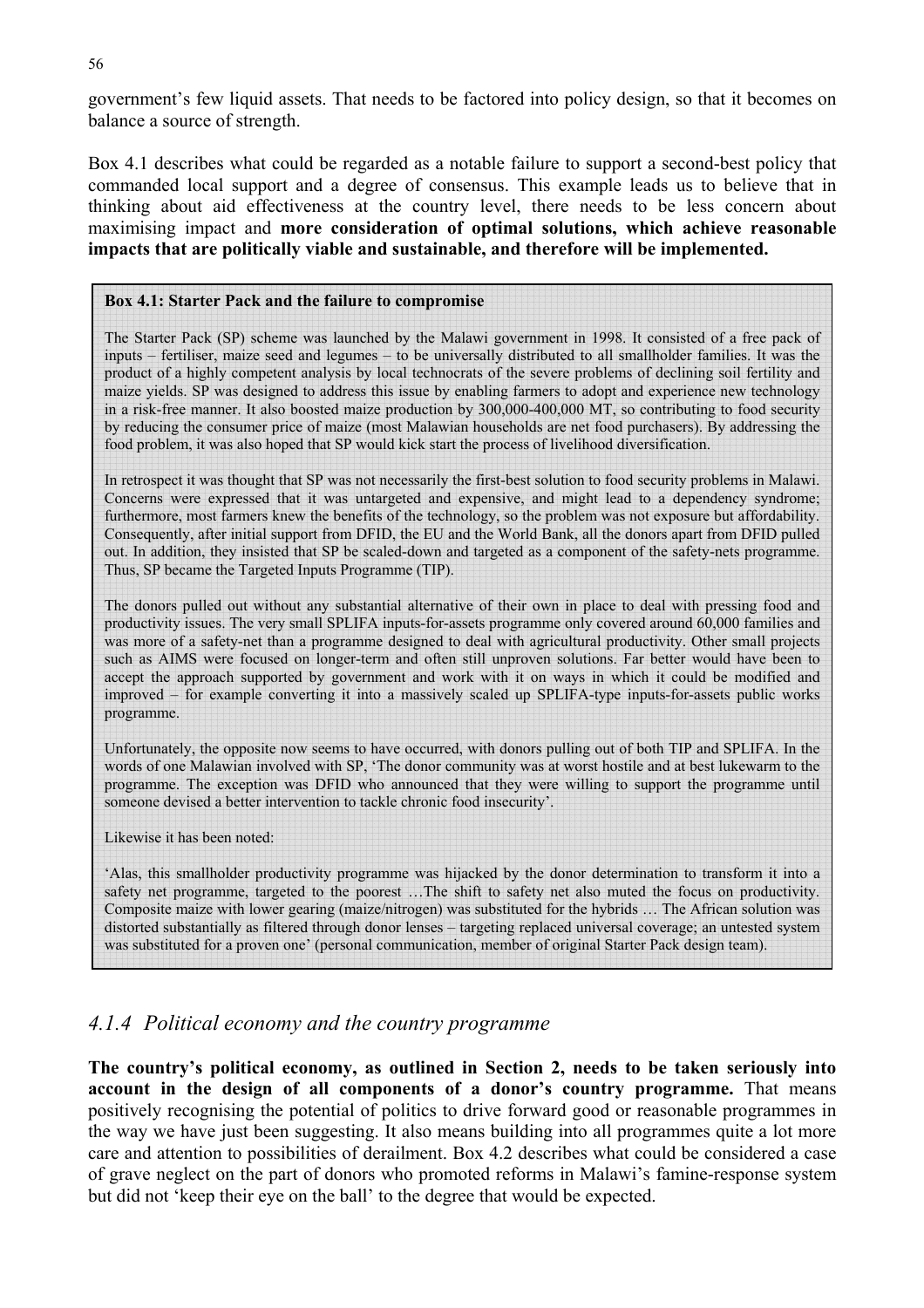**The serious things that happened as a consequence of the way the National Food Reserve Agency was set up were predictable on the basis of the analysis in Section 2.** Those responsible in the donor community may have underestimated the degree of degeneration that has affected the public services in Malawi. More likely, they may have failed to appreciate the neopatrimonial political logic that legitimises the use of public resources, including food, to pay off political debts – what was done appears to have been done purposefully, and donors would not have expected that. A third possibility is that they were not naïve in this sense, but were in the technocratic habit of factoring out the political-economy challenges – relegating them to the 'Assumptions and Risks' column of the Logical Framework, so to speak – rather than making them a central focus of programme thinking.

I**n a similar way, it is essential** – if we are right in Sections 2 and 3 about what the main obstacles to better development outcomes are – **that helping to transform the political economy becomes a central objective of donor** *country* **programmes.** 

**We deliberately say** *helping*. All of the arguments we have been putting forward suggest that domestic politics and public affairs are what determine the pace of improvement in these matters. Our discussion of conditionality in Section 2.6 is a reminder that, according to a large body of research, conditionality is a weak instrument for achieving institutional changes unless there is a significant domestic constituency promoting these (and/or a uniquely powerful incentive such as European Union accession is currently providing to some countries outside Africa). Therefore, greater use of 'political conditionality' as a lever is not what we are proposing.<sup>14</sup>

**It is also clear that this cannot be the** *only* **central focus, especially if the donor expects to make a large financial commitment to the country.** The absorptive capacity of programmes aiming to address key political and governance issues will not normally be large. We would not expect the model used recently by DFID in Peru – where the country programme focused almost entirely on civil rights and social exclusion – to be applicable in Malawi. However, a relative change of emphasis towards (or back to) support for political institutionalisation processes would be justified in DFID's case, and possibly for Norway too.

**In view of our earlier assessment of the pace of democratic development, this should be embarked upon on the clear understanding that it is a commitment for the long haul.** There are quite unlikely to be any 'quick wins'. Quite intensive efforts on the part of the professional staff of the donor agency are also likely to be needed. The identification of the right entry-points for support to democratic development will call for skill and close attention, sustained over a period of years.

**This is not a new field of activity.** After the 1994 multi-party elections, several initiatives were launched aimed at strengthening parliament. This included a residential capacity-building programme for individual MPs organised by the University of Malawi at Zomba. A major programme followed for 'Strengthening the Interface between Malawi Parliament and Civil Society'. This was launched in 2001 and ran for three years to the end of 2004. Funding and technical support were provided by DFID and USAID, with implementation by the US-based National Democratic Institute. Some priority should be given to learning the lessons of these important experiences, especially what they tell us about the conditions for sustainable change over a long period.

 $14$ 14 This is not to argue that conditionality has no place in country programmes, and certainly not that the aid relationship in Malawi has entered a 'post-conditionality' phase. Specific measures may be able to be promoted in this way, particularly if they can make a real difference on their own and if there is a constituency for them in the country (the improvement of the law regulating the ACB may be an example). The point is that large-scale institutional changes are the least amenable to this sort of treatment. Some political conditions – e.g. in the human rights area – may be justified and required for ethical reasons, but that also is a different matter.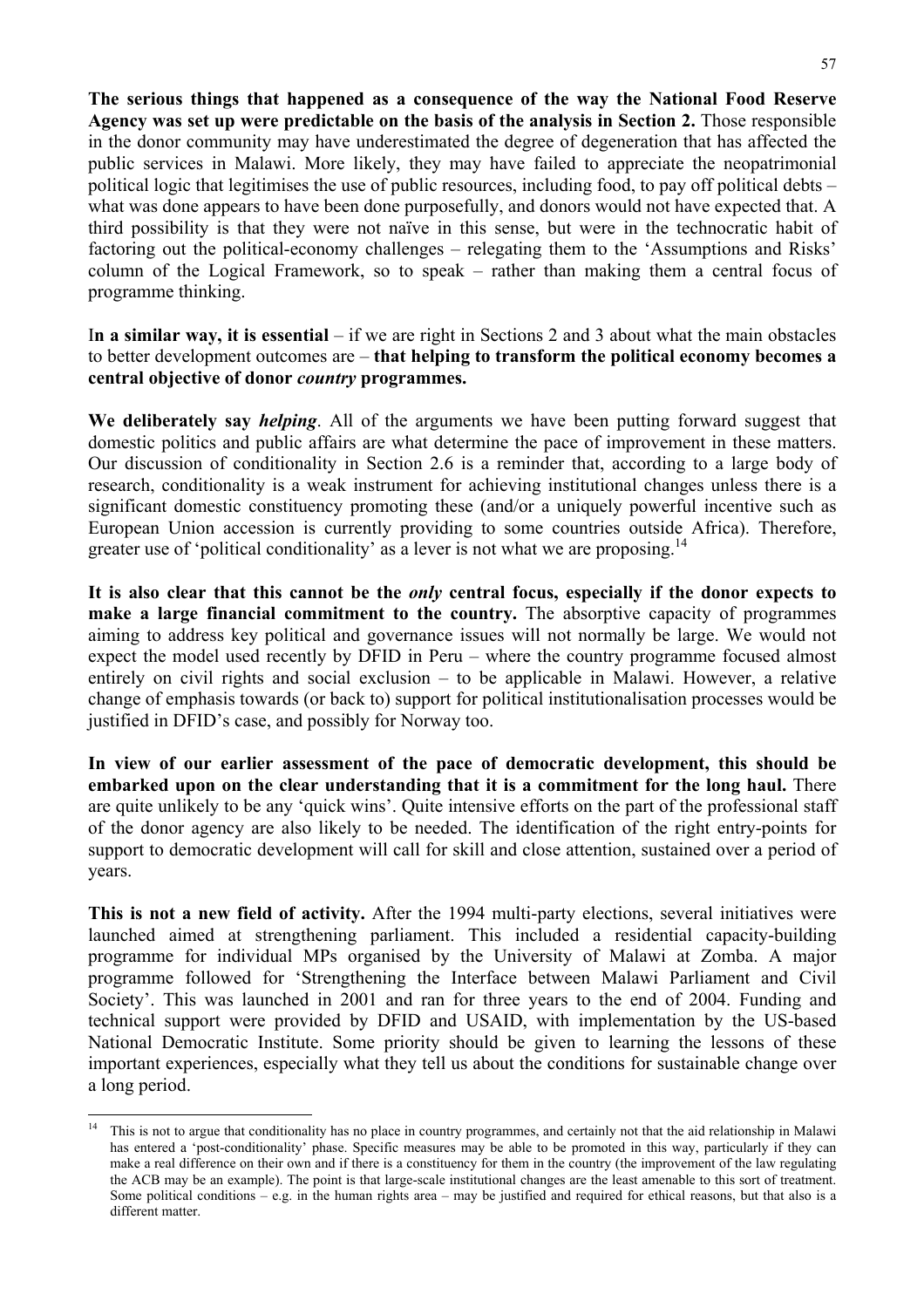#### **Box 4.2: The 2001/2 food crisis and neglect of political economy**

The 2001/2 'food crisis' in Malawi was no simple famine. Famines are seldom simple, and it has been shown that in this case, as usual, hunger occurred more because of a failure of effective demand for food arising from underlying changes in the position of poorer households, including some caused by AIDS, than because of a collapse in supply. 2001 grain production was only 8% lower than the decade average. On the other hand, the ability of the country to respond to this situation was compromised by a problem of availability of food reserves to meet emergency-response needs. This was the case, notoriously, because the state's Strategic Grain Reserve had been run down to an irresponsible degree as a result of collusion between Admarc officials and grain-market operators linked to the president's circle.

The story has been written about at length, and has been the subject of several public enquiries. We do not need to repeat all of it here. The essential detail is that the governance of Malawi's food reserves had been the subject of intensive donor-promoted reform effort over the previous few years. A new National Food Reserve Agency (NRFA) was established as a Common Law Trust in 1998, with the idea of reducing the politicisation of the SGR and reducing Admarc's financial deficit. However, in a number of respects the set-up of the NFRA was deficient, leading it to be dependent on Admarc facilities and service. Meanwhile central government continued to be involved in grain-market operations using internal borrowing for this purpose. Conflicts of interest were a notable feature of the Admarc and government operations, which was the reason for creating NRFA in the first place. But the agreements required to bring the SGR effectively under NRFA's control were never committed to paper or made legally binding.

Under these conditions, technically sound advice from the IMF and elsewhere to limit the SGR to a modest, revolving stock provided the pretext for large sales, on unfavourable terms and with considerable diversion of funds to corrupt officials, at exactly the wrong moment from the point of view of an adequate response to the 2001 harvest shortfall. The response was late and costly in terms of both malnutrition-related deaths and public finance.

We do not accept the proposition, advanced by Muluzi, that the IMF advice caused the food crisis. However, there is quite a strong case to be made, which is accepted by IMF staff, that the donors generally did not do enough checking up on the progress of the reforms they initiated, did not take sufficient account of what long-term residents know about 'how Malawi works' in designing the institutions, or were affected by the usual causes of short-termism among donors – staff turnover, lack of institutional memory and changing fashions at headquarters. This is hardly a less serious form of complicity.

**Attention should be given to ways of improving the functioning of all Malawi's constitutional arrangements for the separation of powers.** The judiciary and the constitutional bodies other than parliament that have a watchdog role (the Ombudsman, Human Rights Commission, etc.) are obvious candidates. However, precautions would be needed to make sure that support is less ad hoc and donor-driven than in the recent past. More effective enforcement of the constitution's prohibition against the president and ministers engaging in private business (section 88A) could be another immediate objective. A political cost should be attached to breaches of these norms. This might require legislation, but is not otherwise impractical. For example, the Presidential and Parliamentary Elections Act could be amended to provide that 'no person can be registered as a parliamentary or presidential candidate if he or she has not declared his or her assets, or has at any time induced, aided or abetted abuse of power or corruption by a public servant'.

**Consideration might be given to assisting any tendency to transform Malawi's political parties into principled, interest-based parties, with internally-democratic or at least rulegoverned structures.** The German party foundations have had long experience of this type of work, and we understand there is growing interest in it in GTZ. DFID's Peru programme included working with political parties on selected issues. In our analysis, it is unlikely that much headway will be made in restoring the civil service to its former position until political leadership becomes less personalised, and the key to that is the party system. The same may be true of the depoliticisation of the environment for business. At least, any measures that seem worthwhile to support changes in these areas would face better prospects if combined with action on the party system.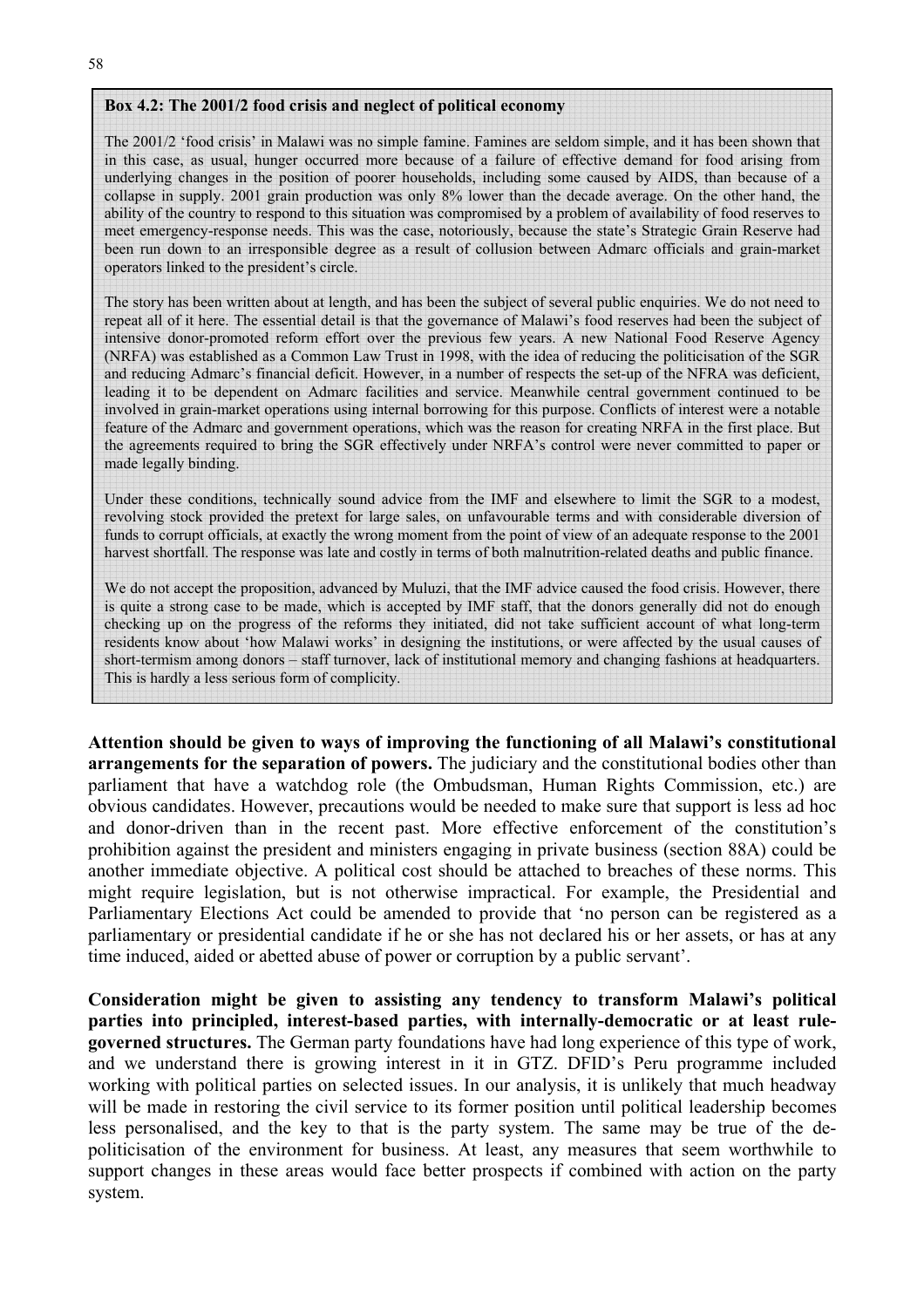**There is a strong fund of experience of civil-society and mass-media support in Malawi, with some successes to be claimed.** We would not want to over-state the potential of non-governmental campaigning organisations, given what we have said about the structure of political incentives. However, in the long-haul perspective that we are saying needs to be adopted, engaging with the media, the university, trade unions, human-rights watchdogs and other citizen groups remains important. In the words of Alexis de Tocqueville, 'in democratic countries, knowledge of how to combine is the mother of all other forms of knowledge; on its progress depends that of all the others'.

**Work with civil society obviously needs to be aware of the possibility that links to donors and the utilisation of large donor funds by small, weak organisations will do more harm than good.** Common trust-fund arrangements may be necessary to avoid a position where the donor/civil society interface reflects the patron-client relationships of the wider society.

**Imperfections in the current set-up of civil society also need to be recognised.** In Malawi, civilsociety responses to economic and social challenges have tended to be event-driven and not strategic. They have too often focused on symptoms rather than structural causes. For example, they have tended to focus on condemning corrupt individuals rather than addressing the deeper causes that create the incentives for corruption. There are partial exceptions. The Centre for Social Concern and Malawi Economic Justice Network (MEJN) have both sought to link poverty to deeper structural causes, including the structure of the international economic system.

**At the same time, major components of civil society have compromised their moral authority, particularly at times of intense political competition.** For example, during the 2004 elections most Christian faith-based organisations compromised their role as independent actors by first favouring one presidential candidate (Chakuamba) over all other candidates, and then switching to support Mutharika when he started to distance himself from the UDF. This was despite having initially condemned Mutharika as having been propelled to the presidency in a flawed election. This flip/flop encouraged political leaderships to discount moral standards on the basis that even the faith-based civil society groups do not act on the basis of consistent principles.

**Inter-religious rivalry (voiced in sometimes vitriolic radio wars between the Catholic Radio Maria and Radio Islam) has further eroded the moral clout of the faith-based organisations associated with those groupings.** Some faith-based civil-society organisations have also lacked a humanistic, realistic and practical response to the country's critical social/economic challenges, including HIV/AIDS ('abstinence is the only solution/condoms are sin'), poverty ('the poor will always be with us'), gender inequality and the rights of children ('family hierarchy is the natural order of things'). Such faith-based responses have taken responsibility off the shoulders of political leadership and reduced the demand for accountability from their congregations. Therefore, donor engagement needs to contain as strong an element of dialogue about ideas in this sphere as it does in relations with government.

**Access to information and the associated awareness-raising amongst the population are obvious preconditions for other democratisation efforts.** However, traditional 'civic education' approaches by NGOs have tended to be erratic, to have uneven coverage and to be too donordriven. A more sustained and comprehensive approach would centre on the expansion of the currently limited network of public and community radio. Greater information provision using modern media might be productively combined with a re-examination of the lessons learned by DFID's Transform Programme and other rights-oriented initiatives. Renewed attention to adult literacy would have a place in this approach.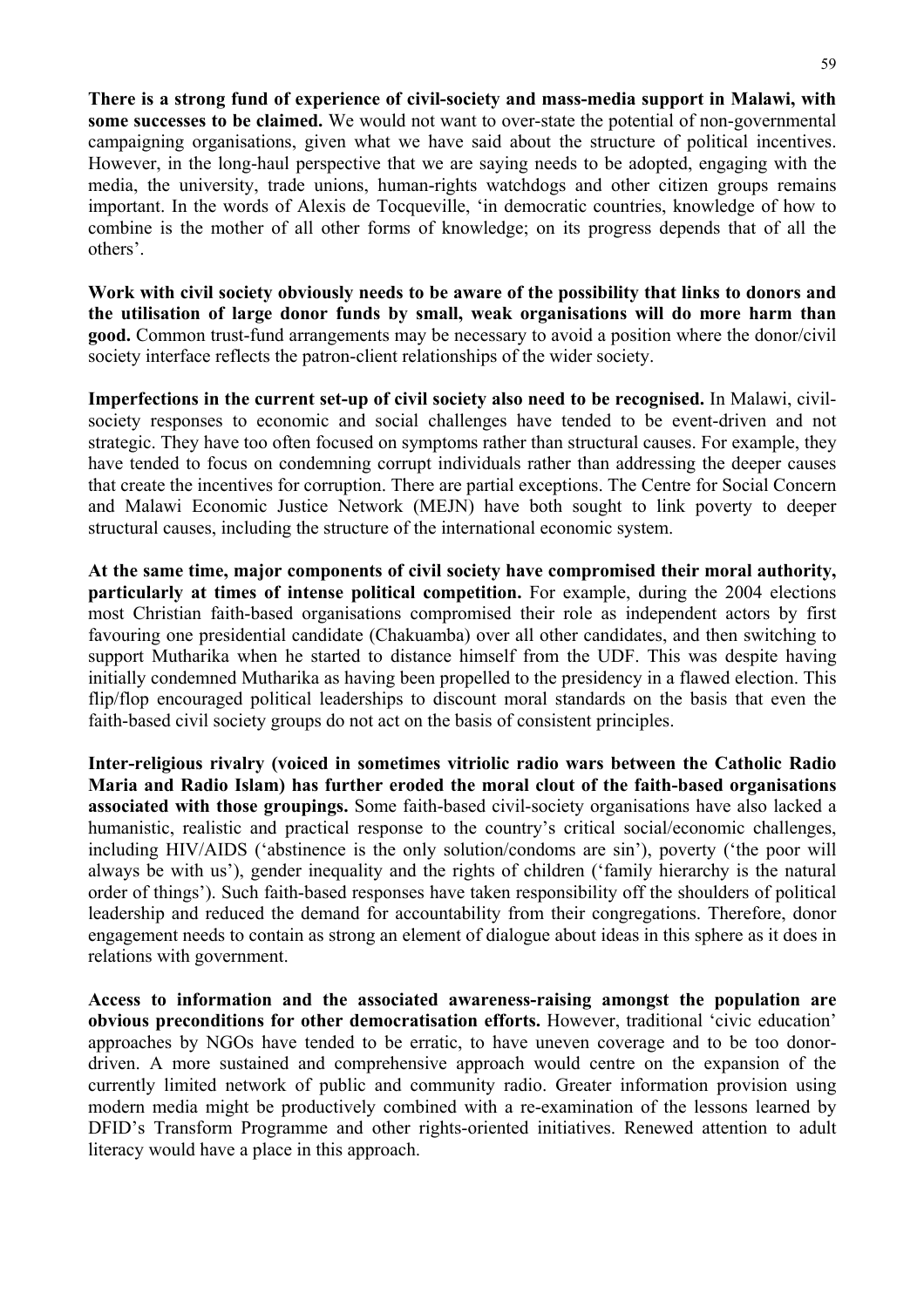It might be argued that there is little new here with respect to existing or past ideas about entry points for governance work. There may be some truth in that, but only with respect to entry points understood in a conventional way. The suggested approach involves a substantial break with the past in emphasising:

- the vital need for **a long-haul commitment**, not ad hoc responses, based on a clear understanding of the political economy;
- the importance of **a proactive engagement** by donor advisory staff in identifying specific issues on which incremental changes in incentives or a real constituency for change exist;
- the need for **a learning-process approach**, where incentives to use information for learning purposes are built in;
- and programme designs that allow a **low-cost switching of method or addition of components** when initial assumptions are called into question.

**There is a conclusion implicit in these recommendations that needs to be made explicit and defended against a possible misunderstanding.** Giving political economy the central place in a country programme as suggested here would involve maintaining a substantial portfolio of projects. It is hard to see how anything other than the project modality could be used. However, it matters very much how it is used.

**Recognising that there is a continuing place for projects is** *not* **to say that donors can afford to carry on with business as usual.** On the contrary, we are arguing for a radical shift in donor behaviour, including the way projects are designed, managed and adjusted. This forms part of a wider perspective, set out in Section 4.2 in which aid agencies are urged to work together in new ways, using all appropriate instruments, to encourage the effective resumption of the leadership of development efforts in Malawi by the Malawian government.

# **4.2 Ways of working: the new aid agenda and Malawi**

**Malawi is without doubt a difficult country in which to apply the more advanced elements of current international thinking about aid and its effectiveness.** The disappointments and setbacks of the last few years might lead one to be quite cynical about some of them, but cynicism is not the appropriate response.

Our analysis of the country situation actually confirms in most respects the validity of the *principles or aspirations* that constitute the new aid-policy agenda – aid harmonisation with government in the driver's seat; alignment of donor programmes around country-owned policies; using government systems and avoiding parallel project management structures; adopting of programme modalities (SWAps or budget support) whenever possible; and decentralisation of offices and policy dialogue to country level. At the same time, **it suggests the vital importance of not pursuing these objectives mechanically, as if they could be pursued by a standard set of aid** *practices* **regardless of country context.** 

We argue this with reference to four topics:

- aid harmonisation;
- alignment and country policy-ownership:
- programme modalities;
- decentralised offices and staffing.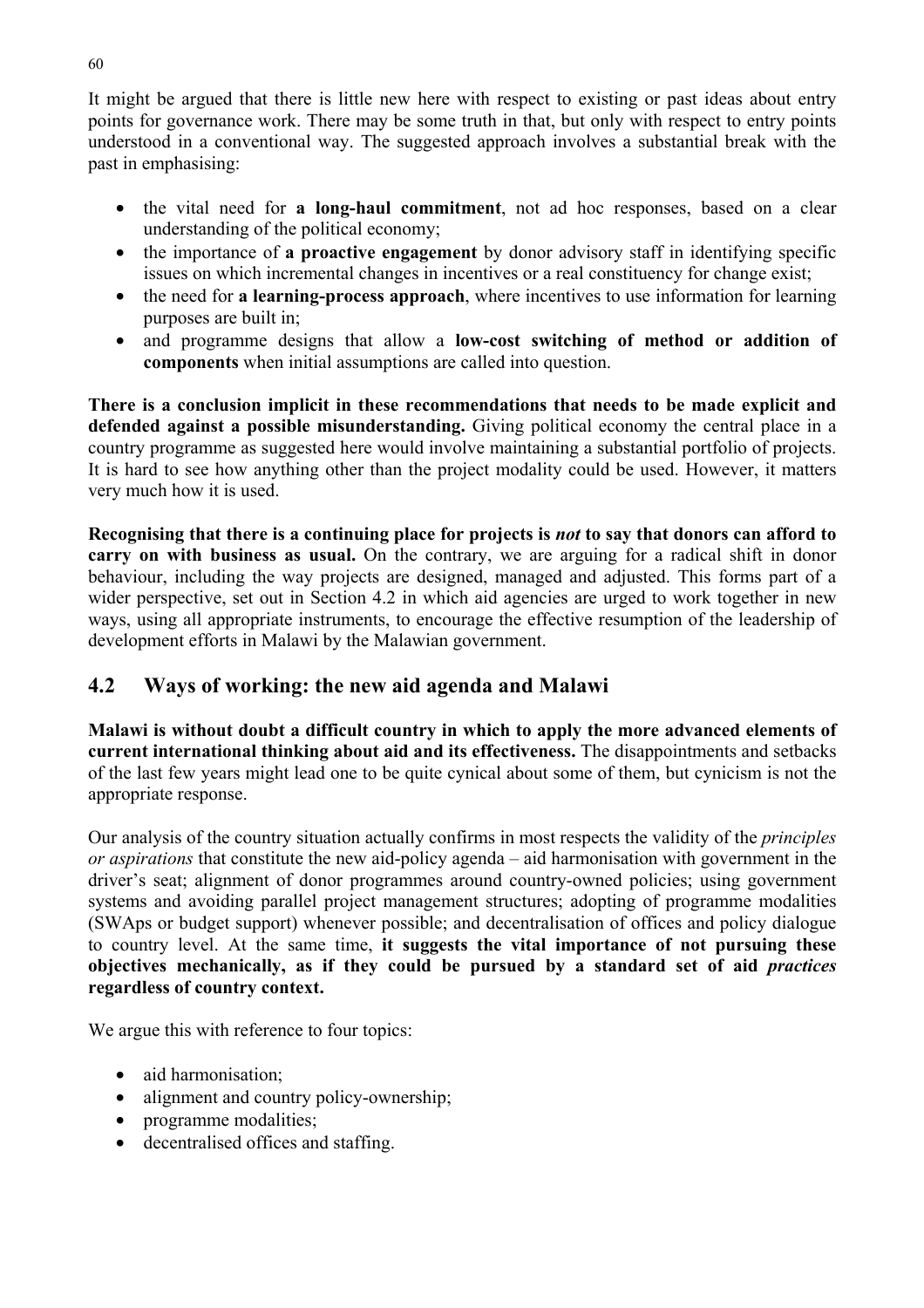#### *4.2.1 Aid harmonisation*

The aid *alignment* agenda is hard to implement where the national policy process is as weak as described in this paper. **This is an obstacle to aid harmonisation too, to the extent that the best harmonisation happens when government leads it.** However, efforts to increase aid co-ordination would clearly be feasible and worthwhile, even if they have to be undertaken under donor (e.g. UNDP) leadership. As we noted earlier, the deterioration in aid co-ordination is in some respects quite recent and contingent upon personalities. There seems no good reason why the situation in Malawi has to be worse than in, say, Zambia (where a joint harmonisation action plan called HIP – Harmonisation in Practice – has been in place since 2003). In the Malawi case, it would be good if harmonisation initiatives could take fully on board what has been said in this paper about a) neopatrimonialism as the source of government's weak policy capacity, and b) the way donor action has tended to exacerbate the problem in some respects.

**There are some positive elements in the current aid pattern in Malawi from the point of view of harmonisation** – the modest number of agencies in the country, and the delegated funding practised by Sweden/Norway and DFID/USAID. These should be retained and deepened.

#### *4.2.2 Alignment and policy ownership*

**The whole argument of this paper confirms that the emphasis in current aid theory on country policy 'ownership' is right.** Conditionality does not work without it, except in limited ways. Donors cannot solve the fundamental problems of development in very poor, ex-colonial countries like Malawi because those problems have to do with the nature of the state. It follows that the philosophy that led to the launch of the PRSP initiative remains sound. It is worth trying to promote in-country policy debate by means of PRSP processes, SWAps and other efforts to align aid with the results of country policy processes.

**But it also emerges clearly from the Malawi experience that there can be a conflict between pursuing the PRSP** *objective* **(build country policy ownership) and making the PRSP document a principal point of reference in country assistance planning.** Donor efforts should focus on building, and trying not to further damage, national policy capacity, on the clear understanding that the deficiencies that appear technical have a political origin. That focus will not be possible if – under instructions from headquarters or for any other reason – agency staff are compelled to declare that out of respect for country ownership the PRSP has to be the central focus of the country programme. Building or rebuilding the country's capacity to own policies may well mean paying serious attention to the PRSP, but that should not be automatic or independent of the quality of the process sustaining the PRSP.

**Like all PRSPs and more than some, the MPRS is a wish list, without much substance on the 'how' of implementation.** It also lacks the linkage to a Medium-Term Expenditure Framework which has been shown to be an important initial step in making PRSPs implementable. The MTEF initiative went off-track some years ago, as the formal budget process was submerged in informality during Muluzi's second term, becoming pure 'theatre'. Therefore, an essential prelude to revising or relaunching the MPRS is the restoration of the credibility of the annual budget and the restitution of some form of decision process on medium-term expenditure ceilings (not necessarily the MTEF as originally conceived). A further major investment of energy in social participation and policy dialogue around the PRSP will not be justified until at least some headway has been made in this process.

**When the moment comes, it may be that a fresh approach to PRS priority-setting will be needed anyway.** The current president and Finance Minister are apparently of the view that what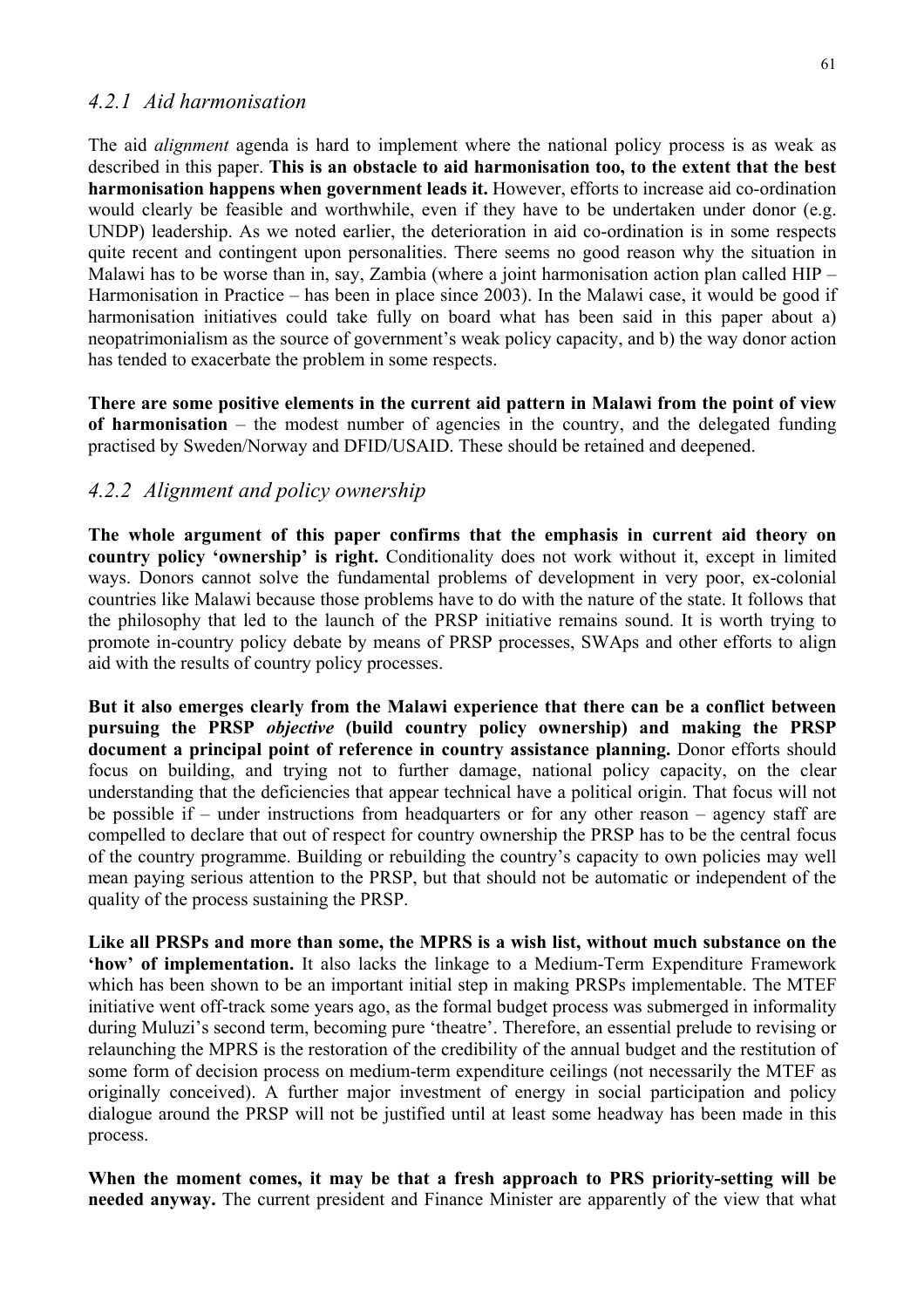Malawi most needs is an economic growth strategy, not a strategy for poverty reduction. Malawi needs growth, but – if our argument in Box 3.1 is right – there is no solid basis for opposing growth (assuming that means per capita growth) to poverty reduction. The approach that is likely to generate the highest GDP per capita by 2020 is not the one that focuses on maximising GDP growth in the next few years, but the one that incorporates elements of a 'pro-poor' policy, support to smallholder agriculture and social services. There is therefore an important debate to be had. But the terms of the debate need to be different from those around the PRSP in 2000/1.

**In any case, the notion that a pro-poor spending plan is one in which certain budget lines (usually primary social service provision) are singled out for increased and protected allocations appears to have had its day.** Former Minister of Finance Jumbe (2003) was keen to do away with the PRS priority expenditures in the budget. This was regarded with concern by NGOs and donors. However, the concept of protected sub-sectors has also come under attack in the PRS revision processes in Uganda and Tanzania, on the valid grounds that it weakens the incentive to improve efficiency in those areas while also discriminating unduly against economic infrastructure and services.

In several respects, therefore, the kind of strategy for poverty reduction that is appropriate in the Malawi context needs some rethinking. The revision of the MPRS that is formally required will be one process among others in which donors and national NGOs can contribute to this debate. However, in doing so they need to keep their eye on the objective of country policy ownership and not allow themselves to confuse ends and means. **Whatever the shape of Malawi's secondgeneration PRSP, donors are going to need to engage, proactively and at all viable entry points with the structural determinants of the weak policy capacity of the state.** 

### *4.2.3 Programme modalities*

**The theoretical basis for preferring programme approaches such as common-basket SWAps and general budget support is also sound.** However, the theoretical basis needs to be distinguished from the reasons that some donors currently have for moving fairly rapidly from project to programme modalities, especially budget support, which is that these are (from the donor's point of view) a low-cost method of disbursing an increased budget.

Programme modalities have quite demanding preconditions for success, which have been set down in various policy papers and evaluation frameworks. The conditions for SWAps and budget support are different, and we deal with them in turn. **The gist of our argument is that it is doubtful**  whether any of these conditions currently exist in Malawi. Together with the suggestions above about the need for a continuing portfolio of projects to address the key political-economy constraints, this has a major implication – that donors should not be expecting an early 'move upstream' in their approach to aid delivery in Malawi. A more harmonised way of delivering a wellconstructed mixed portfolio of forms of support may be the best that can be managed for some time to come.

We consider the prospects for sector programmes and budget support modalities in turn.

**Sector-wide approach programmes (SWAps) presuppose a degree of self-interest in pooled effort and strategic policy-thinking among sector stakeholders, and some expectation of stability in these relationships.** However, if we are right about the constraints on the civil service imposed by the mode of operation of the Malawi political system, this poses a significant barrier to agreement on sector policies. Senior sector planners may not have enough delegated authority to engage in genuinely shared policy-thinking with donors. They are unlikely to see the advantages of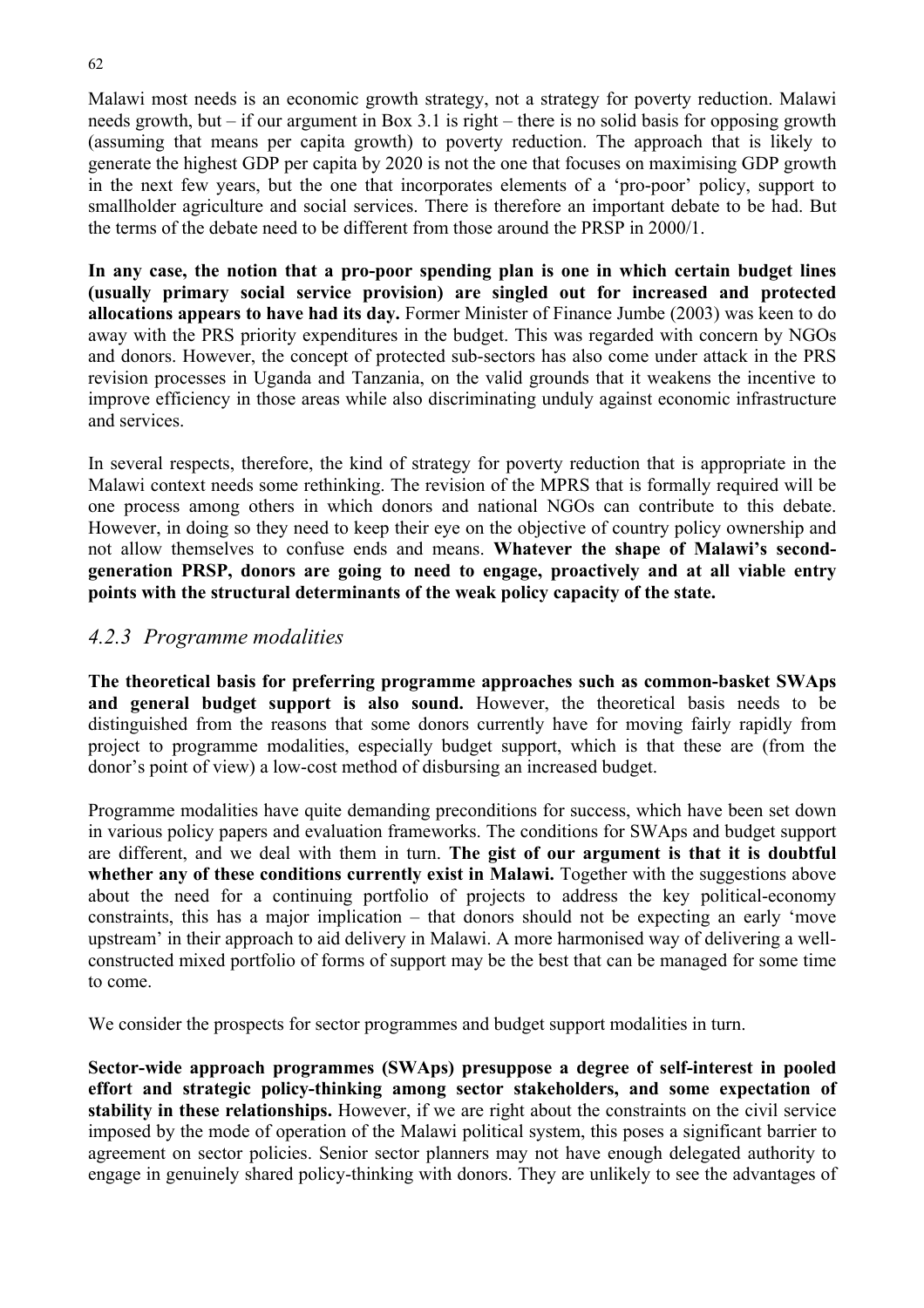pooled funding for an agreed policy direction. They may well find greater material benefits for themselves (trips, workshop allowances, etc.) in a donor free-for-all.

**This may not be the same in all sectors.** Our focus-group interviews were not a sufficient basis for making judgements about any of the sectors covered – education, HIV/AIDS and agriculture/food security. However, some general comments are possible.

**The social sectors are generally considered easier to manage by means of a SWAp and agriculture is especially difficult everywhere.** In Malawi's agricultural sector, a sufficient target for the period ahead is for donors to avoid giving inconsistent advice and show greater willingness to support, if need be, local second-best solutions, on the lines of our earlier argument. They should *not* be pulling out of successful projects at this stage. The long-term objective may be to fund a coherent sector strategy under government leadership, passing the funds through the central budget. However, several building-blocks need to be put in place before that would be a realistic prospect.

**On the face of the matter, the preconditions for a successful SWAp do not yet exist in the education sector.** There is limited knowledge of national policy among key players; no strategic policy-thinking among them in critical areas (direction and regulation of private education, future of vocational training, linkage between output of secondary and input into tertiary, etc.). There has been no sector-wide functional review. In any case, there is little capacity for policy implementation and management in the ministry. There is also no evidence of any self-interest in pooled effort. On the contrary, there has been sharp competition for resources among the different sub-sectors (basic vs. tertiary, etc.), encouraged by donor inconsistency, over the years.

Many observers seem to consider that the conditions for a health SWAp are better, and that some significant progress is being made.

**The argument about budget support is complicated by the fact that programmes are of more than one type.** It is worth distinguishing:

- 'traditional' programme aid with objectives limited to macro-economic stabilisation and directly related policy reform; and
- new-style direct budget support, viewed as a means of financing the implementation of a PRSP and enhancing relevant government capacity.

**We would argue that the current bilateral budget support to Malawi is of the first sort, and that it is important not to let it be confused with the second.** This is important because the tendency of headquarters thinking, with some justification, is to see 'new' DBS as a comprehensive and exclusive method of delivering a country programme. That is, where it is possible to implement, it can and should take the place of separately managed projects and common-basket funding arrangements. However, the preconditions for success of new DBS are quite stringent. They include that government policy capacity and accountability to parliament are on an upward trend, so that passing funds through the budget becomes a way of empowering national accountability institutions.15 But we have concluded that there is no such trend in Malawi.

**In other words, current budget support in Malawi has to rest on the more limited, 'traditional' rationale for programme aid**, which is about mitigating the impact of a very bad macroeconomic situation (thereby improving the climate for a recovery of business confidence) and/or creating space for specific reforms of a limited sort – e.g. restoring a formal budget process. Evaluations do suggest this sort of thing can work. What it will not do is solve the longer-term political-economy problems.

 $15$ 15 This is based on the General Budget Support Evaluation Framework adopted for the current joint evaluation programme. It is strongly confirmed, in both positive and negative ways, by the results of the country evaluation for Tanzania.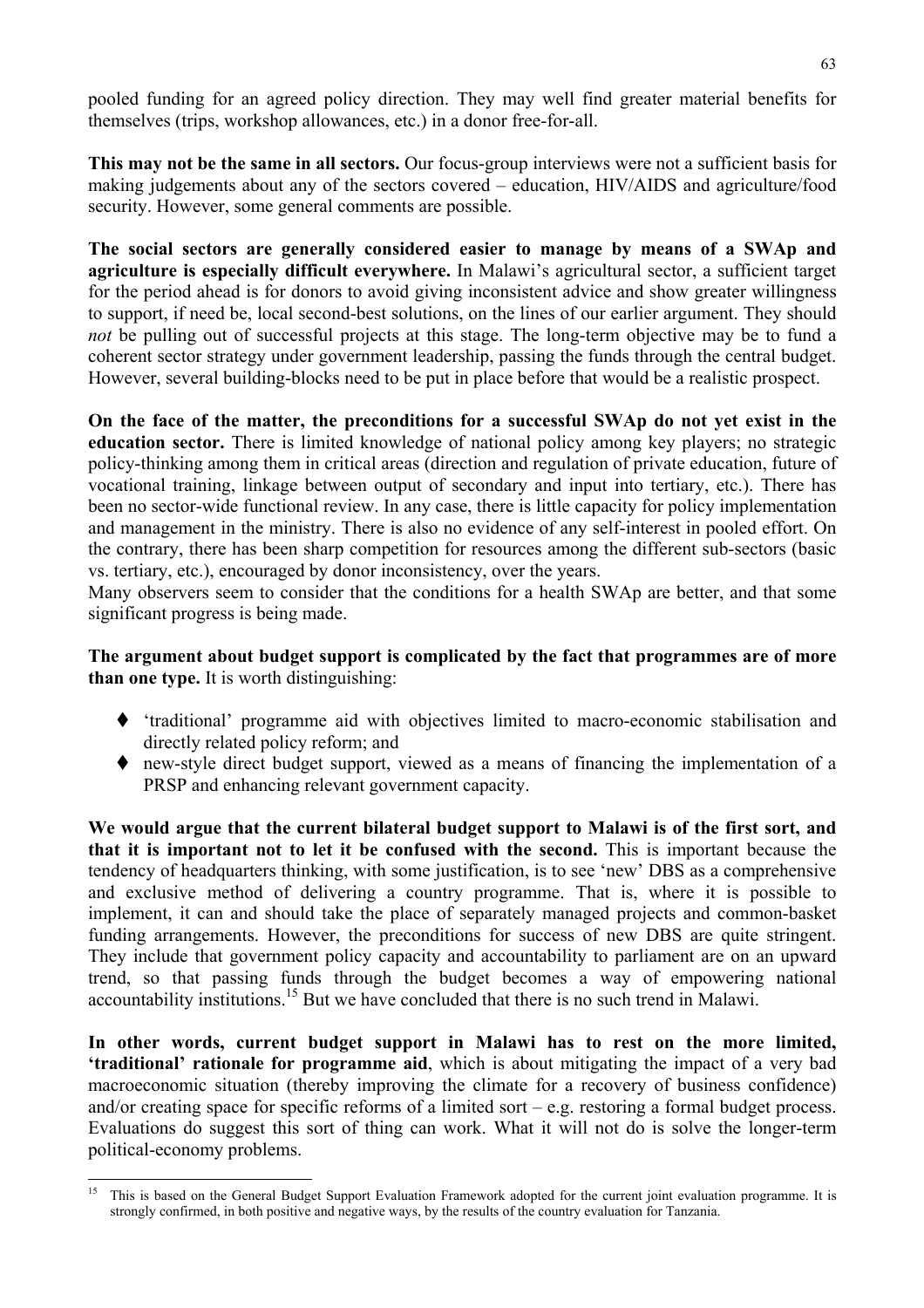**We find the DFID programme memorandum quite clear in this respect.** Consistent with this approach, we are reliably informed that there is no DFID policy favouring the closing down of successful projects in order to make room for an expansion of budget support. There is nonetheless a perception among some well-placed observers outside DFID that this is the trend. An example given is the recent decision not to renew funding for the SPLIFA project.

SPLIFA is an 'inputs for assets' public-works scheme that many feel should be scaled up as an important and effective tool for achieving food security, social safety nets and agricultural productivity objectives. It is argued that it is all the more important for donors to support such projects now that they have pulled out of the TIP. Moreover, DFID's pulling out of SPLIFA may lead the World Bank to revise its intention to fund the programme. USAID – the original funder – evaluated it as one of their best-ever projects in Malawi. **If the DFID decision on SPLIFA is unrelated to its current thinking on the appropriate mix of aid modalities in its country programme, this may need to be communicated more clearly.** 

Adopting a 'traditional' approach to programme aid has implications for the type of conditionality or performance assessment that is appropriate. First, the Combined Approach to Budget Support (CABS) donors are **correct in not developing an elaborate matrix of institutional reforms as the basis for performance monitoring and disbursement**, as budget-support groups in other countries have done. Since the reliability of the disbursements is the key to the stabilising function of the funds, a very simple and focused set of conditions is preferable.

**Second, these should be different from – or at least not directly triggered by – those used by the IMF.** This is not because the focus of the current Staff Monitored Programme or a future PRGF is wrong, but because inter-linkage of conditionalities maximises the negative features reviewed in Section 2.6. That is, it increases the chances that slippage or default on the government's side will not incur any sanctions, because donors cannot bring themselves to turn off the tap entirely, which compromises the technical judgements of the IMF staff. In the next phase, it increases the chances that government will call the donors' bluff once too often, provoking a catastrophic simultaneous suspension of aid. We understand that for these reasons both the DFID and the Norwegian budget support are guided by the donors' own assessments of Malawi's performance against the IMF targets.

**In summary, the analysis suggests that budget support should be used in a graduated way, meaning two things.** First, the programmes should have obtainable objectives, which is to say they should be focused on policy improvements for which there is a real appetite within government. They should be allowed to expand only as and when the political commitment to reform becomes broadened. Second, donors should de-link their disbursement conditions as far as practically possible, in order to minimise sharp swings and increase the use of intermediate signals of disapproval.

**Intermediate sanctions are more credible.** They are also more likely to be regarded by parliament and domestic pressure groups as supportive of their efforts to demand better performance from government. Conditionality linkage tends, in contrast, to result in donor actions that are perceived by these stakeholders as an attack on the nation.

**This point needs to be stressed particularly when, as in 2004/5, the donors are in their 'honeymoon phase' with a new government** that has been saying the right things about sound macro-economic management and corruption. This is the type of situation in which it is most easy to underestimate the effects on actual policy of the political make-up of the state.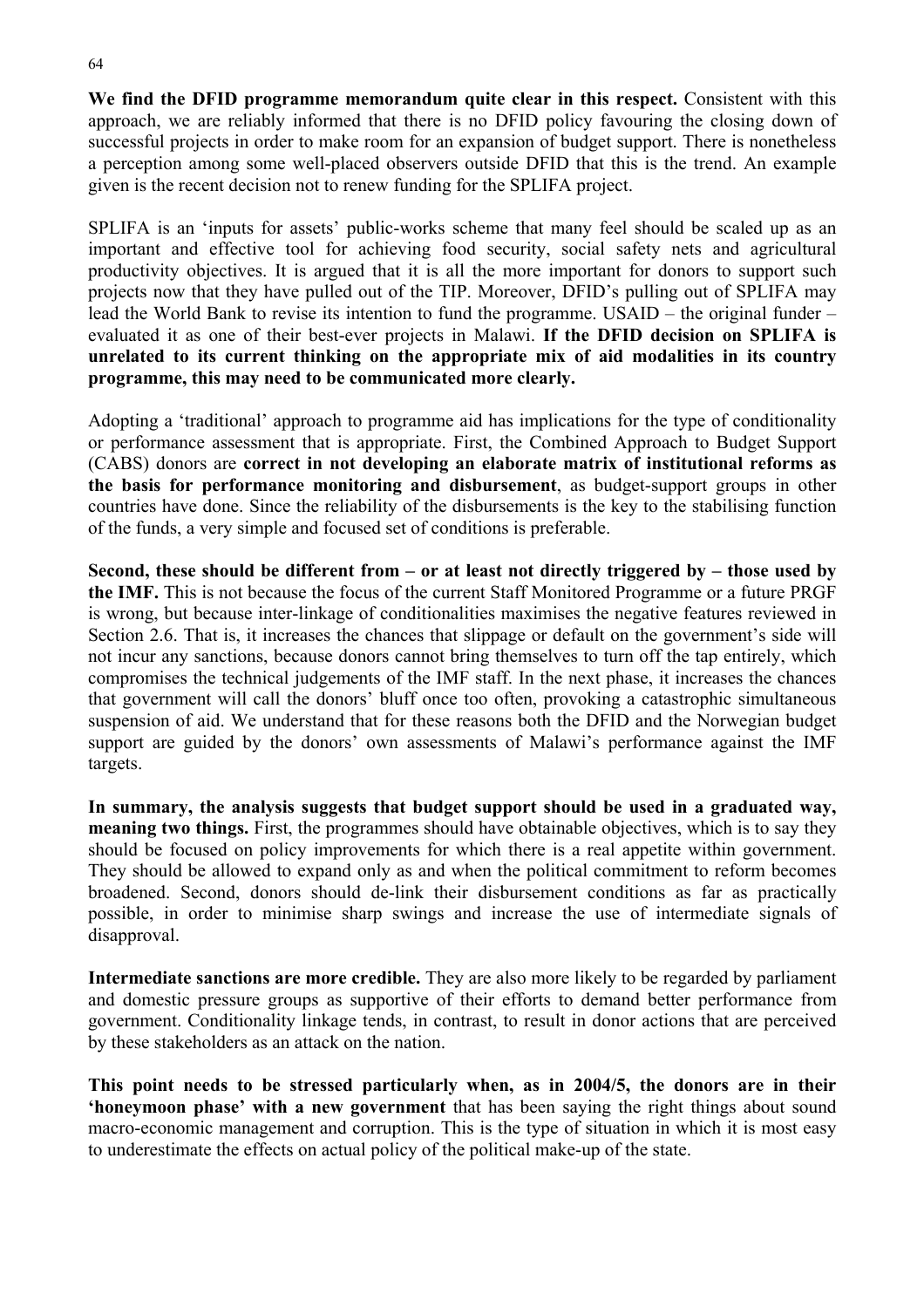#### *4.2.4 Decentralised offices and staffing*

The kind of country programme that is suggested by the Drivers of Change and Development analysis clearly calls for a decentralised office. **It also calls for the office to hire high-calibre staff who are prepared to be very actively engaged in the local social and political milieu.** It has been argued, correctly we think, that in 'poor performer' countries, or where aid partnership is particularly difficult, agencies should be deploying their best and most experienced staff.

**Means need to be found of making sure that all the professional staff are informed by analysis of the country political economy.** That may just mean regularly updating the kind of analysis contained in this paper and in the initial Country Analysis. Using these and other available reading materials as an essential part of the basic staff induction is an obvious step. However, it is probably necessary to go some way beyond that, and undertaking regular joint exercises to construct 'patronage network diagrams' or trees that provide the necessary detail on who is running the country and with whose help. That could cover companies, individuals, institutions, parties, and the relationships between these, as well as who is married to/sleeping with or otherwise related to whom. Without this type of knowledge, agency staff are not going to be in a position to make the kind of decisions they need to make about what might 'work' and what will not.

**There may be scope for using more local staff and using them better.** However, good local staff should be recruited because they are good, and not because they are local. Preference should be shown for those who have valuable experience and judgement about sectors, institutional areas or the grass roots, not those that may be expected to conform to the office culture or make the organisation look good. Short-term staff exchange programmes could be considered too (e.g. a political science lecturer from the University and a governance advisor exchange places for one month or similarly short period that does not cause undue de-stabilisation on either side). However, extensive poaching of staff from the civil service is to be avoided.

**All staff should be encouraged and enabled to get out of the office, do fieldwork and otherwise engage with the national culture.** Projects have advantages over programmatic aid modalities from this point of view, which is an additional reason for not winding up too many projects in too much of a hurry. Staff reporting and appraisal systems could be used to require staff to demonstrate engagement. The lessons learned about this by some international NGOs would be relevant.

# **4.3 Drivers of change analysis and international aid policy**

**One comment on the first draft of this paper was that while its action recommendations were consistent with the diagnostic part of the analysis, they were not** *commensurate* **with it.** That is, the enormous scale of the developmental challenges identified was not reflected in an equivalent radicalism in proposing remedies. The final draft remains wide open to this objection. In fact, it seems likely that this will be a standard type of response to the type of country-level political economy that Drivers of Change studies provide. What is the problem?

Answering this question goes well beyond the terms of reference of the Malawi DoC exercise, but it is worth giving an indication of a possible answer. **Drivers of Change studies, as presently defined, focus on country-level political-economy problems to which the solutions are probably not going to be found at the country level.** 

This is not to say that we believe, after all, that there are global or regional change processes at work that will solve the development problems of countries like Malawi. It certainly does not mean that the international aid business can by-pass the necessary transformation of country political systems – our whole analysis confirms that they cannot. But governments in the North may have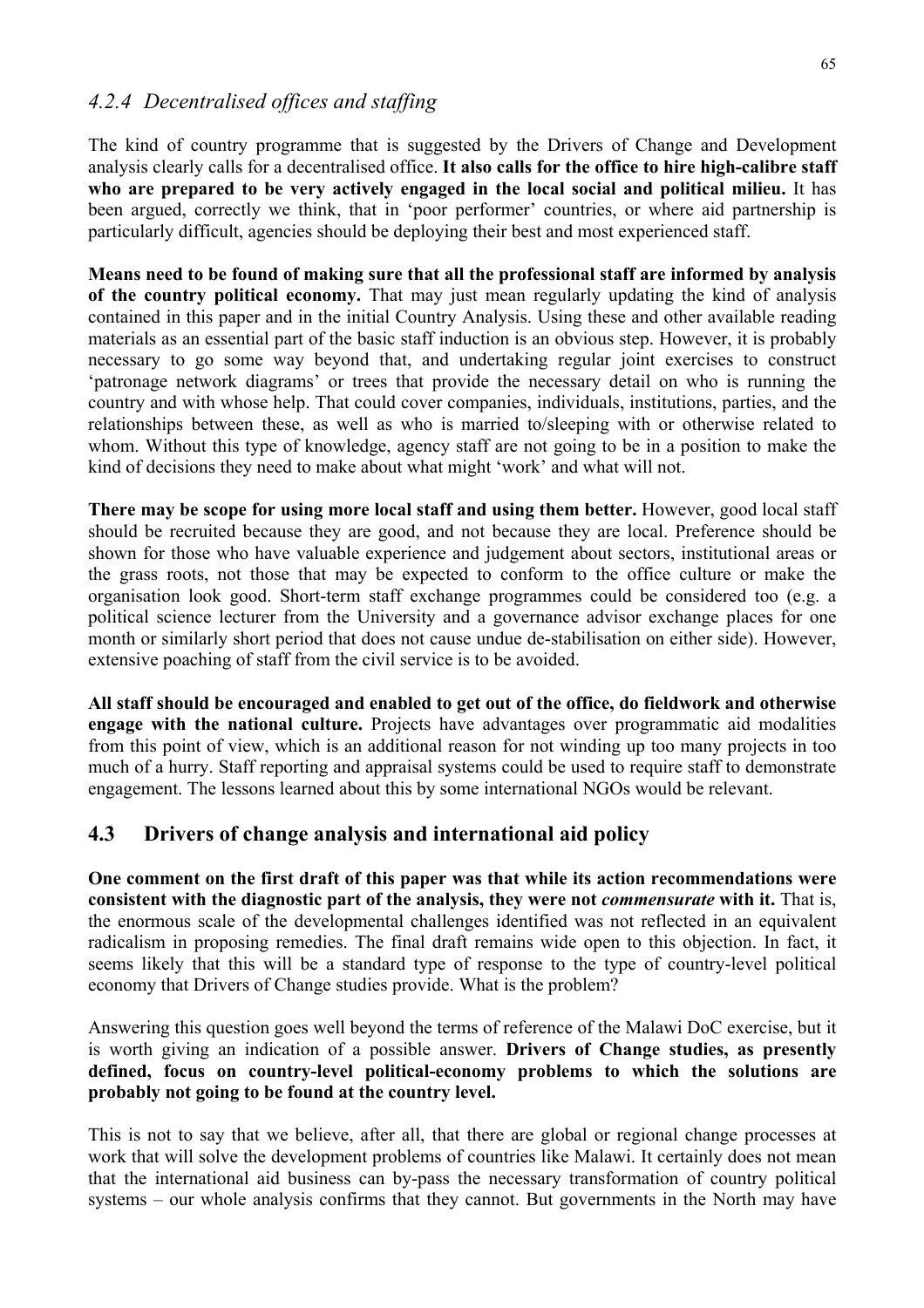some capacity to accelerate the otherwise slow and painful emergence of effective developmental states in the poor countries of Africa. If so, **it will only be by means of co-ordinated initiatives on a continental scale that alter the incentive structure facing national leaders.** 

**This is not the place to develop an argument about how such an initiative might be organised.** In 2005, the Commission for Africa was an opportunity to begin to sketch out some options, an opportunity that some would say was wasted. We did not discuss this issue within the Malawi Drivers of Change and Development team and therefore have no joint view on it. But to those who argue – correctly – that the implications of the Malawi country analysis are not sufficiently addressed by the recommendations we make to the donors and other stakeholders in Malawi, we would suggest the step of shifting the policy discussion onto the international plane.